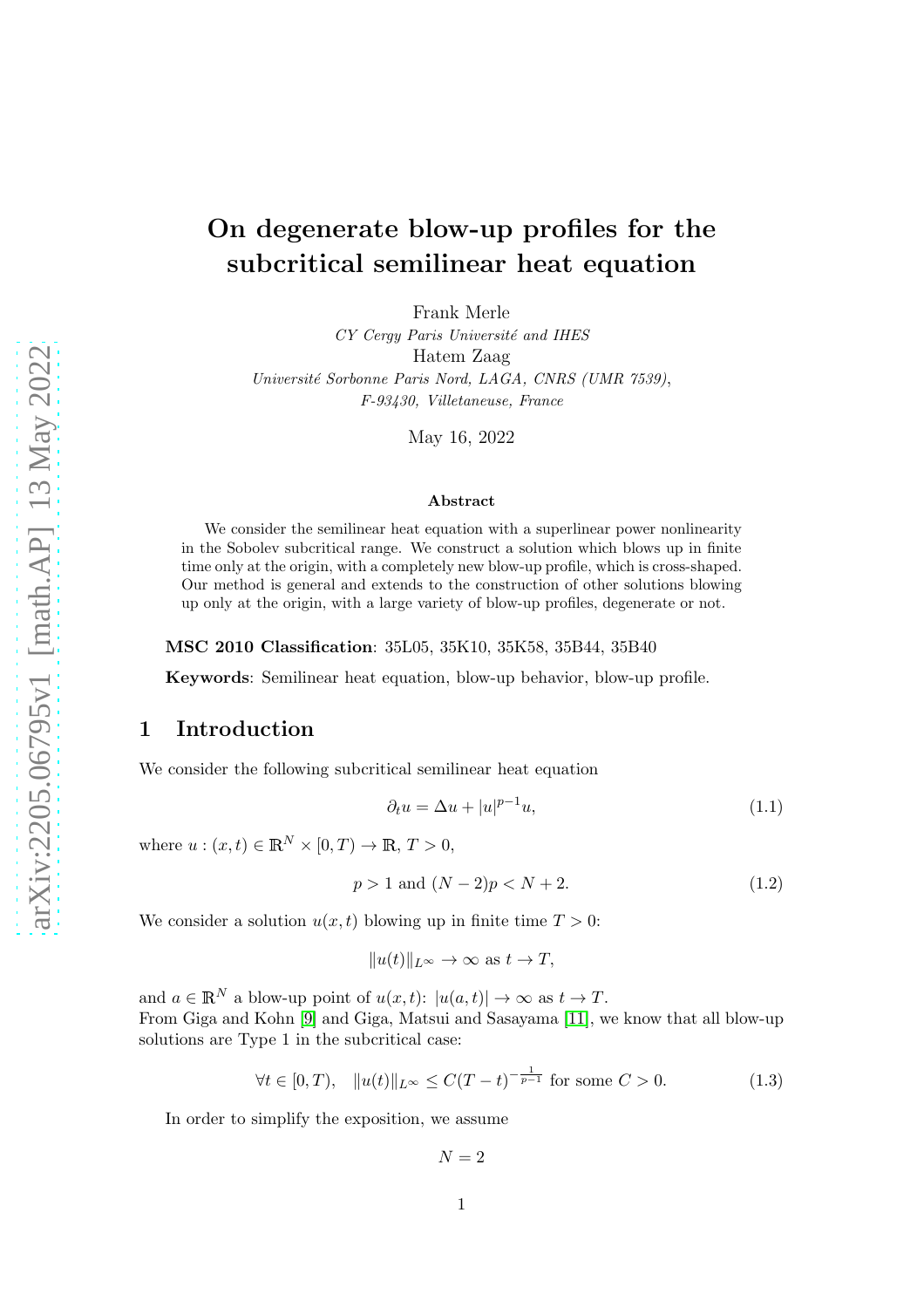and focus on the simplest case of the new profiles we handle in this paper (see [\(1.14\)](#page-3-0) below). Other examples for  $N = 2$  and some extensions to the case  $N \geq 3$  are given in Section [1.3.](#page-5-0) Following Giga and Kohn in [\[8\]](#page-59-2), we introduce

<span id="page-1-5"></span>
$$
w_a(y,s) = (T-t)^{\frac{1}{p-1}} u(x,t) \text{ where } y = \frac{x-a}{\sqrt{T-t}} \text{ and } s = -\log(T-t). \tag{1.4}
$$

From Giga and Kohn [\[10\]](#page-59-3), we know that up to replacing u by  $-u$ , we have

<span id="page-1-7"></span>
$$
w_a(y,s) \to \kappa \equiv (p-1)^{-\frac{1}{p-1}} \text{ as } s \to \infty,
$$
\n(1.5)

uniformly on compact sets. According to Velázquez  $[25]$  (see also Filippas and Kohn [\[5\]](#page-58-0) together with Filippas and Liu [\[6\]](#page-58-1)), we may refine that convergence and obtain the following "blow-up profile"  $Q(y)$  such that

<span id="page-1-4"></span>
$$
w_a(y,s) - \kappa \sim Q(y,s) \text{ as } s \to \infty \tag{1.6}
$$

uniformly on compact sets, with:

- either

<span id="page-1-2"></span>
$$
Q(y,s) = -\frac{\kappa}{4ps} \sum_{i=1}^{l} h_2(y_l),
$$
\n(1.7)

where  $l = 1$  or 2, after a rotation of coordinates; keeping only the leading terms in the polynomials involved in  $Q(y, s)$ , we obtain the following quadratic form

<span id="page-1-0"></span>
$$
B(y) = \frac{\kappa}{4p} \sum_{i=1}^{l} y_i^2
$$
 (1.8)

which is non zero and nonnegative;

- or

<span id="page-1-3"></span>
$$
Q(y,s) = -e^{-\left(\frac{m}{2}-1\right)s} \sum_{j=0}^{m} C_{m,j} h_{m-j}(y_1) h_j(y_2)
$$
\n(1.9)

as  $s \to \infty$ , for some even integer  $m = m(a) \geq 4$ , where  $y = (y_1, y_2)$ ,  $h_i(\xi)$  is the rescaled Hermite polynomial defined by

<span id="page-1-6"></span>
$$
h_j(\xi) = \sum_{i=0}^{\left[j/2\right]} \frac{j!}{i!(j-2i)!} (-1)^i \xi^{j-2i},\tag{1.10}
$$

and the multilinear form (obtained by keeping only the leading terms of the polynomials of  $Q(y)$ 

<span id="page-1-1"></span>
$$
B(y) = \sum_{j=0}^{m} C_{m,j} y_1^{m-j} y_2^j
$$
 (1.11)

is also non zero and nonnegative.

If the origin is the only zero for the multilinear form  $B(y)$  defined in [\(1.8\)](#page-1-0) and [\(1.11\)](#page-1-1), we are in the non-degenerate case. If not, we are in the degenerate case. Accordingly, the corresponding blow-up profile  $Q(y)$  given in [\(1.7\)](#page-1-2) or [\(1.9\)](#page-1-3) will be said to be nondegenerate or degenerate.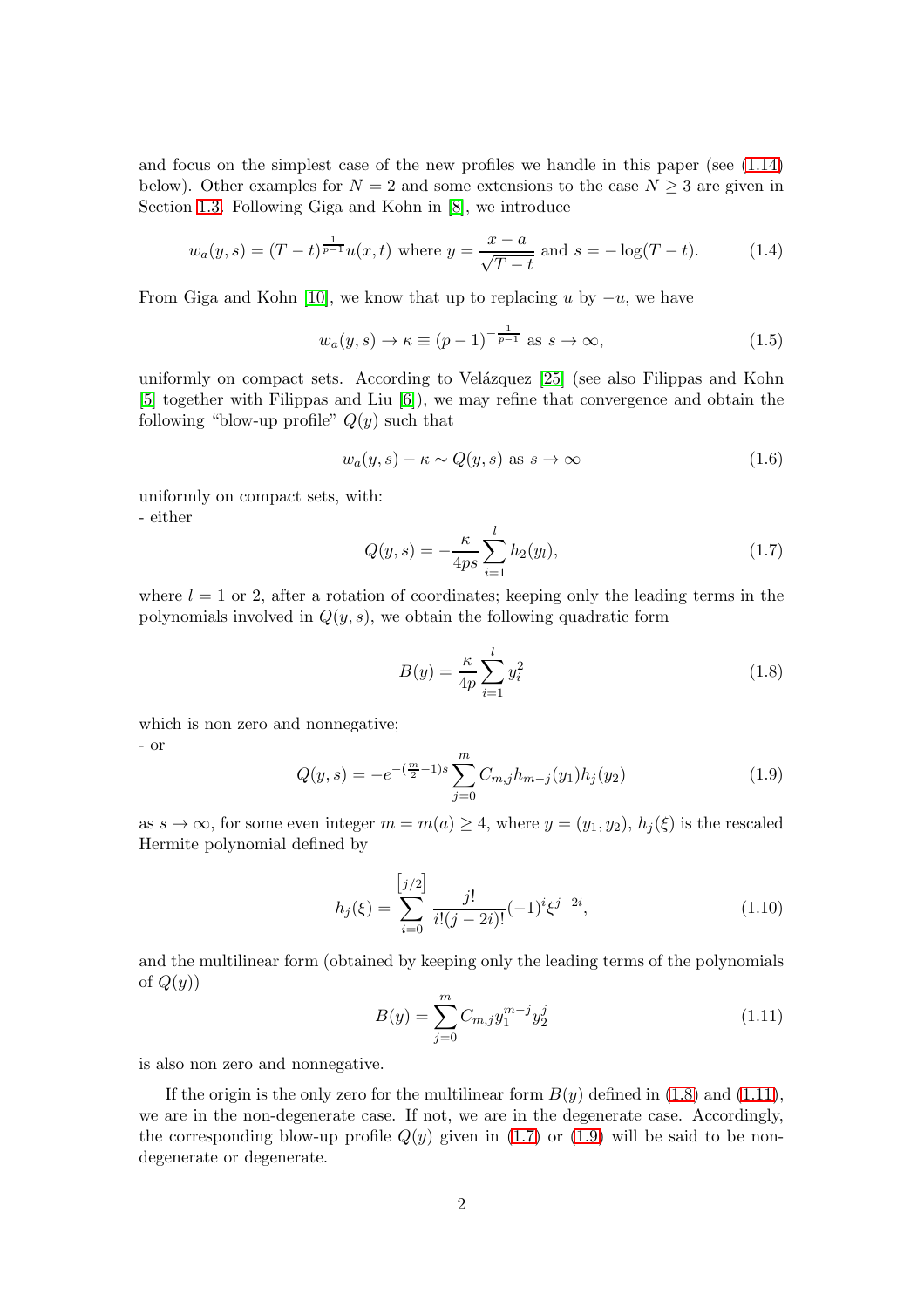Following the classification in  $(1.6)$ ,  $(1.7)$  and  $(1.9)$ , a natural question arises: is a an isolated blow-up point or not?

In the non-degenerate case, we know from Theorem 2 page 1570 in Velázquez  $[24]$ that a is isolated. In particular, for any b in a small ball centered at a with  $b \neq a, u(b, t)$ has a finite limit denoted by  $u(b,T)$ , as  $t \to T$ , with the following equivalents as  $b \to a$ .

$$
u(b,T) \sim \left[\frac{(p-1)^2}{8p} \frac{|x-a|^2}{|\log|x-a||}\right]^{-\frac{1}{p-1}} \quad \text{if (1.7) holds with } l=2;
$$
  

$$
u(b,T) \sim \left[\frac{(p-1)^2}{\kappa} B(x-a)\right]^{-\frac{1}{p-1}} \quad \text{if (1.9) holds with } B(y) > 0 \text{ for } y \neq 0.
$$

In the degenerate case, the situation is less clear. In fact, the only known examples are "artificial", in the sense that the solution depends only on one space variable, say  $\omega \cdot x$  where  $\omega \in \mathbb{S}^1$ . A radial solution blowing-up outside the origin in 2 dimensions gives rise to a degenerate situation too. n these two examples, the blow-up point is not isolated. Apart from these trivial examples, no more solutions with a degenerate profile are known.

Following this, we wonder whether there exists a solution obeying [\(1.6\)](#page-1-4) such that [\(1.9\)](#page-1-3) holds for some  $m \geq 4$  with a degenerate multilinear form in [\(1.11\)](#page-1-1) and an isolated blow-up point. In this paper, we provide such an example, which is the first ever in the subcritical range (see Theorem [1](#page-4-0) below). Note that in the supercritical case, Merle, Raphaël and Szeftel have already provided in [\[17\]](#page-59-4) an example of a signle-point blowup solution with a degenerate anisotropic profile, strongly relying on the existence of a stationary solution to equation [\(1.12\)](#page-3-1) below which decays to zero at infinity (such a solution doesn't exist in the subcritical range).

## <span id="page-2-0"></span>1.1 The existence question: state of the art and difficulties in the degenerate case

We review here the question of the existence of blow-up solutions obeying  $(1.7)$  and [\(1.9\)](#page-1-3). Let us first mention that in the one dimensional case, the question was positively answered by Bricmont and Kupiainen in  $[1]$  (see also Herrero and Velázquez  $[13]$  for the case  $(1.9)$  with  $m = 4$ ).

Let us go back to the two dimensional case and first focus on the non-degenerate case. The only examples we know concern the case  $(1.7)$  with  $l = 2$ , thanks to Bricmont and Kupiainen [\[1\]](#page-58-2) together with Merle and Zaag [\[18\]](#page-59-6). Such a behavior is known to be stable with respect to perturbations in initial data from [\[18\]](#page-59-6) together with Fermanian, Merle and Zaag  $[3]$  and  $[4]$ . Note that Herrero and Velázquez showed the genericity of such a behavior in [\[14\]](#page-59-7) and [\[12\]](#page-59-8) dedicated to the one dimensional case, and in a non published document in higher space dimensions. We would like to mention also the solutions constructed by Nguyen and Zaag in [\[23\]](#page-59-9), showing a refinement of [\(1.7\)](#page-1-2) with  $l = 2$ . As for the case [\(1.9\)](#page-1-3) with a non degenerate multilinear form in [\(1.11\)](#page-1-1), no example is available, up to our knowledge, not even for the symmetric cases with  $B(x) = |x|^m$  or  $B(x) = x_1^m + x_2^m$  with an even  $m \ge 4$ .

Concerning the degenerate case in [\(1.9\)](#page-1-3) with a degenerate multilinear form in [\(1.11\)](#page-1-1), the only cases we know are the one-dimensional trivial cases we have just mentioned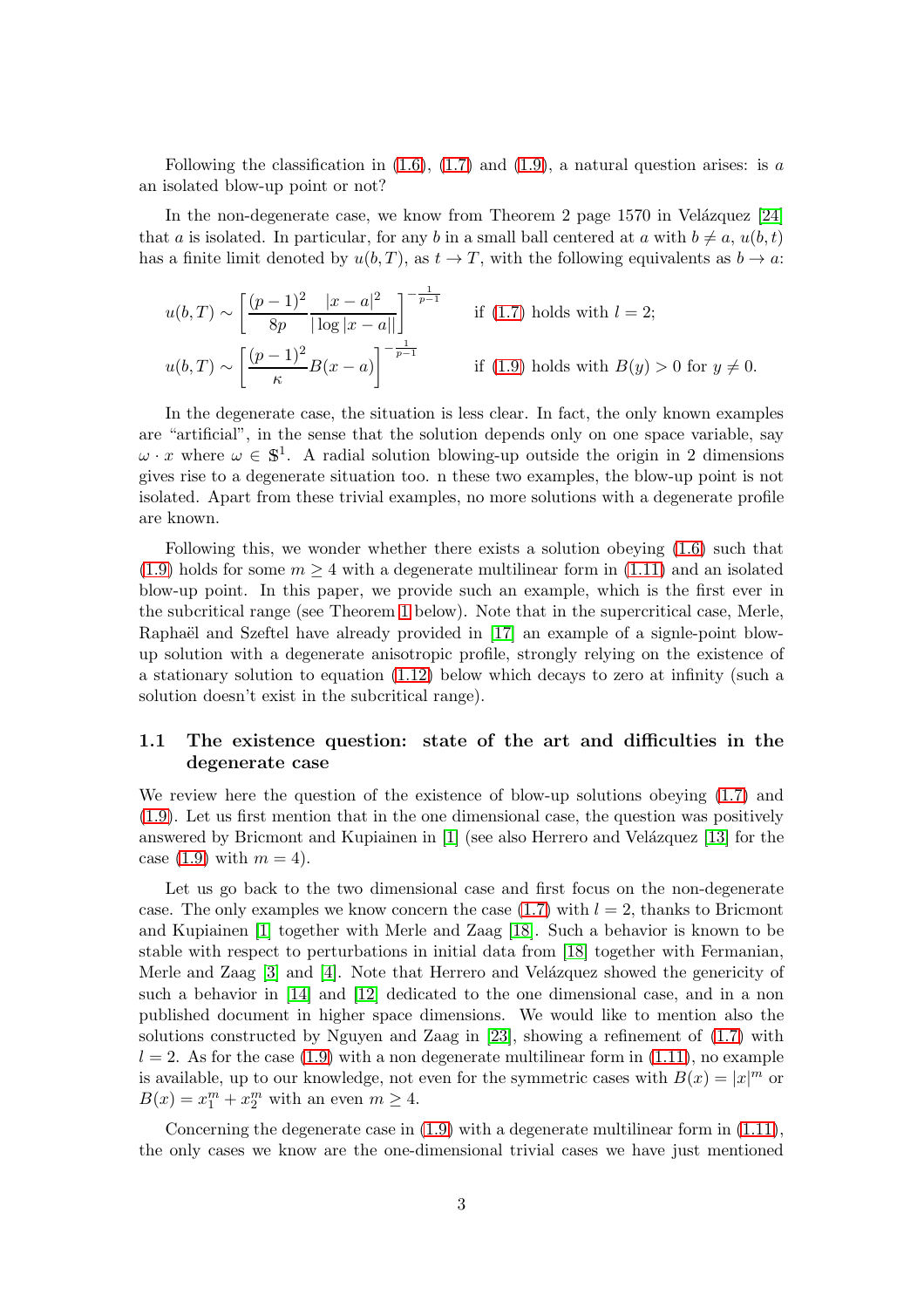above, showing a non-isolated blow-up point. Apart from these trivial examples, no more solutions with a degenerate profile are known.

As stated earlier, the main goal of the paper is to provide an example of a blow-up solution obeying [\(1.9\)](#page-1-3) in the degenerate case with an isolated blow-up point.

Let us mention that the question of having non trivial solutions with degenerate profiles was mentioned by Hiroshi Matano, because of the failure of the formal computation. As a matter of fact, the strategy used in the non degenerate case is ineffective in the degenerate case, as we will explain below.

Indeed, that strategy consists in working in the similarity variables setting [\(1.4\)](#page-1-5), where equation [\(1.1\)](#page-0-0) is transformed into the following equation satisfied by  $w_a$  (or w for short): for all  $y \in \mathbb{R}^2$  and  $s \ge -\log T$ ,

<span id="page-3-1"></span>
$$
\partial_s w = \Delta w - \frac{1}{2}y \cdot \nabla w - \frac{w}{p-1} + |w|^{p-1}w. \tag{1.12}
$$

For example, the idea used by Bricmont and Kupiainen in [\[1\]](#page-58-2) to construct their example in one space dimension with  $(1.9)$  which holds with  $m = 4$  consists in linearizing equation [\(1.12\)](#page-3-1) around the following profile:

<span id="page-3-2"></span>
$$
(p-1+e^{-s}|y|^4)^{-\frac{1}{p-1}}.\t(1.13)
$$

Accordingly, if we intend to construct a solution obeying the following degenerate estimate:

<span id="page-3-0"></span>
$$
w_0(y, s) - \kappa \sim -e^{-s} h_2(y_1) h_2(y_2)
$$
 as  $s \to \infty$ , (1.14)

uniformly on compact sets, a naive idea would be to linearize equation [\(1.12\)](#page-3-1) around the following profile:

<span id="page-3-3"></span>
$$
\left(p - 1 + \frac{(p-1)^2}{\kappa} e^{-s} y_1^2 y_2^2\right)^{-\frac{1}{p-1}},\tag{1.15}
$$

which already has the same expansion  $(1.14)$  as the solution we intend to construct.

Unfortunately, a big problem arises with this profile, since it doesn't decay to 0 as  $|y| \to \infty$ , unlike the profile in [\(1.13\)](#page-3-2). In fact, this smallness of the profile (1.13) at infinity combined with the stability of the zero solution of [\(1.12\)](#page-3-1) is essential in the control of the solution at infinity in space. In other words, with the profile [\(1.15\)](#page-3-3), we can't get such a control, and the naive idea collapses, unless we can manage to get this decaying property. Note that with the naive profile [\(1.15\)](#page-3-3), the corresponding (approximate) solution is given by  $u(x,t) = (T-t)^{-\frac{1}{p-1}} \left(p-1+\frac{(p-1)^2}{\kappa}\right)$  $\frac{x_1^2 x_2^2}{T-t}$  $\int_{0}^{-\frac{1}{p-1}}$ , which blows up everywhere on the axes  $x_1 = 0$  and  $x_2 = 0$ .

#### <span id="page-3-4"></span>1.2 Main result of the paper

In order to construct a solution obeying [\(1.14\)](#page-3-0), following the previous subsection, a natural idea would be to refine the expansion [\(1.14\)](#page-3-0) in order to get higher order terms ensuring some decaying along the axes  $y_i = 0$ , which are the degenerate directions of the naive profile [\(1.15\)](#page-3-3). Such a refinement is given below in Lemma [2.1.](#page-8-0) It shows that the term  $C_{6,0}(h_6(y_1) + h_6(y_2))$  may ensure that decaying property, provided that we take  $C_{6,0} = -\delta$  with  $\delta > 0$  and large (note that the parameter  $C_{6,0}$  is free in the expansion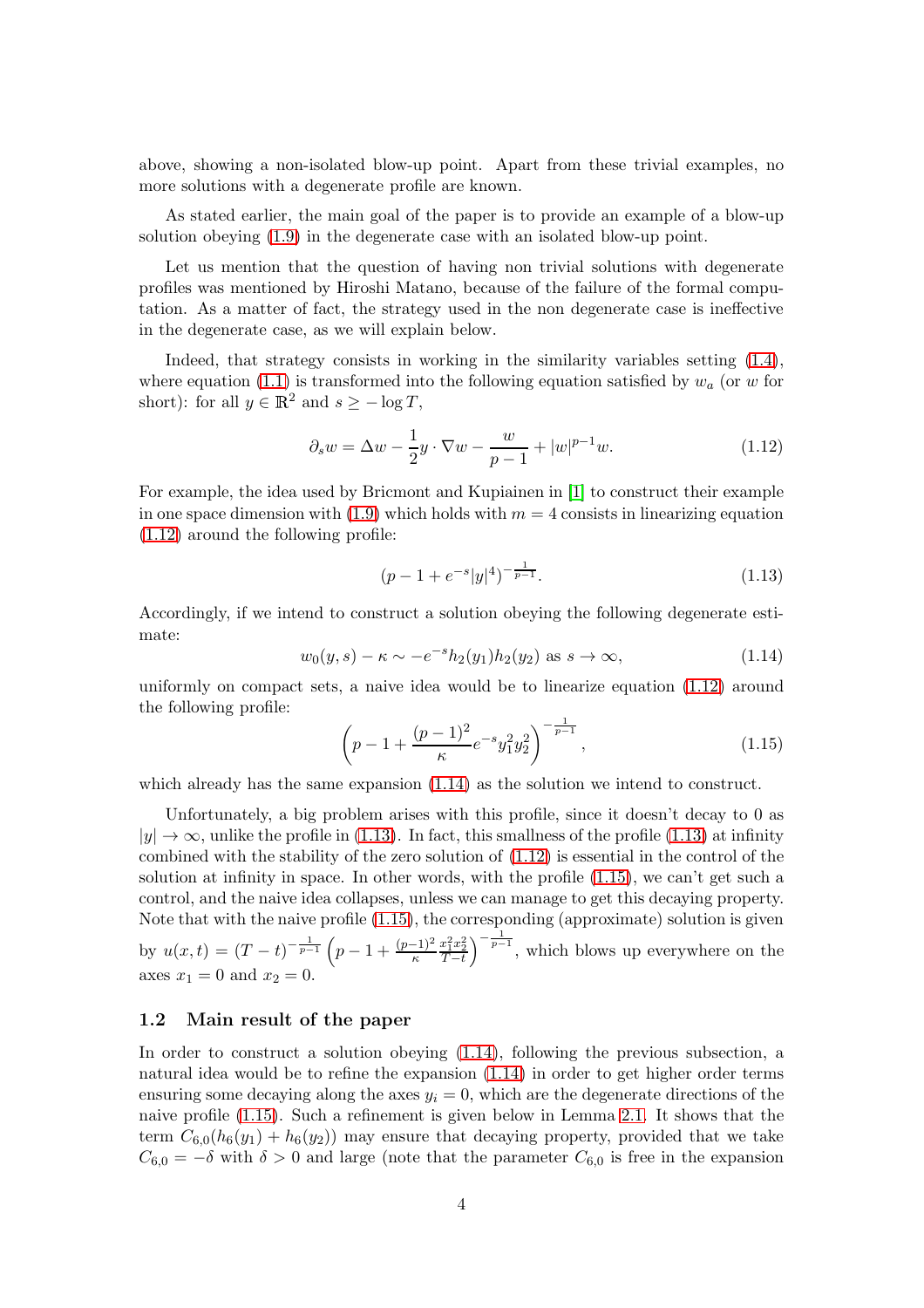of Lemma [2.1\)](#page-8-0). Keeping only the leading terms of the polynomials, this leads to the following refinement of the profile [\(1.15\)](#page-3-3):

<span id="page-4-1"></span>
$$
\Phi(y,s) = \left[ p - 1 + \frac{(p-1)^2}{\kappa} \left( e^{-s} y_1^2 y_2^2 + \delta e^{-2s} (y_1^6 + y_2^6) \right) \right]^{-\frac{1}{p-1}}, \quad (1.16)
$$

as we will explain more in detail in Section [2](#page-8-1) below. This refined version clearly has the decaying property at infinity in space, which enables us to rigorously prove the existence of a solution obeying the degenerate profile [\(1.14\)](#page-3-0) and blowing up only at the origin, answering Matano's question:

<span id="page-4-0"></span>Theorem 1 (A blow-up solution for equation [\(1.1\)](#page-0-0) with a cross-shaped blow-up profile). When  $N = 2$ , there exists  $\delta_0 > 0$  such that for any  $\delta \geq \delta_0$ , there exists a solution  $u(x, t)$ to equation  $(1.1)$  which blows up in finite time  $T$  only at the origin, with: (i) (Inner profile)

<span id="page-4-3"></span>
$$
w_0(y,s) - \kappa \sim -e^{-s} h_2(y_1) h_2(y_2) \text{ as } s \to \infty,
$$
\n(1.17)

in  $L^2_\rho(\mathbb{R}^2)$  with

<span id="page-4-4"></span>
$$
\rho(y) = \exp\left(-\frac{|y|^2}{4}\right) / (4\pi). \tag{1.18}
$$

and uniformly on compact sets.

(ii) (Intermediate profile): For any  $K > 0$ , it holds that

$$
\sup_{e^{-s}y_1^2y_2^2+\delta e^{-2s}(y_1^6+y_2^6)
$$

where  $\Phi(y, s)$  is defined in [\(1.16\)](#page-4-1).

(iii) (Final profile): For any  $x \neq 0$ ,  $u(x,t)$  converges to a finite limit  $u(x,T)$  uniformly on compact sets of  $\mathbb{R}^2 \setminus \{0\}$  as  $t \to T$ , with

<span id="page-4-2"></span>
$$
u(x,T) \sim \left[\frac{(p-1)^2}{\kappa} (x_1^2 x_2^2 + \delta(x_1^6 + x_2^6))\right]^{-\frac{1}{p-1}} \text{ as } x \to 0. \tag{1.19}
$$

**Remark.** One may convince himself that the profiles in  $(1.16)$  and  $(1.19)$  are crossshaped, which justifies the title of the theorem.

Remark. This is the first example of a blow-up solution in the subcritical range showing a degenerate multilinear form in [\(1.11\)](#page-1-1) with  $m \geq 4$  and an isolated blow-up point. Note that in the literature, many examples of blow-up solutions with only one blow-up point are available (see Weissler [\[26\]](#page-60-2), Bricmont and Kupiainen [\[1\]](#page-58-2), Merle and Zaag [\[18\]](#page-59-6), Nguyen and Zaag [\[23\]](#page-59-9)). Strikingly enough, almost all the known examples are either radial or asymptotically radial, in the sense that they approach a radially symmetric blow-up profile. Up to our knowledge, the only exceptions hold in the Sobolev supercritical case, with the Type 1 solution constructed by Merle, Raphaël and Szeftel [\[17\]](#page-59-4) (with a  $\frac{1}{s}$  rate in one direction and an exponentially decaying rate in the other), and also the Type 2 (i.e. non Type 1 [\(1.3\)](#page-0-1)) blow-up solution due to Collot, Merle and Raphaël  $[2]$ , where the profile is anisotropic for both examples. No example is available in the subcritical range. In Theorem [1,](#page-4-0) we provide such an example, with a non-radial solution blowing up only at the origin, obeying the behavior [\(1.9\)](#page-1-3) with a degenerate multilinear form in [\(1.11\)](#page-1-1), and an anisotropic blow-up profile.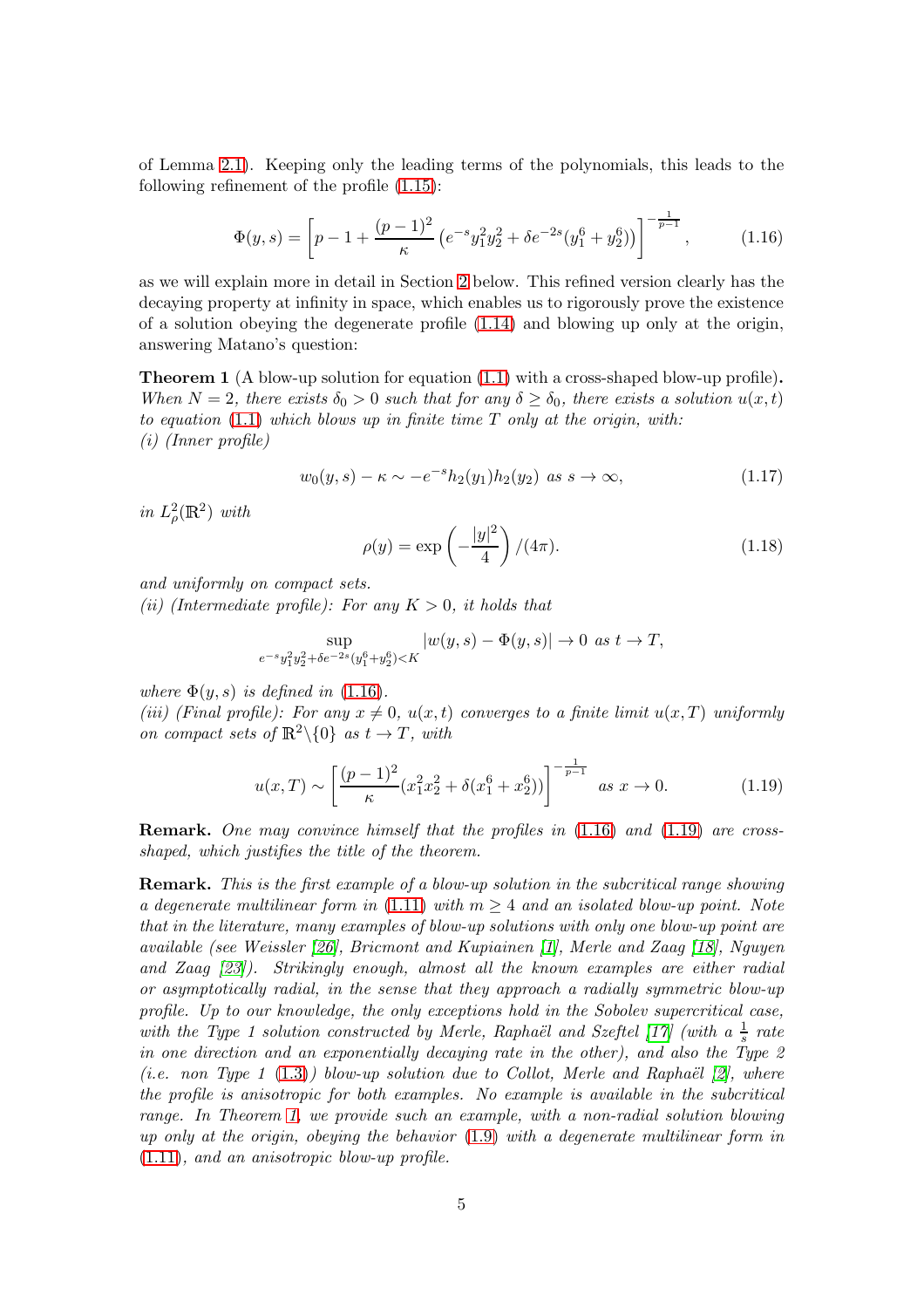**Remark.** Note that our method allows also to derive **new** solutions for  $N = 2$  and also  $N \geq 3$ , blowing up only at the origin, both in the degenerate and the non-degenerate cases, showing a non necessarily radial profile in  $(1.9)$  and  $(1.11)$  (see below in Section [1.3\)](#page-5-0).

Remark. As we have just written before the statement of Theorem [1,](#page-4-0) our strategy relies on the refinement of the goal [\(1.14\)](#page-3-0) given in Lemma [2.1](#page-8-0) below. Taking  $C_{6,0} = -\delta$  where  $\delta > 0$  (and large) is crucial in our argument. As a matter of fact, using our analysis and the blow-up criterion we proved in  $(19)$  for solutions of equation  $(1.12)$ , we show that the construction is impossible in the case  $C_{6,0} > 0$ . More precisely, if  $u(x,t)$  is a symmetric solution (with respect to the axes and the bissectrices) of equation [\(1.1\)](#page-0-0) blowing up at some time  $T > 0$  such that  $u(0) \in L^{\infty}(\mathbb{R}^2)$  and estimate [\(1.17\)](#page-4-3) holds, then, estimate [\(2.1\)](#page-8-2) holds with  $C_{6,0} \leq 0$  (note that a similar statement holds without the symmetry assumption).

#### <span id="page-5-0"></span>1.3 Extensions of the main result

Following Theorem [1,](#page-4-0) we would like to mention that our strategy extends with no difficulty to the construction of solutions to equation [\(1.1\)](#page-0-0) blowing up only at the origin with other types of profiles (as defined in  $(1.6)$ ,  $(1.7)$  and  $(1.9)$ ) summarized in the following tables, respectively dedicated to the non-degenerate and the degenerate cases, where  $C_0 = \frac{(p-1)^2}{\kappa}$  and  $\delta_0 > 0$  is large.

Note that in the degenerate case, the idea behind the design of the profiles we are presenting below is simple:

- First, considering the classification given in [\(1.6\)](#page-1-4) (and its natural extension in higher dimensions), we choose the case  $(1.9)$  with some  $Q(y)$  and a degenerate multilinear form  $B(y)$  in [\(1.11\)](#page-1-1); in Theorem [1,](#page-4-0) we choose  $Q(y) = e^{-s}h_2(y_1)h_2(y_2)$  and  $B(y) = y_1^2y_2^2$ .

- Then, we refine estimate [\(1.6\)](#page-1-4) by exhibiting higher order terms, and select among them the polynomials which live on the degenerate directions of  $B(y)$ ; in Theorem [1,](#page-4-0) the degenerate directions are  $y_1 = 0$  and  $y_2 = 0$ , the refinement of [\(1.6\)](#page-1-4) is given below in [\(2.1\)](#page-8-2) and the polynomials we select in that refinement of [\(1.6\)](#page-1-4) are  $e^{-2s}h_6(y_1)$  and  $e^{-2s}h_6(y_2).$ 

- Finally, we design a profile similar to [\(1.16\)](#page-4-1), with 2 terms, one corresponding to the degenerate multilinear form  $B(y)$  defined in [\(1.11\)](#page-1-1) (which is  $e^{-s}y_1^2y_2^2$  in Theorem [1\)](#page-4-0), and the other to the polynomials we selected on the degenerate directions of  $B(y)$  (which is  $e^{-2s}(y_1^6 + y_2^6)$  in Theorem [1\)](#page-4-0). The key property of that profile is that it is decaying to zero in all directions, though with different scales according to whether we are in the degenerate or the non degenerate directions of the multilinear form  $B(y)$ .

Here are the 2 tables: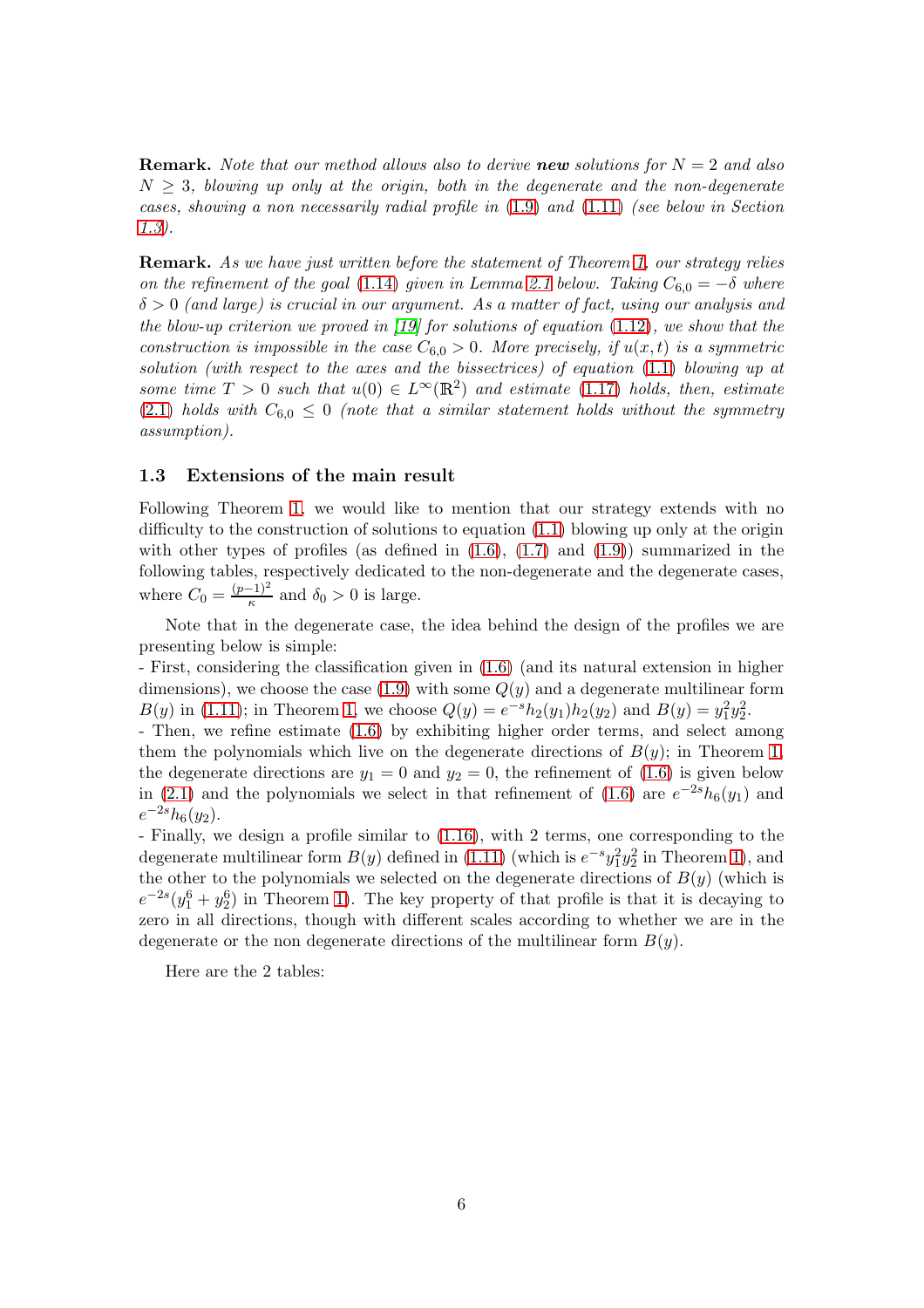| Q(y,s)                                                                                               | Equivalent of $u(x,T)$ as $x \to 0$                                                                                                  | Conditions                                                                             |
|------------------------------------------------------------------------------------------------------|--------------------------------------------------------------------------------------------------------------------------------------|----------------------------------------------------------------------------------------|
| $-e^{(1-\tfrac{k}{2})s}\sum_{i=0}^{k}C_{k,i}h_{k-i}(y_1)h_i(y_2)$                                    | $[C_0B(x)]^{-\frac{1}{p-1}} \text{ with } B(x)=\sum_{i=0}^k C_{k,i}x_1^{k-i}x_2^i$                                                   | $k\geq 4$ is even and<br>$B(x)>0 \mbox{ for } x\neq 0$<br>$N=2, \delta \geq \delta_0,$ |
| $-e^{-(\frac{k}{2}-1)s}\sum \qquad C_{k,j_{2},,,j_{N}} h_{j1}(y_{1})\,.$<br>$j_1 + \cdots + j_N = k$ | $h_{j_N}(y_N)$ $[C_0B(x)]^{-\frac{1}{p-1}}$ with $B(x) = \sum C_{k,j_2,,j_N} x_1^{j_1} \cdots x_N^{j_N}$<br>$j_1 + \cdots + j_N = k$ | $B(x) > 0$ for $x \neq 0$<br>$k\geq 4$ is even and<br>$N\geq 3,\,\delta\geq \delta_0,$ |

Table 1: Extensions in the non-degenerate case. Table 1: Extensions in the non-degenerate case.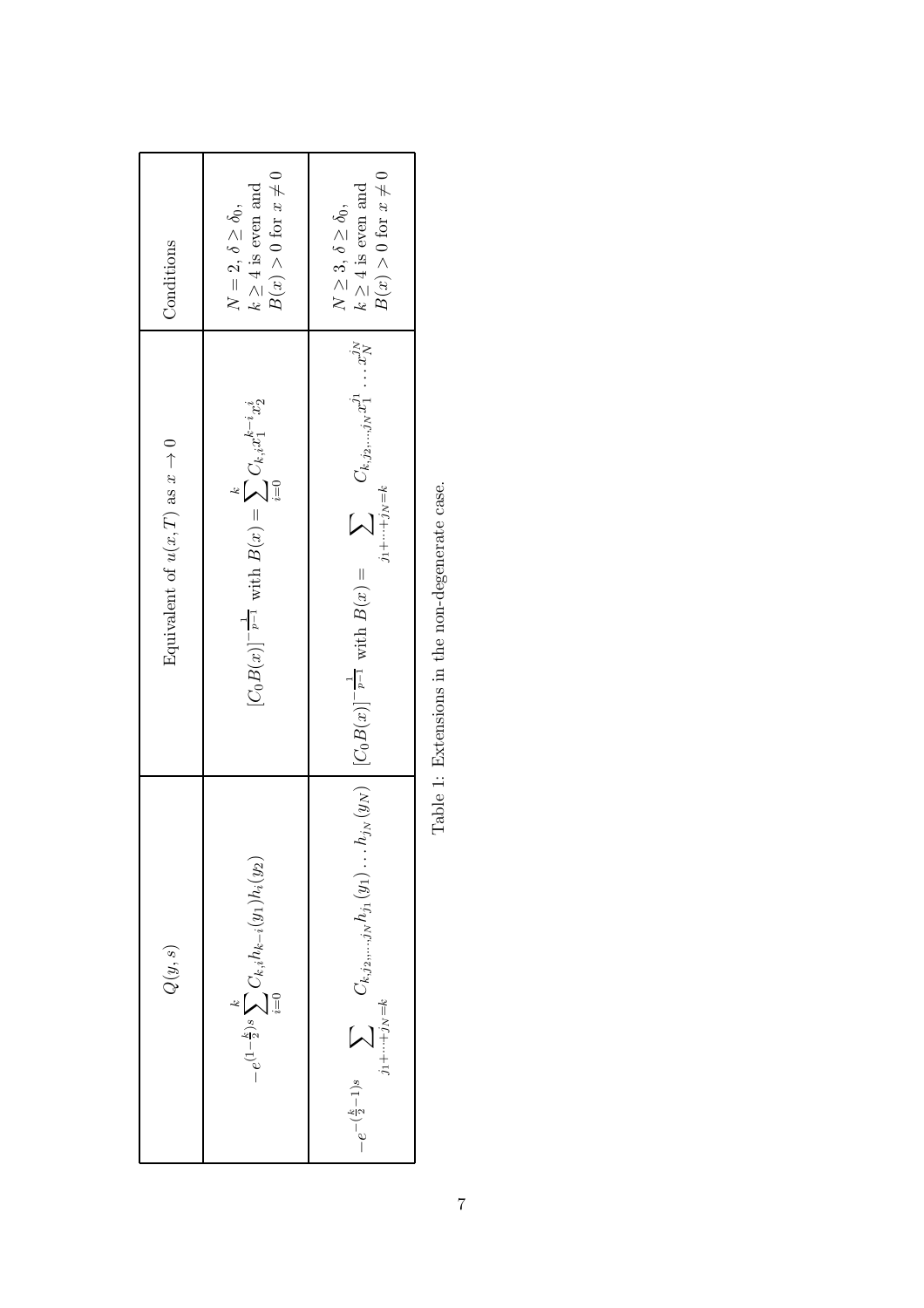| Conditions                          | $N=2, \delta \geq \delta_0, a_0 \in \mathbb{R}.$                         | $N = 2$ , $\delta \ge \delta_0$ , $k = k_1 + \cdots + k_l$ ,<br>$k_i \ge 2$ is even, $(a_i, b_i) \ne (0, 0)$ ,<br>the straight lines<br>${y_1 = 0},, {a_i y_1 + b_i y_2 = 0}$<br>are distinct. | and the set $I_i$ make a partition<br>$N\geq 3,\,\delta\geq \delta_0,\,k=\sum 2\theta_i,$<br>$i=1$<br>of $\{1,\ldots,N\}.$                  |
|-------------------------------------|--------------------------------------------------------------------------|------------------------------------------------------------------------------------------------------------------------------------------------------------------------------------------------|---------------------------------------------------------------------------------------------------------------------------------------------|
| Equivalent of $u(x,T)$ as $x \to 0$ | $[C_0 (x_1^2(x_1 + a_0x_2)^2 + \delta(x_1^6 + x_2^6))]^{-\frac{1}{p-1}}$ | $\left[C_0\left(x_1^{k_1}\ldots (a_lx_1+b_lx_2)^{k_l}+\delta(x_1^{k+2}+x_2^{k+2})\right)\right]^{-\frac{1}{p-1}}$                                                                              | $\bigcap -\frac{1}{p-1}$<br>$C_0\left(\prod_{i=1}^m\left(\sum_{j\in I_i} x_j ^{2\theta_i}\right)+\delta(x_1^{k+2}+\cdots+x_N^{k+2})\right)$ |
| $Q(y,s)$                            | $-e^{-s}h_2(y_1)h_2(y_2+a_0y_1)$                                         | $-e^{(1-\frac{k}{2})s}h_{k_1}(y_1)\ldots h_{k_l}(a_ly_1+b_ly_2)$                                                                                                                               | $-e^{\left(1-\frac{k}{2}\right)s}\prod_{i=1}^{m}\left(\sum_{j\in I_{i}}h_{2\theta_{i}}(y_{j})\right)$                                       |

Table  $2$  : Extensions in the degenerate case. Table 2 : Extensions in the degenerate case.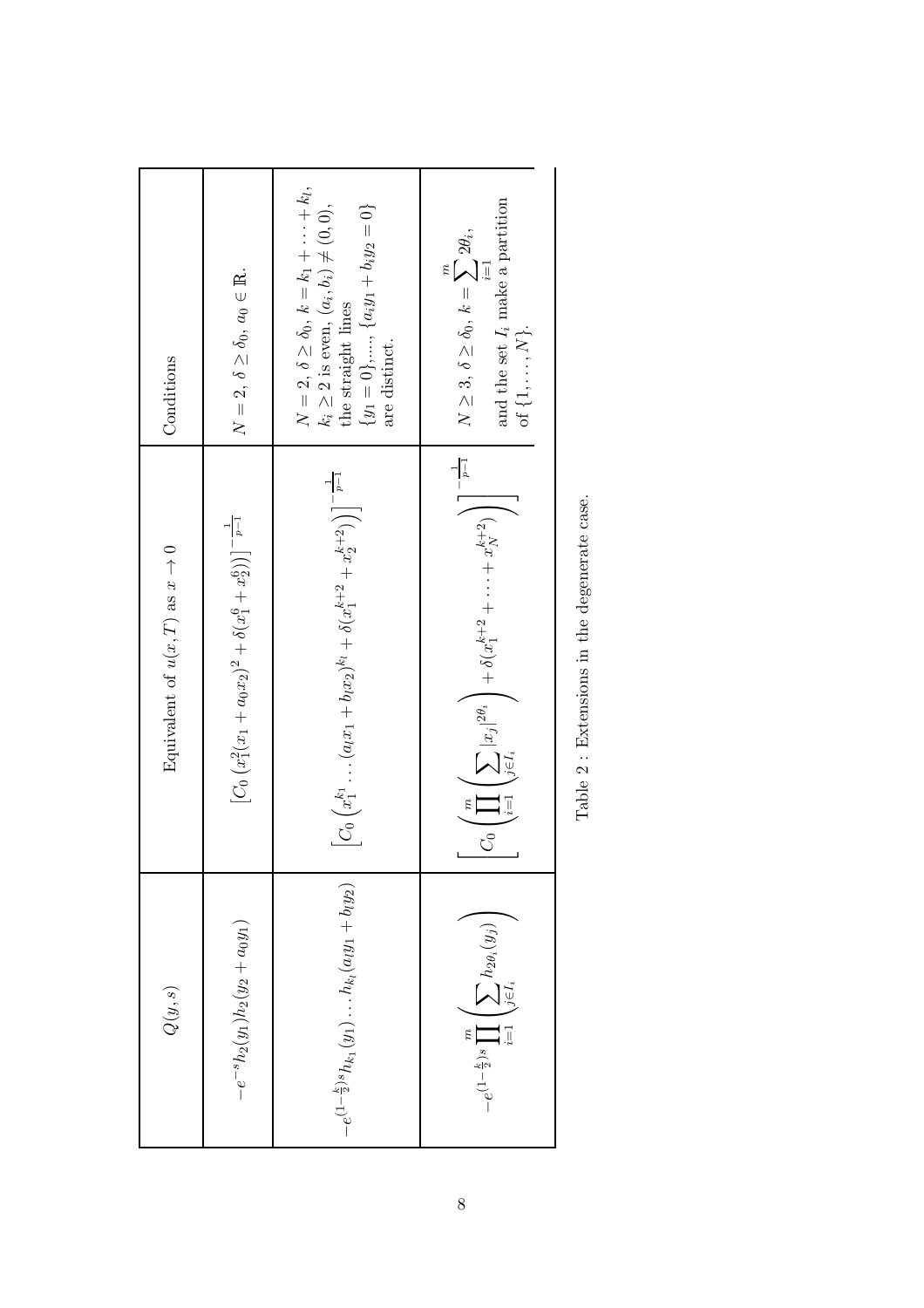Following these examples, we would to make some comments:

- Up to our knowledge, the only known examples such that [\(1.9\)](#page-1-3) holds with some even  $m \geq 4$  and a non-degenerate form in [\(1.11\)](#page-1-1) hold only in one space dimension. Those examples are due to Bricmont and Kupiainen [\[1\]](#page-58-2) (see also Herrero and Velázquez [\[13\]](#page-59-5) when  $m = 4$ ). Strikingly enough, we couldn't find a proof in the literature for the existence of a solution with a multilinear form  $B(x) = |x|^4$  or  $B(x) = x_1^4 + \cdots + x_N^4$  when  $N \geq 2$ . We are happy to say that our strategy provides such examples, as stated in Table 1. By the way, the non-degenerate multilinear forms  $B(x)$  shown in that table need not be symmetric.

- The first example in Table 2 shows that the degeneracy directions of the multilinear form  $B(x)$  need not be orthogonal, unlike one may assume from the constructed example in Theorem [1.](#page-4-0)

We proceed in several sections to prove Theorem [1:](#page-4-0)

- first, in Section [2,](#page-8-1) we formally derive the profile in similarity variables;

- then, in Section [3,](#page-12-0) we explain our strategy for the proof;

- in Section [4,](#page-16-0) we explain the dynamics of the equation and suggest the general form of initial data;

- in Section [5,](#page-19-0) we prove a crucial  $L^{\infty}$  bound on the solution in similarity variables;

- in Section [6,](#page-30-0) we conclude the proof of Theorem [1;](#page-4-0)

<span id="page-8-1"></span>- finally, we prove the technical details in Section [7.](#page-38-0)

## 2 Formal determination of the profile in similarity variables

In this paper, we ask whether we can have a solution  $u(x, t)$  to equation [\(1.1\)](#page-0-0) which blows up in finite time  $T > 0$  at the origin, such that estimate [\(1.14\)](#page-3-0) holds, namely with

$$
w_0(y, s) - \kappa \sim -e^{-s}h_2(y_1)h_2(y_2)
$$
 as  $s \to \infty$ ,

uniformly on compact sets. In order to simplify the calculations, we will assume that  $u(x, t)$  is symmetric with respect to the axes and the bisectrices, for any  $t \in [0, T)$ .

As we have already discussed in Section [1.1,](#page-2-0) applying the strategy of Bricmont and Kupiainen [\[1\]](#page-58-2) is ineffective, because the naive profile given in [\(1.15\)](#page-3-3) is not decaying to zero along the axes  $y_i = 0$ . Following what we wrote in Section [1.2,](#page-3-4) the idea to refine the naive guess in  $(1.15)$  goes through the refinement of the target behavior in  $(1.14)$ , which we give in the following:

<span id="page-8-0"></span>Lemma 2.1 (Second order Taylor expansion). Following [\(1.14\)](#page-3-0) and assuming the solution is symmetric with respect to the axes and bissectrices, it holds that

<span id="page-8-2"></span>
$$
w_0(y,s) = \kappa - e^{-s} h_2 h_2 + e^{-2s} \left\{ -\frac{32p}{3\kappa} h_0 h_0 - \frac{16p}{\kappa} (h_2 h_0 + h_0 h_2) - \frac{4p}{\kappa} (h_4 h_0 + h_0 h_4) - \frac{32p}{\kappa} h_2 h_2 + C_{6,0} (h_6 h_0 + h_0 h_6) + (\frac{4p}{\kappa} s + C_{6,2}) (h_4 h_2 + h_2 h_4) + \frac{p}{2\kappa} h_4 h_4 \right\} + O\left(s^2 e^{-3s}\right)
$$
\n(2.1)

as  $s \to \infty$ , uniformly on compact sets, for some constants  $C_{6,0}$  and  $C_{6,2}$ , where the notation  $h_i h_j$  stands for  $h_i(y_1)h_j(y_2)$ .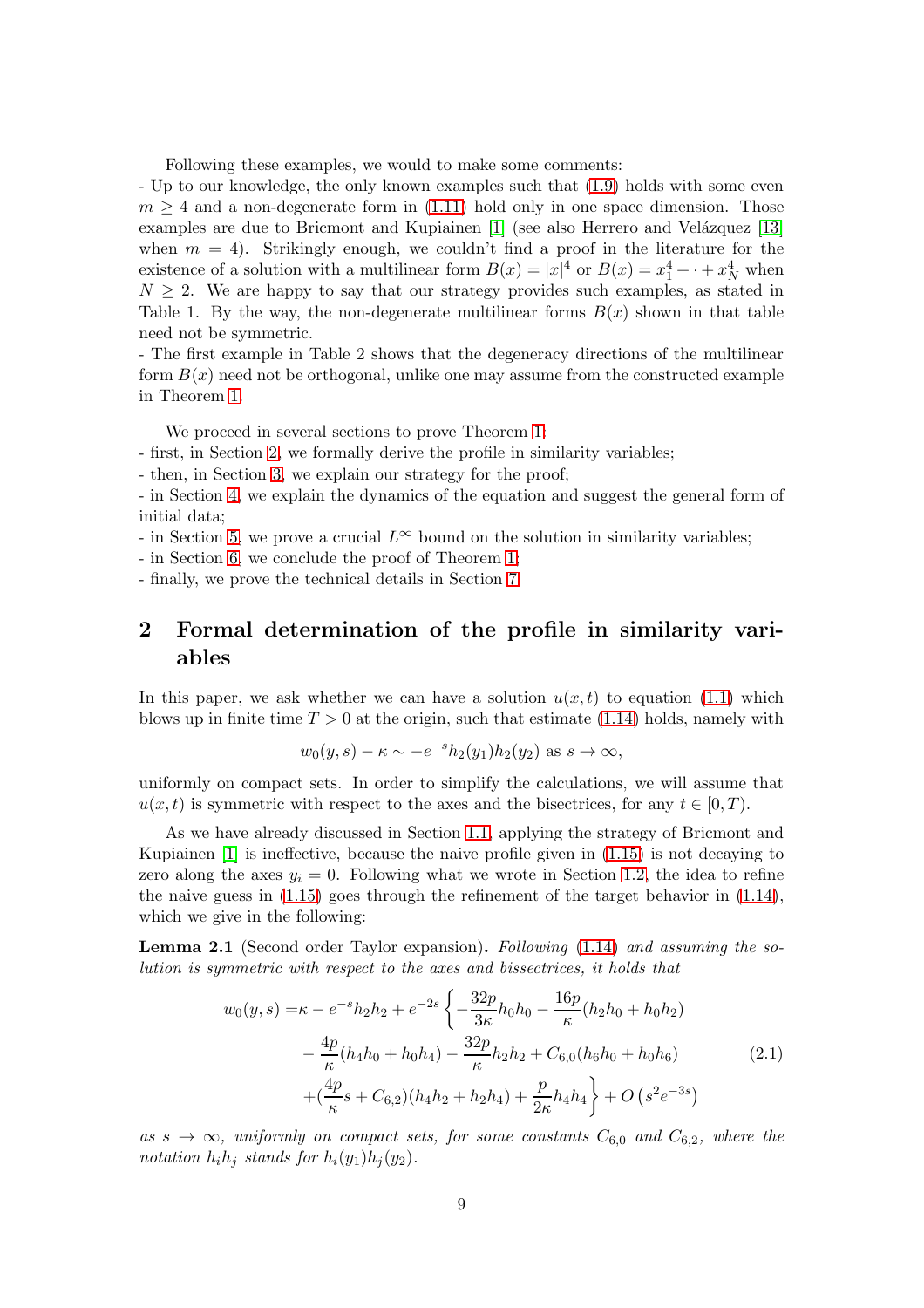Proof. The proof is omitted since it is straightforward from the method we explained in Proposition 1 of our paper [\[22\]](#page-59-11). □

From this expansion, we remark that the term  $C_{6,0}e^{-2s}(h_6(y_1) + h_6(y_2))$  will ensure the good decaying property, if  $C_{6,0} < 0$ , especially on the axes, where the main term  $e^{-s}y_1^2y_2^2$  is 0. More precisely, taking  $C_{6,0} = -\delta$  for some  $\delta > 0$  to be fixed large enough, then, keeping only the leading term in the polynomials, we naturally suggest the following modified version of [\(1.15\)](#page-3-3)

<span id="page-9-5"></span><span id="page-9-2"></span><span id="page-9-1"></span><span id="page-9-0"></span>
$$
\varphi(y,s) = \left[\frac{E}{D}\right]^{\frac{1}{p-1}}\tag{2.2}
$$

with

$$
E = 1 + e^{-s} P(y) + e^{-2s} Q(y), \tag{2.3}
$$

<span id="page-9-7"></span>
$$
D = p - 1 + \frac{(p-1)^2}{\kappa} \left( e^{-s} y_1^2 y_2^2 + \delta e^{-2s} (y_1^6 + y_2^6) \right), \tag{2.4}
$$

where  $P(y)$  and  $Q(y)$  are polynomials which will be chosen so that the numerator in  $(2.3)$  is positive (hence,  $\varphi$  is well defined), and

$$
\varphi(y,s) = \kappa - e^{-s} h_2 h_2
$$
\n
$$
+ e^{-2s} \left\{ -\delta(h_6 h_0 + h_0 h_6) + \gamma(h_4 h_2 + h_2 h_4) + \frac{p}{2\kappa} h_4 h_4 \right\} + O\left(e^{-3s}\right)
$$
\n(2.5)

as  $s \to \infty$ , uniformly on compact sets, for some  $\gamma$  to be fixed later. Note that the aimed expansion agrees with the prediction in Lemma [2.1](#page-8-0) at the order  $e^{-s}$  and most of the order  $e^{-2s}$ . Most importantly, we will also require that  $\varphi(\cdot, s) \in L^{\infty}(\mathbb{R}^2)$  and  $\varphi(y, s) \to 0$  as  $|y| \to \infty$ , for any  $s \geq 0$ , and the choice of  $\gamma$  will be crucial for that.

Let us explicit the choice of  $\delta$ ,  $\gamma$ ,  $P(y)$  and  $Q(y)$ . Since [\(2.2\)](#page-9-1) directly implies that

$$
\varphi(y,s) = \kappa + e^{-s} \left( \frac{\kappa}{p-1} P(y) - y_1^2 y_2^2 \right)
$$
  
+  $e^{-2s} \left( \frac{\kappa}{p-1} Q(y) + \frac{\kappa (2-p)}{2(p-1)^2} P(y)^2 - \frac{P(y)}{p-1} y_1^2 y_2^2 - \delta y_1^6 - \delta y_2^6 + \frac{p}{2\kappa} y_1^4 y_2^4 \right) + O(e^{-3s})$  (2.6)

as  $s \to \infty$ , uniformly on compact sets, we see by identification with [\(2.5\)](#page-9-2) that we must have

<span id="page-9-4"></span><span id="page-9-3"></span>
$$
P(y) = \frac{p-1}{\kappa} \left( y_1^2 y_2^2 - h_2 h_2 \right),
$$
\n
$$
Q(y) = \frac{p-1}{\kappa} \left( \frac{P(y)}{p-1} y_1^2 y_2^2 + \frac{\kappa(p-2)}{2(p-1)^2} P(y)^2 + \delta(y_1^6 - h_6(y_1)) + \delta(y_2^6 - h_6(y_2)) \right)
$$
\n
$$
+ \frac{p}{2\kappa} (h_4 h_4 - y_1^4 y_2^4) + \gamma (h_4 h_2 + h_2 h_4) \right).
$$
\n(2.8)

Now, we claim the following:

<span id="page-9-6"></span>**Lemma 2.2** (Good definition, boundedness and decaying at infinity of  $\varphi(y, s)$  [\(2.2\)](#page-9-1) -[\(2.7\)](#page-9-3) - [\(2.8\)](#page-9-4)). Take  $\gamma = \frac{6p-2}{\kappa}$  and consider  $\delta \ge \delta_{10}$  and  $s \ge s_{10}(\delta)$  for some large enough  $\delta_{10} \geq 1$  and  $s_{10}(\delta) \geq 0$ . Then: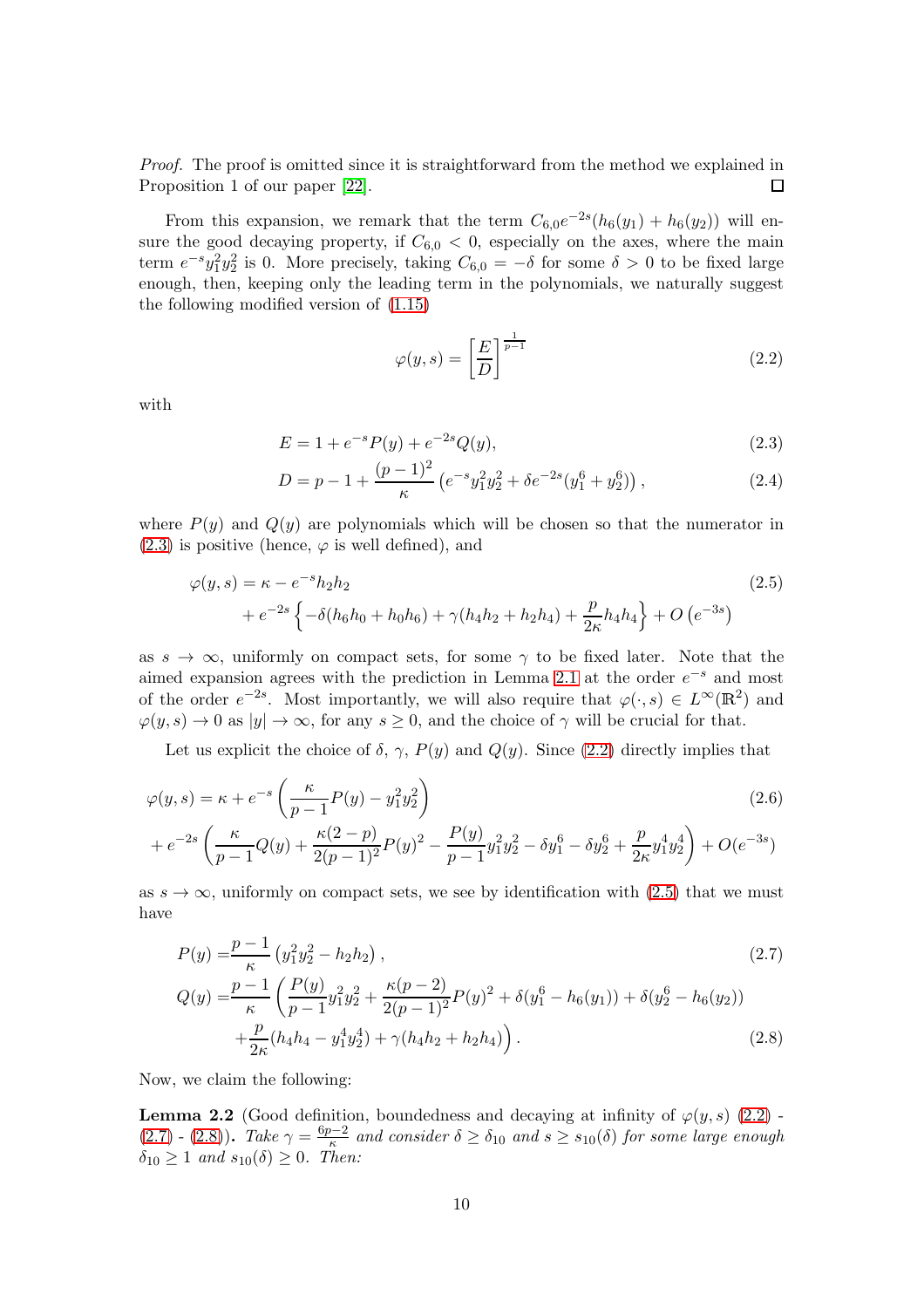(i)  $E \geq \frac{1}{2}$ , hence  $\varphi(y, s)$  is well defined and positive. 2 (ii)  $\|\varphi(\cdot, s)\|_{L^{\infty}} \leq \kappa + C_0 e^{-\frac{s}{3}},$  for some  $C_0 > 0$ .  $(iii)$   $\|\nabla \varphi(\cdot, s)\|_{L^{\infty}} \leq C_0 e^{-\frac{s}{6}}.$  $(iv) \varphi(y, s) \to 0 \text{ as } |y| \to \infty.$ 

*Proof.* Take  $\gamma = \frac{6p-2}{\kappa}$  and consider  $\delta \ge 1$  and  $s \ge 0$  to be taken large enough. (i) It's enough to show that both  $P(y)$  and  $Q(y)$  are bounded from below. Since

$$
h_2(\xi) = \xi^2 - 2
$$
,  $h_4(\xi) = \xi^4 - 12\xi^2 + 12$  and  $h_6(\xi) = \xi^6 - 30\xi^4 + 180\xi^2 - 120$ 

from  $(1.10)$ , it follows from  $(2.7)$  and  $(2.8)$  that

<span id="page-10-0"></span>
$$
P(y) = \frac{2(p-1)}{\kappa} \left( y_1^2 + y_2^2 - 2 \right) \ge -\frac{4(p-1)}{\kappa} \tag{2.9}
$$

and

$$
Q(y) = \frac{p-1}{\kappa} \left( \frac{2}{\kappa} \left[ y_1^4 y_2^2 + y_1^2 y_2^4 \right] + 30 \delta [y_1^4 + y_2^4] + \frac{6p}{\kappa} [-y_1^4 y_2^2 - y_1^2 y_2^4] + \gamma [y_1^4 y_2^2 + y_1^2 y_4^2] \right) + O\left( \delta [1 + |y|^2] + [1 + |\gamma|][1 + |y|^4] \right) = \frac{p-1}{\kappa} \left( \left( \frac{2}{\kappa} - \frac{6p}{\kappa} + \gamma \right) \left[ y_1^4 y_2^2 + y_1^2 y_2^4 \right] + 30 \delta [y_1^4 + y_2^4] \right) + O\left( \delta [1 + |y|^2] + [1 + |\gamma|][1 + |y|^4] \right).
$$

Choosing  $\gamma = \frac{6p-2}{\kappa}$ , we see that

<span id="page-10-1"></span>
$$
Q(y) = \frac{30\delta(p-1)}{\kappa} [y_1^4 + y_2^4] + O\left(\delta[1+|y|^2] + [1+|y|^4]\right) \text{ as } |y| \to \infty,
$$
 (2.10)

Taking  $\delta$  large enough, then |y| large enough, we wee that

<span id="page-10-5"></span>
$$
Q(y) \ge \frac{15\delta(p-1)}{\kappa} [y_1^4 + y_2^4],\tag{2.11}
$$

which means that  $Q(y)$  is bounded from below. Since [\(2.9\)](#page-10-0) implies that  $P(y)$  is bounded from below too, taking s large enough, we see from [\(2.3\)](#page-9-0) that  $E \ge \frac{1}{2}$  $\frac{1}{2}$ , hence,  $\varphi$  defined in [\(2.2\)](#page-9-1) is well defined.

(ii) Using  $(2.9)$  and  $(2.10)$ , we see from  $(2.2)$  that

<span id="page-10-2"></span>
$$
|\varphi(y,s)|^{p-1} \le C \frac{(N_1 + N_2 + N_3)}{D} \tag{2.12}
$$

where

$$
N_1 = 1 + e^{-s}, N_2 = \delta e^{-2s} |y|^4, N_3 = e^{-s} |y|^2
$$
\n(2.13)

and D is introduced in [\(2.4\)](#page-9-5). Since  $D \geq p-1$ , it follows that

<span id="page-10-6"></span><span id="page-10-3"></span>
$$
\frac{N_1}{D} \le \frac{1 + e^{-s}}{p - 1}.\tag{2.14}
$$

Introducing  $z = e^{-\frac{s}{4}}y$ , we write

<span id="page-10-4"></span>
$$
\frac{N_2}{D} \le \frac{C\delta e^{-s}|z|^4}{1 + z_1^2 z_2^2 + e^{-\frac{s}{2}}|z|^6} \le \frac{C\delta e^{-s}|z|^4}{e^{-\frac{s}{2}} + e^{-\frac{s}{2}}|z|^6} = \frac{C\delta e^{-\frac{s}{2}}|z|^4}{1 + |z|^6} \le C\delta e^{-\frac{s}{2}}.\tag{2.15}
$$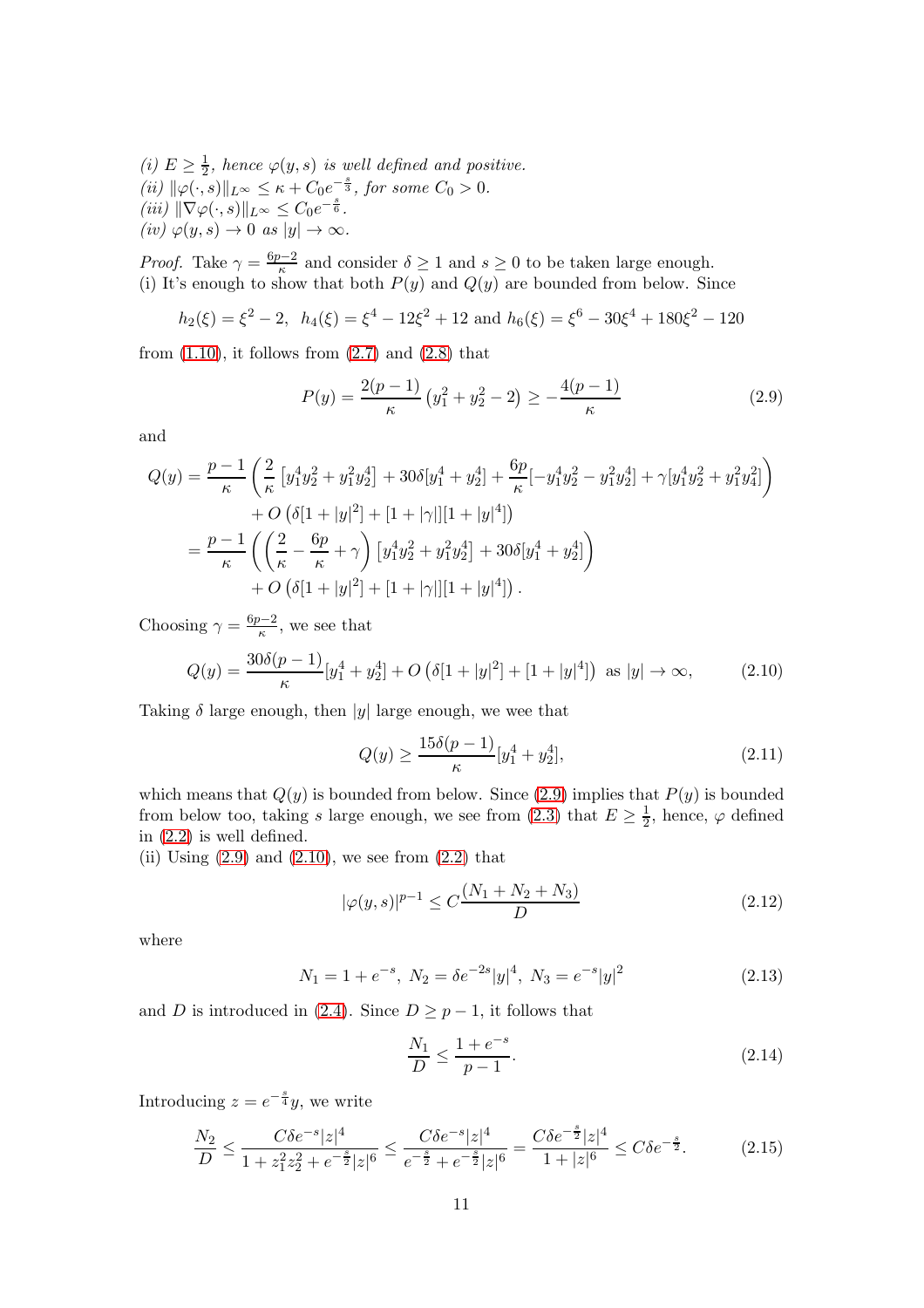Introducing  $X = |z|^2$ , we write

<span id="page-11-0"></span>
$$
\frac{N_3}{D} \le \frac{Ce^{-\frac{s}{2}}|z|^2}{1+e^{-\frac{s}{2}}|z|^6} = Cg_{\epsilon}(X),\tag{2.16}
$$

where

<span id="page-11-1"></span>
$$
\epsilon = e^{-\frac{s}{2}}, X = |z|^2 \text{ and } g_{\epsilon}(X) = \frac{\epsilon X}{1 + \epsilon X^3}.
$$
\n(2.17)

Since  $g'_{\epsilon}(X) = \frac{\epsilon(1-2\epsilon X^3)}{(1+\epsilon X^3)^2}$  $\frac{\epsilon(1-2\epsilon X^3)}{(1+\epsilon X^3)^2}$  which changes from negative to positive at  $X=X_{\epsilon}\equiv (2\epsilon)^{-\frac{1}{3}},$ it follows that

$$
g_{\epsilon}(X) \leq g_{\epsilon}(X_{\epsilon}) = \frac{2\epsilon X_{\epsilon}}{3} = \frac{(2\epsilon)^{\frac{2}{3}}}{3}.
$$

Using  $(2.16)$  and  $(2.17)$ , we see that

<span id="page-11-2"></span>
$$
\frac{N_3}{D} \le Ce^{-\frac{s}{3}}.\tag{2.18}
$$

Collecting the estimates in  $(2.12)$ ,  $(2.14)$ ,  $(2.15)$  and  $(2.18)$ , then recalling the definition  $(1.5)$  of  $\kappa$ , we get the desired conclusion.

(iii) By definition [\(2.2\)](#page-9-1) of  $\varphi(y, s)$ , we write for all  $s \ge 1$  and  $y \in \mathbb{R}^2$ ,

$$
(p-1)\log \varphi = \log E - \log D
$$

where E and D are defined in [\(2.3\)](#page-9-0) and [\(2.4\)](#page-9-5) (note that  $D > 0$  by definition, and that  $E > 0$  from item (i) of this lemma). Taking the gradient, we see that

$$
\nabla \varphi = \frac{\varphi}{p-1} \left( \frac{\nabla E}{E} - \frac{\nabla D}{D} \right). \tag{2.19}
$$

Since

<span id="page-11-3"></span>
$$
|\nabla D| \le C\delta e^{-2s}|y|^5 + Ce^{-s}|y_1|y_2^2 + Ce^{-s}|y_2|y_1^2 \equiv D_1 + D_2 + D_3 \tag{2.20}
$$

from  $(2.9)$  and  $(2.10)$ , we write from item  $(ii)$  of this lemma

$$
|\nabla \varphi| \le C \left[ \frac{|\nabla E|}{E} + \frac{D_1}{D} + \frac{D_2}{D} + \frac{D_3}{D} \right].
$$

Noting that

$$
E \ge \frac{E_0}{C} \text{ where } E_0 = 1 + e^{-s}(y_1^2 + y_2^2) + e^{-2s}(y_1^4 + y_2^4),
$$
  

$$
|\nabla E| \le Ce^{-s}|y| + C\delta e^{-2s}(1 + |y|^3),
$$
 (2.21)

from  $(2.9)$ ,  $(2.11)$  and  $(2.10)$ , using the definitions  $(2.4)$  and  $(2.20)$  of D and  $D_1$ , then proceeding as for the proof of item (ii) of this lemma, we show that

<span id="page-11-4"></span>
$$
\frac{|\nabla E|}{E} \le \frac{|\nabla E|}{E_0} \le C(\delta)e^{-\frac{s}{3}} \text{ and } \frac{D_1}{D} \le C(\delta)e^{-\frac{s}{3}}.
$$
\n(2.22)

By symmetry, it remains only to bound the term  $\frac{D_2}{D}$ , when  $y_2 \neq 0$ . Since  $\delta \geq 1$ , using the definitions  $(2.4)$  and  $(2.20)$  of D and  $D_2$ , we write

$$
\frac{D_2}{D}\leq C\frac{e^{-s}|y_1|y_2^2}{1+e^{-s}y_1^2y_2^2+e^{-2s}y_2^6}.
$$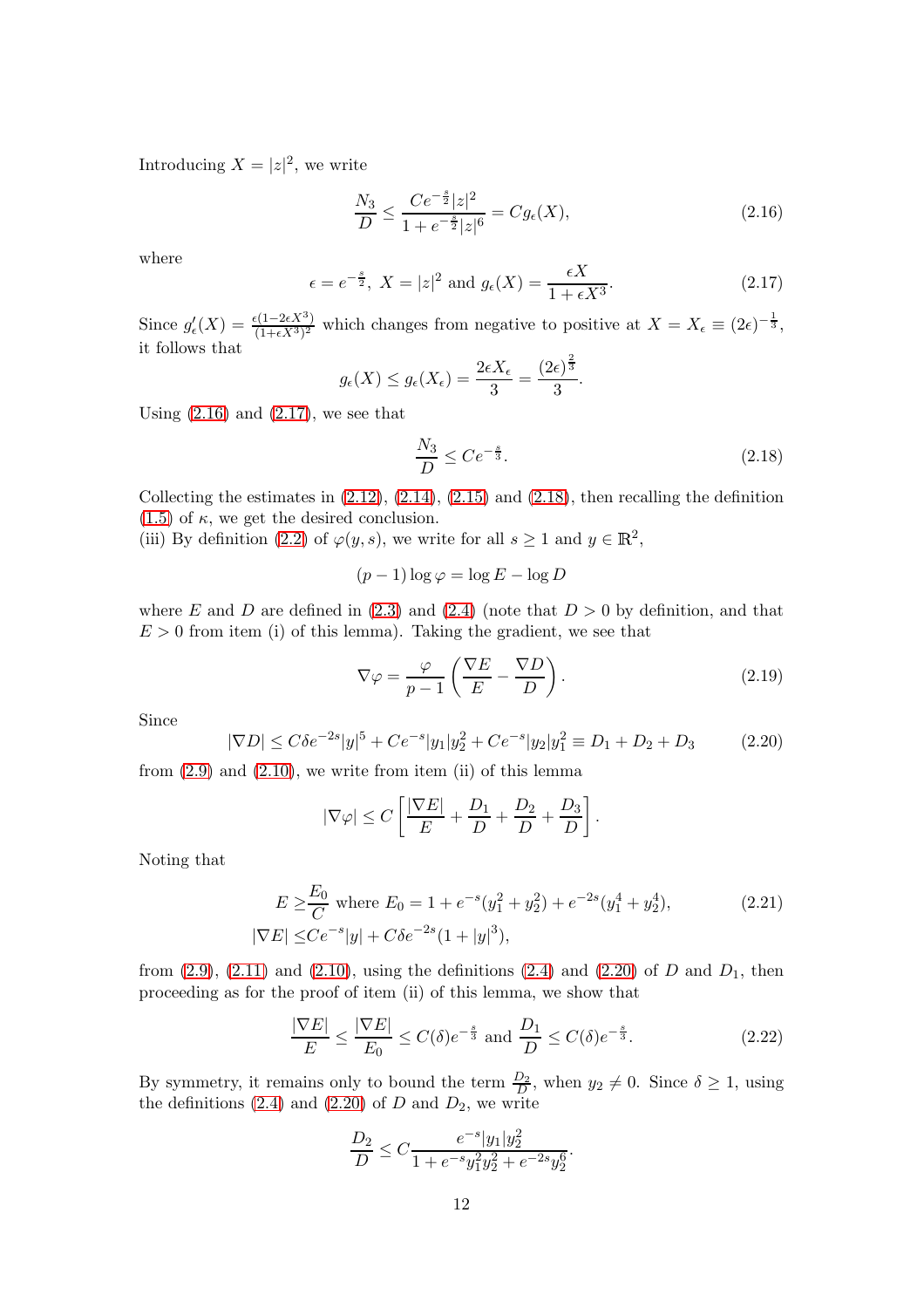As a function in the variable  $|y_1|$ , the left-hand side realizes its maximum for

$$
|y_1|=\sqrt{\frac{1+e^{-2s}y_2^6}{e^{-s}y_2^2}}.
$$

Therefore, it follows that

$$
\frac{D_2}{D} \le C\sqrt{\frac{e^{-s}y_2^2}{1+e^{-2s}y_2^6}} \le Ce^{-\frac{s}{6}},
$$

in particular

<span id="page-12-3"></span>
$$
\frac{|\nabla D|}{D} \le Ce^{-\frac{s}{6}},\tag{2.23}
$$

and the estimate on  $\nabla\varphi$  in item (iii) follows.

(iv) From  $(2.9)$ ,  $(2.8)$  and  $(2.10)$ , we see that the numerator of the fraction in  $(2.2)$  is a polynomial of degree 4, whereas the denominator is of degree 6. Thus, the conclusion follows.

<span id="page-12-0"></span>This concludes the proof of Lemma [2.2.](#page-9-6)

## 3 Strategy of the proof

From Section [2,](#page-8-1) we recall that our goal is to construct  $u(x, t)$ , a solution of equation [\(1.1\)](#page-0-0) defined for all  $(x, t) \in \mathbb{R}^2 \times [0, T)$  for some small enough  $T > 0$ , such that

$$
w_0(y, s) - \kappa \sim -e^{-s} h_2(y_1) h_2(y_2)
$$
 as  $s \to \infty$ , (3.1)

uniformly on compact sets, where  $w_0(y, s)$  is the similarity variables' version defined in [\(1.4\)](#page-1-5). We also recall our wish to construct a solution which is symmetric with respect to the axes and the bisectrices.

Consider  $\varphi(y, s)$  our candidate for the profile, defined in [\(2.2\)](#page-9-1), [\(2.7\)](#page-9-3) and [\(2.8\)](#page-9-4), with  $\gamma = \frac{6p-2}{\kappa}$  and  $\delta \geq 1$  fixed large enough, so that Lemma [2.2](#page-9-6) holds. From the target expansion of  $w_0$  given in Lemma [2.1](#page-8-0) (with  $C_{6,0} = -\delta$  and  $C_{6,2} = \gamma$ ) and the expansion of the profile  $\varphi$  given in [\(2.5\)](#page-9-2), we further specify our goal by requiring that  $q(y, s)$  is small in some sense that will shortly given in  $(3.21)$ , where

<span id="page-12-1"></span>
$$
q(y,s) = w_0(y,s) - \varphi(y,s).
$$
 (3.2)

In order to achieve this goal, we need to write then understand the dynamics of the equation satisfied by  $q(y, s)$  near 0. This is done in the following section.

#### 3.1 Dynamics for  $q(y, s)$  defined in  $(3.2)$

Roughly speaking, our first task is to perform local estimates for bounded  $y$ , through a spectral analysis in  $L^2_\rho$  near  $\kappa$  [\(1.5\)](#page-1-7), the constant solution of equation [\(1.12\)](#page-3-1), assuming a uniform bound on the solution.

More precisely, from [\(1.12\)](#page-3-1), we see that  $q(y, s)$  satisfies the following equation, for all  $(y, s) \in \mathbb{R}^2 \times [s_0, \infty)$ , where  $s_0 = -\log T$ :

<span id="page-12-2"></span>
$$
\partial_s q = (\mathcal{L} + V(y, s))q + B(y, s, q) + R(y, s), \tag{3.3}
$$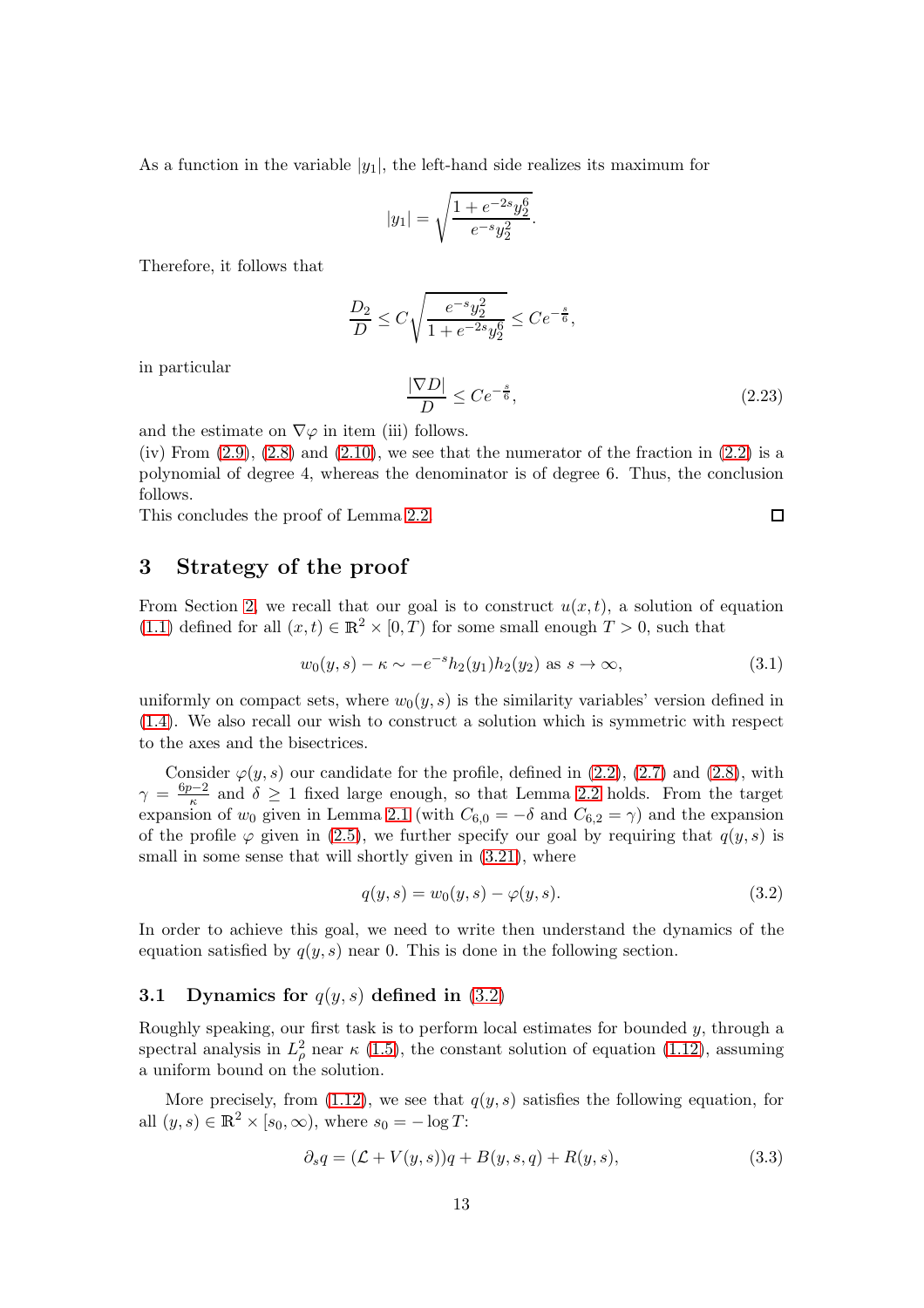with

$$
\mathcal{L}q = \Delta q - \frac{1}{2}y \cdot \nabla q + q, \quad V(y, s) = p\varphi(y, s)^{p-1} - \frac{p}{p-1},
$$
(3.4)  

$$
B(y, s, q) = |\varphi(y, s) + q|^{p-1}(\varphi(y, s) + q) - \varphi(y, s)^p - p\varphi(y, s)^{p-1}q,
$$
  

$$
R(y, s) = -\partial_s \varphi(y, s) + (\mathcal{L} - 1)\varphi(y, s) - \frac{\varphi(y, s)}{p-1} + \varphi(y, s)^p.
$$

Let us give in the following some useful properties of the terms involved in equation [\(3.3\)](#page-12-2):

- The linear term: Note that  $\mathcal{L}$  is a self-adjoint operator in  $L^2_{\rho}$ , the  $L^2$  space with respect to the measure  $\rho d\psi$  defined in [\(1.18\)](#page-4-4). The spectrum of  $\mathcal L$  consists only in eigenvalues:

<span id="page-13-6"></span><span id="page-13-0"></span>
$$
\text{Spec } \mathcal{L} = \{1 - \frac{m}{2} \mid m \in \mathbb{N}\}\tag{3.5}
$$

with the following set of eigenfunctions:

<span id="page-13-4"></span>
$$
\{h_i h_j \equiv h_i(y_1) h_j(y_2) \mid i, j \in \mathbb{N}\},\tag{3.6}
$$

which spans the space  $L^2_{\rho}$ , where we see the rescaled Hermite polynomials [\(1.10\)](#page-1-6). Note also that

<span id="page-13-5"></span>
$$
\mathcal{L}(h_i h_j) = \left(1 - \frac{i+j}{2}\right) h_i h_j. \tag{3.7}
$$

- The potential: It is bounded in  $L^{\infty}$  and small in  $L^r_{\rho}$  for any  $r \geq 1$ , in the sense that

<span id="page-13-7"></span>
$$
||V(\cdot,s)||_{L^{\infty}} \le \frac{p}{p-1} \text{ and } ||V(\cdot,s)||_{L^r_{\rho}} \le C(r)e^{-s}, \tag{3.8}
$$

for s large enough, thanks to Lemma [2.2](#page-9-6) and a small Taylor expansion.

- The nonlinear term: Since  $\varphi$  is uniformly bounded in space and time, thanks to item (iii) of Lemma [2.2,](#page-9-6) assuming the following a priori estimate,

<span id="page-13-1"></span>
$$
||q||_{L^{\infty}(\mathbb{R}^2 \times [s_0, \infty))} \le M, \tag{3.9}
$$

we easily see that  $B(y, s, q)$  is superlinear, in the sense that

<span id="page-13-3"></span>
$$
|B(y, s, q)| \le C(M)|q|^{\bar{p}} \text{ where } \bar{p} = \min(p, 2) > 1,
$$
 (3.10)

for all  $y \in \mathbb{R}^2$ ,  $q \in \mathbb{R}$  and large s.

- The remainder term: By comparing the expression  $(3.4)$  of  $R(y, s)$ , with the expression of equation [\(1.12\)](#page-3-1), we see that  $R(y, s)$  measures the quality of  $\varphi(y, s)$  as an approximate solution of [\(1.12\)](#page-3-1). In fact, through a straightforward calculation (see below in Section [7.1\)](#page-38-1), one can show that

<span id="page-13-2"></span>
$$
\forall r \ge 2, \ \forall s \ge 0, \ \ \|R(s)\|_{L^r_\rho} \le C(r)e^{-2s},\tag{3.11}
$$

which is consistent with our approach in Section [2](#page-8-1) (particularly Lemma [2.1](#page-8-0) and estimate  $(2.5)$ , where we constructed  $\varphi$  as an approximate solution for equation [\(1.12\)](#page-3-1).

Following these properties, constructing a small solution  $q(y, s)$  to equation [\(3.3\)](#page-12-2) seems to be reasonable, except for a serious issue: the control of the nonlinear term  $B(y, s, q)$ , since the power function is not continuous in  $L^2_{\rho}$ . The control of the potential term  $Vq$  is delicate too. In the following section, we explain our idea to gain those controls.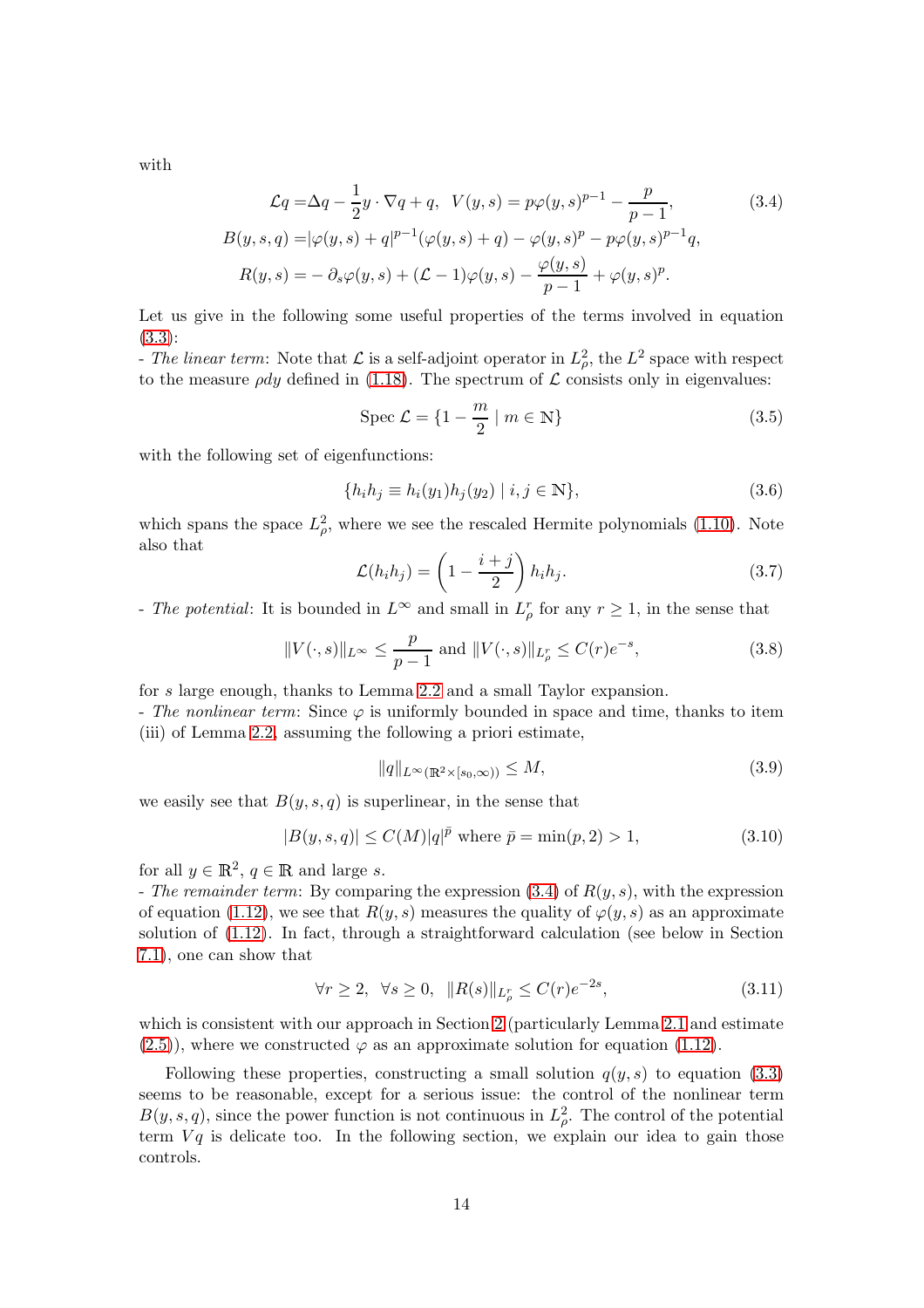#### <span id="page-14-3"></span>3.2 Control of the potential and the nonlinear terms in equation [\(3.3\)](#page-12-2)

In this section, we explain how we will achieve the control of the potential and the nonlinear terms  $Vq$  and  $B$  in equation [\(3.3\)](#page-12-2). For simplicity, we present the argument only for the nonlinear term B, and restrict to the case when  $p \geq 2$ , hence  $\bar{p} = 2$  (the actual proof for  $Vq$  and B will be done for any  $p > 1$ .

Assuming the a priori estimate [\(3.9\)](#page-13-1), we may reduce equation [\(3.3\)](#page-12-2) to the following linear equation with a source term

<span id="page-14-0"></span>
$$
\partial_s q = (\mathcal{L} + \bar{V})q + R(y, s) \tag{3.12}
$$

where

<span id="page-14-1"></span>
$$
|\bar{V}(y,s)| = \left| V(y,s) + \frac{B(y,s,q)}{q} \right| \le C + C(M)|q|^{\bar{p}-1} \le C + C(M)M^{\bar{p}-1} \equiv \bar{C}(M). \tag{3.13}
$$

Thanks to the regularizing effect of the operator  $\mathcal L$  (see Lemma [7.1](#page-39-0) below), we may use equation [\(3.12\)](#page-14-0) together with [\(3.13\)](#page-14-1) and [\(3.11\)](#page-13-2) to control the  $L^4_\rho$  norm of the solution with the  $L^2_{\rho}$  of the solution, up to some time delay:

<span id="page-14-4"></span>
$$
||q(s)||_{L^4_\rho} \le e^{(1+\bar{C})s^*} ||q(s-s^*)||_{L^2_\rho} + Ce^{-2s}.
$$
\n(3.14)

Clearly, this is equivalent to writing that

$$
\|q(s)^2\|_{L^2_\rho}\leq 2e^{2(1+\bar C)s^*}\|q(s-s^*)\|^2_{L^2_\rho}+2Ce^{-4s},
$$

which allows to control the nonlinear term  $B(y, s, q)$  in  $L^2_{\rho}$ , thanks to [\(3.10\)](#page-13-3).

Note that this control is possible thanks to the a priori estimate [\(3.9\)](#page-13-1), which needs to be checked. We will explain that in the following section.

#### 3.3 Proof of the a priori bound [\(3.9\)](#page-13-1)

This is the key part of the argument, dedicated to the proof of the a priori bound [\(3.9\)](#page-13-1), under which the local estimates presented in the previous subsections hold. In fact, as we will shortly see from the geometrical transform [\(3.15\)](#page-14-2), we reduce the uniform bound for  $w_0$  to a local estimate for  $w_a$ , where a is arbitrary. Later in Section [5,](#page-19-0) we will see that the control of  $w_a$  will follow from the spectral analysis of equation [\(1.12\)](#page-3-1), in particular the stability of its zero solution and its heteroclinic orbit connecting  $\kappa$  [\(1.5\)](#page-1-7) and 0 and given below in [\(5.8\)](#page-20-0).

More precisely, since  $\varphi$  is uniformly bounded by Lemma [2.2,](#page-9-6) using the definition [\(3.2\)](#page-12-1) of q, it is enough to control  $w_0(a, s)$ , for any  $a \in \mathbb{R}^2$  and  $s \geq s_0$ , in order to prove [\(3.9\)](#page-13-1). Using the similarity variables' definition [\(1.4\)](#page-1-5), we remark that

<span id="page-14-2"></span>
$$
w_b(y, s) = w_0(y + be^{\frac{s}{2}}, s).
$$
\n(3.15)

This way, we reduce the question to the control of  $w_b(0, s)$ , for any  $b \in \mathbb{R}^2$  and  $s \geq s_0$ . Since  $w_b$  satisfies equation [\(1.12\)](#page-3-1), which is parabolic, we further reduce the question to the control of  $||w_b(s)||_{L^2_{\rho}}$ , for any  $b \in \mathbb{R}^2$  and  $s \geq s_0$ . This will be done through a careful choice of initial data (at  $s = s_0$ ) for  $w_0$ , which completely determines initial data for  $w_b$ . Then, starting from these initial data, and integrating equation [\(1.12\)](#page-3-1) for  $s \geq s_0$ , we will show that  $w_b$  will decrease, providing the control on  $||w_b(s)||_{L^2_{\rho}}$ , hence on  $w_b(0, s) = w_0(b e^{\frac{s}{2}}, s)$  (thanks to [\(3.15\)](#page-14-2)), and finally on  $||w_0(s)||_{L^{\infty}}$ .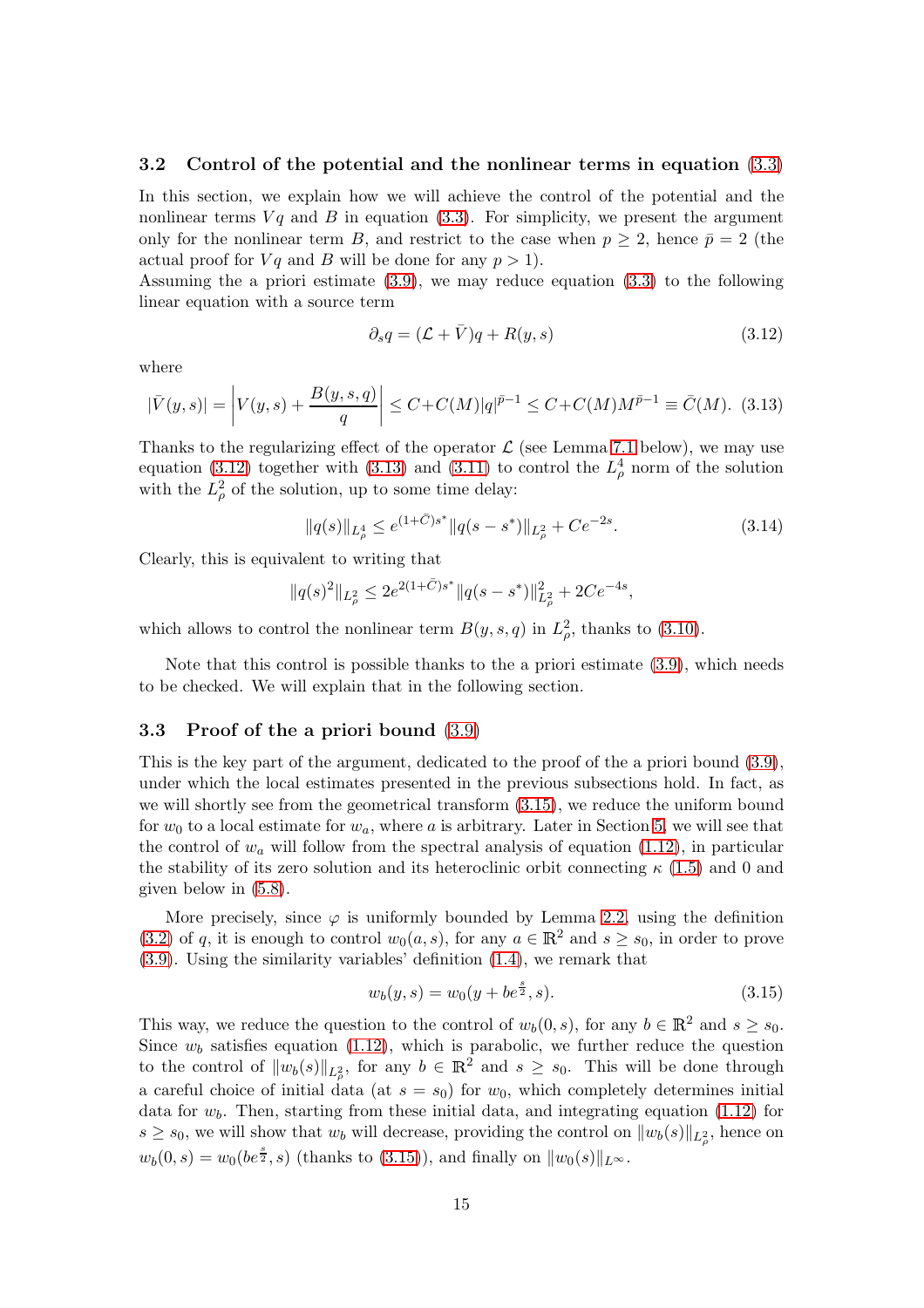#### 3.4 Definition of a shrinking set to make  $q(s) \rightarrow 0$

From our formal analysis in Section [2,](#page-8-1) in particular the target expansion of  $w_0$  in Lemma [2.1](#page-8-0) (with  $C_{6,0} = -\delta$  and  $C_{6,2} = \gamma$ ) and the expansion of  $\varphi$  in [\(2.5\)](#page-9-2), we may write the following target for  $q(y, s)$  defined in  $(3.2)$ :

$$
q(y,s) = \frac{p}{\kappa}e^{-2s}\{-32h_0h_0 - 16(h_2h_0 + h_0h_2) - 4(h_4h_0 + h_0h_4) - 32h_2h_2 + 4s(h_4h_2 + h_2h_4)\} + O(s^2e^{-3s}) \text{ as } s \to \infty.
$$
 (3.16)

In fact, we will not require such a sharp expansion. We will instead require that the components of  $q(y, s)$  are bounded by the same rate as the one in front of the corresponding eigenfunctions shown on the right-hand side of [\(3.16\)](#page-15-1). More precisely, expanding any function  $v \in L^2_\rho$  on the eigenfunctions of  $\mathcal L$  given in [\(3.6\)](#page-13-4):

<span id="page-15-2"></span><span id="page-15-1"></span>
$$
v = \sum_{i=0}^{7} \sum_{j=0}^{i} v_{i,j} h_{i-j} h_j + v_-, \qquad (3.17)
$$

where

<span id="page-15-5"></span>
$$
v_{i,j} = \int v(y)k_{i-j}(y_1)k_j(y_2)\rho(y)dy
$$
\n(3.18)

is the coordinate of v along the eigenfunction  $h_{i-j}h_j$  (which corresponds to the eigenvalue  $\lambda = 1 - \frac{i}{2}$  $\frac{i}{2}$  by [\(3.7\)](#page-13-5)), and

<span id="page-15-6"></span>
$$
k_n = h_n / \|h_n\|_{L^2_{\rho}}^2,\tag{3.19}
$$

our target in this paper is to construct a solution to equation [\(3.3\)](#page-12-2) defined on some interval  $[s_0, \infty)$  where  $s_0 = -\log T$  such that

<span id="page-15-3"></span>
$$
\forall s \ge s_0, \ q(s) \in V_A(s), \tag{3.20}
$$

where  $V_A(s)$  is defined as follows:

<span id="page-15-4"></span>**Definition 3.1** (A shrinking set to trap the solution). For any  $A > 0$  and  $s > 1$ ,  $V_A(s)$  is the set of all  $v \in L^{\infty}$  such that  $||v + \varphi(\cdot, s)||_{L^{\infty}} \leq 2\kappa$ ,  $v_{i,j} = 0$  if i or j is odd,  $|v_{i,j}| \leq Ae^{-2s}$  if  $i \leq 4$ ,  $|v_{6,0}| = |v_{6,6}| \leq Ae^{-3s}$ ,  $|v_{6,2}| = |v_{6,4}| \leq Ase^{-2s}$  and  $||v_-||_{L^2_{\rho}} \leq A^2 s^2 e^{-3s}$ , where v is decomposed as in [\(3.17\)](#page-15-2), and the profile  $\varphi$  defined in [\(2.2\)](#page-9-1) and Lemma [2.2.](#page-9-6)

**Remark.** The  $L^{\infty}$  bound in this definition is crucial to control the nonlinear term (see [\(3.9\)](#page-13-1) and Section [3.2\)](#page-14-3).

Clearly, we see that

<span id="page-15-0"></span>if 
$$
v \in V_A(s)
$$
, then  $||v||_{L^2_{\rho}} \leq C A s e^{-2s}$ , (3.21)

for s large enough, which shows that our goal in [\(3.20\)](#page-15-3) implies indeed that  $q(s) \to 0$  as  $s \to \infty$  in  $L^2_{\rho}(\mathbb{R}^2)$ . The next part of the paper is devoted to the rigorous proof of our goal in [\(3.20\)](#page-15-3), and to the fact that it implies our main result stated in Theorem [1.](#page-4-0)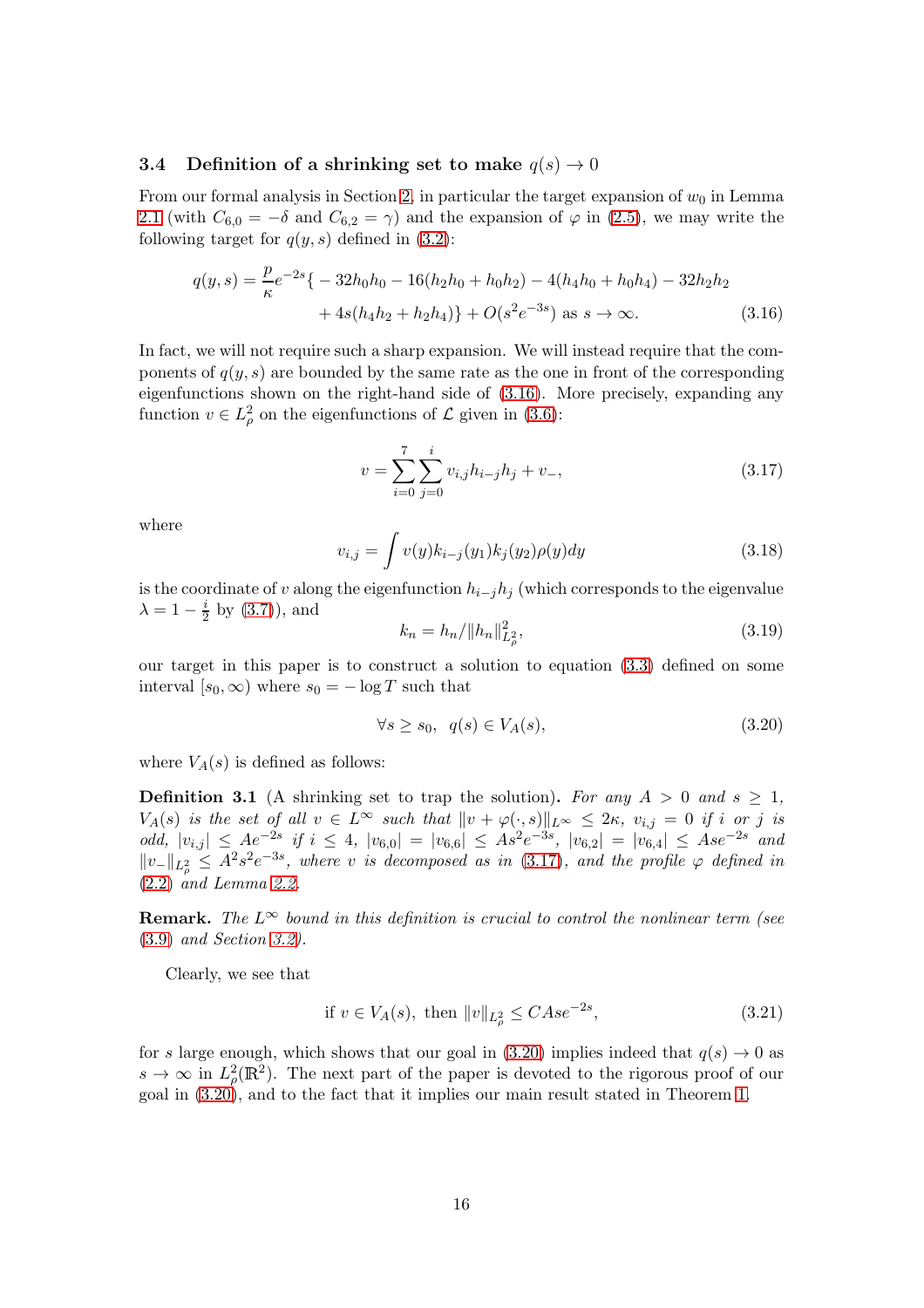## <span id="page-16-0"></span>4 Dynamics of the equation and general form of initial data

In this section, we study the dynamics of equation [\(3.3\)](#page-12-2) and suggest a general form of initial data, depending on some parameters, which will be fine-tuned in some further step to provide a suitable solution so that Theorem [1](#page-4-0) holds.

We proceed in 3 steps, each presented in a subsection, starting by the projections of equation [\(3.3\)](#page-12-2) on the different components of the decomposition [\(3.17\)](#page-15-2), then, we study the behavior of the flow on the boundary of the shrinking set  $V_A(s)$  defined in [\(3.1\)](#page-15-4). Finally, we suggest a general form for initial data. Note that technical details will be postponed to Section [7](#page-38-0) below, hoping to make our exposition clearer.

### 4.1 Dynamics of equation [\(3.3\)](#page-12-2) in the shrinking set  $V_A(s)$

Aiming at proving [\(3.20\)](#page-15-3), we assume  $q(s) \in V_A(s)$  for all  $s \in [s_0, s_1]$  for some  $s_1 \geq s_0$  and derive differential equations satisfied by  $q_{i,j}$  and  $q_-\$  in this section. In fact, we will first derive the size of the components of the remainder term  $R(y, s)$  [\(3.4\)](#page-13-0) in the following:

<span id="page-16-3"></span>**Lemma 4.1** (Expansion of  $R(y, s)$  [\(3.4\)](#page-13-0)). For all  $r \geq 2$ , it follows that

$$
R(y,s) = \frac{pe^{-2s}}{\kappa} \left\{ 32h_0h_0 + 32(h_2h_0 + h_0h_2) + 4(h_4h_0 + h_0h_4) + 32h_2h_2 + 4(h_4h_2 + h_2h_4) \right\} + O(e^{-3s})
$$

in  $L^r_\rho(\mathbb{R}^2)$ , as  $s \to \infty$ .

Proof. Se Section [7.1](#page-38-1) below.

Now, we project equation [\(3.3\)](#page-12-2) in the following:

<span id="page-16-1"></span>**Proposition 4.2** (Dynamics of equation [\(3.3\)](#page-12-2) in  $V_A(s)$ ). For any  $A \geq 1$ , there exists  $s_{11}(A) \geq 1$  such that the following holds. Assume that

<span id="page-16-2"></span>
$$
q(s_0) \in L^{\infty}, \ \nabla q(s_0) \in L^{\infty} \ \text{and} \ \forall r \ge 2, \ \ \|q(s_0)\|_{L^r_\rho} \le C(r)As_0e^{-2s_0}, \tag{4.1}
$$

and that  $q(s) \in V_A(s)$  satisfies equation [\(3.3\)](#page-12-2), for all  $s \in [s_0, s_1]$ , for some  $s_1 \ge s_0 \ge$  $s_{11}(A)$ . Then, for all  $s \in [s_0, s_1]$ : (*i*) For all *i* ∈ N and  $0 \le j \le i$ ,  $|q'_{i,j}(s) - (1 - \frac{i}{2})|$  $\frac{i}{2} |q_{i,j}(s)| \leq C_i A s e^{-3s} + R_{i,j}(s)$ ,

 $(ii) \frac{d}{ds} ||q_{-}(s)||_{L^2_{\rho}} \leq -3||q_{-}(s)||_{L^2_{\rho}} + CAse^{-3s} + ||R_{-}(s)||_{L^2_{\rho}},$ 

where  $q(\cdot, s)$  and  $R(\cdot, s)$  are decomposed as in [\(3.17\)](#page-15-2).

*Proof.* The proof is straightforward, except for the control of the potential term  $Vq$ and the superlinear term  $B$  in equation [\(3.3\)](#page-12-2), which both need a regularizing delay estimate, already mentioned informally in [\(3.14\)](#page-14-4). For that reason, we only state that delay estimate here, and postpone the proof to Section [7.2](#page-38-2) below.  $\Box$ 

**Remark.** The fact that q satisfies the PDE [\(3.3\)](#page-12-2) on the interval  $[s_0, s]$  and not just at a particular time s is important for the delay estimate [\(3.14\)](#page-14-4).

As we have just mentioned, let us precisely state that delay estimate, which is crucial for the proof of Proposition [4.2:](#page-16-1)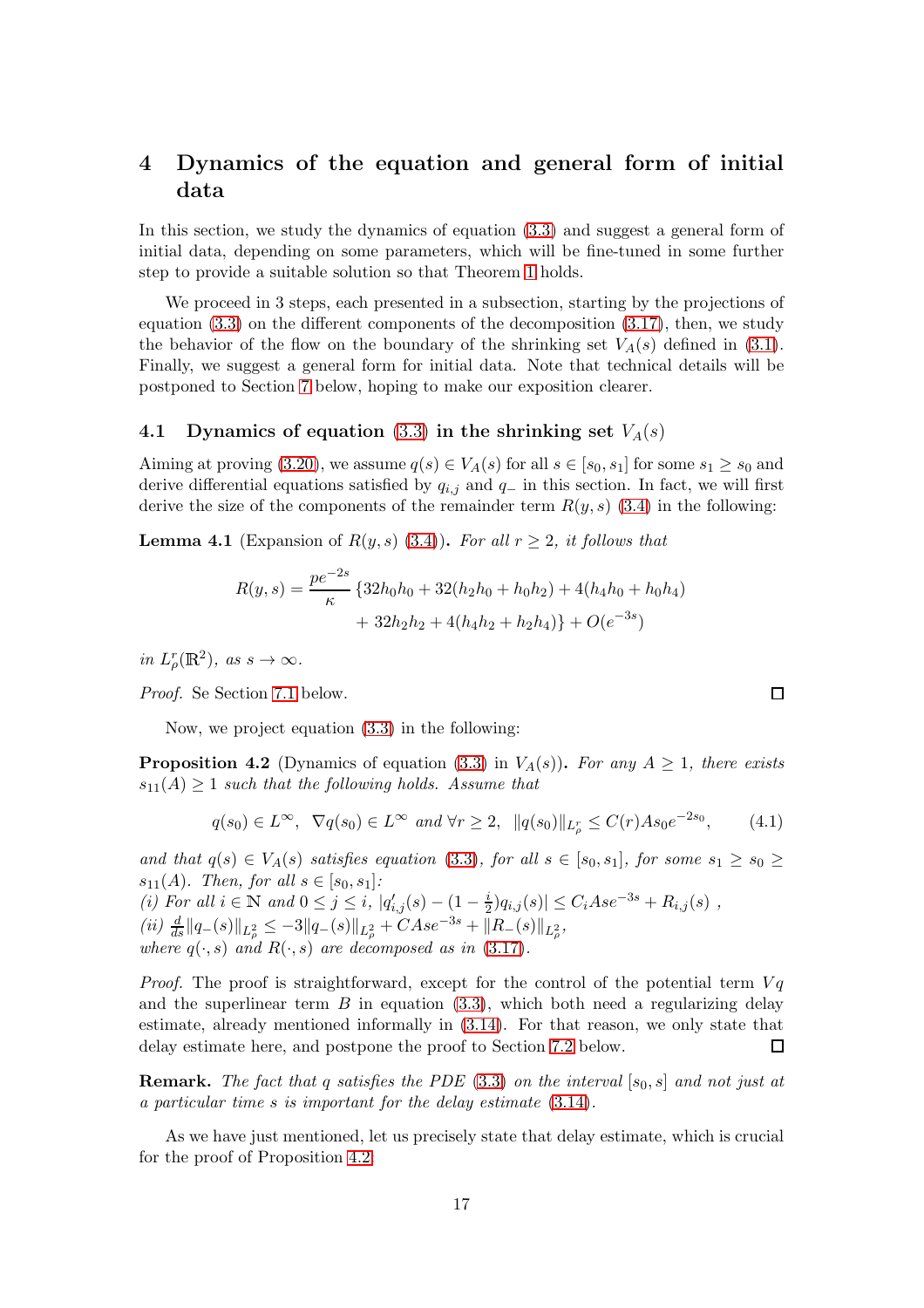<span id="page-17-2"></span>**Proposition 4.3** (A delay regularizing estimate for equation [\(3.3\)](#page-12-2)). Under the hypoth-esis of Proposition [4.2](#page-16-1) and for any  $r \geq 2$  and  $s \in [s_0, s_1]$ , it holds that

$$
||q(s)||_{L^r_\rho} \le C(r)Ase^{-2s}
$$

.

Proof. See below in Section [7.3.](#page-39-1)

#### 4.2 Behavior of the flow on the boundary of  $V_A(s)$

Recall that our aim is to suitably choose  $q(s_0)$  so that  $q(s) \in V_A(s)$  for all  $s \geq s_0$ . As in the previous section, we assume that  $q(s) \in V_A(s)$  for all  $s \in [s_0, s_1]$  for some  $s_1 \geq s_0$ . This time, we will assume in addition that at  $s = s_1$ , one component of  $q(s_1)$  (as defined in [\(3.17\)](#page-15-2)) "touches" the corresponding part of the boundary of its bound defined in Definition [3.1.](#page-15-4) We will then derive the position of the flow of that component with respect to the boundary, and see whether it is inward (which leads to a contradiction) or outward. This way, only the components with an outward flow may touch. Hopefully, those components will be in a finite dimensional space, leading the way to the application of a consequence of Brouwer's lemma linked to some fine-tuning in initial data, in order to guarantee that the solution will stay in  $V_A(s)$  for all  $s \geq s_0$ . More precisely, this is our statement:

<span id="page-17-0"></span>**Proposition 4.4** (Position of the flow on the boundary of  $V_A(s)$ ). There exists  $A_{12} \ge 1$ such that for any  $A \geq A_{12}$ , there exists  $s_{12}(A) \geq 1$  such that if the hypotheses of Propo-sition [4.2](#page-16-1) hold with  $s_0 \geq s_{12}$ , then:

(i) If  $q_{i,j}(s_1) = \theta A e^{-2s_1}$  with  $i \leq 4$ , i and j even, and  $\theta = \pm 1$ , then,  $\theta q'_{i,j}(s_1)$  $\frac{d}{ds}Ae^{-2s}{}_{|s=s_1}$ . (ii) If  $q_{6,j}(s_1) = \theta As^2e^{-3s}$  with  $j = 0$  or  $j = 6$ , and  $\theta = \pm 1$ , then,  $\theta q'_{i,j}(s_1) >$  $\frac{d}{ds}As^2e^{-3s}{}_{|s=s_1}$ .  $\frac{dS}{ds}$ <sup>As e</sup>  $|s=s_1 \cdot (iii)$  If  $q_{6,j(s_1)} = \theta A s e^{-2s}$  with  $j = 2$  or  $j = 4$ , and  $\theta = \pm 1$ , then,  $\theta q'_{i,j}(s_1)$  <  $\frac{d}{ds}Ase^{-2s}$ <sub>|s=s1</sub>. (iv) If  $||q_{-}(s_1)||_{L^2_{\rho}} = A^2 s_1^2 e^{-3s_1}$ , then  $\frac{d}{ds} ||q_{-}(s_1)||_{L^2_{\rho}} < \frac{d}{ds} A^2 s^2 e^{-3s} |_{s=s_1}$ .

**Remark.** The flow in items  $(i)$  and  $(ii)$  is outward, while in items  $(iii)$  and  $(iv)$ , it is inward.

Proof. See Section [7.4](#page-41-0) below.

Following this statement, we immediately see that the constraints on  $q_{6,0} = q_{6,6}$  and  $q_$  in Definition [3.1](#page-15-4) of  $V_A(s)$  can never achieve equality:

<span id="page-17-1"></span>**Corollary 4.5** ( $q_{6,2} = q_{6,4}$  and  $q_{-}$  never quit). Following Proposition [4.4](#page-17-0) and assuming that  $s_1 > s_0$ , it holds that  $|q_{6,2}(s_1)| = |q_{6,4}(s_1)| < As_1e^{-2s_1}$  and  $||q_{-}(s_1)||_{L^2_{\rho}} < A^2s_1^2e^{-3s_1}$ . *Proof.* We will only prove the estimate on  $q_$ , since the other follows in the same way. Proceeding by contradiction, we assume that  $||q_-(s_1)||_{L^2_\rho} \geq A^2 s_1^2 e^{-3s_1}$ . Since  $q(s) \in$  $V_A(s)$  for all  $s \in [s_0, s_1]$  by hypothesis, it follows that

$$
\forall s \in (s_0, s_1], \ \|q_{-}(s)\|_{L^2_{\rho}} \leq A^2 s^2 e^{-3s}
$$
 and  $\|q_{-}(s_1)\|_{L^2_{\rho}} = A^2 s_1^2 e^{-3s_1}$ .

In particular, this translates intro the following estimate between the derivatives of both curves:

$$
\frac{d}{ds} ||q_{-}(s_1)||_{L^2_{\rho}} \ge \frac{d}{ds} A^2 s^2 e^{-3s},
$$

which is a contradiction by item (iv) of Proposition [4.4.](#page-17-0)

 $\Box$ 

 $\Box$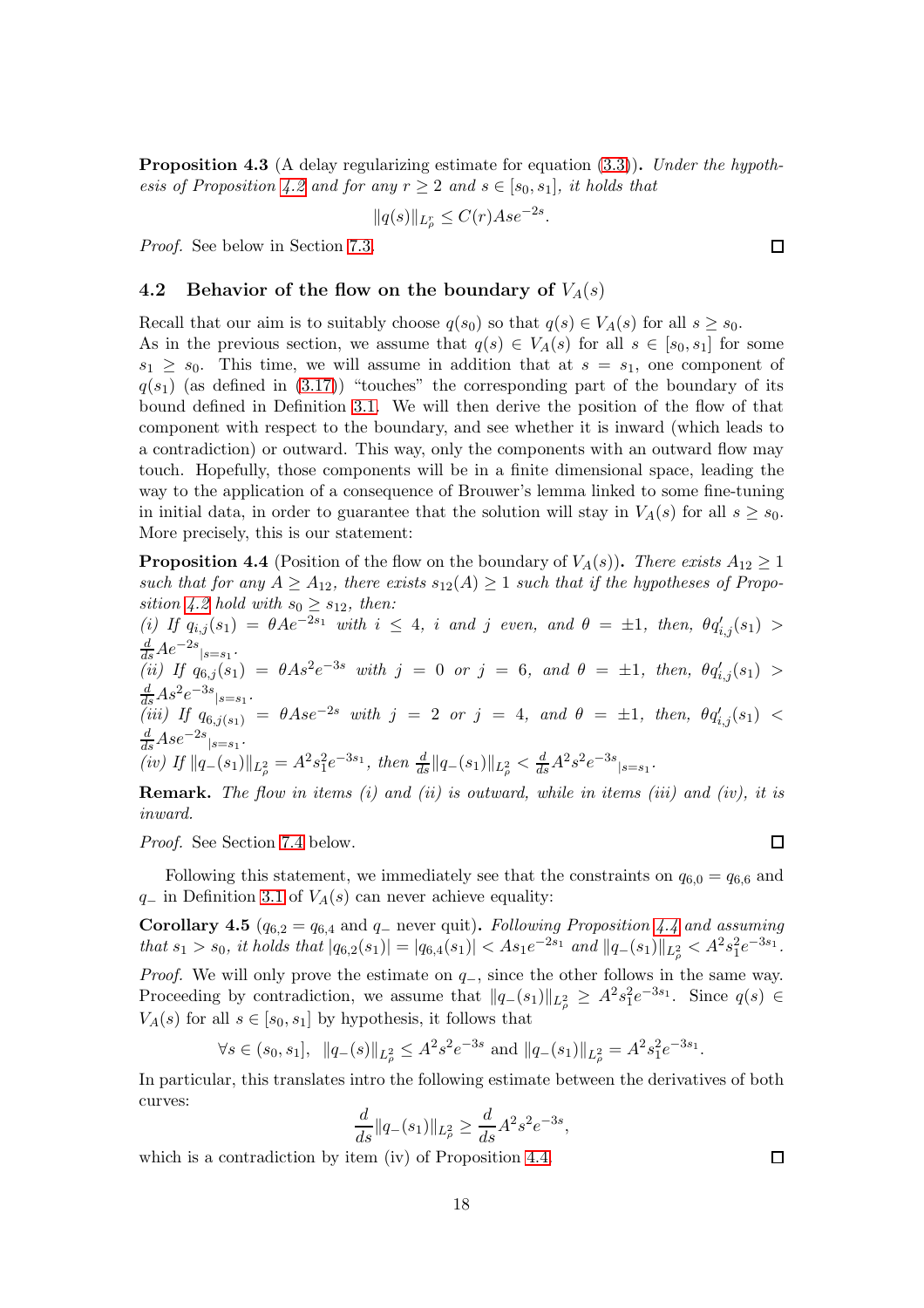#### 4.3 Choice of initial data

Following Corollary [4.5,](#page-17-1) we see that the control of  $q(s)$  in  $V_A(s)$  reduces to the control of 5 components:  $q_{0,0}, q_{2,0}, q_{4,0}, q_{4,2}$  and  $q_{6,0}$  (together with the control of  $||q(s)+\varphi(s)||_{L^{\infty}}$ , which is a major novelty of our paper). It happens that item (i) in Proposition [4.4](#page-17-0) indicates that the flow of those components is "transverse outgoing" on the boundary of the constraint introduced in Definition [3.1.](#page-15-4) As in our various papers where we construct solutions to PDEs with a prescribed behavior (see for example [\[18\]](#page-59-6)), the control of this finite-dimensional part will be done through a Brouwer-type lemma, involving some finetuning of parameters in initial data. Namely, the idea would be to introduce the following family of initial data (for  $w_0(y, s_0)$  linked to  $q(y, s_0)$  by definition [\(3.2\)](#page-12-1)) depending on parameters  $d_{0,0}$ ,  $d_{2,0}$ ,  $d_{4,0}$ ,  $d_{4,2}$  and  $d_{6,0}$ :

$$
w_0(y, s_0) = \varphi(y, s_0) + \left[ A e^{-2s_0} S(y) + A s^2 e^{-3s} \overline{S}(y) \right] \chi(y)
$$

where

$$
S(y) = d_{0,0} + d_{2,0}[h_2(y_1) + h_2(y_2)] + d_{4,0}[h_4(y_1) + h_4(y_2)] + d_{4,2}h_2(y_1)h_2(y_2),
$$
  
\n
$$
\bar{S}(y) = d_{6,0}(h_6(y_1) + h_6(y_2)),
$$
\n(4.2)

for some sufficiently decaying function  $\chi$ . In fact, in order to stick to the shape of the profile  $\varphi$  [\(2.2\)](#page-9-1), we will in fact take the following initial data for equation [\(1.12\)](#page-3-1):

<span id="page-18-1"></span>
$$
w_0(y, s_0) = \left[\frac{E}{D} + \frac{p-1}{\kappa D^2} \left( A e^{-2s_0} S(y) + A s^2 e^{-3s} \bar{S}(y) \right) \right]^{\frac{1}{p-1}},
$$
\n(4.3)

where E, D, S and  $\bar{S}$  are introduced in [\(2.3\)](#page-9-0), [\(2.4\)](#page-9-5) and [\(4.2\)](#page-18-0), which yields the following initial data for equation [\(3.3\)](#page-12-2):

<span id="page-18-2"></span><span id="page-18-0"></span>
$$
q(y, s_0) = w_0(y, s_0) - \varphi(y, s_0). \tag{4.4}
$$

n the following, we exhibit a set for the parameters so that  $q(s_0)$  is well-defined,  $q(s_0) \in$  $V_A(s_0)$  with other smallness and decay properties, inherited from the profile  $\varphi(y, s_0)$ given in [\(2.2\)](#page-9-1). More precisely, this is our statement:

<span id="page-18-3"></span>**Proposition 4.6** (Initialization). For any  $A \geq 1$ , there exists  $s_{13}(A) \geq 1$  such that for all  $s_0 \geq s_{13}(A)$ , there exists a set  $\mathcal{D}(A, s_0) \subset [-2, 2]^5$  such that for all parameter  $d \equiv (d_{0,0}, d_{2,0}, d_{4,0}, d_{4,2}, d_{6,0}) \in \mathcal{D}$ , we have the following 2 properties:

(i)  $E + \frac{p-1}{\kappa D} \left( A e^{-2s_0} S(y) + A s^2 e^{-3s} \bar{S}(y) \right) \ge \frac{1}{4}$ , hence  $w_0(y, s_0)$  [\(4.3\)](#page-18-1) and  $q(y, s_0)$  [\(4.4\)](#page-18-2) are well-defined.

(ii)  $q(s_0) \in V_A(s_0)$  introduced in Definition [3.1,](#page-15-4) estimate [\(4.1\)](#page-16-2) holds true,  $|q_{6,2}(s_0)| =$  $|q_{6,4}(s_0)| \leq C A e^{-3s_0} < A s_0 e^{-2s_0}, \ ||q_{-}(s_0)||_{L^2_{\rho}} \leq C A e^{-3s_0} < A^2 s_0^2 e^{-3s_0}, \ ||w_0(s_0)||_{L^{\infty}} \leq C A e^{-3s_0}$  $\kappa + C e^{-\frac{s_0}{3}}$  and  $\|\nabla w_0(s_0)\|_{L^\infty} \leq Ce^{-\frac{s_0}{6}}$ . Moreover, the function

<span id="page-18-4"></span>
$$
\begin{array}{rcl}\n\mathcal{D} & \longrightarrow & [-Ae^{-2s_0}, Ae^{-2s_0}]^4 \times [-As_0^2e^{-3s_0}, As_0^2e^{-3s_0}], \\
d & \longmapsto & (q_{0,0}(s_0), q_{2,0}(s_0), q_{4,0}(s_0), q_{4,2}(s_0), q_{6,0}(s_0))\n\end{array} \tag{4.5}
$$

is one-to-one.

Proof. See Section [7.5.](#page-42-0)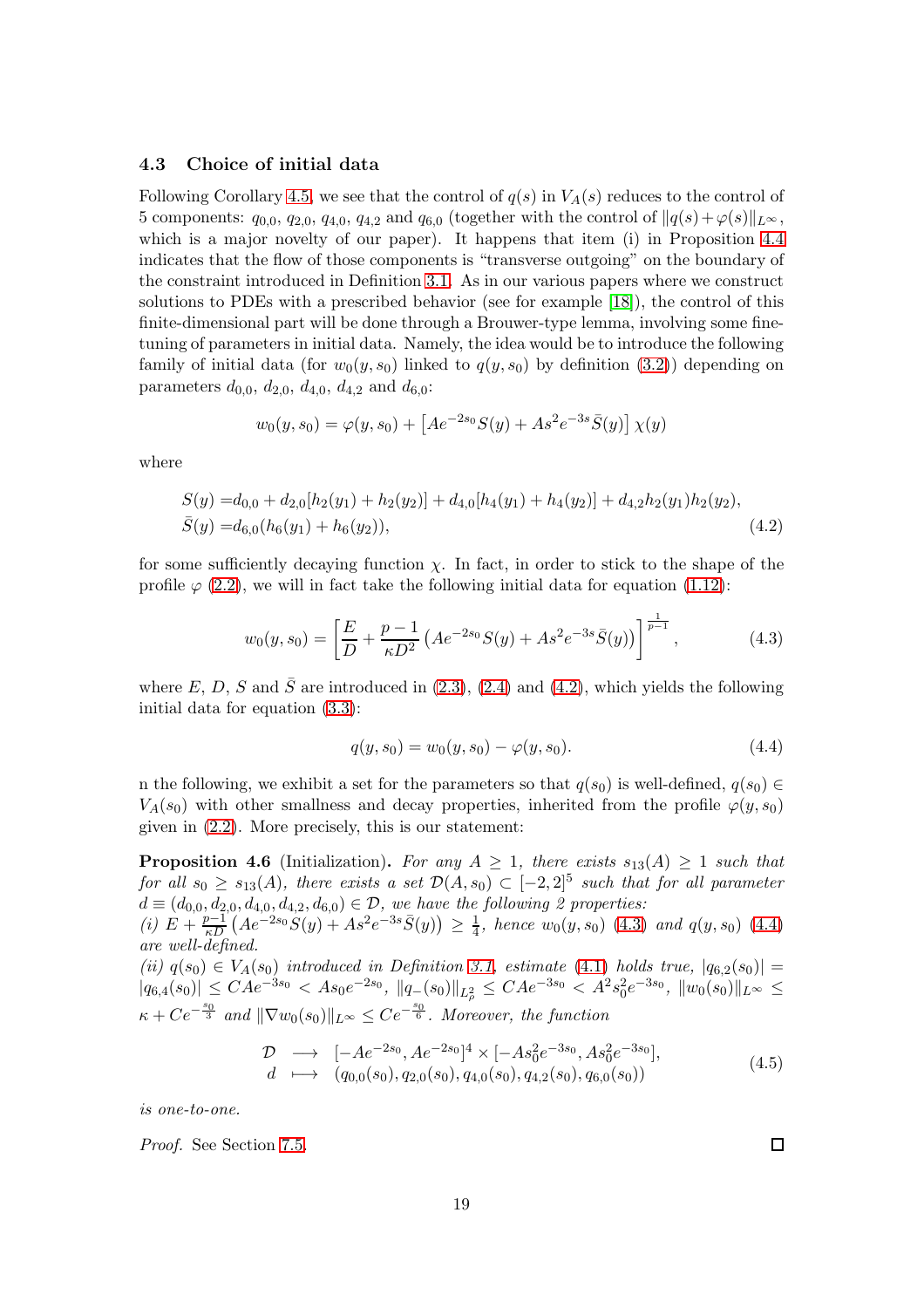## <span id="page-19-0"></span>5 Control of  $w_a(y, s)$  for any a

Starting from this section, our goal is to show that the  $L^{\infty}$  bound on  $q(y, s) + \varphi(y, s)$ in Definition [3.1](#page-15-4) of  $V_A(s)$  never enjoys an equality case. In other words, if  $q(s_0)$  is given by [\(4.4\)](#page-18-2) for some parameter  $(d_{0,0}, d_{2,0}, d_{4,0}, d_{4,2}, d_{6,0}) \in \mathcal{D}$  defined in Proposition [4.6](#page-18-3) and  $q(y, s)$  satisfies equation [\(3.3\)](#page-12-2) with  $q(s) \in V_A(s)$  given in Definition [3.1,](#page-15-4) for all  $s \in [s_0, s_1]$ , for some  $s_1 \geq s_0$ , with  $s_0$  large enough, then

<span id="page-19-3"></span>
$$
\forall s \in [s_0, s_1], \ \forall y \in \mathbb{R}^2, \ |q(y, s) + \varphi(y, s)| = |w_0(y, s)| < 2\kappa,\tag{5.1}
$$

where we have used the definition  $(3.2)$  of  $q(y, s)$ . Using the relation  $(3.15)$ , this is equivalent to showing that

<span id="page-19-1"></span>
$$
\forall a \in \mathbb{R}^2, \ \forall s \in [s_0, s_1], \ |w_a(0, s)| < 2\kappa. \tag{5.2}
$$

We will proceed in several steps in order to control  $w_a(y, s)$  for any  $a \in \mathbb{R}^2$ : we first give a uniform control of the gradient, then we explain our strategy, depending on the region where a belongs to. The next three subsections are dedicated to the proof of the estimate in each region. Finally, we give in the last subsection a concluding statement for the whole section.

#### 5.1 Control of the gradient

In this section, we use the Liouville theorem we proved in [\[19\]](#page-59-10) and [\[21\]](#page-59-12) for equation [\(1.1\)](#page-0-0) in order to show that  $\|\nabla q(s)\|_{L^{\infty}}$  is small, provided that  $s_0$  is large enough. Let us first recall our version of the Liouville theorem, stated for equation [\(1.12\)](#page-3-1):

<span id="page-19-4"></span>**Proposition 5.1** (A Liouville theorem for equation  $(1.12)$ ). Under condition  $(1.2)$ , consider  $W(y, s)$  a solution of equation [\(1.12\)](#page-3-1) defined and uniformly bounded for all  $(y, s) \in \mathbb{R}^N \times (-\infty, \bar{s})$  for some  $\bar{s} \leq +\infty$ . Then, either  $W \equiv 0$ , or  $W \equiv \pm \kappa$  or  $W(y,s) = \pm \kappa (1 \pm e^{s-s^*})^{-\frac{1}{p-1}}$  for all  $(y,s) \in \mathbb{R}^N \times (-\infty, \bar{s}]$  and for some  $s^* \in \mathbb{R}$ . In all cases, it holds that  $\nabla W \equiv 0$ .

**Remark.** If  $\bar{s} = +\infty$ , then the unbounded solution  $W(y, s) = \pm \kappa (1 - e^{s - s^*})^{-\frac{1}{p-1}}$  never occurs. If  $\bar{s} < +\infty$ , then that solution may occur with some s<sup>\*</sup> satisfying  $e^{\bar{s}-s^*} < 1$ .

*Proof.* If  $\bar{s} = +\infty$ , see Theorem 1.4 page 143 in [\[19\]](#page-59-10) for the nonnegative case and Theorem 1 page 106 in [\[21\]](#page-59-12) for the unsigned case.

If  $\bar{s} < +\infty$ , then the statement follows from a small adaptation of the previous case.<br>See Corollary 1.5 page 144 in [19] where a similar adaptation is carried out. See Corollary 1.5 page 144 in [\[19\]](#page-59-10) where a similar adaptation is carried out.

Let us now state our result for the gradient:

<span id="page-19-2"></span>**Proposition 5.2** (Smallness of the gradient). For all  $A \ge 1$  and  $\delta_0 > 0$ , there exists  $s_{14}(A, \delta_0) \geq 1$  such that for all  $s_0 \geq s_{14}(A, \delta_0)$ , if  $q(s_0)$  is given by [\(4.4\)](#page-18-2) for some  $(d_{0,0}, d_{2,0}, d_{4,0}, d_{4,2}, d_{6,0}) \in \mathcal{D}$  defined in Proposition [4.6,](#page-18-3) and  $q(s) \in V_A(s)$  for all  $s \in \mathcal{D}$  $[s_0, s_1]$  for some  $s_1 \geq s_0$  satisfies equation [\(3.3\)](#page-12-2), then, for all  $s \in [s_0, s_1]$ ,  $\|\nabla q(s) +$  $\nabla \varphi(s) \|_{L^{\infty}} \leq \delta_0.$ 

Proof. See Section [7.6.](#page-43-0)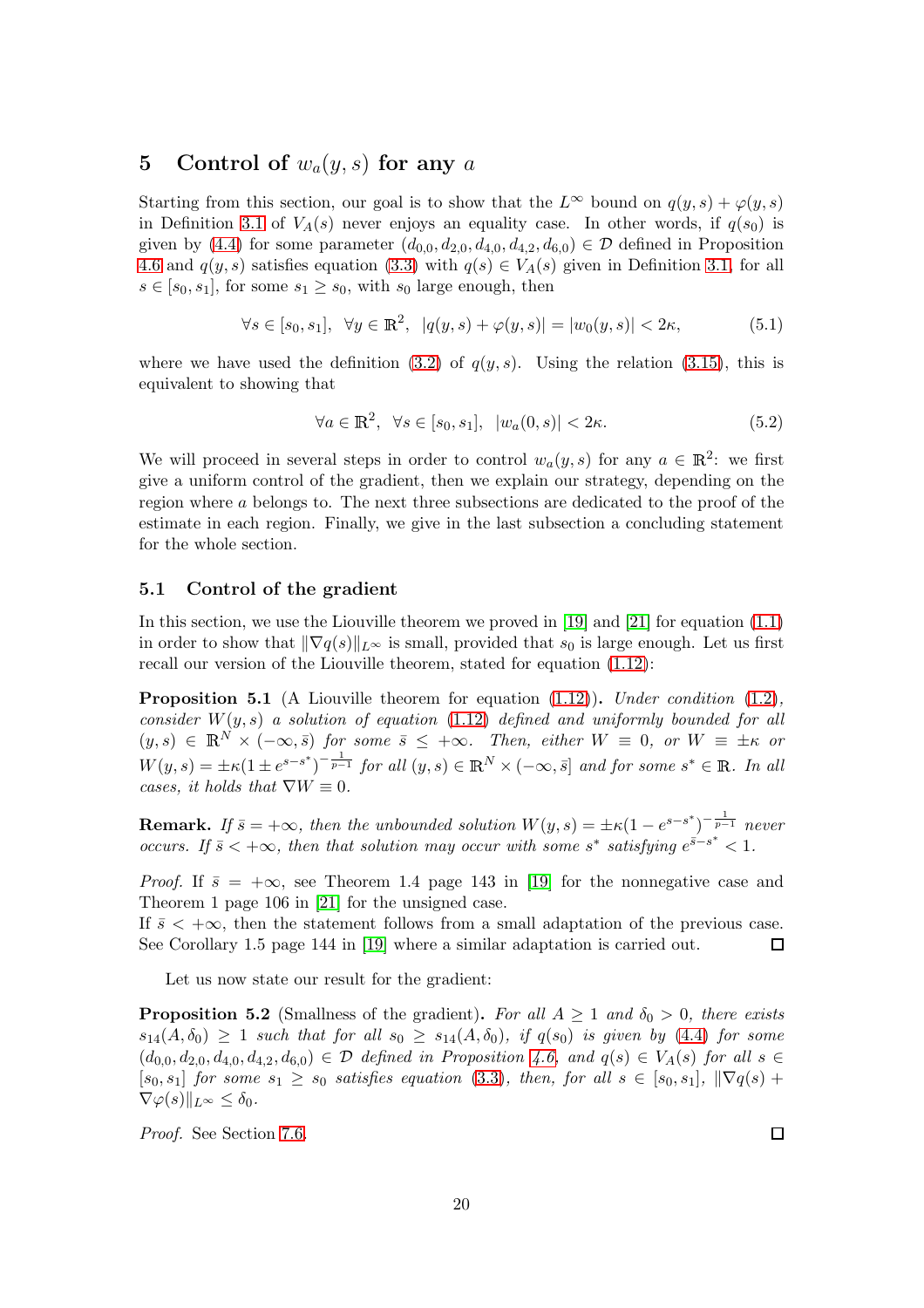#### 5.2 Strategy for the control of  $w_a(y, s)$

With this estimate, we can make a reduction of our goal  $(5.2)$  in the following:

<span id="page-20-3"></span>Claim 5.3 (Reduction). Under the hypotheses of Proposition [5.2,](#page-19-2) assuming that

<span id="page-20-2"></span>
$$
\delta_0 \le \frac{\kappa}{4} \text{ and } s_0 \ge s_{14}(A, \delta_0), \tag{5.3}
$$

we see that estimate [\(5.2\)](#page-19-1) follows from the following:

<span id="page-20-1"></span>
$$
\forall a \in \mathbb{R}^2, \ \forall s \in [s_0, s_1], \ \|w_a(s)\|_{L^2_{\rho}} \le \frac{3}{2}\kappa. \tag{5.4}
$$

Proof. Under the hypotheses of Proposition [5.2,](#page-19-2) assume that [\(5.4\)](#page-20-1) holds. Noting that  $\|\nabla w_a(s)\|_{L^\infty} \leq \delta_0$  from Proposition [5.2](#page-19-2) together with the relations [\(3.2\)](#page-12-1) and [\(3.15\)](#page-14-2), we use a Taylor expansion to write

<span id="page-20-4"></span>
$$
|w_a(y, s) - w_a(0, s)| \le |y| \cdot ||\nabla w_a(s)||_{L^{\infty}} \le \delta_0 |y|.
$$
 (5.5)

Therefore, since

<span id="page-20-7"></span>
$$
\int \rho(y)dy = 1 \text{ and } \int |y|\rho(y)dy = 1
$$
\n(5.6)

 $\Box$ 

by definition [\(1.18\)](#page-4-4) of  $\rho$ , it follows that

$$
|w_a(0,s)| \le \int |w_a(y,s)| \rho(y) dy + \delta_0 \le ||w_a(s)||_{L^2_{\rho}} + \delta_0 \le \frac{3}{2}\kappa + \frac{\kappa}{4} < 2\kappa,
$$

and the claim follows.

In the following subsections, assuming that [\(5.3\)](#page-20-2) holds, we will prove either [\(5.1\)](#page-19-3), [\(5.2\)](#page-19-1) or [\(5.4\)](#page-20-1), according to the context. Using the sharper gradient estimate at initial time  $s_0$  given in item (ii) of Proposition [4.6,](#page-18-3) let us remark that at  $s = s_0, w_a(y, s_0)$  is "flat" in  $L^2_{\rho}$ , in the sense that it is close to some constant independent from space, as we prove in the following:

<span id="page-20-5"></span>**Lemma 5.4** (Flatness of  $w_a(y, s_0)$ ). For any  $A \geq 1$ ,  $s_0 \geq s_{13}(A)$  and parameter  $d =$  $(d_{0,0}, d_{2,0}, d_{4,0}, d_{4,2}, d_{6,0}) \in \mathcal{D}(A, s_0)$ , for any  $a \in \mathbb{R}^2$ ,

<span id="page-20-6"></span>
$$
||w_a(\cdot, s_0) - w_0(ae^{\frac{s_0}{2}}, s_0)||_{L^2_{\rho}} \le Ce^{-\frac{s_0}{6}}, \tag{5.7}
$$

where  $s_{13}(A)$  and  $\mathcal{D}(A, s_0)$  are defined in Proposition [4.6.](#page-18-3)

Proof. The proof follows by the same argument as Claim [5.3,](#page-20-3) in particular, estimate  $(5.5).$  $(5.5).$  $\Box$ 

Following Lemma [5.4,](#page-20-5) let us remark that equation [\(1.12\)](#page-3-1) satisfied by  $w_a(y, s)$  has 3 bounded and nonnegative explicit "flat" solutions:  $0, \kappa$ , and

<span id="page-20-0"></span>
$$
\psi(s) = \kappa (1 + e^s)^{-\frac{1}{p-1}} \tag{5.8}
$$

(note that  $\psi$  is a heteroclinic orbit connecting  $\kappa$  to 0, and that all its time shifts are also solutions). In fact, it happens that  $w_a(0, s_0) = w_0(a e^{\frac{s_0}{2}}, s_0)$  belongs to the interval  $[0, \kappa + Ce^{-\frac{s_0}{3}}]$ , from [\(3.15\)](#page-14-2) and Proposition [4.6.](#page-18-3) In other words, from Lemma [5.4,](#page-20-5) we are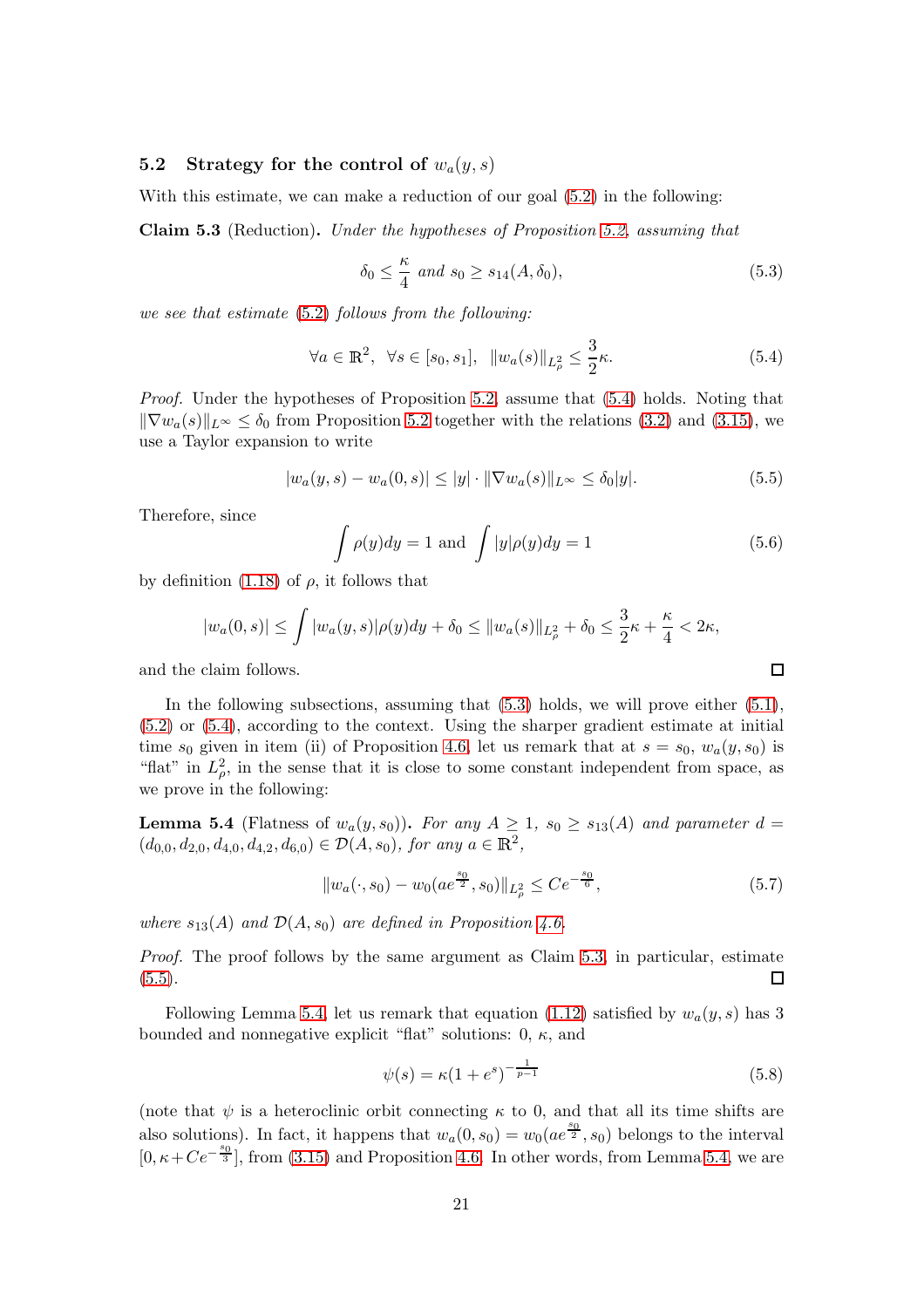in the vicinity of one of those 3 explicit solutions, whose stability properties are known! Indeed, if 0 and  $\psi$  are stable, as we will show below (see Propositions [5.6](#page-22-0) and [5.8\)](#page-23-0),  $\kappa$  has both stable and unstable directions, as one may see from the linearization of equation [\(1.12\)](#page-3-1) around  $\kappa$  (see below in [\(7.31\)](#page-47-0)), where the linearized operator appears to be  $\mathcal L$ introduced in [\(3.4\)](#page-13-0), whose spectrum is given in [\(3.5\)](#page-13-6). In particular, the existence of the heteroclinic orbit  $\psi$  [\(5.8\)](#page-20-0) shows the instability of  $\kappa$ . In other words, if  $w_0(ae^{\frac{s_0}{2}}, s_0)$  is close to  $\kappa$ , we need to refine estimate [\(5.7\)](#page-20-6) in order to better understand the dynamics of  $w_a(y, s)$  for  $s \geq s_0$ .

Accordingly, we will decompose the space into 3 regions, where  $w_a(y, s_0)$  will be in the vicinity of one of the 3 above-mentioned explicit solutions, leading to 3 different scenarios for the behavior of  $w_a(y, s)$  for  $s \geq s_0$ . More precisely, given  $m < M$ , we introduce 3 regions  $\mathcal{R}_i(m, M, s_0)$  for  $i = 1, 2, 3$  as follows:

$$
\mathcal{R}_1 = \{a \in \mathbb{R}^2 \mid Me^{-s_0} \le G_0(a)\},
$$
  
\n
$$
\mathcal{R}_2 = \{a \in \mathbb{R}^2 \mid me^{-s_0} \le G_0(a) \le Me^{-s_0}\},
$$
  
\n
$$
\mathcal{R}_3 = \{a \in \mathbb{R}^2 \mid G_0(a) \le me^{-s_0}\},
$$
  
\n(5.9)

where

<span id="page-21-2"></span><span id="page-21-1"></span>
$$
G_0(a) = \frac{p-1}{\kappa} \left[ a_1^2 a_2^2 + \delta(a_1^6 + a_2^6) \right]. \tag{5.10}
$$

In the following lemma, we will see that  $G_0(a)$  is a kind of norm which measures the size of  $w_a(0, s_0) = w_0(ae^{-\frac{s_0}{2}}, s_0)$ :

<span id="page-21-0"></span>**Lemma 5.5** (Size of initial data in the three regions). For any  $M \geq 1$ , there exists  $C_{15}(M) > 0$  such that for any  $A \geq 1$ , there exists  $s_{15}(A, M)$  such that for any  $s_0 \geq$  $s_{15}(A, M)$  and  $d \in \mathcal{D}(A, s_0)$  defined in Proposition [4.6,](#page-18-3) for any  $m \in (0, 1)$ , the following holds:

- If 
$$
a \in \mathcal{R}_1
$$
, then  $0 \le w_0(ae^{\frac{s_0}{2}}, s_0) \le \kappa(1 + M)^{-\frac{1}{p-1}} + C_{15}(M)e^{-\frac{s_0}{3}}$ .  
\n- If  $a \in \mathcal{R}_2$ , then  $\kappa(1 + M)^{-\frac{1}{p-1}} - C_{15}(M)e^{-\frac{s_0}{3}} \le w_0(ae^{\frac{s_0}{2}}, s_0) \le \kappa(1 + m)^{-\frac{1}{p-1}} + Ce^{-\frac{s_0}{3}}$ .  
\n- If  $a \in \mathcal{R}_3$ , then  $\kappa(1 + m)^{-\frac{1}{p-1}} - Ce^{-\frac{s_0}{3}} \le w_0(ae^{\frac{s_0}{2}}, s_0) \le \kappa + Ce^{-\frac{s_0}{3}}$ .

Proof. See Section [7.7.](#page-45-0)

Following the 2 previous lemmas and what we have mentioned concerning the stability of the 3 explicit solutions of equation [\(1.12\)](#page-3-1) mentioned in [\(5.8\)](#page-20-0) and the line before, 3 scenarios become clear for the proof of estimate [\(5.4\)](#page-20-1):

- **Scenario** 1: if  $a \in \mathcal{R}_1$ , provided that M is large enough, we are in the vicinity of the zero solution. Thanks to its stability,  $w_a(s)$  will remain small and [\(5.4\)](#page-20-1) will follow.

- **Scenario 2**: if  $a \in \mathcal{R}_2$ , we are in the vicinity of  $\psi(s)$  [\(5.8\)](#page-20-0). Thanks to its stability,  $w_a(s)$  will remain close to  $\psi(s)$ . Since  $\psi(s) \leq \kappa$ , estimate [\(5.4\)](#page-20-1) holds.

- **Scenario 3:** if  $a \in \mathcal{R}_3$ , we are in the vicinity of  $\kappa$ , which has both stable and unstable directions as mentioned earlier. For that reason, the bounds on  $w_a(0, s_0) = w_0(a e^{\frac{s_0}{2}}, s_0)$ given in Lemma [5.5](#page-21-0) are not enough, and we need a more refined expansion of  $w_a(y, s_0)$ , followed by an integration of PDE  $(1.12)$  satisfied by  $w_a$ . This step is the key point of our argument. It is inspired by our techniques in [\[22\]](#page-59-11) for the control of  $w_a$  where a is a blow-up point located near some given non-isolated blow-up point. In fact, from our careful design of initial data in [\(4.3\)](#page-18-1), the integration of the PDE will show that for a not "very small" (in a sense that will naturally appear in the proof),  $w_a(s)$  will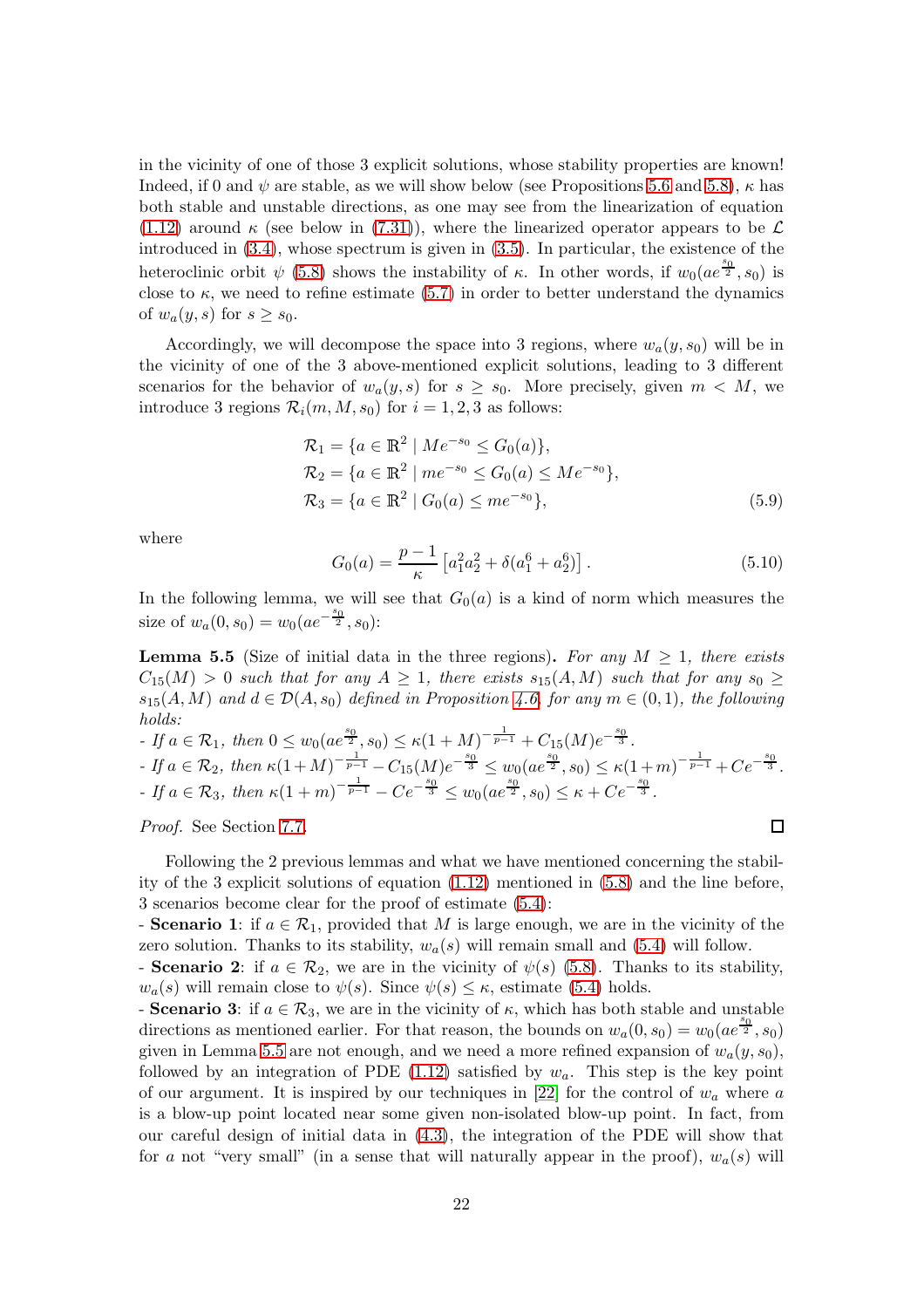be attracted to the vicinity of the heteroclinic orbit  $\psi$  [\(5.8\)](#page-20-0), leading us to *Scenario* 2. where the stability of  $\psi$  will imply estimate [\(5.4\)](#page-20-1). If a is "very small", then, thanks to the gradient estimate of Proposition [5.2,](#page-19-2) the boundedness of  $||w_a(s)||_{L^2_{\rho}}$  will follow from the boundedness of  $||w_0(s)||_{L^2_{\rho}}$ , itself a consequence of the fact that  $q(s) \in V_A(s)$  given in Definition [3.1](#page-15-4) (see [\(3.21\)](#page-15-0)).

In the following, we give details for those 3 scenarios in 3 subsections.

### 5.3 Control of  $w_a(y, s)$  in Region  $\mathcal{R}_1$

The stability of the zero solution for equation [\(1.12\)](#page-3-1) (under some  $L^{\infty}$  a priori bound) is crucial for the argument, as we wrote above in Scenario 1. Let us state it in the following:

<span id="page-22-0"></span>**Proposition 5.6** (Stability of the zero solution for equation [\(1.12\)](#page-3-1) under an  $L^{\infty}$  a priori bound). There exists  $\epsilon_0 > 0$  and  $M_0 \ge 1$  such that if w solves equation [\(1.12\)](#page-3-1) with  $|w(y, s)| \leq 2\kappa$  for all  $(y, s) \in \mathbb{R}^2 \times [0, \sigma_1]$  for some  $\sigma_1 \geq 0$ , with  $||w(0)||_{L^2_{\rho}} \leq \epsilon_0$  and  $\nabla w(0)(1+|y|)^{-k} \in L^{\infty}$  for some  $k \in \mathbb{N}$ , then

$$
\forall s \in [0, \sigma_1], \ \ \|w(s)\|_{L^2_\rho} \leq M_0 \|w(0)\|_{L^2_\rho} e^{-\frac{s}{p-1}}.
$$

Proof. The proof is somehow classical, apart from a delay estimate to control the nonlinear estimate we have already presented in Section [3.2.](#page-14-3) In order to focus only on the main arguments, we postpone the proof to Section [B](#page-53-0) in the appendix.  $\Box$ 

Fixing  $M \geq 1$  such that

<span id="page-22-1"></span>
$$
\kappa (1+M)^{-\frac{1}{p-1}} \le \max\left(\frac{\epsilon_0}{2}, \frac{\kappa}{2M_0}\right) \tag{5.11}
$$

where  $M_0$  and  $\epsilon_0$  are given in Proposition [5.6,](#page-22-0) then taking  $s_0$  large enough, we see from Proposition [4.6](#page-18-3) that  $\nabla w(s_0) \in L^{\infty}$ , and from Lemmas [5.5](#page-21-0) and [5.4](#page-20-5) that the smallness condition required in Proposition [5.6](#page-22-0) holds in Region  $\mathcal{R}_1$ , leading to the trapping of  $w_a$ near 0, proving the bound [\(5.4\)](#page-20-1). More precisely, this is our statement:

<span id="page-22-2"></span>**Corollary 5.7** (Exponential decay of  $w_a(s)$  in Region  $\mathcal{R}_1$ ). For all  $A \geq 1$ , there exists  $s_{16}(A) \geq 1$  such that if  $s_0 \geq s_{16}(A)$ ,  $d \in \mathcal{D}(A, s_0)$  and  $a \in \mathcal{R}_1$  defined in [\(5.9\)](#page-21-1), then  $\nabla w(s_0) \in L^{\infty}$  and  $||w_a(s_0)||_{L^2_{\rho}} \leq 2\kappa(1+M)^{-\frac{1}{p-1}} \leq \epsilon_0$  introduced in Proposition [5.6.](#page-22-0) If in addition we have  $|w_a(y, s)| \leq 2\kappa$ , for all  $(y, s) \in \mathbb{R}^2 \times [s_0, s_2]$ , for some  $s_2 \geq s_0$ , then,

$$
\forall s \in [s_0, s_2], \ \ \|w_a(s)\|_{L^2_\rho} \leq M_0 \|w_a(s_0)\|_{L^2_\rho} e^{-\frac{s-s_0}{p-1}} \leq 2\kappa(1+M)^{-\frac{1}{p-1}} M_0 e^{-\frac{s-s_0}{p-1}} \leq \kappa,
$$

where  $M_0$  is also introduced in Proposition [5.6.](#page-22-0) In particular, [\(5.4\)](#page-20-1) holds.

## 5.4 Control of  $w_a(y, s)$  in Region  $\mathcal{R}_2$

As we explained above in *Scenario 2*, the stability of the solution  $\psi$  [\(5.8\)](#page-20-0) is the key argument. Let us first state that stability result: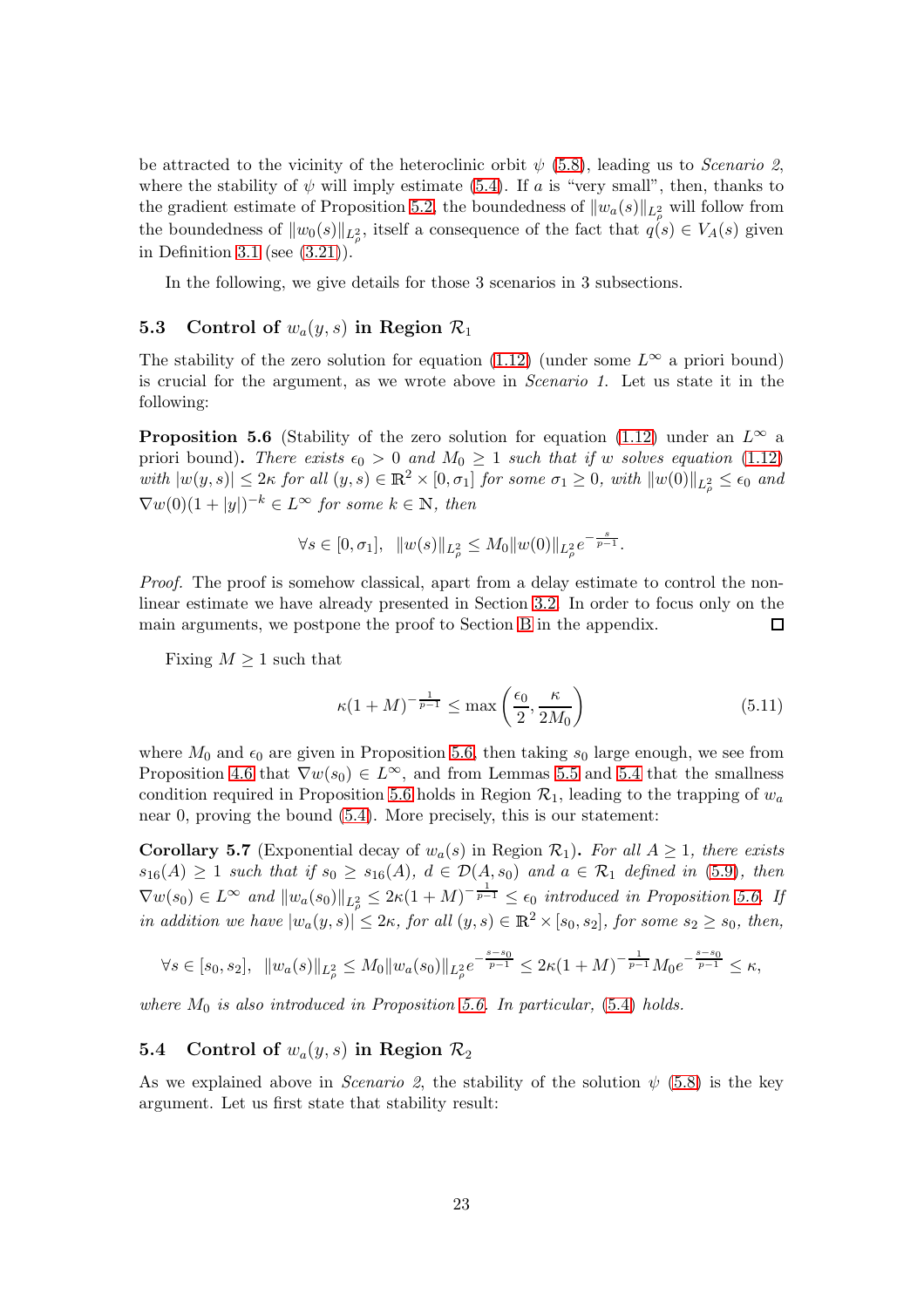<span id="page-23-0"></span>**Proposition 5.8** (Stability of the heteroclinic orbit for equation [\(1.12\)](#page-3-1) under an  $L^{\infty}$  a priori bound). There exists  $M_1 \geq 1$  such that if w solves equation [\(1.12\)](#page-3-1) with  $|w(y, s)| \leq$  $2\kappa$  for all  $(y, s) \in \mathbb{R}^2 \times [0, \sigma_1]$  for some  $\sigma_1 \geq 0$ , and

<span id="page-23-2"></span>
$$
\nabla w(0)(1+|y|)^{-k} \in L^{\infty}, \quad \|w(0) - \psi(\sigma^*)\|_{L^2_{\rho}} \le \frac{|\psi'(\sigma^*)|}{M_1} \tag{5.12}
$$

for some  $k \in \mathbb{N}$  and  $\sigma^* \in \mathbb{R}$ , where  $\psi$  is defined in [\(5.8\)](#page-20-0), then

<span id="page-23-1"></span>
$$
\forall s \in [0, \sigma_1], \ \ \|w(s) - \psi(s + \sigma^*)\|_{L^2_{\rho}} \le M_1 \|w(0) - \psi(\sigma^*)\|_{L^2_{\rho}} \frac{|\psi'(s + \sigma^*)|}{|\psi'(\sigma^*)|}.\tag{5.13}
$$

**Remark.** By definition [\(5.8\)](#page-20-0) of  $\psi$ , we have exponential decay in [\(5.13\)](#page-23-1). Moreover, since κ and  $\psi(s)$  [\(5.8\)](#page-20-0) are both solutions to equation [\(1.12\)](#page-3-1), κ should never satisfy condition [\(5.12\)](#page-23-2). This is clear, except when  $\sigma^* \to -\infty$ , since in that case  $\psi(\sigma^*) \to \kappa$ . More precisely, we see from [\(5.8\)](#page-20-0) that  $\kappa - \psi(\sigma^*) \sim \frac{\kappa e^{\sigma^*}}{p-1} \sim |\psi'(\sigma^*)|$ , which shows that [\(5.12\)](#page-23-2) is indeed sharp, up to a multiplying (small) factor,  $1/M_1$ .

Proof. The proof is much more involved than the proof of Proposition [5.6,](#page-22-0) since by definition [\(5.8\)](#page-20-0),  $\psi(\sigma^*)$  may be close to  $\kappa$ , the unstable equilibrium of equation [\(1.12\)](#page-3-1). As for the previous proposition, we postpone the proof to Section [B](#page-53-0) in the appendix.  $\Box$ 

In the following corollary, using Proposition [4.6,](#page-18-3) Lemmas [5.4](#page-20-5) and [5.5,](#page-21-0) we show that  $w_a(s)$  is trapped near the heteroclinic orbit  $\psi$  [\(5.8\)](#page-20-0) whenever a is in Region  $\mathcal{R}_2$  [\(5.9\)](#page-21-1). More precisely, this is our statement:

<span id="page-23-4"></span>**Corollary 5.9** (Trapping of  $w_a(s)$  near  $\psi$  in Region  $\mathcal{R}_2$ ). There exists  $\bar{\sigma} \in \mathbb{R}$  such that for all  $m \in (0,1)$ , there exists  $\underline{\sigma}(m) \leq \overline{\sigma}$  such that for all  $A \geq 1$ , there exists  $s_{17}(A,m) \geq 1$  such that for all  $s_0 \geq s_{17}(A,m)$ ,  $d \in \mathcal{D}(A,s_0)$  and  $a \in \mathcal{R}_2$  defined in [\(5.9\)](#page-21-1) (with M defined in [\(5.11\)](#page-22-1)),  $\nabla w_a(s_0) \in L^{\infty}$  and  $||w_a(s_0) - \psi(\sigma^*)||_{L^2_{\rho}} \leq Ce^{-\frac{s_0}{6}} \leq \frac{|\psi'(a^*)|}{M_1}$ for some  $\sigma^* \in [\sigma(m), \bar{\sigma}]$ , where  $M_1$  was introduced in Proposition [5.8.](#page-23-0) If in addition we have  $|w_a(y, s)| \leq 2\kappa$ , for all  $(y, s) \in \mathbb{R}^2 \times [s_0, s_2]$ , for some  $s_2 \geq s_0$ , then,

$$
\forall s \in [s_0, s_2], \ \ \|w_a(s)\|_{L^2_{\rho}} \leq \psi(s + \sigma^* - s_0) + \frac{CM_1}{C(m)} e^{-\frac{s_0}{6}} \leq \kappa + \frac{\kappa}{4} \leq \frac{3}{2}\kappa.
$$

In particular, [\(5.4\)](#page-20-1) holds.

Proof. The proof is omitted, since it is a direct consequence of Proposition [5.8,](#page-23-0) thanks to Proposition [4.6,](#page-18-3) Lemmas [5.4](#page-20-5) and [5.5.](#page-21-0)  $\Box$ 

#### <span id="page-23-5"></span>5.5 Control of  $w_a(y, s)$  in Region  $\mathcal{R}_3$

Given an initial time  $s_0$ , some  $m \in (0,1)$  and  $a \in \mathcal{R}_3$  defined in  $(5.9)$ , we write a as follows:

<span id="page-23-3"></span>
$$
a = (Ke^{-\frac{s_0}{2}}, Le^{-\frac{s_0}{2}}),\tag{5.14}
$$

for some real numbers K and L. Since  $w_0(\cdot, s_0)$  is symmetric with respect to the axes and the bissectrices (see [\(4.3\)](#page-18-1)), so is  $w_0(\cdot, s)$  for any later time s. For that reason, we only consider the case where

$$
0 \le K \le L. \tag{5.15}
$$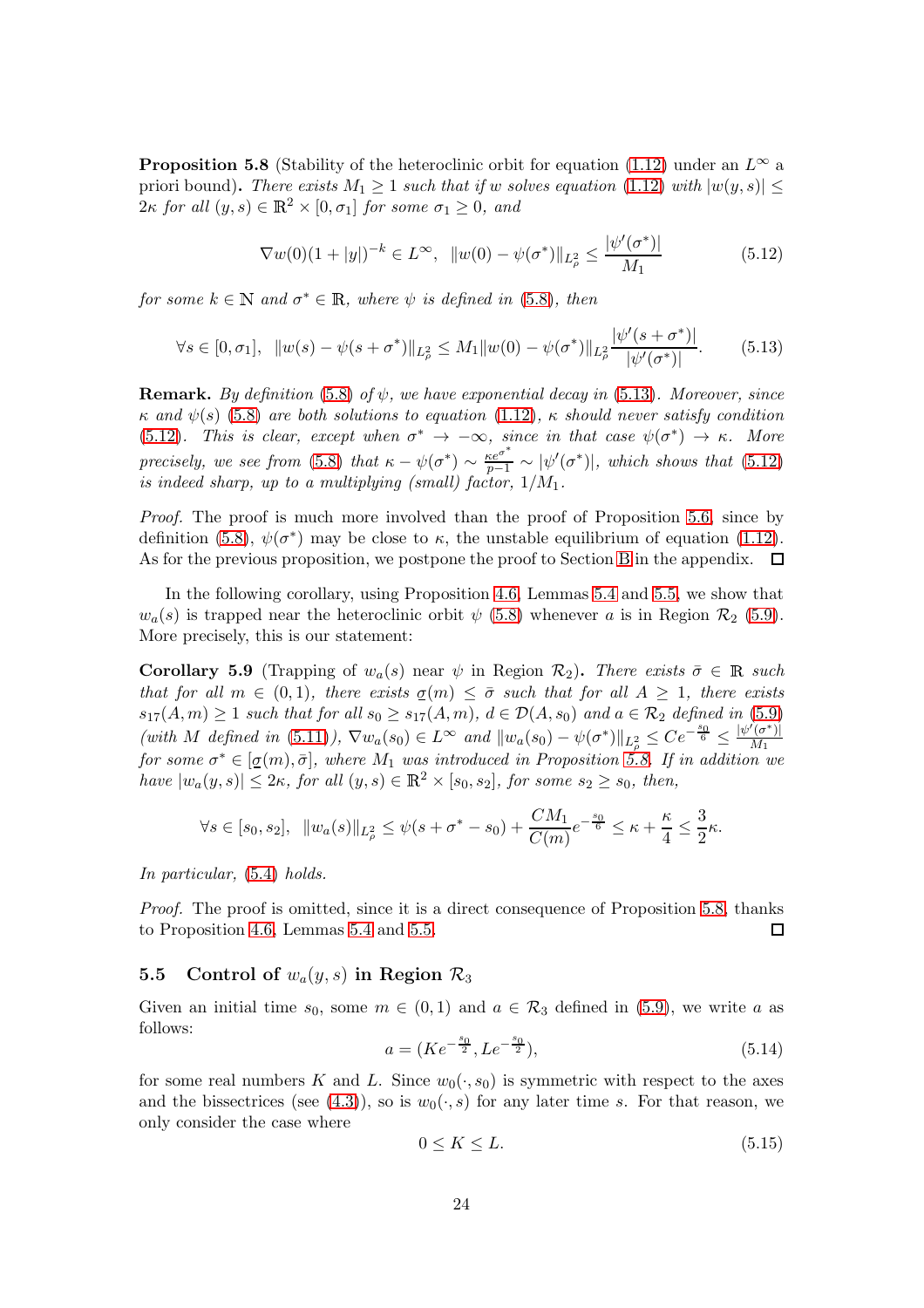Since

<span id="page-24-3"></span>
$$
w_a(y, s_0) = w_0(y + ae^{\frac{s_0}{2}}, s_0) = w_0(y_1 + K, y_2 + L, s_0)
$$
\n
$$
(5.16)
$$

from  $(3.15)$ , we will use the explicit expression  $(4.3)$  of  $w_0$  in order to estimate the components of  $w_a(s_0)$  in  $L^2_{\rho}$ . Taking this as initial data, we will integrate equation [\(1.12\)](#page-3-1) (which is satisfied by  $w_a$ ) in order to estimate  $w_a(s)$  for later times  $s \geq s_0$ .

It happens that the outcome of the integration depends on the size of  $a$ , which can be measured in terms of the position of  $K + L$  and A. For that reason, we distinguish two cases in the following.

#### <span id="page-24-4"></span>5.5.1 Case where  $K + L \geq A$

From the decomposition [\(5.14\)](#page-23-3) of  $a = (a_1, a_2)$ , this is the case of "large" a, where  $a_1 + a_2 \geq Ae^{-\frac{s_0^2}{2}}$ . Let us first estimate  $w_a(s_0)$ . In order to be consistent with the definition [\(2.2\)](#page-9-1) of our profile  $\varphi$  and the decomposition in regions we suggest in [\(5.9\)](#page-21-1), we will give the expansion of  $w_a(s_0)$  in  $L^2_{\rho}$ , uniformly with respect to the small variable

<span id="page-24-0"></span>
$$
\iota = e^{-s_0} K^2 L^2 + \delta e^{-2s_0} [K^6 + L^6]
$$
\n(5.17)

and the large parameter A. This is our statement:

<span id="page-24-5"></span>**Lemma 5.10** (Initial value of  $w_a(y, s)$  for large a). For any  $A \geq 1$ , there exists  $s_{18}(A) \geq$ 1 such that for any  $s_0 \ge s_{18}(A)$  and any parameter  $(d_{0,0}, d_{2,0}, d_{4,0}, d_{4,2}, d_{6,0}) \in \mathcal{D}$  defined in Proposition [4.6,](#page-18-3) if  $w_0(y, s_0)$  is given by [\(4.3\)](#page-18-1), then, for any  $m \in (0,1)$  and  $a \in \mathcal{R}_3$ defined in [\(5.9\)](#page-21-1) with a decomposed as in [\(5.14\)](#page-23-3) for some  $L \geq K \geq 0$ , with  $K + L \geq A$ , the following expansion holds in  $L^r_\rho(\mathbb{R}^2)$  for any  $r \geq 2$ :

$$
w_a(y, s_0) = \kappa - \iota - e^{-s_0} \left\{ 2KL^2h_1h_0 + 2K^2Lh_1h_0 + L^2h_2h_0 + 4KLh_1h_1 + K^2h_0h_2 + 2Lh_2h_1 + 2Kh_1h_2 + h_2h_2 \right\} + O\left(\frac{\iota}{A}\right) + O(\iota^2),
$$

where  $\iota$  is defined in  $(5.17)$ .

Proof. See Section [7.8.](#page-45-1)

Noting that

<span id="page-24-1"></span>
$$
\iota \le \frac{m\kappa}{p-1} \le \frac{\kappa}{p-1} \tag{5.18}
$$

from [\(5.17\)](#page-24-0) and [\(5.9\)](#page-21-1), it follows from this lemma that  $||w_a(s_0) - \kappa||_{L^2_{\rho}} \leq C\iota + CJ$  where

<span id="page-24-6"></span>
$$
J \equiv e^{-s_0}(K^2 + L^2) \le 2e^{-s_0}(K^6 + L^6)^{\frac{1}{3}} \le 2e^{-s_0}\left(\frac{e^{2s_0}L}{\delta}\right)^{\frac{1}{3}} = 2e^{-\frac{s_0}{3}}\left(\frac{L}{\delta}\right)^{\frac{1}{3}} \le 2L^{\frac{1}{3}} \tag{5.19}
$$

from [\(5.17\)](#page-24-0) and the fact that  $s_0 \geq 0$  and  $\delta \geq 1$  (see the beginning of Section [3\)](#page-12-0). Using again [\(5.18\)](#page-24-1), it follows that  $w_a - \kappa$  is small at  $s = s_0$ , whenever m is small. It is natural then to make a linear approximation for equation [\(1.12\)](#page-3-1) around  $\kappa$  in order to obtain the expansion of  $w_a(y, s)$  for later times, as long as  $w_a(s) - \kappa$  remains small. In fact, we will see that the projection on  $h_0h_0 = 1$  will dominate in  $w_a(y, s)$ . For that reason, given some small  $\eta^*$  such that

<span id="page-24-2"></span>
$$
\eta^* \ge \frac{m\kappa}{p-1},\tag{5.20}
$$

□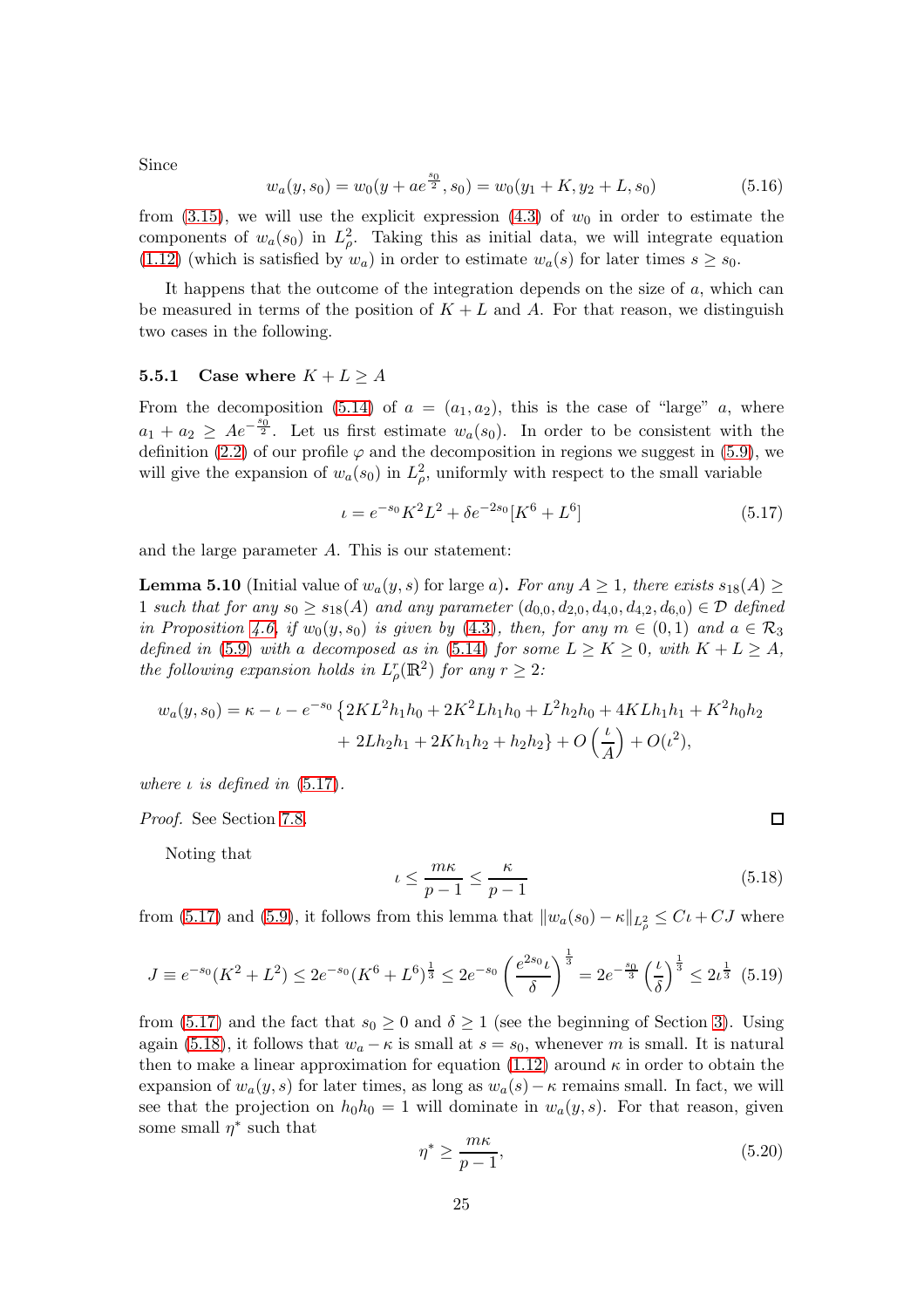where  $m \in (0, 1)$  is the constant appearing in the definition [\(5.9\)](#page-21-1) of  $\mathcal{R}_3$ , our integration will be valid only on the interval  $[s_0, s^*]$  where  $s^* = s^*(s_0, a, \eta^*)$  is defined by

<span id="page-25-1"></span>
$$
e^{s^* - s_0} \iota = \eta^* \tag{5.21}
$$

and  $\iota$  is given in [\(5.17\)](#page-24-0). Note that  $s^*$  is well defined since  $L + K \geq A > 0$ , hence  $\iota > 0$ . Note also that  $s^* \geq s_0$  thanks to condition [\(5.20\)](#page-24-2), as we will see in item (i) of Lemma [5.11](#page-25-0) below. More precisely, this is our statement:

<span id="page-25-0"></span>**Lemma 5.11** (Decreasing from  $\kappa$  to  $\kappa - \eta^*$  for "large" a under some a priori  $L^{\infty}$  bound). There exists  $M_{19} > 0$ ,  $A_{19} \geq 1$  and  $\eta_{19} > 0$  such that for all  $A \geq A_{19}$ , there exists  $s_{19}(A)$  such that for any  $s_0 \geq s_{19}(A)$  and any parameter  $(d_{0,0}, d_{2,0}, d_{4,0}, d_{4,2}, d_{6,0}) \in \mathcal{D}$ defined in Proposition [4.6,](#page-18-3) if  $w_0(y, s_0)$  is given by [\(4.3\)](#page-18-1), then, for any  $\eta^* \in (0, \eta_{19}]$  and  $m \in (0, \min(1, \frac{\eta^*(p-1)}{\kappa}))$ , for any  $a \in \mathcal{R}_3$  defined in [\(5.9\)](#page-21-1) where a is given by [\(5.14\)](#page-23-3) for some  $L \ge K \ge 0$ , with  $K + L \ge A$ , the following holds:

(i)  $s^* \geq s_0$ , where  $s^*$  is introduced in [\(5.21\)](#page-25-1).

(ii) If we assume in addition that  $||w_a(s)||_{L^{\infty}} \leq 2\kappa$  for all  $s \in [s_0, s_1]$  for some  $s_1 \geq s_0$ , then, for all  $s \in [s_0, \min(s^*, s_1)],$ 

$$
||w_a(\cdot,s) - (\kappa - e^{s-s_0} \iota) ||_{L^2_\rho} \le M_{19} \left( \eta^* + A^{-1} \right) e^{s-s_0} \iota + M_{19} e^{-\frac{s_0}{3}}.
$$

Proof. See Section [7.8.](#page-45-1)

With this result, we are able to prove estimate [\(5.4\)](#page-20-1):

<span id="page-25-2"></span>**Corollary 5.12** (Proof of the  $L^2_\rho$  bound when  $a \in \mathcal{R}_3$  is "large" under some  $L^\infty$  a priori bound). There exists  $A_{20} > 0$ ,  $\eta_{20} > 0$  and  $s_{20}(\eta^*) \geq 1$ , such that under the hypotheses of Lemma [5.11,](#page-25-0) if in addition  $A \geq A_{20}$ ,  $\eta^* \leq \eta_{20}$  and  $s_0 \geq s_{20}(\eta^*)$ , then, for all  $s \in [s_0, s_1], ||w_a(s)||_{L^2_\rho} \leq \frac{3}{2}$  $\frac{3}{2}\kappa$ .

*Proof.* Following Lemma [5.11,](#page-25-0) we further assume that  $s_0 \geq s_{14}(A, 1)$  defined in Propo-sition [5.2,](#page-19-2) so we can apply that proposition. Consider then  $s \in [s_0, s_1]$ . We distinguish 2 cases:

Case 1:  $s \leq s^*$ . We write from Lemma [5.11](#page-25-0) and [\(5.6\)](#page-20-7), together with the definitions  $(5.17)$  and  $(5.21)$  of  $\iota$  and  $s^*$ 

$$
||w_a(s)||_{L^2_{\rho}} \le \kappa + e^{s^* - s_0} \iota + M_{19}(\eta^* + A^{-1})e^{s^* - s_0} \iota + M_{19}e^{-\frac{s_0}{3}}
$$
  

$$
\le \kappa + \eta^* + M_{19}(\eta^* + A^{-1})\eta^* + M_{19}e^{-\frac{s_0}{3}}.
$$

Since  $A \geq 1$ , taking  $\eta^*$  small enough and  $s_0$  large enough, we get the result.

Case 2:  $s \geq s^*$ . In this case, we have  $s_0 \leq s^* \leq s \leq s_1$ . We will show that starting at time  $s^*$ , w will be trapped near the heteroclinic orbit  $\psi$  [\(5.8\)](#page-20-0), thanks to Proposition [5.8.](#page-23-0) In particular, its  $L^2_\rho$  will remain bounded by  $\frac{3}{2}\kappa$ . More precisely, from item (ii) of Lemma  $5.11$  and  $(5.21)$ , we see that

$$
||w_a(s^*) - (\kappa - \eta^*)||_{L^2_{\rho}} \le M_{19}(\eta^* + A^{-1})\eta^* + M_{19}e^{-\frac{s_0}{3}}.
$$

Assuming that  $\eta^* < \kappa$ , we may introduce  $\sigma^* \in \mathbb{R}$  such that  $\psi(\sigma^*) = \kappa - \eta^*$ , where  $\psi$  is defined in [\(5.8\)](#page-20-0). Noting that

<span id="page-25-3"></span>
$$
|\psi'(\sigma^*)| \sim \frac{\kappa e^{\sigma^*}}{p-1} \sim \kappa - \psi(\sigma^*) = \eta^* \text{ as } \eta^* \to 0,
$$
 (5.22)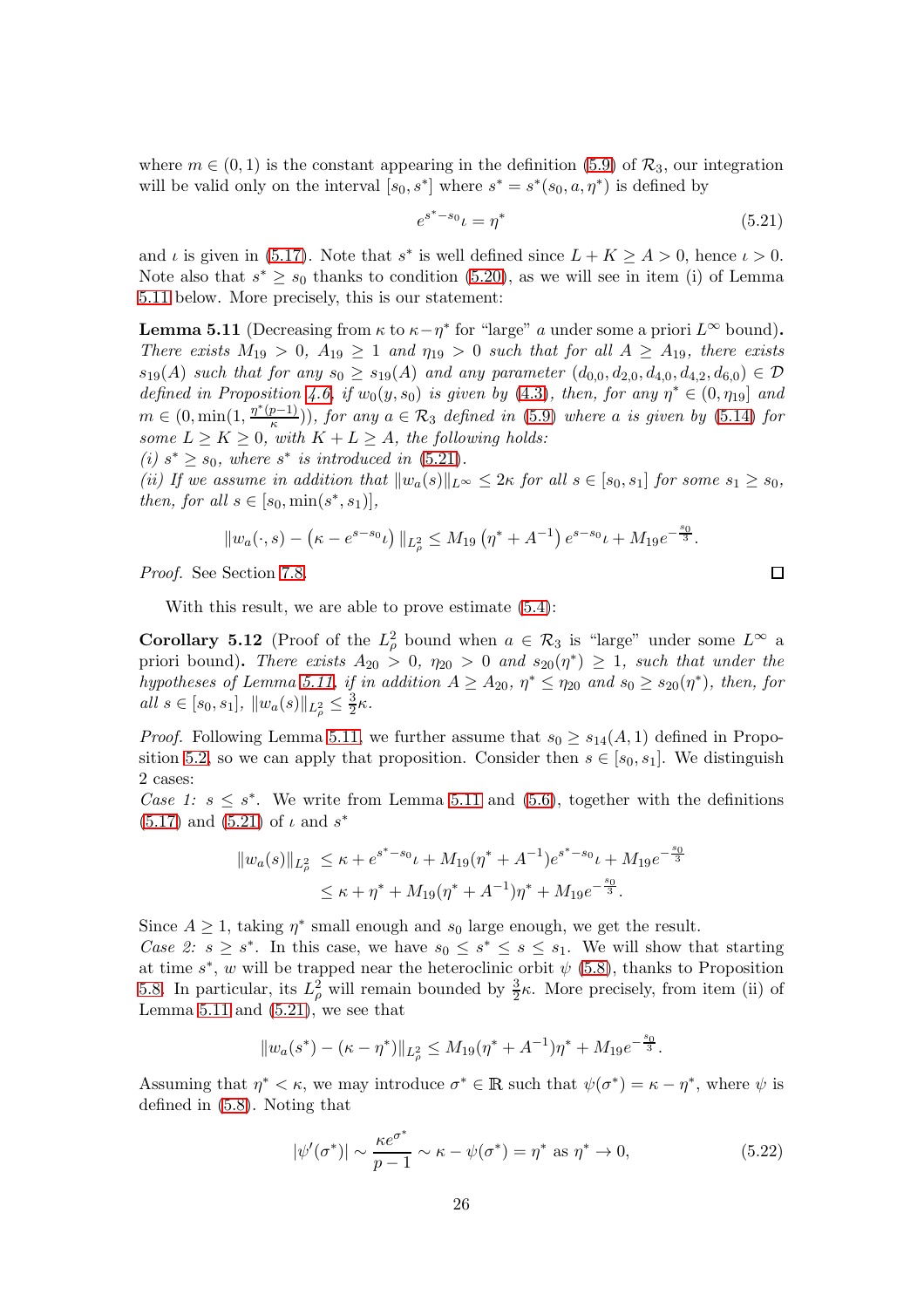we see that taking  $\eta^*$  small enough, then A and  $s_0$  large enough, we have

$$
||w_a(s^*) - \psi(\sigma^*)||_{L^2_{\rho}} \leq \frac{|\psi'(\sigma^*)|}{M_1 \left[1 + \frac{2}{\kappa} ||\psi'||_{L^{\infty}}\right]},
$$

where  $M_1$  is introduced in Proposition [5.8.](#page-23-0) Since  $\nabla w_a(s^*) \in L^{\infty}$ , thanks to Proposition [5.2,](#page-19-2) together with the definition  $(3.2)$  of q and the transformation  $(3.15)$ , Proposition [5.8](#page-23-0) applies and we see that at time s, we have

$$
||w_a(s) - \psi(s + \sigma^* - s^*)||_{L^2_{\rho}} \le M_1 ||w_a(s^*) - \psi(\sigma^*)||_{L^2_{\rho}} \frac{|\psi'(s + \sigma^*)|}{|\psi'(\sigma^*)|}
$$
  

$$
\le \frac{|\psi'(s + \sigma^* - s^*)|}{1 + \frac{2}{\kappa} ||\psi'||_{L^{\infty}}} \le \frac{\kappa}{2}.
$$

Since  $\psi \leq \kappa$  by definition [\(5.8\)](#page-20-0), using [\(5.6\)](#page-20-7) we see that

$$
||w_a(s)||_{L^2_{\rho}} \le \psi(s + \sigma^* - s^*) + \frac{\kappa}{2} \le \frac{3}{2}\kappa.
$$

This concludes the proof of Corollary [5.12.](#page-25-2)

#### 5.5.2 Case where  $K + L \leq A$

Given  $m \in (0,1)$  and  $a \in \mathcal{R}_3$  [\(5.9\)](#page-21-1), we aim in this section to handle the case where a is "small", namely when it belongs to the triangle  $\mathcal{T}_0$  defined by

$$
\mathcal{T}_0 = \{ (Ke^{-\frac{s_0}{2}}, Le^{-\frac{s_0}{2}}) \mid 0 \le K \le L \text{ and } K + L \le A \}.
$$

Let us recall from the beginning of Section [5](#page-19-0) that  $q(s) \in V_A(s)$  given in definition [3.1,](#page-15-4) for all  $s \in [s_0, s_1]$  for some  $s_1 \geq s_0$ , hence,

$$
\forall s \in [s_0, s_1], \ \ \|w_0(s)\|_{L^\infty} \leq 2\kappa.
$$

Introducing the segment

<span id="page-26-0"></span>
$$
\mathcal{G}_{\sigma} = \{ (K'e^{-\frac{\sigma}{2}}, L'e^{-\frac{\sigma}{2}}) \mid 0 \le K' \le L' \text{ and } K' + L' = A \}
$$
 (5.23)

and the triangle

$$
\mathcal{T}_1 = \{ (K'e^{-\frac{s_1}{2}}, L'e^{-\frac{s_1}{2}}) \mid 0 \le K' \le L' \text{ and } K' + L' \le A \},\
$$

we see that

$$
\mathcal{T}_0=\cup_{s_0\leq \sigma
$$

We then proceed in 2 steps:

- In Step 1, we handle the case of "small" s, namely when  $a \in \mathcal{G}_{\sigma}$  with  $s_0 \leq s \leq \sigma \leq s_1$ , and also the case where  $a \in \mathcal{T}_1$  with  $s_0 \leq s \leq s_1$ .

- In Step 2, we handle the case of "large" s, namely when  $a \in \mathcal{G}_{\sigma}$  with  $s_0 \le \sigma \le s \le s_1$ .

Step 1: Case of "small" a and "small" s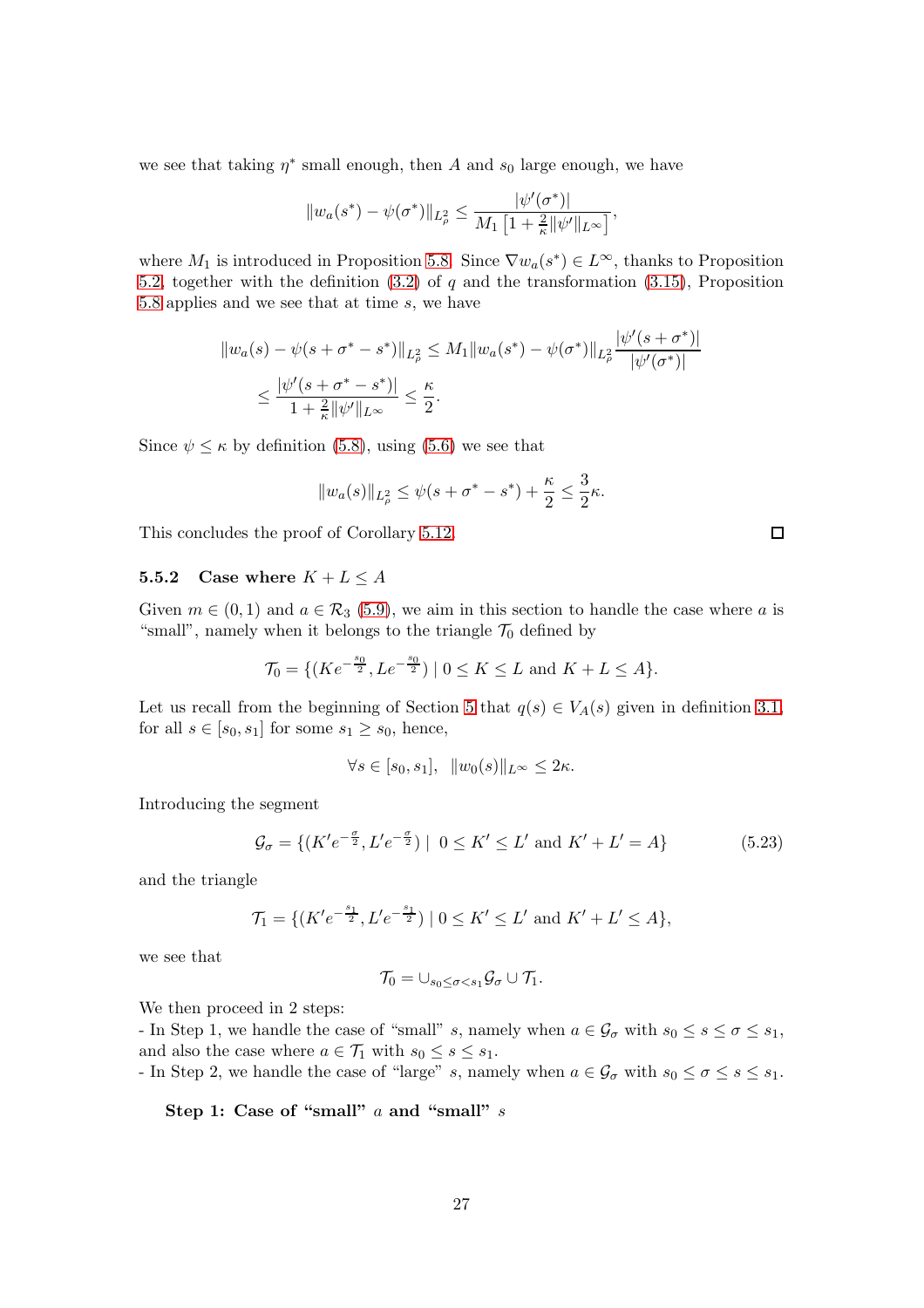Consider  $a \in \mathcal{G}_{\sigma}$  with  $s_0 \leq s \leq \sigma < s_1$ , or  $a \in \mathcal{T}_1$  with  $s_0 \leq s \leq s_1$ . The conclusion will follow from the  $L^2_\rho$  estimate on  $w_0$  together with the gradient estimate of Proposition [5.2.](#page-19-2) Indeed, using a Taylor expansion together with [\(5.16\)](#page-24-3) and [\(5.6\)](#page-20-7), we write

$$
w_a(0, s) = w_0(ae^{\frac{s}{2}}, s) = w_0(0, s) + O\left(ae^{\frac{s}{2}} \|\nabla w_0(s)\|_{L^\infty}\right),
$$
  

$$
\int w_0(z, s)\rho(z)dz = w_0(0, s) + O\left(\|\nabla w_0(s)\|_{L^\infty}\right),
$$

on the one hand. On the other hand, since  $w_0 = \varphi + q$  by definition [\(3.2\)](#page-12-1), recalling that  $q(s) \in V_A(s)$ , we write by definitions [\(2.2\)](#page-9-1) and [\(3.18\)](#page-15-5) of  $\varphi$  and  $q_{0,0}(s)$ , together with Definition [3.1](#page-15-4) of  $V_A(s)$ ,

$$
\int w_0(z,s)\rho(z)dz = \int \varphi(z,s)\rho(z)dz + \int q(z,s)\rho(z)dz = \int \varphi(z,s)\rho(z)dz + q_{0,0}(s)
$$
  
=  $\kappa + O(e^{-s}) + O(Ae^{-2s}).$ 

Introducing  $(K', L')$  such that

<span id="page-27-0"></span>
$$
a = (K'e^{-\frac{\sigma}{2}}, L'e^{-\frac{\sigma}{2}})
$$
\n(5.24)

with  $\sigma = s_1$  if  $a \in \mathcal{T}_1$ , we see that

$$
0 \leq K' \leq L' \text{ and } K' + L' \leq A.
$$

Recalling that  $s \leq \sigma$ , we write

$$
|ae^{\frac{s}{2}}| = \sqrt{K'^2 + L'^2}e^{\frac{s-\sigma}{2}} \le \sqrt{2}A.
$$

Taking  $A \geq 1$  and recalling that  $\|\nabla w_0(s)\|_{L^\infty} \leq \delta_0$  from Proposition [5.2](#page-19-2) provided that  $s_0 \geq s_{14}(A, \delta_0)$ , we write from the previous estimates that

$$
|w_a(0,s)| \le \kappa + C\delta_0 + CA\delta_0 + Ce^{-s} + CAe^{-2s} \le \frac{3}{2}\kappa,
$$

whenever  $\delta_0 \leq \delta_{21}(A)$  and  $s_0 \geq s_{21}(A, \delta_0)$  for some  $s_{21}(A, \delta_0) \geq 1$  and  $\delta_{21}(A) > 0$ . In particular, estimate [\(5.2\)](#page-19-1) holds.

#### Step 2: Case of "small"  $a$  and "large"  $s$

Now, we consider  $a \in \mathcal{G}_{\sigma}$  with  $s_0 \leq \sigma \leq s \leq s_1$ . As we will shortly see, the conclusion follows here from the case  $K + L \geq A$  treated in Section [5.5.1,](#page-24-4) if one replaces there K, L and  $s_0$  by K', L' and  $\sigma$ . Indeed, by definition [\(5.23\)](#page-26-0) of  $\mathcal{G}_{\sigma}$ , we have

<span id="page-27-1"></span>
$$
K' + L' = A,\tag{5.25}
$$

where  $K'$  and  $L'$  are defined in  $(5.24)$ . Following our strategy in Section [5.5.1,](#page-24-4) we first start by expanding  $w_a(y, \sigma)$  as in Lemma [5.10:](#page-24-5)

<span id="page-27-2"></span>**Lemma 5.13** (Expansion of  $w_a(y, \sigma)$ ). For any  $A \geq 1$ , there exists  $s_{22}(A) \geq 1$  such that for any  $s_0 \geq s_{22}(A)$ , the following holds:

Assume that  $q(s) \in V_A(s)$  satisfies equation [\(3.3\)](#page-12-2) for any  $s \in [s_0, \sigma]$  for some  $\sigma \geq s_0$ ,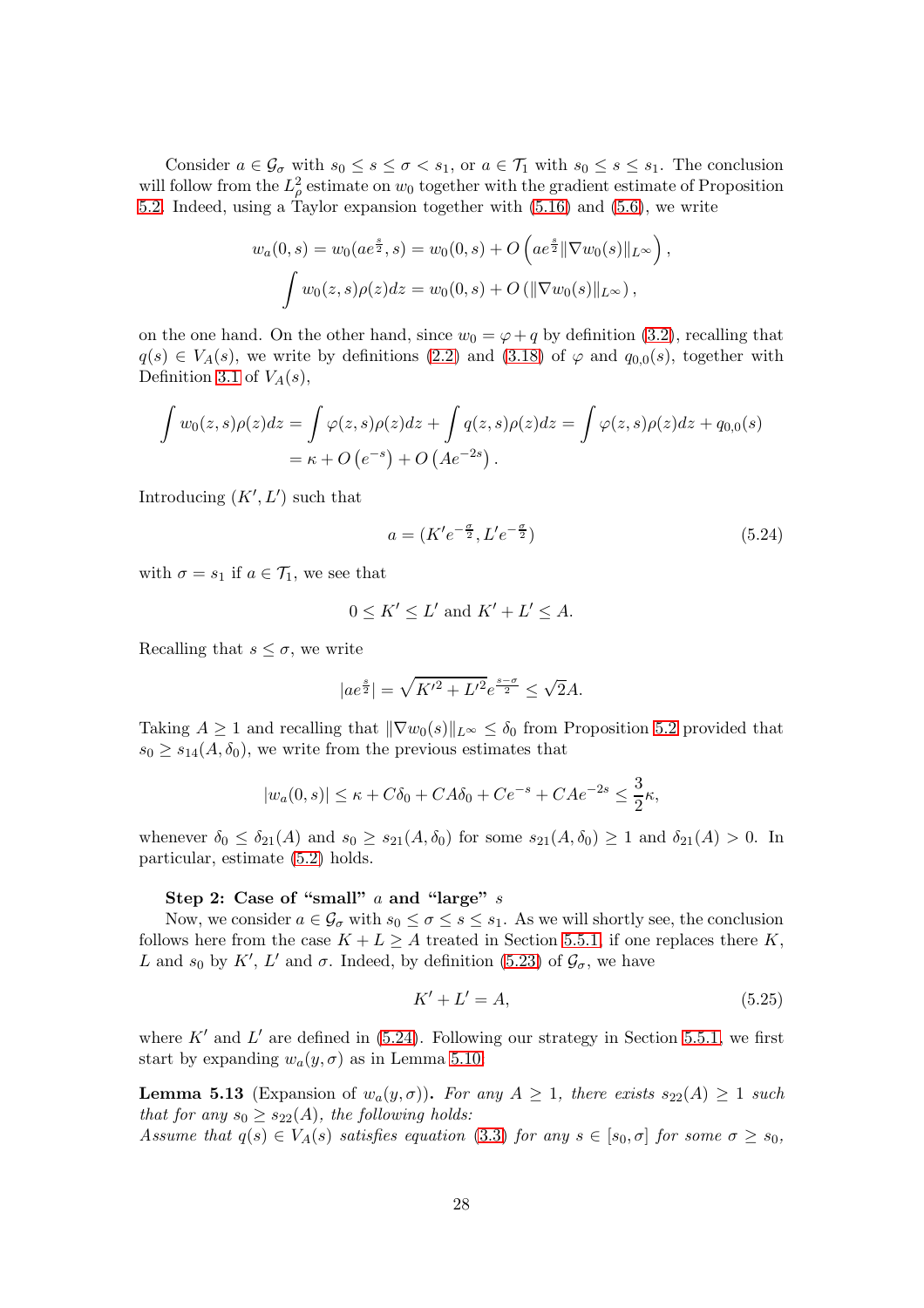such that [\(4.1\)](#page-16-2) holds and  $\nabla q(s_0) \in L^{\infty}(\mathbb{R}^2)$ . Assume in addition that  $a = (K', L')e^{-\frac{\sigma}{2}}$ such that  $(5.25)$  holds. Then,

$$
w_a(y,\sigma) = \kappa - \iota' + O\left(\frac{\iota'}{A}\right) + O(\iota'^2)
$$
\n
$$
-e^{-\sigma} \left\{ 2K'L'^2 h_1 h_0 + 2K'^2 L' h_1 h_0 + L'^2 h_2 h_0 + 4K'L' h_1 h_1 + K'^2 h_0 h_2 + 2L' h_2 h_1 + 2K' h_1 h_2 + h_2 h_2 \right\}
$$
\n
$$
+ q_{6,2}(\sigma) \left\{ L'^4 h_2 h_0 + K'^4 h_0 h_2 + 4L'^3 h_2 h_1 + 4K'^3 h_1 h_2 + 6(K'^2 + L'^2) h_2 h_2 + 4K' h_3 h_2 + 4L' h_2 h_3 + h_4 h_2 + h_2 h_4 \right\},
$$
\n(5.26)

in  $L^r_\rho$  for any  $r \geq 2$ , with  $|q_{6,2}(\sigma)| \leq A\sigma e^{-2\sigma}$ , where

<span id="page-28-0"></span>
$$
\iota' = e^{-\sigma} K'^2 L'^2 + \delta e^{-2\sigma} [K'^6 + L'^6]. \tag{5.27}
$$

<span id="page-28-3"></span> $\Box$ 

Proof. See Section [7.8.](#page-45-1)

Now, arguing as for Lemma [5.11,](#page-25-0) we see  $w_a(\sigma)$  as initial data then integrate equation  $(1.12)$  to get an expansion of  $w_a(s)$  for later times:

<span id="page-28-1"></span>**Lemma 5.14** (Decreasing  $w_a(\sigma)$  from  $\kappa$  to  $\kappa - \eta^*$ ). There exists  $M_{23} > 0$ ,  $A_{23} \ge 1$  and  $\eta_{23} > 0$  such that for all  $A \geq A_{23}$  and  $\eta^* \in (0, \eta_{23}]$ , there exists  $s_{23}(A, \eta^*)$  such that for any  $\sigma \geq s_{23}$  and  $s_1 \geq \sigma$ , if  $q(s) \in V_A(s)$  given in Definition [3.1](#page-15-4) satisfies equation [\(3.3\)](#page-12-2) on  $[\sigma, s_1]$  and  $\nabla q(\sigma) \in L^{\infty}$ , if  $a = (K'e^{-\frac{\sigma}{2}}, L'e^{-\frac{\sigma}{2}})$  with  $K' + L' = A$ , then: (i)  $s^* \geq \sigma$ , where  $s^*$  is such that  $e^{s^*-\sigma} \iota' = \eta^*$  where  $\iota'$  is defined in [\(5.27\)](#page-28-0). (*ii*) For all  $s \in [\sigma, \min(s^*, s_1)],$ 

$$
||w_a(s) - (\kappa - e^{s - \sigma} \iota')||_{L^2_{\rho}} \le M_{23} (\eta^* + A^{-1}) e^{s - \sigma} \iota' + M_{23} e^{-\frac{\sigma}{3}}.
$$

Proof. The proof follows from a straightforward adaptation of the proof of Lemma [5.11,](#page-25-0) given in Section [7.8.](#page-45-1) For that reason, the proof is omitted. 口

As in the case  $K + L \geq A$ , we derive from this result the following corollary where we prove estimate [\(5.4\)](#page-20-1):

<span id="page-28-2"></span>**Corollary 5.15** (Proof of the  $L^2_\rho$  bound when  $a \in \mathcal{R}_3$  is "small" and s is "large"). There exists  $A_{24} > 0$ ,  $\eta_{24} > 0$  and  $s_{24}(\eta^*) \geq 1$ , such that under the hypotheses of Lemma [5.14,](#page-28-1) if in addition  $A \geq A_{24}$ ,  $\eta^* \leq \eta_{24}$  and  $s_0 \geq s_{24}(\eta^*)$ , then, for all  $s \in [\sigma, s_1]$ ,  $||w_a(s)||_{L^2_{\rho}} \leq \frac{3}{2}$  $\frac{3}{2}\kappa$ .

Proof. The proof is omitted since this statement follows from Lemma [5.14](#page-28-1) exactly in the same way Corollary [5.12](#page-25-2) follows from Lemma [5.11.](#page-25-0)  $\Box$ 

#### 5.5.3 Concluding statement for the control of  $w_a(s)$  when  $a \in \mathcal{R}_3$

Combining the previous statements given when  $a \in \mathcal{R}_3$  defined in [\(5.9\)](#page-21-1), we obtain the following statement: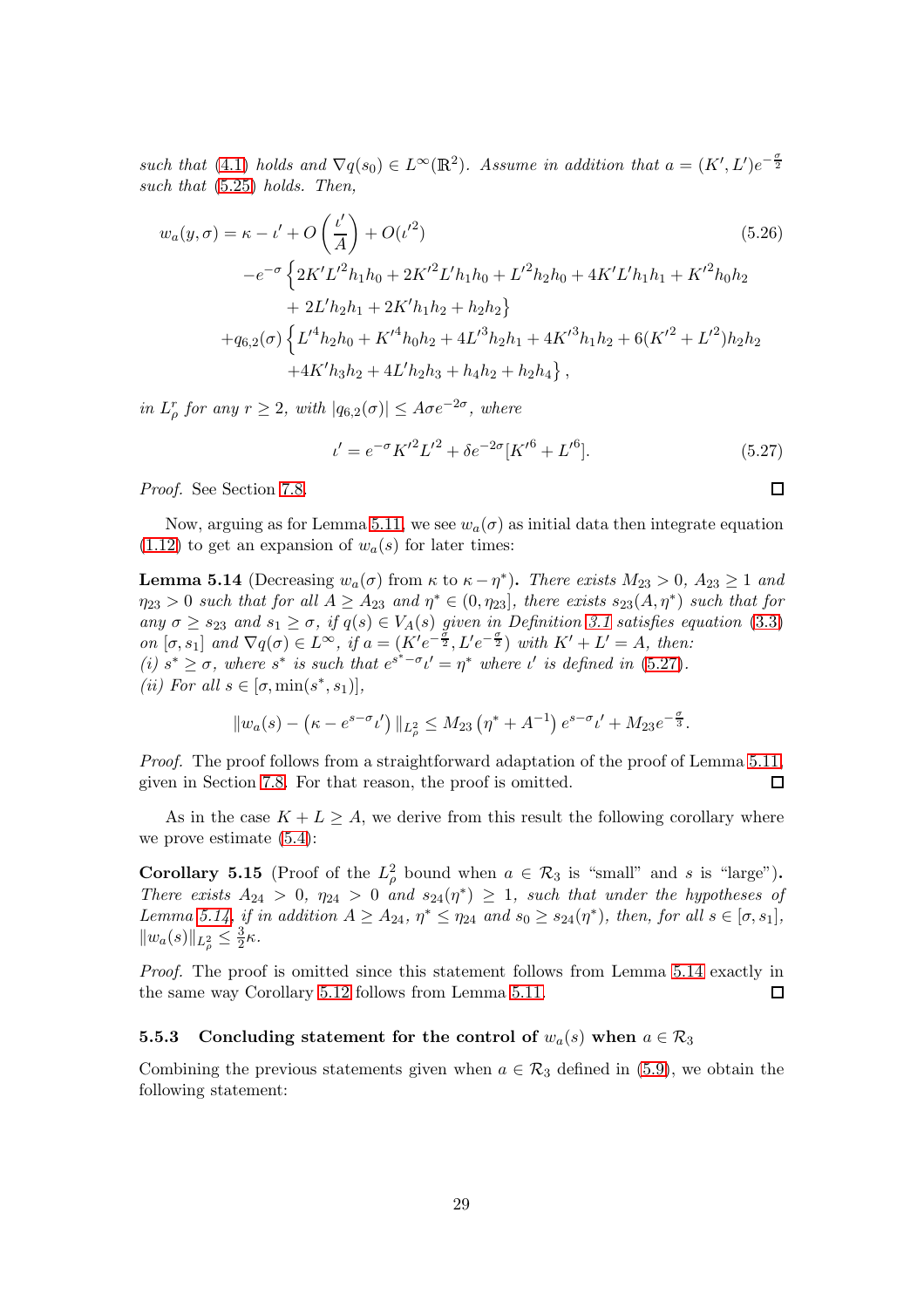<span id="page-29-0"></span>**Lemma 5.16** (Control of  $w_a(s)$  when  $a \in \mathcal{R}_3$  if  $w(s_0)$  is given by [\(4.3\)](#page-18-1) and  $q(s) \in V_A(s)$ ). There exist  $A_{25} \geq 1$  and  $m_{25} \in (0,1)$  such that for all  $A \geq A_{25}$ , there exists  $\delta_{25}(A) > 0$ such that for all  $\delta_0 \in (0, \delta_{25}(A))$ , there exists  $s_{25}(A, \delta_0) \geq 1$  such that for all  $s_0 \geq$  $s_{25}(A, \delta_0), d \in \mathcal{D}(A, s_0)$  defined in Proposition [4.6](#page-18-3) and  $s_1 \geq s_0$ , the following holds: Assume that w is the solution of equation [\(1.12\)](#page-3-1) with initial data  $w_0(y, s_0)$  defined in [\(4.3\)](#page-18-1), such that for all  $s \in [s_0, s_1], q(s) \in V_A(s)$  given in Definition [3.1,](#page-15-4) where  $q(s)$  is defined in [\(3.2\)](#page-12-1). Then, for all  $s \in [s_0, s_1]$ : (i)  $\|\nabla w(s)\|_{L^{\infty}} \leq \delta_0.$ 

(ii) For all  $m \in (0, m_{25}]$  and  $a \in \mathcal{R}_3$  defined in [\(5.9\)](#page-21-1),  $|w_a(0, s)| < 2\kappa$ .

Proof. The proof is omitted since it is straightforward from Claim [5.3,](#page-20-3) Corollary [5.12,](#page-25-2) Step 1 given on page [27](#page-26-0) and Corollary [5.15.](#page-28-2) □

## 5.6 Concluding statement for the control of  $w_a(s)$  for any  $a \in \mathbb{R}^2$

Fixing M as in [\(5.11\)](#page-22-1) and taking  $m = m_{25}$  introduced in Lemma [5.16,](#page-29-0) we see that the 3 regions in [\(3.4\)](#page-13-0) are properly defined. Then, combining the previous statements given for the different regions (namely, Corollaries [5.7](#page-22-2) and [5.9,](#page-23-4) together with Lemma [5.16\)](#page-29-0), we derive the following:

<span id="page-29-3"></span>**Proposition 5.17** (Control of  $||w(s)||_{L^{\infty}}$  if  $w(s_0)$  is given by [\(4.3\)](#page-18-1) and  $q(s) \in V_A(s)$ . There exist  $A_{26} \geq 1$  such that for all  $A \geq A_{26}$ , there exists  $s_{26}(A) \geq 1$  such that for all  $s_0 \geq s_{26}(A)$ ,  $d \in \mathcal{D}(A, s_0)$  defined in Proposition [4.6](#page-18-3) and  $s_1 \geq s_0$ , the following holds: Assume that  $w_0$  is the solution of equation [\(1.12\)](#page-3-1) with initial data  $w_0(y, s_0)$  defined in [\(4.3\)](#page-18-1), such that for all  $s \in [s_0, s_1], q(s) \in V_A(s)$  given in Definition [3.1,](#page-15-4) where  $q(s)$  is defined in  $(3.2)$ . Then:

(i) For all  $s \in [s_0, s_1], ||w_0(s)||_{L^{\infty}} < 2\kappa$ . (*ii*) For all  $a \in \mathbb{R}^2$  such that

<span id="page-29-1"></span>
$$
|a_1| + |a_2| \ge A e^{-\frac{s_1}{2}},\tag{5.28}
$$

there exist  $\bar{s}(a) \geq s_0$  and  $\bar{M}(a) \geq 0$  such that if  $\bar{s}(a) \geq s_1$ , then for all  $s \in [\bar{s}(a), s_1]$ ,  $||w_a(s)||_{L^2_{\rho}} \leq \overline{M}(a)e^{-\frac{s}{p-1}}.$ 

Proof.

(i) The proof is omitted since it is straightforward from the above-mentioned statements. (ii) Take  $a \in \mathbb{R}^2$  such that [\(5.28\)](#page-29-1) holds. The conclusion follows according to the position of a in the 3 regions  $\mathcal{R}_i$  defined in in [\(5.9\)](#page-21-1), with the constants M and m fixed in the beginning of the current subsection.

If  $a \in \mathcal{R}_1$ , then the conclusion follows from Corollary [5.7.](#page-22-2)

If  $a \in \mathcal{R}_2$ , then we see from Corollary [5.9](#page-23-4) and its proof that Proposition [5.8](#page-23-0) applies. In particular,  $w_a(s)$  is trapped near the heteroclinic orbit  $\psi$  [\(5.8\)](#page-20-0), and the exponential bound follows from  $(5.13)$  and  $(5.8)$ .

Finally, if  $a \in \mathcal{R}_3$ , then, following Section [5.5,](#page-23-5) we write

<span id="page-29-2"></span>
$$
a = (K, L)e^{-\frac{s_0}{2}}
$$
\n(5.29)

as in [\(5.14\)](#page-23-3) and reduce to the case where  $0 \leq K \leq L$  thanks to the symmetries of initial data  $w_0(\cdot, s_0)$  defined in [\(4.3\)](#page-18-1).

If  $K + L \geq A$ , then we see from Corollary [5.12](#page-25-2) and its proof that  $w_a(s)$  is trapped near the heteroclinic orbit  $\psi(s)$  [\(5.8\)](#page-20-0) and the exponential bound follows from estimate [\(5.13\)](#page-23-1)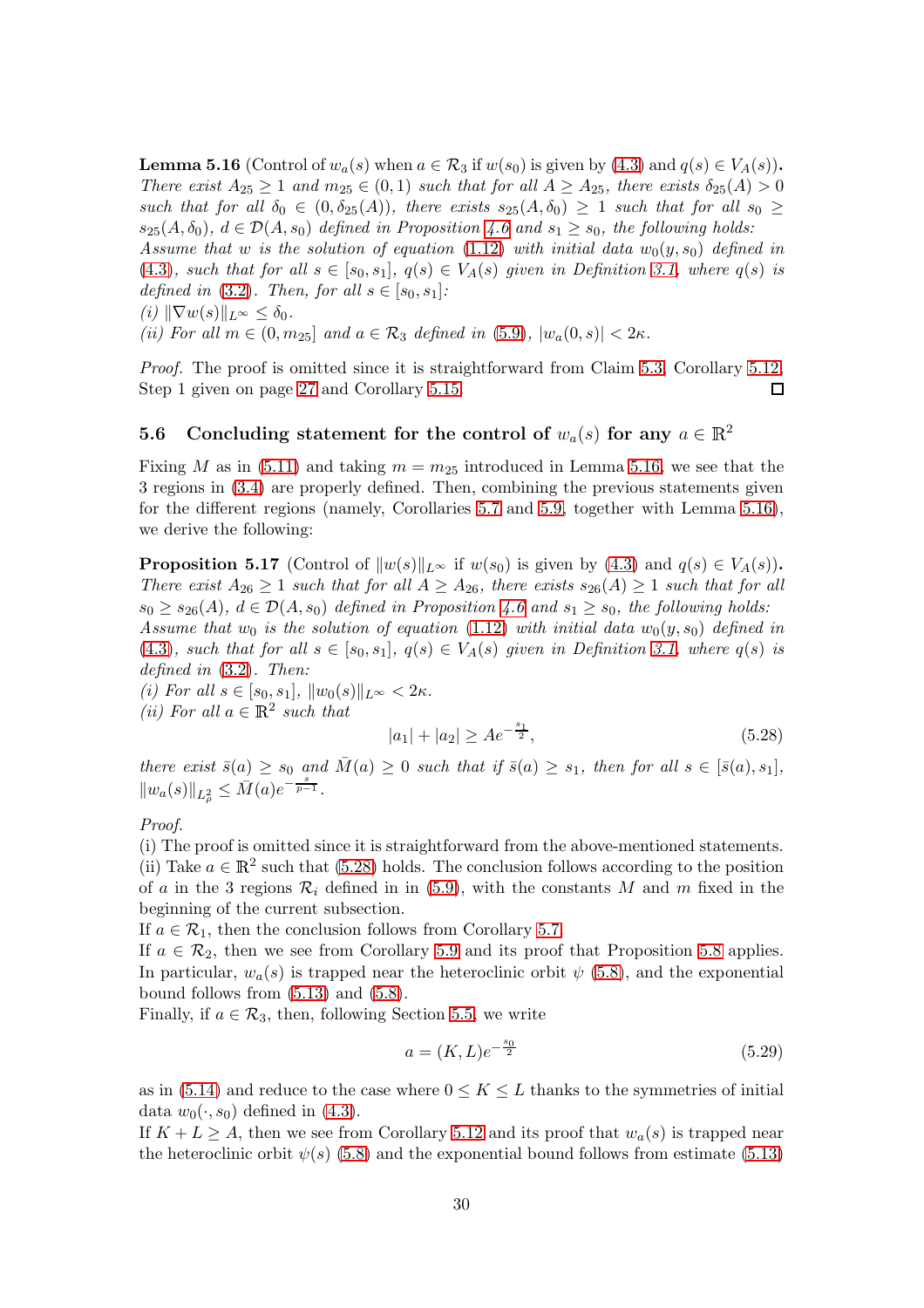given in Proposition [5.8.](#page-23-0)

If  $K+L \leq A$ , using [\(5.28\)](#page-29-1) and [\(5.29\)](#page-29-2), we may write  $a = (K', L')e^{-\frac{\sigma}{2}}$  for some  $\sigma \in [s_0, s_1]$ with  $K'+L'=A$ , as we did in [\(5.24\)](#page-27-0) and [\(5.25\)](#page-27-1). Using Corollary [5.15,](#page-28-2) we see that  $w_a(s)$ is trapped near the heteroclinic orbit  $\psi(s)$ , and the conclusion follows from estimate [\(5.13\)](#page-23-1) again. This concludes the proof of Proposition [5.17.](#page-29-3)  $\Box$ 

## <span id="page-30-0"></span>6 Proof of the main result

In this section, we collect all the arguments to derive Theorem [1.](#page-4-0) We proceed in 3 subsections:

- We first prove the existence of a solution of equation [\(3.3\)](#page-12-2) trapped in the set  $V_A(s)$ defined in Definition [3.1.](#page-15-4)

- Then, we derive a better description on larger sets, yielding the so-called *intermediate* profile.

- Finally, we prove that the origin is the only blow-up point and derive the *final profile* given in  $(1.19)$ .

### 6.1 Existence of a solution to equation [\(3.3\)](#page-12-2) trapped in the set  $V_A(s)$

This is our statement in this section:

<span id="page-30-1"></span>**Proposition 6.1** (Existence of a solution  $q(y, s)$  in the shrinking set  $V_A(s)$ ). (i) There exist  $C_{27} > 0$ ,  $A \ge 1$ ,  $s_0 \ge 1$  and a parameter  $d = (d_{0,0}, d_{2,0}, d_{4,0}, d_{4,2}, d_{6,0}) \in$ 

 $\mathcal{D}(A, s_0)$  defined in Proposition [4.6](#page-18-3) such that the solution  $w_0(y, s)$  of equation [\(1.12\)](#page-3-1) with initial data at  $s = s_0$  given by [\(4.3\)](#page-18-1) satisfies  $q(s) \in V_A(s)$  and  $\|\nabla q(s)\|_{L^\infty} \leq C_{27}$ for any  $s \geq s_0$ , where q is defined in [\(3.2\)](#page-12-1) and the set  $V_A(s)$  is given in Definition [3.1.](#page-15-4) (ii) If  $u(x,t) = (T-t)^{-\frac{1}{p-1}}w_0\left(\frac{x}{\sqrt{T-t}}, -\log(T-t)\right)$  with  $T = e^{-s_0}$ , then u is a solution of equation [\(1.1\)](#page-0-0) which blows up only at the origin.

Remark. Since initial data in [\(4.3\)](#page-18-1) is symmetric with respect to the axes and the bissectrices, the same holds for  $w_0(y, s)$ .

Before proving Proposition [6.1,](#page-30-1) let us recall the following consequence of the Liouville Theorem stated in Proposition [5.1:](#page-19-4)

<span id="page-30-2"></span>Corollary 6.2 (Behavior of the gradient). Following Proposition [6.1,](#page-30-1) it holds that  $\|\nabla w_0(s)\|_{L^\infty} \to 0 \text{ as } s \to \infty.$ 

Proof. This is a classical consequence of the Liouville Theorem stated in Proposition [5.1,](#page-19-4) which follows similarly as does Proposition [5.2.](#page-19-2) For a statement and a proof, see Theorem 1.1 page 141 in Merle and Zaag [\[19\]](#page-59-10). □

Let us now prove Proposition [6.1:](#page-30-1)

#### Proof of Proposition [6.1.](#page-30-1)

(i) This is a classical combination of our previous analysis, namely Lemma [2.2,](#page-9-6) Propositions [4.4,](#page-17-0) [4.6,](#page-18-3) [5.2](#page-19-2) and [5.17.](#page-29-3) The argument relies on a reduction of the problem in finite dimensions, then the proof of the reduced problem thanks to the degree theory. We give the argument only for the sake of completeness. Expert readers may skip this proof.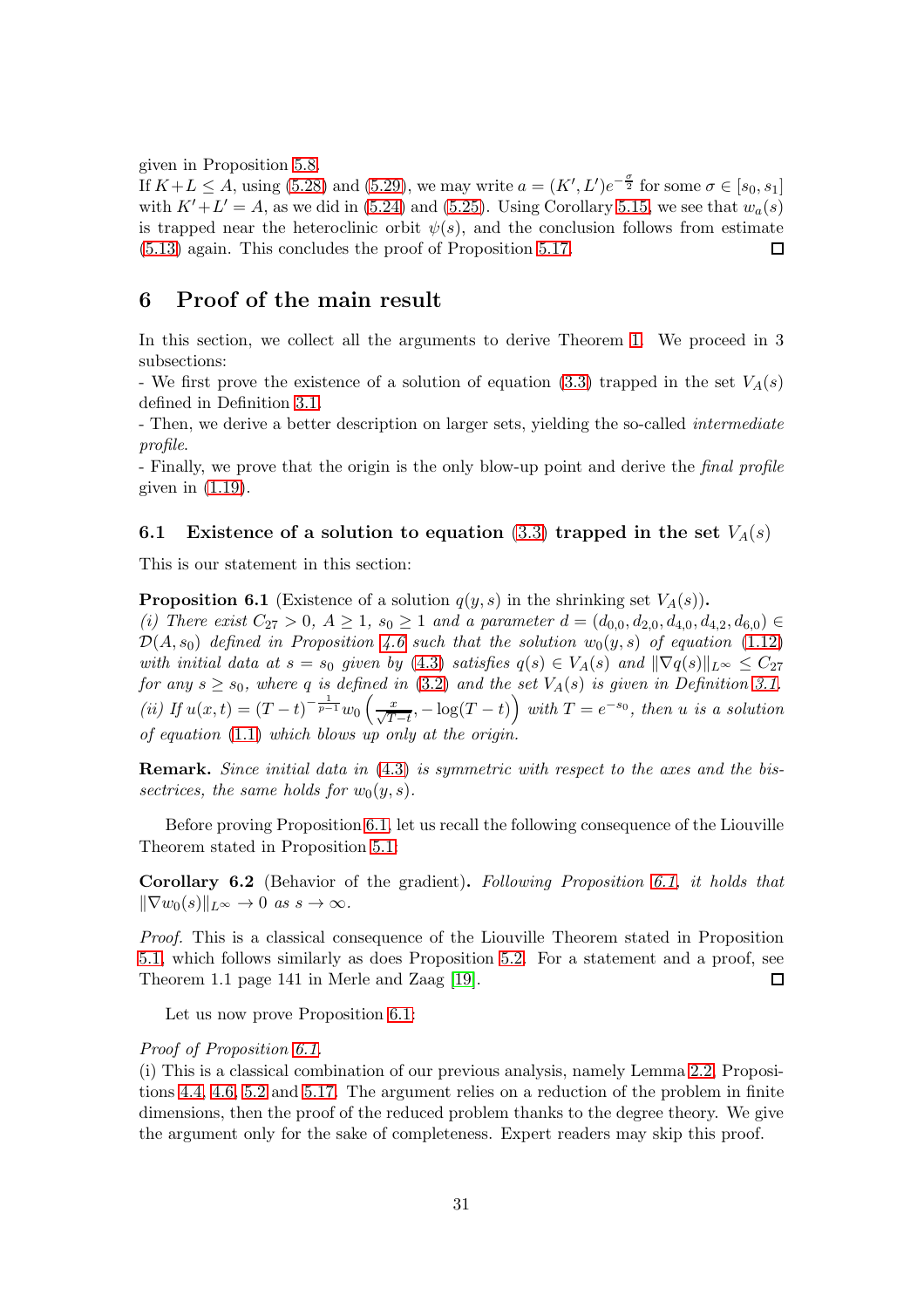In order to apply the above-mentioned statements, let us fix  $A = \max(A_{12}, 1, A_{26})$ and  $s_0 = \max(s_{10}(\delta), s_{12}(A), s_{13}(A), s_{14}(A, 1), s_{26}(A))$ , where  $\delta$  is the constant appearing in the definition of the profile  $\varphi(y, s)$  and fixed at the beginning of Section [3.](#page-12-0)

We proceed by contradiction and assume that for all  $d = (d_{0,0}, d_{2,0}, d_{4,0}, d_{4,2}, d_{6,0}) \in$  $\mathcal{D}(A, s_0)$  defined in Proposition [4.6,](#page-18-3)  $q(d, y, s)$  doesn't remain in the set  $V_A(s)$  for all  $s \geq s_0$ , where  $q(d, y, s) = w_0(d, y, s) - \varphi(y, s)$ ,  $\varphi(y, s)$  is defined in [\(2.2\)](#page-9-1), with the constants  $\gamma$  and  $\delta$  are fixed in Lemma [2.2](#page-9-6) and the beginning of Section [3,](#page-12-0) and  $w_0(d, y, s)$ is the solution of equation [\(1.12\)](#page-3-1) with initial data at  $s = s_0$  given by [\(4.3\)](#page-18-1).

Since the function given in [\(4.5\)](#page-18-4) is one-to-one from item (ii) in Proposition [4.6,](#page-18-3) we may take  $\bar{d} = (\bar{d}_{0,0}, \bar{d}_{2,0}, \bar{d}_{4,0}, \bar{d}_{4,2}, \bar{d}_{6,0}) \in [-1, 1]^5$  as a new parameter, where

<span id="page-31-0"></span>
$$
\bar{d}_{i,j} = \frac{e^{2s_0}}{A} q_{i,j}(d,s_0) \text{ if } (i,j) \in I_0, \ \ \bar{d}_{6,0} = \frac{e^{3s_0}}{As_0^2} q_{6,0}(d,s_0) \tag{6.1}
$$

and  $I_0 \equiv \{(0,0), (2,0), (4,0), (4,2)\}.$  Accordingly, we introduce the notation

$$
\bar{q}(\bar{d}, y, s) = q(d, y, s), \ \ \bar{w}_0(\bar{d}, y, s) = w_0(d, y, s)
$$

and so on. Since  $q(d, y, s_0) \in V_A(s_0)$  by Proposition [4.6,](#page-18-3) from continuity, we may introduce  $s^*(d) = \bar{s}^*(\bar{d})$  as the minimal time such that  $q(d, y, s) \in V_A(s)$  for all  $s \in [s_0, s^*]$ and an equality case occurs at time  $s = s^*$  in one of the  $\leq$  defining  $V_A(s^*)$  in Definition [3.1.](#page-15-4)

Applying Proposition [5.17,](#page-29-3) we see that no equality case occurs for  $||w_0(d, s^*)||_{L^{\infty}}$ . We claim that no equality case occurs for  $|q_{6,2}(d, s^*)| = |q_{6,4}(d, s^*)|$  neither  $||q_{-}(d, s_0)||_{L^2_{\rho}}$ . Indeed, if  $s^*(d) = s_0$ , this follows from Proposition [4.6.](#page-18-3) If  $s^*(d) > s_0$ , then, this follows from Corollary [4.5,](#page-17-1) which can be applied thanks to Proposition [4.6.](#page-18-3) In other words, it holds that

either 
$$
|q_{i,j}(d, s^*)| = Ae^{-2s^*}
$$
 for some  $(i, j) \in I_0$  or  $|q_{6,0}(d, s^*)| = As^{*2}e^{-3s^*}$ .

This way, the following rescaled flow is well defined:

$$
\begin{array}{rcl}\n\Phi: [-1,1]^5 & \longrightarrow & \partial[-1,1]^5 \\
\bar{d} & \longmapsto & \frac{e^{2s^*}}{A}(q_{0,0}, q_{2,0}, q_{4,0}, q_{4,2}, \frac{e^{s^*}}{s^{*2}}q_{6,0})(d, s^*(d)).\n\end{array}
$$

We claim that:

(a)  $\Phi$  is continuous;

(b)  $\Phi_{[-1,1]^5} =$  Id, which will imply a contradiction, by the degree theory and finish the proof. Let us prove (a) and (b).

*Proof of (a)*: Using items (i) and (ii) in Proposition [4.4,](#page-17-0) we see that the flow of the five components  $|q_{i,j}|$  with  $(i, j) \in I_0 \cup \{(6, 0)\}\$ is transverse outgoing on the corresponding boundary (i.e.  $Ae^{-2s}$  if  $(i, j) \in I_0$  or  $As^2e^{-3s}$  if  $(i, j) = (6, 0)$ ). This implies the continuity of Φ.

*Proof of (b)*: If  $\bar{d} \in \partial [-1, 1]^5$  and d is the corresponding original parameter in  $\mathcal{D}$ , then we see by definition [\(6.1\)](#page-31-0) that

<span id="page-31-1"></span>either 
$$
|q_{i,j}(d, s_0)| = Ae^{-2s_0}
$$
 for some  $(i, j) \in I_0$  or  $|q_{6,0}(d, s_0)| = As_0^2e^{-3s_0}$ . (6.2)

Since  $q(d, s_0) \in V_A(s_0)$  by Definition [3.1,](#page-15-4) this implies that  $\bar{s}^*(\bar{d}) = s^*(d) = s_0$ . From  $(6.2)$  and  $(6.1)$ , we see that  $\Phi(\bar{d}) = \bar{d}$  and (b) holds.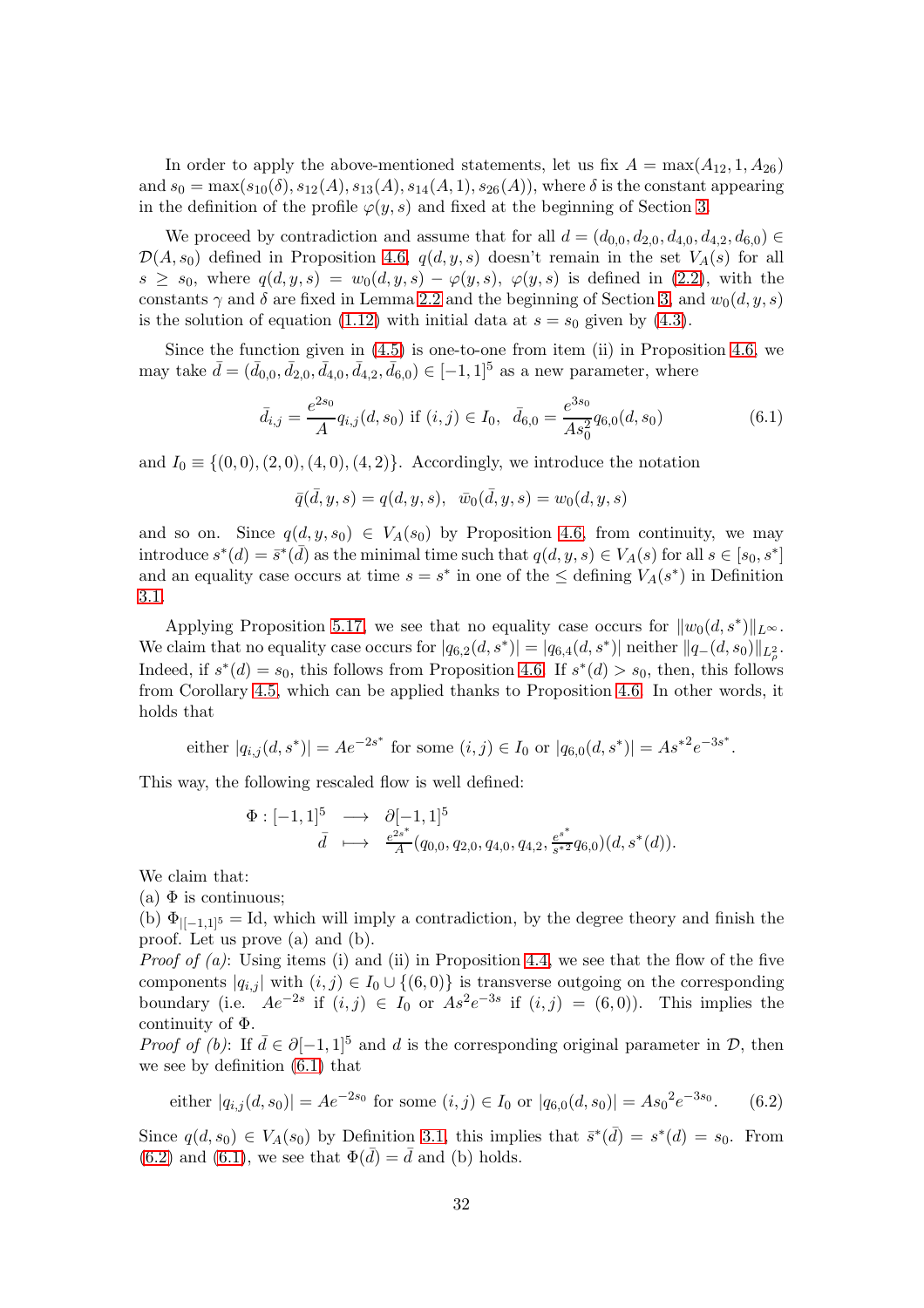Since we know from the degree theory that there is no continuous function from  $[-1, 1]^5$ to its boundary which is equal to the identity on the boundary, a contradiction follows. Thus, there exists a parameter  $d = (d_{0,0}, d_{2,0}, d_{4,0}, d_{4,2}, d_{6,0}) \in \mathcal{D}(A, s_0)$  defined in Proposition [4.6](#page-18-3) such that  $q(d, y, s) \in V_A(s)$  for all  $s \geq s_0$ . Applying Proposition [5.2](#page-19-2) and Lemma [2.2,](#page-9-6) we see that  $\|\nabla q(d, s)\|_{L^{\infty}} \leq 1 + C_0$ , for all  $s \geq s_0$ .

(ii) From the similarity variables definition  $(1.4)$ ,  $u$  is indeed a solution of equation  $(1.1)$ defined for all  $(x, t) \in \mathbb{R}^2 \times [0, T)$ . From the classical theory by Giga and Kohn [\[10\]](#page-59-3), we know that when  $s \to \infty$ ,  $w_b(s) \to \kappa$  when b is a blow-up point, and  $w_b(s) \to 0$  if not, in  $L^2_{\rho}$ . Therefore, it's enough to prove that  $w_0(s) \to \kappa$  and  $w_a(s) \to 0$  as  $s \to \infty$  in order to conclude.

First, since  $q(s) \in V_A(s)$  for all  $s \geq s_0$  from item (i), we see from [\(3.21\)](#page-15-0), the relation [\(3.2\)](#page-12-1) and the definition [\(2.2\)](#page-9-1) of  $\varphi$  that  $w_0(s) \to \kappa$  as  $s \to \infty$ .

Second, if  $a \neq 0$ , we see that for any  $s_1 \geq 2 \log \frac{A}{|a_1|+|a_2|}$ , [\(5.28\)](#page-29-1) holds. Since Proposition [5.17](#page-29-3) holds here, applying its item (ii), we see that for some  $\bar{s}(a) \geq s_0$  and  $\bar{M}(a) \geq 0$ , for any  $s_1 \ge \max(2\log \frac{A}{|a_1|+|a_2|}, \bar{s}(a))$ , for any  $s \in [\bar{s}(a), s_1], ||w_a(s)||_{L^2_{\rho}} \le \bar{M}(a)e^{-\frac{s}{p-1}}$ . Making  $s_1 \to \infty$ , we see that  $w_a(s) \to 0$ . This concludes the proof of Proposition 6.1. [6.1.](#page-30-1)

#### 6.2 Intermediate profile

From the construction given in Proposition [6.1](#page-30-1) together with [\(3.21\)](#page-15-0) and the expansion [\(2.5\)](#page-9-2) of the profile  $\varphi$  defined in [\(2.2\)](#page-9-1), we have a solution  $w_0(y, s)$  of equation [\(1.12\)](#page-3-1) such that our goal in [\(1.14\)](#page-3-0) holds, namely

$$
w_0(y, s) = \kappa - e^{-s} h_2(y_1) h_2(y_2) + o(e^{-s})
$$
 as  $s \to \infty$ ,

in  $L^2_\rho$  and uniformly on compact sets, by parabolic regularity.

For large s, the second term of this expansion will be small with respect to the constant  $\kappa$ , which means that we only see a flat shape for  $w_0$ . Extending the convergence beyond compact sets, say, for  $|y| \sim e^{\frac{s}{4}}$ , would allow to see w escape that constant. This is indeed what Velázquez did in Theorem 1 page 1570 of [\[24\]](#page-60-1), proving that  $w_0$  has the degenerate profile [\(1.15\)](#page-3-3), in the sense that

$$
\sup_{|y| < K e^{\frac{s}{4}}} \left| w_0(y, s) - \left( p - 1 + \frac{(p-1)^2}{\kappa} e^{-s} y_1^2 y_2^2 \right)^{-\frac{1}{p-1}} \right| \to 0 \text{ as } s \to \infty,
$$

for any  $K > 0$ .

If we see in this expansion that  $w_0$  departs from the constant  $\kappa$  [\(1.5\)](#page-1-7) for  $y_1 = K_1 e^{\frac{s}{4}}$ and  $y_2 = K_2 e^{\frac{s}{4}}$  for some  $K_1 > 0$  and  $K_2 > 0$ , this is not the case on the axes, namely when  $y_1 = 0$  or  $y_2 = 0$ . In accordance with our idea in deriving the profile  $\varphi$  in [\(2.2\)](#page-9-1), our techniques in this paper provide us with the following sharper profile, valid on a larger region:

<span id="page-32-0"></span>**Proposition 6.3** (Intermediate profile). Consider  $w_0(y, s)$  the solution of equation  $(1.12)$  constructed in Proposition [6.1.](#page-30-1) For any  $K > 0$ , it holds that

$$
\sup_{e^{-s}y_1^2y_2^2+\delta e^{-2s}(y_1^6+y_2^6)
$$

where  $\Phi(y, s)$  is defined in [\(1.16\)](#page-4-1).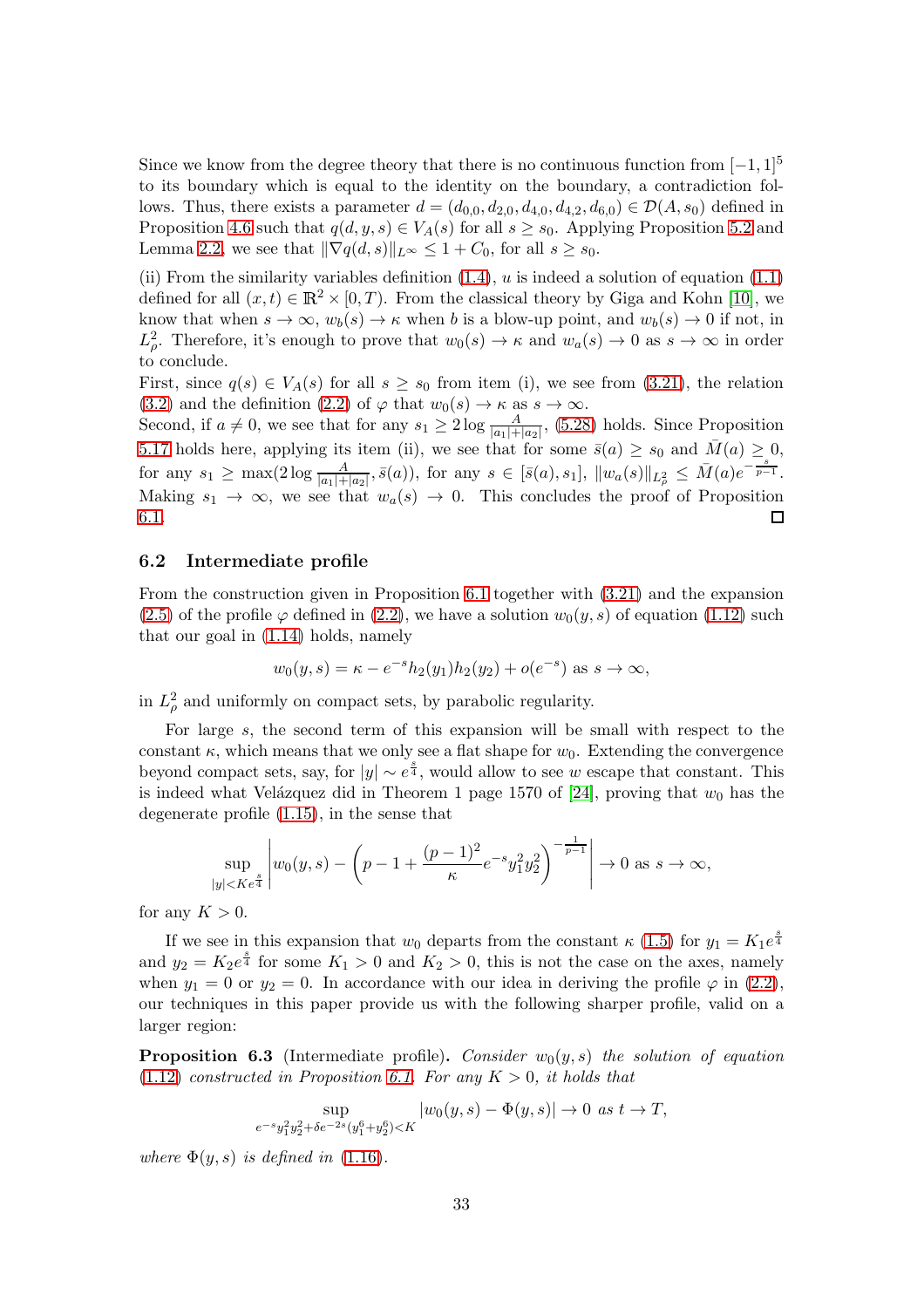**Remark.**  $\Phi(y, s)$  is referred to as the "intermediate profile", since it holds in the region  $\{s \geq s_0 = -\log T\}$ , which corresponds to the region  $\{0 \leq t \leq T\}$  in the original variables defined by  $(1.4)$ . Later in Proposition [6.5,](#page-36-0) we will define the "final profile", as a limit of  $u(a, t)$  as  $t \to T$  when  $a \neq 0$ , and holds in some sense for  $t = T$ , justifying its character as "final".

*Proof.* Consider  $w_0$  the solution of equation [\(1.12\)](#page-3-1) constructed in Proposition [6.1](#page-30-1) and defined for all  $(y, s) \in \mathbb{R}^2 \times [s_0, \infty)$ . Given  $K_0 > 0$  and  $\epsilon > 0$ , we look for  $S_0 = S_0(K_0, \epsilon)$ such that for any  $S \geq S_0$  and  $Y \in \mathbb{R}^2$  such that

<span id="page-33-0"></span>
$$
e^{-S}Y_1^2Y_2^2 + \delta e^{-2S}(Y_1^6 + Y_2^6) < K_0,\tag{6.3}
$$

it holds that

<span id="page-33-5"></span>
$$
|w_0(Y,s) - \Phi(Y,s)| \le C\epsilon,\tag{6.4}
$$

for some universal  $C > 0$ , where  $\Phi(y, s)$  is defined in [\(1.16\)](#page-4-1). Consider then  $S \geq s_0$  and  $Y \in \mathbb{R}^2$  such that [\(6.3\)](#page-33-0) holds. Since  $w_0(y, s)$  is symmetric with respect to the axes and the bissectrices (see the remark following Proposition [6.1\)](#page-30-1), we may assume that

$$
0 \le Y_1 \le Y_2. \tag{6.5}
$$

Following our strategy in Section [5.5.1,](#page-24-4) we introduce  $a = a(Y, S)$  such that

<span id="page-33-1"></span>
$$
ae^{\frac{S}{2}} = Y.\t\t(6.6)
$$

Since

<span id="page-33-4"></span>
$$
w_0(Y, S) = w_a(0, S) \tag{6.7}
$$

by [\(3.15\)](#page-14-2), our conclusion will follow from the study of  $w_a(y, s)$  for  $s \in [s_0, S]$ . From  $(6.3)$  and  $(6.6)$ , we see that

$$
G_0(a) \le \frac{K_0(p-1)}{\kappa} e^{-S},
$$

where  $G_0$  is defined in [\(5.10\)](#page-21-2). In particular,

<span id="page-33-2"></span>
$$
0 \le a_1 \le a_2 \le \left(\frac{K_0(p-1)}{\kappa \delta}\right)^{\frac{1}{6}} e^{-\frac{S}{6}}.
$$
\n
$$
(6.8)
$$

Consider  $\bar{A} > 0$  to be fixed large enough later. Taking  $S \geq S_1$  for some  $S_1(K_0, \bar{A}) \geq s_0$ , we see that

$$
a_1 + a_2 \leq \bar{A}e^{-\frac{s_0}{2}}.
$$

Therefore, we may introduce  $\sigma \geq s_0$ , K' and L' such that

<span id="page-33-3"></span>
$$
a = (K', L')e^{-\frac{\sigma}{2}} \text{ with } 0 \le K' \le L' \text{ and } K' + L' = \bar{A}. \tag{6.9}
$$

The conclusion will follow by applying Lemma [5.14](#page-28-1) and Proposition [5.8,](#page-23-0) exactly as we did in Corollaries [5.15](#page-28-2) and [5.12.](#page-25-2) In order to apply those two statements, let us assume that  $\bar{A} \ge \max(A, A_{23})$  and consider  $\eta^* \in (0, \eta_{23}]$ , where A is fixed in Proposition [6.1](#page-30-1) and  $A_{23}$  together with  $\eta_{23}$  are introduced in Lemma [5.14.](#page-28-1)

From [\(6.8\)](#page-33-2) and [\(6.9\)](#page-33-3), we see that whenever  $S \geq S_2$  for some  $S_2(K_0, \bar{A}, \bar{\eta}^*) \geq s_0$ , it follows that  $\sigma \geq s_{23}(\bar{A}, \eta^*)$  defined in Lemma [5.14.](#page-28-1) Let us then assume that  $S \geq S_2$ .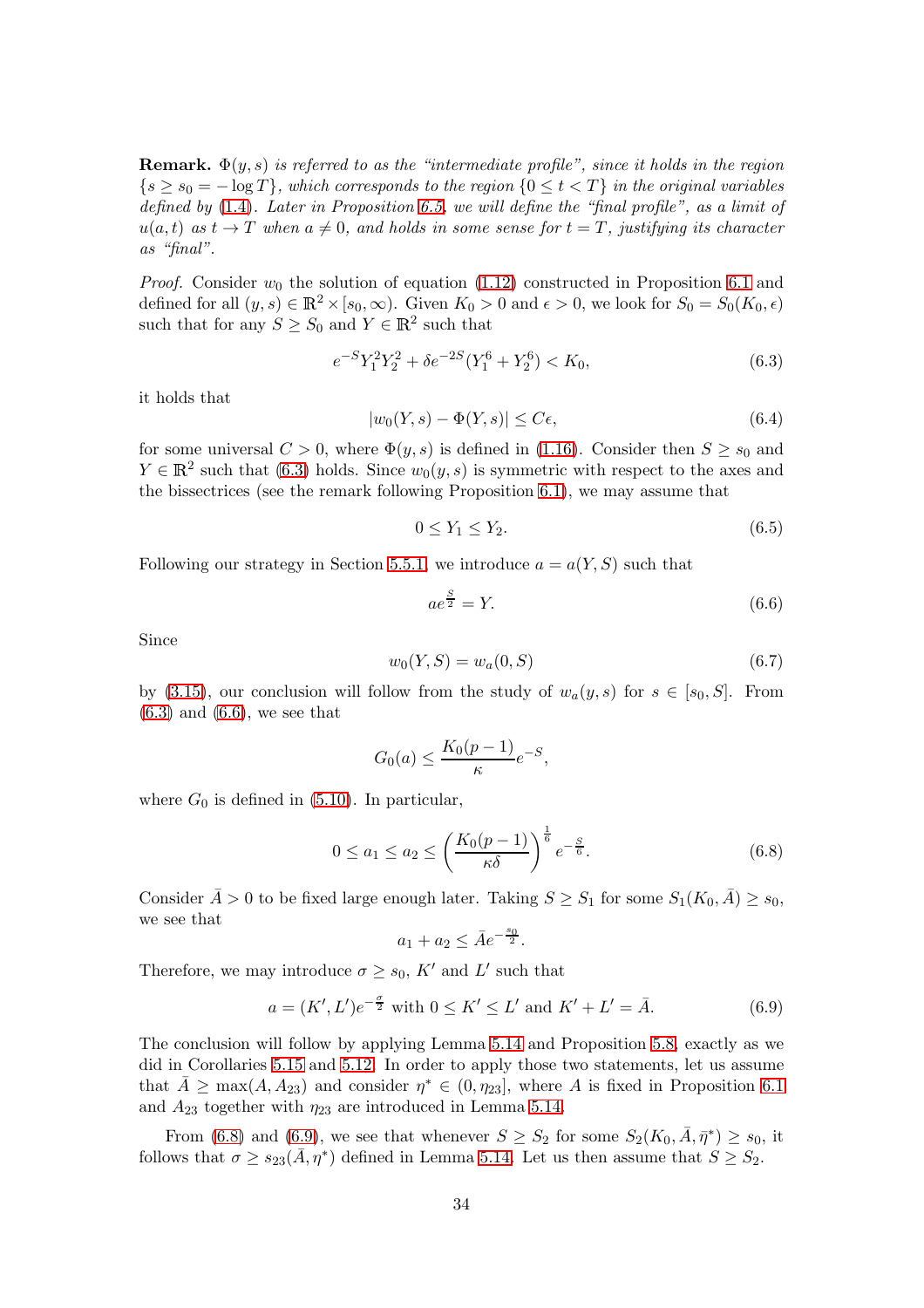Since  $\bar{A} \geq A$ , we see from Proposition [6.1](#page-30-1) and Definition [3.1](#page-15-4) that  $q(s) \in V_A(s)$  $V_{\bar{A}}(s)$  and  $\nabla q(s) \in L^{\infty}$ , for all  $s \geq s_0$ .

Using [\(6.9\)](#page-33-3), we see that Lemma [5.14](#page-28-1) applies with any  $s_1 \geq \sigma$ . In particular, if we introduce s ∗ such that

<span id="page-34-2"></span>
$$
e^{s^* - \sigma} \iota' = \eta^* \tag{6.10}
$$

where  $\iota'$  is defined in [\(5.27\)](#page-28-0), then we see that  $s^* \geq \sigma$  and for all  $s \in [\sigma, s^*]$ ,

<span id="page-34-4"></span>
$$
||w_a(s) - (\kappa - e^{s - \sigma} \iota')||_{L^2_{\rho}} \le M_{23} \left(\eta^* + \frac{1}{\bar{A}}\right) \eta^* + M_{23} e^{-\frac{\sigma}{3}}, \tag{6.11}
$$

where the constant  $M_{23}$  is defined in Lemma [5.14.](#page-28-1)

Assuming that  $\eta^* < \kappa$ , we may introduce  $\sigma^* \in \mathbb{R}$  such that

<span id="page-34-1"></span>
$$
\psi(\sigma^*) = \kappa - \eta^*,\tag{6.12}
$$

where  $\psi$  is defined in [\(5.8\)](#page-20-0). Using [\(5.22\)](#page-25-3), [\(6.9\)](#page-33-3) and [\(6.8\)](#page-33-2), we see that whenever  $\bar{A} \geq A_3$ ,  $\eta^* \leq \eta_3$  and  $S \geq S_3$ , for some  $A_3 \geq 1$ ,  $\eta_3 > 0$  and  $S_3(K_0, \bar{A}, \eta^*)$ , we have

<span id="page-34-0"></span>
$$
||w_a(s^*) - \psi(\sigma^*)||_{L^2_\rho} \le M_{23} \left(\eta^* + \frac{1}{\bar{A}}\right) \eta^* + M_{23} e^{-\frac{\sigma}{3}} \le \frac{|\psi'(\sigma^*)|}{M_1},\tag{6.13}
$$

where  $M_1$  is introduced in Proposition [5.8.](#page-23-0) Since  $\nabla w_a(s^*) \in L^{\infty}$  and  $||w_a(s)||_{L^{\infty}} \leq 2\kappa$ for any  $s \geq s^*$ , thanks to Proposition [6.1,](#page-30-1) together with the definition [\(3.2\)](#page-12-1) of q and the transformation [\(3.15\)](#page-14-2), Proposition [5.8](#page-23-0) applies to the shifted function  $w_a(y, s + s^*)$  (with any  $\sigma_1 \geq 0$ , and we see that for all  $s \geq s^*$ , we have

$$
||w_a(s) - \psi(s + \sigma^* - s^*)||_{L^2_{\rho}} \leq M_1 ||w_a(s^*) - \psi(\sigma^*)||_{L^2_{\rho}} \frac{|\psi'(s + \sigma^*)|}{|\psi'(\sigma^*)|}.
$$

Since  $\psi' \in L^{\infty}$  by definition [\(5.8\)](#page-20-0) of  $\psi$ , using again [\(6.13\)](#page-34-0) and [\(5.22\)](#page-25-3), we see that

<span id="page-34-6"></span>
$$
\forall s \ge s^*, \ \ \|w_a(s) - \psi(s + \sigma^* - s^*)\|_{L^2_\rho} \le 2M_1 M_{23} \|\psi'\|_{L^\infty} \left(\eta^* + \frac{1}{\bar{A}} + \frac{e^{-\frac{\sigma}{3}}}{\eta^*}\right), \quad (6.14)
$$

whenever  $\eta^* \leq \eta_4$ , for some  $\eta_4 > 0$ .

Now, if  $s \in [\sigma, s^*]$ , using [\(5.6\)](#page-20-7), we write

<span id="page-34-3"></span>
$$
||w_a(s) - \psi(s + \sigma^* - s^*)||_{L^2_\rho} \le ||w_a(s) - (\kappa - s^{\sigma - \sigma} \iota')||_{L^2_\rho} + |\psi(s + \sigma^* - s^*) - \kappa| + e^{s - \sigma} \iota'. \tag{6.15}
$$

Since  $s \leq s^*$ , hence  $s + \sigma^* - s^* \leq \sigma^*$  and  $\psi$  is decreasing by definition [\(5.8\)](#page-20-0), we write from [\(6.12\)](#page-34-1) and [\(6.10\)](#page-34-2)

<span id="page-34-5"></span>
$$
|\psi(s + \sigma^* - s^*) - \kappa| \le |\psi(\sigma^*) - \kappa| = \eta^* \text{ and } e^{s - \sigma} \iota' \le e^{s^* - \sigma} \iota' = \eta^*.
$$
 (6.16)

Therefore, using [\(6.15\)](#page-34-3) together with [\(6.11\)](#page-34-4), we see that

<span id="page-34-7"></span>
$$
\forall s \in [\sigma, s^*], \ \ \|w_a(s) - \psi(s + \sigma^* - s^*)\|_{L^2_\rho} \le M_{23} \left(\eta^* + \frac{1}{\bar{A}}\right) \eta^* + M_{23} e^{-\frac{\sigma}{3}} + 2\eta^* . \tag{6.17}
$$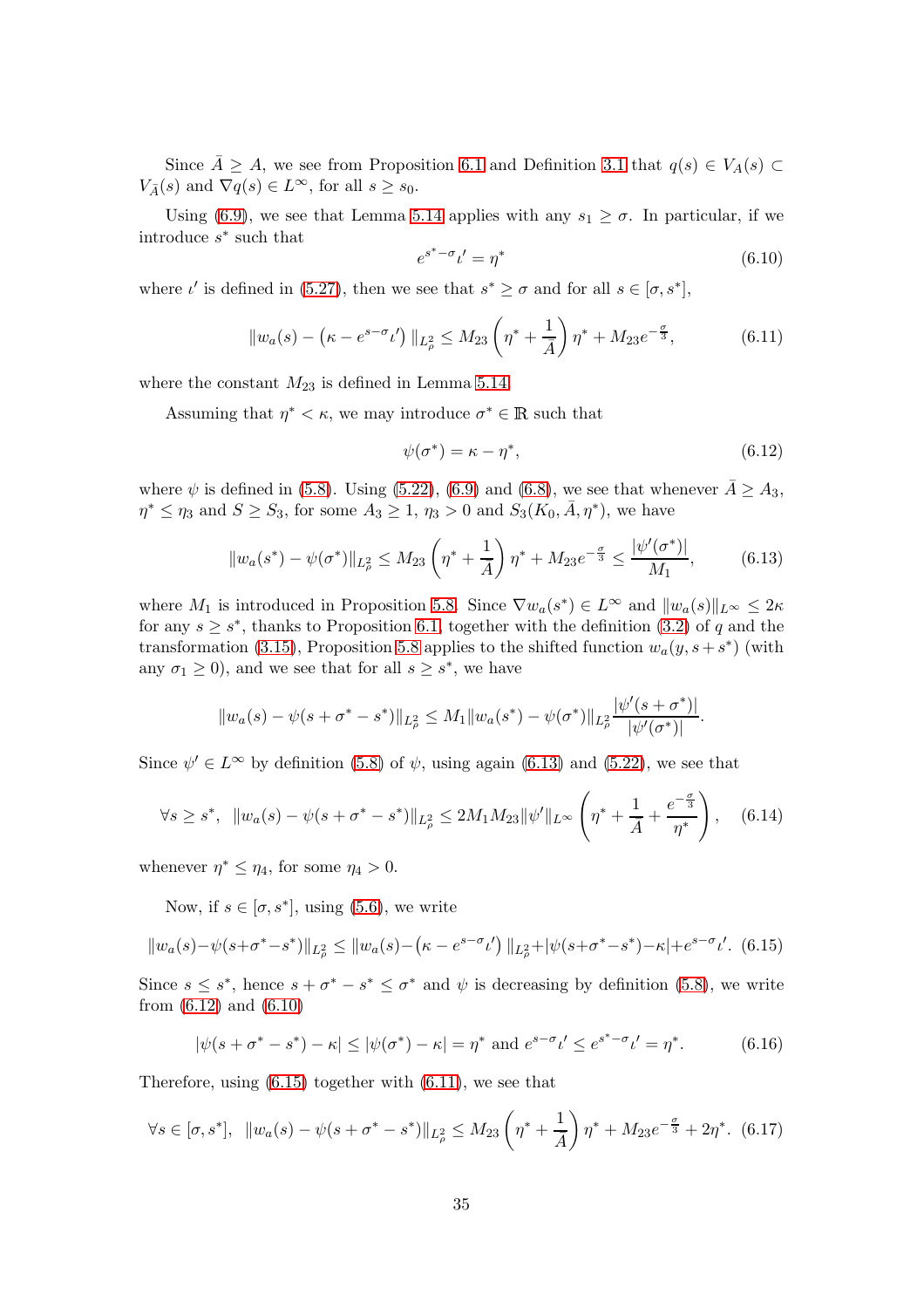Finally, if  $s \in [s_0, \sigma]$ , noting again that  $s + \sigma^* - s^* \leq \sigma + \sigma^* - s^* \leq \sigma^*$ , we may use [\(6.16\)](#page-34-5) and write similarly

$$
||w_a(s) - \psi(s + \sigma^* - s^*)||_{L^2_{\rho}} \le ||w_a(s) - \kappa||_{L^2_{\rho}} + \eta^*.
$$

Recalling that  $\nabla w(s) \in L^{\infty}$  from the construction in Proposition [6.1,](#page-30-1) we may use a Taylor expansion as in the proof of Claim [5.3](#page-20-3) and write

<span id="page-35-1"></span>
$$
||w_a(s) - \kappa||_{L^2_{\rho}} \le C|w_a(0, s) - \kappa| + C||\nabla w_0(s)||_{L^{\infty}}.
$$
\n(6.18)

Since  $w_a(0, s) = w_0(a e^{\frac{s}{2}}, s)$  by [\(3.15\)](#page-14-2) and

$$
|ae^{\frac{s}{2}}| = |(K', L')|e^{\frac{s-\sigma}{2}} \le \sqrt{K'^2 + L'^2}e^{\frac{s-\sigma}{2}} \le \bar{A}\sqrt{2}
$$

by [\(6.9\)](#page-33-3) and the fact that  $s \leq \sigma$ , we may use again a Taylor expansion for  $w_0$  and write

$$
|w_a(0,s) - \kappa| = |w_0(a e^{\frac{s}{2}}, s) - \kappa| \leq C ||w_0(s) - \kappa||_{L^2_{\rho}} + C(1 + \bar{A}) ||\nabla w_0(s)||_{L^{\infty}}.
$$

Furthermore, using the construction in Proposition [6.1,](#page-30-1) together with the definitions [\(3.2\)](#page-12-1) and [\(2.2\)](#page-9-1) of  $q(y, s)$  and  $\varphi(y, s)$ , and estimate [\(3.21\)](#page-15-0), we write

$$
||w_0(s) - \kappa||_{L^2_{\rho}} \le ||q(s)||_{L^2_{\rho}} + ||\varphi(s) - \kappa||_{L^2_{\rho}} \le CAse^{-2s} + Ce^{-s},
$$

where  $A$  is given in Proposition [6.1.](#page-30-1) Collecting the previous estimates, we write

<span id="page-35-0"></span>
$$
\forall s \in [s_0, \sigma], \ \ \|w_a(s) - \psi(s + \sigma^* - s^*)\|_{L^2_\rho} \leq C A s e^{-2s} + C e^{-s} + C(1 + \bar{A}) \|\nabla w(s)\|_{L^\infty} + \eta^*.
$$
\n
$$
(6.19)
$$

Using  $(6.9)$  and  $(6.8)$  and the gradient estimate in Corollary [6.2,](#page-30-2) we see from  $(6.14)$ , [\(6.17\)](#page-34-7) and [\(6.19\)](#page-35-0) that taking  $\bar{A} \geq A_5$ ,  $\eta^* \leq \eta_5$  and  $S \geq S_5$  for some  $A_5(\epsilon) \geq 1$ ,  $\eta_5(\epsilon) > 0$ and  $S_5(\epsilon, \eta^*, K_0, \bar{A}) \ge s_0$ , we get for all  $s \ge s_0$ ,

$$
||w_a(s) - \psi(s + \sigma^* - s^*)||_{L^2_{\rho}} \le 4\epsilon.
$$

Taking  $s = S$ , using [\(6.6\)](#page-33-1) and [\(6.7\)](#page-33-4), then proceeding as with [\(6.18\)](#page-35-1), we write

$$
|w_0(Y,S) - \psi(S + \sigma^* - s^*)| = |w_a(0,S) - \psi(S + \sigma^* - s^*)|
$$
  
\n
$$
\leq C ||w_a(S) - \psi(S + \sigma^* - s^*)||_{L^2_{\rho}} + C ||\nabla w_0(S)||_{L^{\infty}} \leq C\epsilon + C ||\nabla w_0(S)||_{L^{\infty}}.
$$

Taking S larger and using again the gradient estimate of Corollary [6.2,](#page-30-2) we see that

<span id="page-35-2"></span>
$$
|w_0(Y, S) - \psi(S + \sigma^* - s^*)| \le 2C\epsilon.
$$
 (6.20)

Since  $e^{s^*-\sigma}t'=\eta^*$  from [\(6.10\)](#page-34-2),  $e^{\sigma^*}\sim \eta^*\frac{(p-1)}{\kappa}$  as  $\eta^*\to 0$  from [\(5.22\)](#page-25-3), and  $e^{S-\sigma}t'=\eta^*$  $e^{-S}Y_1^2Y_2^2 + \delta e^{-2S}(Y_1^6 + Y_2^6)$  by definitions [\(6.6\)](#page-33-1), [\(6.9\)](#page-33-3) and [\(5.27\)](#page-28-0) of a,  $(K', L')$  and  $\iota'$ , we write

$$
e^{S+\sigma^*-s^*} = e^{\sigma^*}e^{-(s^*-\sigma)}e^{S-\sigma} = \left(\frac{p-1}{\kappa} + \bar{\eta}\right)\eta^*e^{-(s^*-\sigma)}e^{S-\sigma} = \left(\frac{p-1}{\kappa} + \bar{\eta}\right)\iota'e^{S-\sigma}
$$

$$
= \left(\frac{p-1}{\kappa} + \bar{\eta}\right)[e^{-S}Y_1^2Y_2^2 + \delta e^{-2S}(Y_1^6 + Y_2^6)],
$$

where  $\bar{\eta} \to 0$  as  $\eta^* \to 0$ . Recalling condition [\(6.3\)](#page-33-0), then making an expansion of  $\psi$ defined in [\(5.8\)](#page-20-0), we see that for  $\eta^* \leq \eta_6$  for some  $\eta_6(K_0, \epsilon) > 0$ , we have

<span id="page-35-3"></span>
$$
\left|\psi(S+\sigma^*-s^*) - \left[p-1+\frac{(p-1)^2}{\kappa}\left(e^{-s}Y_1^2Y_2^2 + \delta e^{-2s}(Y_1^6 + Y_2^6)\right)\right]^{-\frac{1}{p-1}}\right| \le \epsilon. \tag{6.21}
$$

Combining [\(6.20\)](#page-35-2) and [\(6.21\)](#page-35-3) yields [\(6.4\)](#page-33-5). This concludes the proof of Proposition [6.3.](#page-32-0)  $\Box$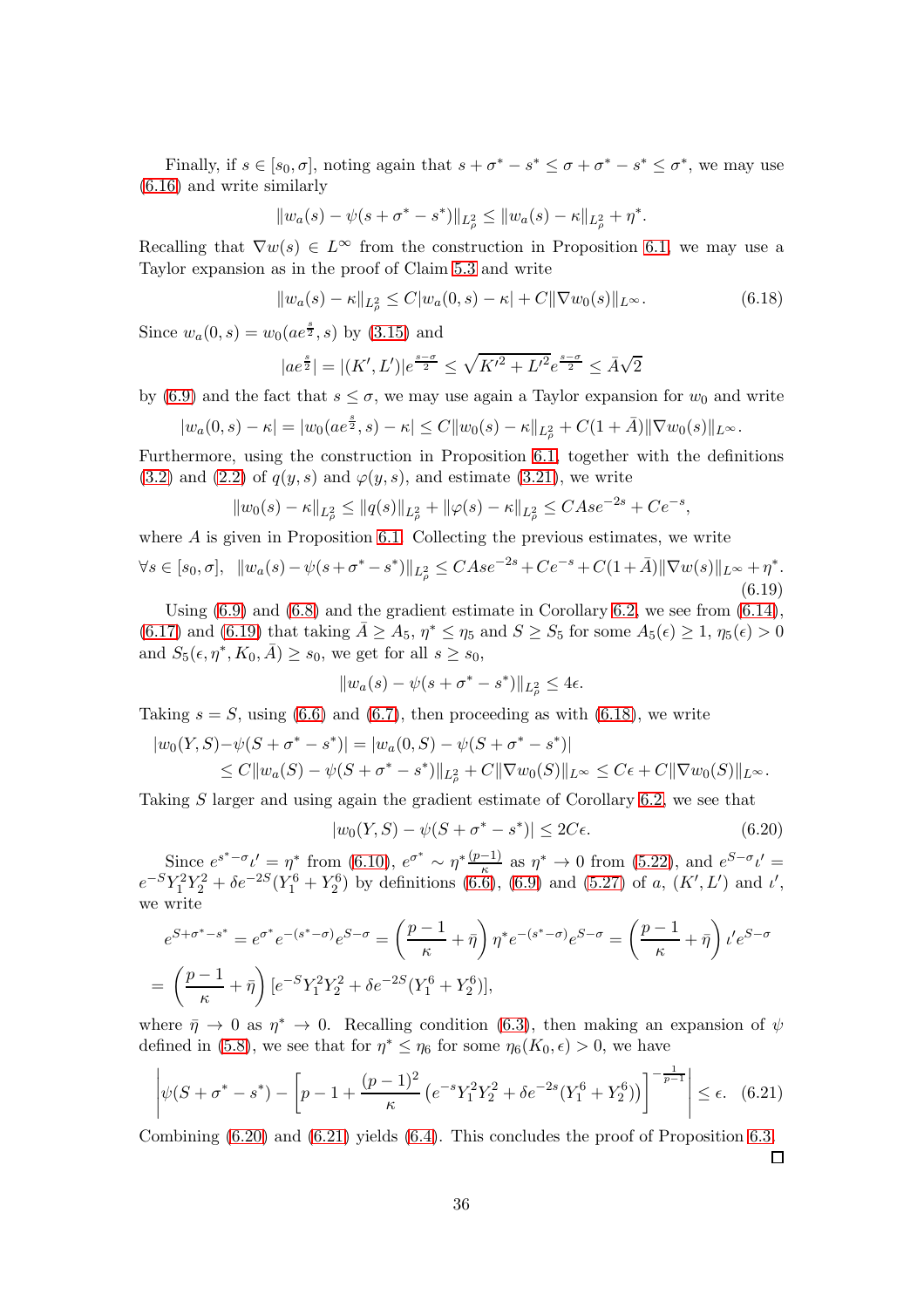#### 6.3 Derivation of the final profile

Throughout this section, we consider  $u(x, t)$  the solution of equation [\(1.1\)](#page-0-0) constructed in Proposition [6.1](#page-30-1) which blows up at time  $T > 0$  only at the origin.

Using Propositions [6.1](#page-30-1) and [6.3,](#page-32-0) together with the similarity variables' transformation [\(1.4\)](#page-1-5), we derive the following:

<span id="page-36-1"></span>**Corollary 6.4** (Intermediate profile for  $u(x,t)$ ). For any  $K > 0$ , it holds that

$$
\sup_{x_1^2 x_2^2 + \delta(x_1^6 + x_2^6) \le K(T-t)} \left| (T-t)^{\frac{1}{p-1}} u(x,t) - \left[ p - 1 + \frac{(p-1)^2}{\kappa} \frac{[x_1^2 x_2^2 + \delta(x_1^6 + x_2^6)]}{T-t} \right]^{-\frac{1}{p-1}} \right|
$$

goes to 0 as  $t \to T$ .

Using this result, we derive the following estimate for the final profile:

<span id="page-36-0"></span>**Proposition 6.5** (Final profile). For any  $a \neq 0$ ,  $u(a, t)$  has a limit as  $t \rightarrow T$ , denoted by  $u(a,T)$ . Moreover,

<span id="page-36-3"></span>
$$
u(a,T) \sim u^*(a) \text{ as } a \to 0, \text{ where } u^*(a) = \left[ \frac{(p-1)^2}{\kappa} (a_1^2 a_2^2 + \delta(a_1^6 + a_2^6)) \right]^{-\frac{1}{p-1}}. \tag{6.22}
$$

**Remark.** Following the remark given after Proposition [6.3,](#page-32-0) we justify the name of  $u^*$ as "final profile".

This result is in fact a consequence of the following ODE localization property of the PDE, proved in our earlier paper [\[19\]](#page-59-10), and which is a direct consequence of the Liouville Theorem stated in Proposition [5.1:](#page-19-4)

<span id="page-36-2"></span>**Proposition 6.6** (ODE localization for  $u(x,t)$ ). For any  $\epsilon > 0$ , there exists  $C_{\epsilon} > 0$ such that for all  $(x, t) \in \mathbb{R}^2 \times [0, T)$ ,

$$
(1 - \epsilon)u(x,t)^p - C_{\epsilon} \le \partial_t u(x,t) \le (1 + \epsilon)u(x,t)^p + C_{\epsilon}.
$$

**Remark.** Since initial data given in [\(4.3\)](#page-18-1) are nonnegative, the same holds for  $w_0(y, s)$ , solution of equation [\(1.12\)](#page-3-1), and  $u(x, t)$ , solution of equation [\(1.1\)](#page-0-0), both constructed in Proposition [6.1.](#page-30-1) This justifies the notation  $u(x,t)^p$  without absolute value.

*Proof.* See Theorem 1.7 page 144 in [\[19\]](#page-59-10). The fact that initial data given in  $(4.3)$  is in  $W^{2,\infty}(\mathbb{R}^2)$  is necessary to have the estimate in  $\mathbb{R}^2 \times [0,T)$ , otherwise, if initial data in only in  $L^{\infty}(\mathbb{R}^2)$ , we will have  $u(t_0) \in W^{2,\infty}(\mathbb{R}^2)$  for any  $t_0 > 0$  by parabolic regularity, and the statement will hold uniformly in  $\mathbb{R}^2 \times [t_0, T)$  from any  $t_0 \in (0, T)$ .  $\Box$ 

Now, we are ready to prove Proposition [6.5,](#page-36-0) thanks to Corollary [6.4](#page-36-1) and Proposition [6.6.](#page-36-2)

*Proof of Proposition [6.5.](#page-36-0)* The existence of the limiting profile  $u(a, T)$  follows by compactness, exactly as in Proposition 2.2 page 269 in Merle [\[16\]](#page-59-13). It remains to prove  $(6.22)$ .

Consider any  $K_0 > 0$ . Given any small enough  $a \neq 0$ , we introduce the time  $t^*(a) \in [0,T)$  such that

<span id="page-36-4"></span>
$$
a_1^2 a_2^2 + \delta(a_1^6 + a_2^6) = K_0 \frac{\kappa}{p-1} (T - t^*(a)).
$$
\n(6.23)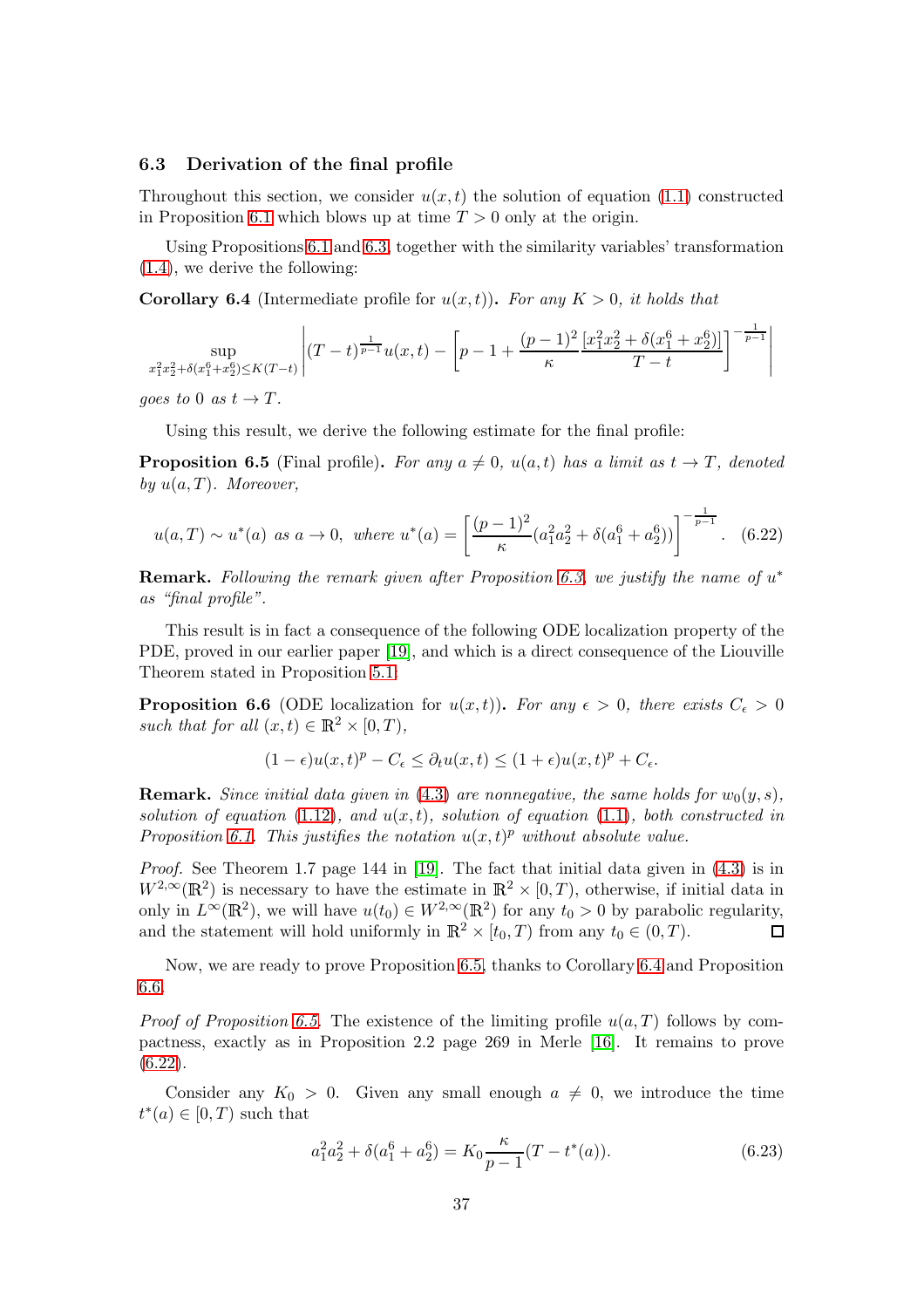Note that  $t^*(a) \to T$  as  $a \to 0$ . The conclusion will follow from the study of  $u(a, t)$  on the time interval  $[t^*(a), T)$ . Consider first some arbitrary  $\epsilon > 0$ . Step 1: Initialization. From Corollary [6.4,](#page-36-1) we see that

<span id="page-37-0"></span>
$$
\left| (T - t^*(a))^{\frac{1}{p-1}} u(a, t^*(a)) - \kappa (1 + K_0)^{-\frac{1}{p-1}} \right| \le \epsilon \kappa (1 + K_0)^{-\frac{1}{p-1}}, \tag{6.24}
$$

provided that a is small enough.

Step 2: Dynamics for  $t \in [t^*(a,T)]$ . From Proposition [6.6,](#page-36-2) we see that

<span id="page-37-1"></span>
$$
\forall t \in [t^*(a), T), \ (1 - \epsilon)u(a, t)^p - C_{\epsilon} \le \partial_t u(x, t) \le (1 + \epsilon)u(a, t)^p + C_{\epsilon} \tag{6.25}
$$

for some  $C_{\epsilon} > 0$ . Using [\(6.24\)](#page-37-0) and [\(6.25\)](#page-37-1), one easily shows that for a small enough,

 $\forall t \in [t^*(a), T), \ \ C_{\epsilon} \leq \epsilon u(a, t)^p.$ 

Therefore, we see from [\(6.25\)](#page-37-1) that

$$
\forall t \in [t^*(a), T), \ (1 - 2\epsilon)u(a, t)^p \le \partial_t u(x, t) \le (1 + 2\epsilon)u(a, t)^p.
$$

Using again  $(6.24)$ , we may explicitly integrate the 2 differential inequalities we have just derived and write for all  $t \in [t^*(a), T)$ ,

$$
\kappa \left[ (T - t^*(a))(1 + K_0)(1 - \epsilon)^{1-p} - (1 - 2\epsilon)(t - t^*(a)) \right]^{-\frac{1}{p-1}} \le u(a, t)
$$
  

$$
\le \kappa \left[ (T - t^*(a))(1 + K_0)(1 + \epsilon)^{1-p} - (1 + 2\epsilon)(t - t^*(a)) \right]^{-\frac{1}{p-1}}.
$$

Making  $t \to T$ , we see that

$$
\kappa(T - t^*(a))^{-\frac{1}{p-1}} \left[ (1 + K_0)(1 - \epsilon)^{1-p} - (1 - 2\epsilon) \right]^{-\frac{1}{p-1}} \le u(a, T)
$$
  

$$
\le \kappa(T - t^*(a))^{-\frac{1}{p-1}} \left[ (1 + K_0)(1 + \epsilon)^{1-p} - (1 + 2\epsilon) \right]^{-\frac{1}{p-1}}.
$$

Taking  $\epsilon$  small enough, we see that

$$
\left| u(a,T) - \kappa(T-t^*(a))^{-\frac{1}{p-1}} K_0^{-\frac{1}{p-1}} \right| \leq C(K_0) \epsilon(T-t^*(a))^{-\frac{1}{p-1}}.
$$

Using the definitions [\(6.23\)](#page-36-4) and [\(6.22\)](#page-36-3) of  $t^*(a)$  and  $u^*(a)$ , we see that

$$
|u(a,T) - u^*(a)| \le C'(K_0) \epsilon u^*(a).
$$

 $\Box$ 

Since  $\epsilon > 0$  was arbitrarily chosen, this concludes the proof of Proposition [6.5.](#page-36-0)

#### 6.4 Conclusion of the proof of the main statement

In this section, we gather the previous statements to derive Theorem [1.](#page-4-0)

*Proof of Theorem [1.](#page-4-0)* Let us first note that  $\delta > 0$  was chosen large enough in the beginning of Section [3.](#page-12-0) In fact, as one can easily see from the proof, our analysis holds for any  $\delta \geq \delta_0$ , for some large enough  $\delta_0$ .

Using Proposition [6.1,](#page-30-1) we have the existence of a solution  $u(x, t)$  of equation [\(1.1\)](#page-0-0) blowing up at some time  $T > 0$  only at the origin, such that  $q(s) \in V_A(s)$  given in Definition [3.1](#page-15-4) for any  $s \geq s_0 = -\log T$ , where q is defined in [\(3.2\)](#page-12-1). In particular,  $||q(s)||_{L^2_\rho} \leq Ase^{-2s}$  for all  $s \geq s_0$ , by [\(3.21\)](#page-15-0). From the expansion [\(2.5\)](#page-9-2) of the profile  $\varphi$ defined in [\(2.2\)](#page-9-1), we see that item (i) of Theorem [1](#page-4-0) holds in  $L^2_{\rho}(\mathbb{R}^2)$ . Using parabolic regularity, the convergence holds also uniformly in any compact set of  $\mathbb{R}^2$ .

As for items (ii) and (iii) of Theorem [1,](#page-4-0) they directly follow from Propositions [6.3](#page-32-0) and [6.5.](#page-36-0) This concludes the proof of Theorem [1.](#page-4-0)  $\Box$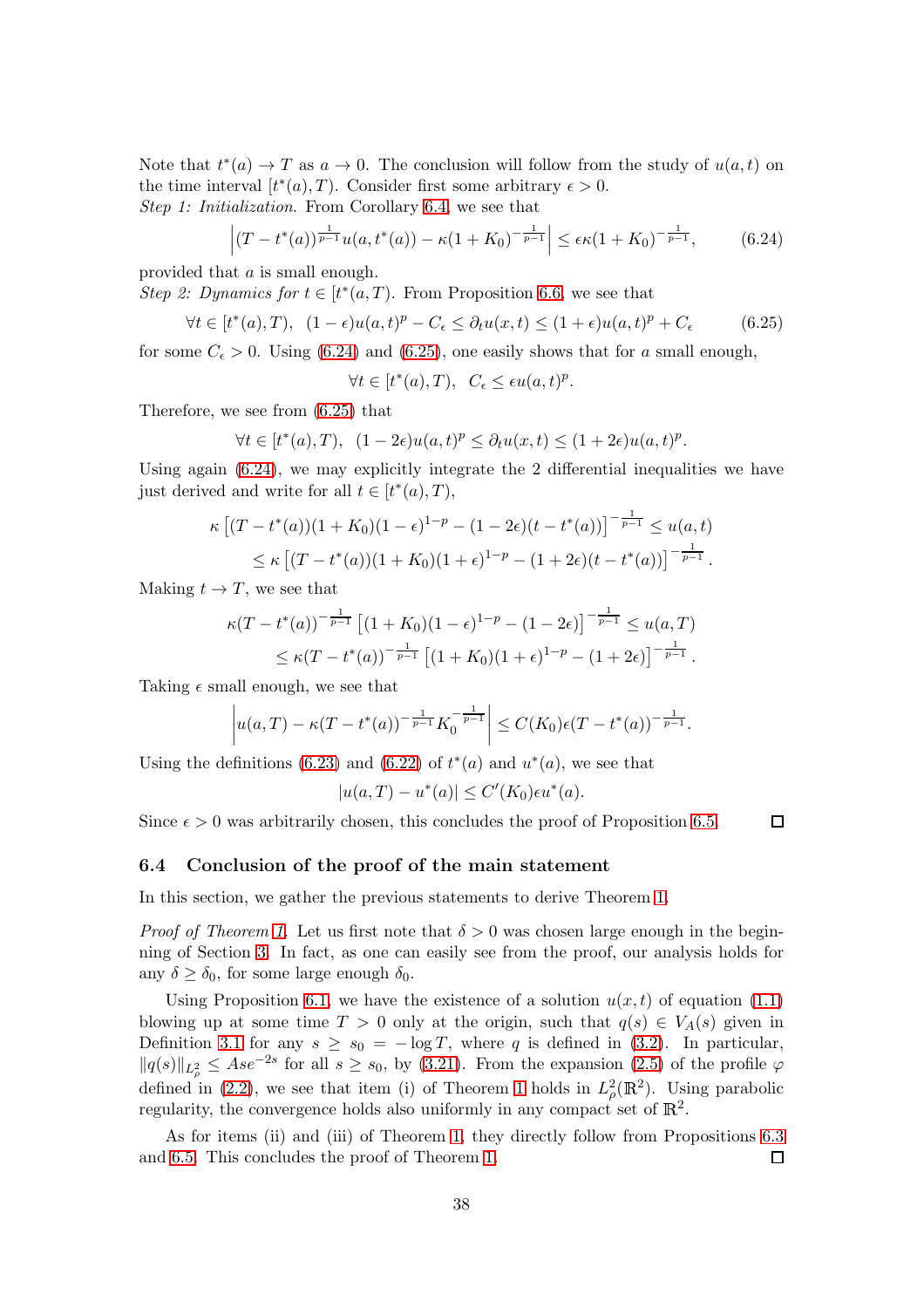## <span id="page-38-0"></span>7 Proof of the technical details

In this section, we proceed in several subsections to justify all the technical ingredients, which were stated without proofs in the previous sections.

## <span id="page-38-1"></span>7.1 Estimates of the remainder term  $R(y, s)$  defined in [\(3.4\)](#page-13-0)

In this section, we prove estimate [\(3.11\)](#page-13-2) and Lemma [4.1.](#page-16-3) Since the former is a direct consequence of the latter, thanks to the decomposition [\(3.17\)](#page-15-2), we only prove the lemma.

*Proof of Lemma [4.1.](#page-16-3)* Take  $r \geq 2$ . In the following, all the expansions are valid in  $L^r_\rho$ for  $s \to \infty$ . This is the case in particular for [\(2.5\)](#page-9-2). As one may convince himself by differentiating the expression [\(2.2\)](#page-9-1) then making an expansion as  $s \to \infty$ , we will find the same result as if we have directly differentiated the expression [\(2.5\)](#page-9-2). Using [\(3.7\)](#page-13-5), it follows that

$$
\partial_s \varphi(y, s) = e^{-s} h_2 h_2
$$
  
\n
$$
- 2e^{-2s} \left\{ -\delta(h_6 h_0 + h_0 h_6) + \gamma(h_4 h_2 + h_2 h_4) + \frac{p}{2\kappa} h_4 h_4 \right\} + O(e^{-3s}),
$$
  
\n
$$
(\mathcal{L} - 1)\varphi(y, s) = 2e^{-s} h_2 h_2
$$
  
\n
$$
+ e^{-2s} \left\{ 3\delta(h_6 h_0 + h_0 h_6) - 3\gamma(h_4 h_2 + h_2 h_4) - \frac{2p}{\kappa} h_4 h_4 \right\} + O(e^{-3s}).
$$

Since  $\|\varphi(\cdot, s)\|_{L^{\infty}} \leq \kappa + C_0$  for all  $s \geq 0$  (see item (ii) of Lemma [2.2\)](#page-9-6), using a Taylor expansion, we write

$$
\varphi^p = \kappa^p + p\kappa^{p-1}(\varphi - \kappa) + \frac{p(p-1)}{2}\kappa^{p-2}(\varphi - \kappa)^2 + O((\varphi - \kappa)^3).
$$

Since

$$
\varphi - \kappa = O(e^{-s})
$$
 and  $(\varphi - \kappa)^2 = e^{-2s} h_2(y_1)^2 h_2(y_2)^2 + O(e^{-3s})$ 

from [\(2.5\)](#page-9-2), noting that

$$
h_2(\xi)^2 = h_4(\xi) + 8h_2(\xi) + 8h_0(\xi)
$$

by definition [\(1.10\)](#page-1-6), the result follows from the above estimates, thanks to the definitions [\(3.4\)](#page-13-0) and [\(1.5\)](#page-1-7) of  $R(y, s)$  and  $\kappa$ . This concludes the proof of Lemma [4.1.](#page-16-3)  $\Box$ 

#### <span id="page-38-2"></span>7.2 Dynamics of equation [\(3.3\)](#page-12-2)

We prove Proposition [4.2](#page-16-1) in this section.

*Proof of Proposition [4.2.](#page-16-1)* Consider  $q(s) \in V_A(s)$  a solution of equation [\(3.3\)](#page-12-2) on some time interval [ $s_0, s_1$ ] for some  $A > 0$ . Note that  $\|q(s)\|_{L^{\infty}}$  is uniformly bounded, hence, [\(3.10\)](#page-13-3) holds. Assume that the initial condition [\(4.1\)](#page-16-2) holds. Consider then  $s \in [s_0, s_1]$ . (i) Consider  $i \in \mathbb{N}$  and  $0 \leq j \leq i$ . If we multiply equation [\(3.3\)](#page-12-2) by  $k_{i-j}(y_1)k_j(y_2)$  where the polynomial  $k_n$  is introduced in [\(3.19\)](#page-15-6), we get the conclusion, by definition [\(3.18\)](#page-15-5) of  $q_{i,j}$  together with [\(3.7\)](#page-13-5), [\(3.8\)](#page-13-7), [\(3.21\)](#page-15-0), [\(3.10\)](#page-13-3) and Hölder's inequality. (ii) If  $P_-\$  is the  $L^2_\rho$  projector on

<span id="page-38-3"></span>
$$
E_{-} \equiv \text{span}\{h_{i-j}h_j \mid i \ge 8 \text{ and } 0 \le j \le i\},\tag{7.1}
$$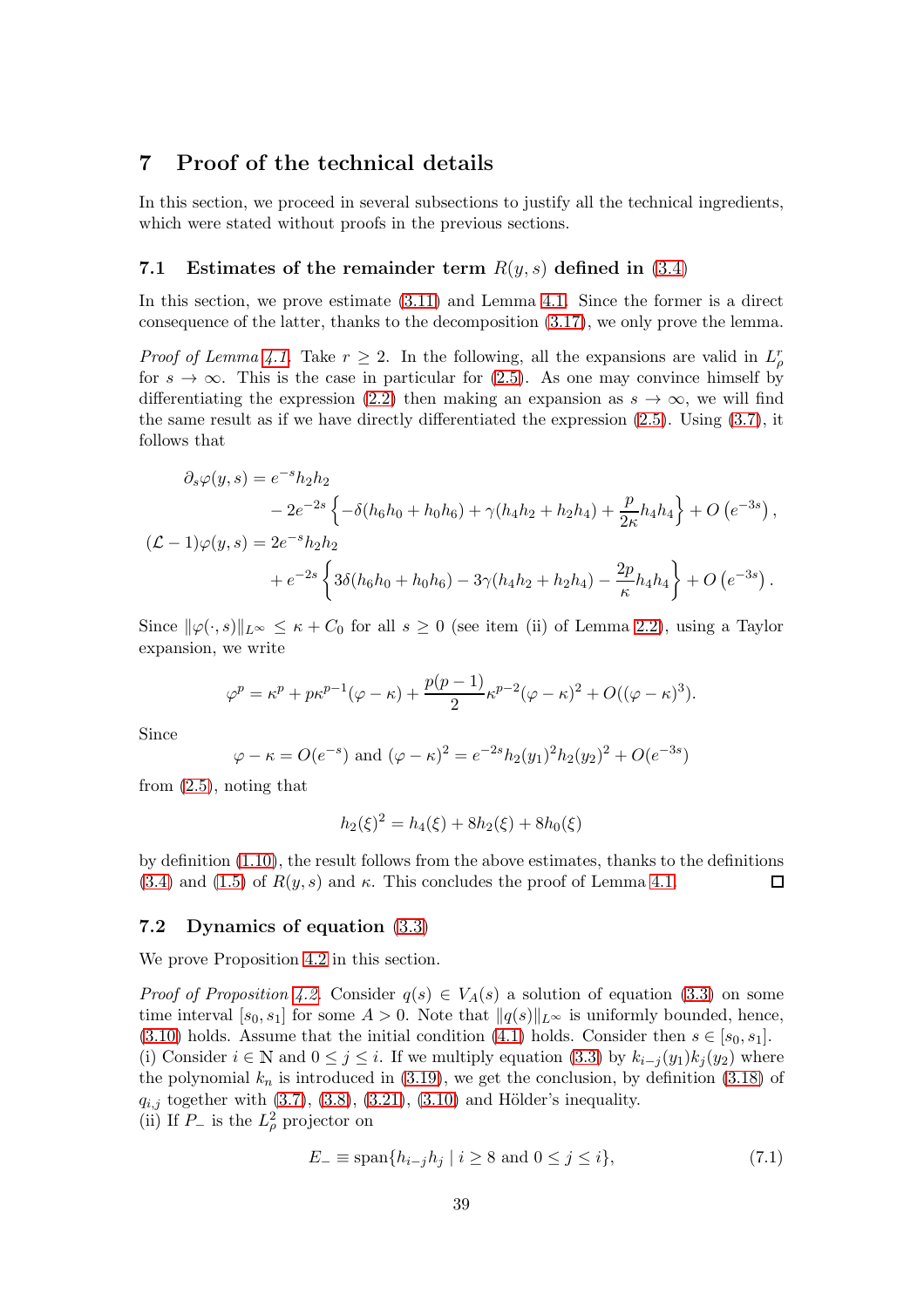then  $q_-(s) = P_-(q(s))$  and  $R_-(s) = P_-(R(s))$ . Applying this projector to equation [\(3.3\)](#page-12-2), we get

$$
\partial_s q_- = \mathcal{L}q_- + P_-(Vq + B) + R_-.
$$

Multiplying by  $q_-\rho$  then integrating in space, we write

$$
\frac{1}{2}\frac{d}{ds}\|q_-\|_{L^2_{\rho}}^2 = \int_{\mathbb{R}^2} q_- \mathcal{L}q_- \rho dy + \int_{\mathbb{R}^2} q_- [P_-(Vq+B) + R_-] \rho dy.
$$

Since the highest eigenvalue of  $\mathcal L$  on  $E_-\$  is  $\lambda = -3$  (see [\(3.7\)](#page-13-5)), it follows that

$$
\int_{\mathbb{R}^2} q_- \mathcal{L} q_- \rho dy \le -3 \|q_-\|_{L^2_{\rho}}^2.
$$

Recalling that  $|B| \leq C|q|^{\bar{p}}$  where  $\bar{p} = \min(p, 2) > 1$  thanks to [\(3.10\)](#page-13-3), then using the Cauchy-Schwarz inequality, we write

$$
\left| \int_{\mathbb{R}^2} q_-[P_-(Vq+B) + R_-] \rho dy \right| \le ||q_-||_{L^2_{\rho}} \left[ \|P_-(Vq+B)\|_{L^2_{\rho}} + \|R_-\|_{L^2_{\rho}} \right]
$$
  
\n
$$
\le ||q_-||_{L^2_{\rho}} \left[ \|Vq\|_{L^2_{\rho}} + C \|B\|_{L^2_{\rho}} + \|R_-\|_{L^2_{\rho}} \right]
$$
  
\n
$$
\le ||q_-||_{L^2_{\rho}} \left[ \|V\|_{L^4_{\rho}} \|q\|_{L^4_{\rho}} + C \|q\|_{L^2_{\rho}}^{\bar{p}} + \|R_-\|_{L^2_{\rho}} \right].
$$

Using the delay regularizing estimate given in Proposition [4.3,](#page-17-2) together with the estimate  $(3.8)$  satisfied by V, we conclude the proof of Proposition [4.2.](#page-16-1)  $\Box$ 

#### <span id="page-39-1"></span>7.3 Parabolic regularity

In this section, we prove Proposition [4.3,](#page-17-2) which gives a parabolic regularity estimate for equation [\(3.3\)](#page-12-2). Through a Duhamel formulation for equation [\(3.3\)](#page-12-2), we reduce the question to the linear level, where the estimate was already proved by Herrero and Velázquez  $[15]$ , as we recall in the following, along with another classical regularity estimate:

<span id="page-39-0"></span>**Lemma 7.1.** (Regularizing effect of the operator  $\mathcal{L}$ ) (i) (Herrero and Velázquez [\[15\]](#page-59-14)) For any  $r > 1$ ,  $\bar{r} > 1$ ,  $v_0 \in L^r_{\rho}(\mathbb{R}^N)$  and  $s >$  $\max\left(0, -\log(\frac{r-1}{\bar{r}-1})\right)$ , it holds that

$$
||e^{s\mathcal{L}}v_0||_{L_{\rho}^{\bar{r}}(\mathbb{R}^N)} \leq \frac{C(r,\bar{r})e^s}{(1-e^{-s})^{\frac{N}{2r}}(r-1-e^{-s}(\bar{r}-1))^{\frac{N}{2\bar{r}}}}||v_0||_{L_{\rho}^r(\mathbb{R}^N)}.
$$

(ii) Consider  $r \geq 2$  and  $v_0 \in L^r_\rho(\mathbb{R}^N)$  such that  $|v_0(y)| + |\nabla v_0(y)| \leq C(1+|y|^k)$  for some  $k \in \mathbb{N}$ . Then, for all  $s \geq 0$ , we have  $||e^{s\mathcal{L}}v_0||_{L^r_{\rho}(\mathbb{R}^N)} \leq Ce^s ||v_0||_{L^r_{\rho}(\mathbb{R}^N)}$ .

(iii) For any  $v_0 \in L^{\infty}(\mathbb{R}^N)$  and  $s \geq 0$ , it holds that  $e^{s\mathcal{L}}v_0 \in L^{\infty}$  with  $||e^{s\mathcal{L}}v_0||_{L^{\infty}} \leq$  $Ce^{s}||v_0||_{L^{\infty}}.$ 

(iv) For any  $v_0 \in W^{1,\infty}(\mathbb{R}^N)$  and  $s > 0$ , it holds that  $e^{s\mathcal{L}} \nabla v_0 \in L^{\infty}$  with  $||e^{s\mathcal{L}} \nabla v_0||_{L^{\infty}} \leq \frac{Ce^s}{\sqrt{1-e^{-s}}} ||v_0||_{L^{\infty}}$ .

**Remark.** When  $r = \bar{r}$  in item (i), then constant in the right-hand side blows up as  $s \to 0$ , which may seem surprising, since one expects some continuity of the norm in  $L^r_{\rho}$ . In fact, such a continuity is obtained in item (ii), thanks to an additional growth control of the gradient.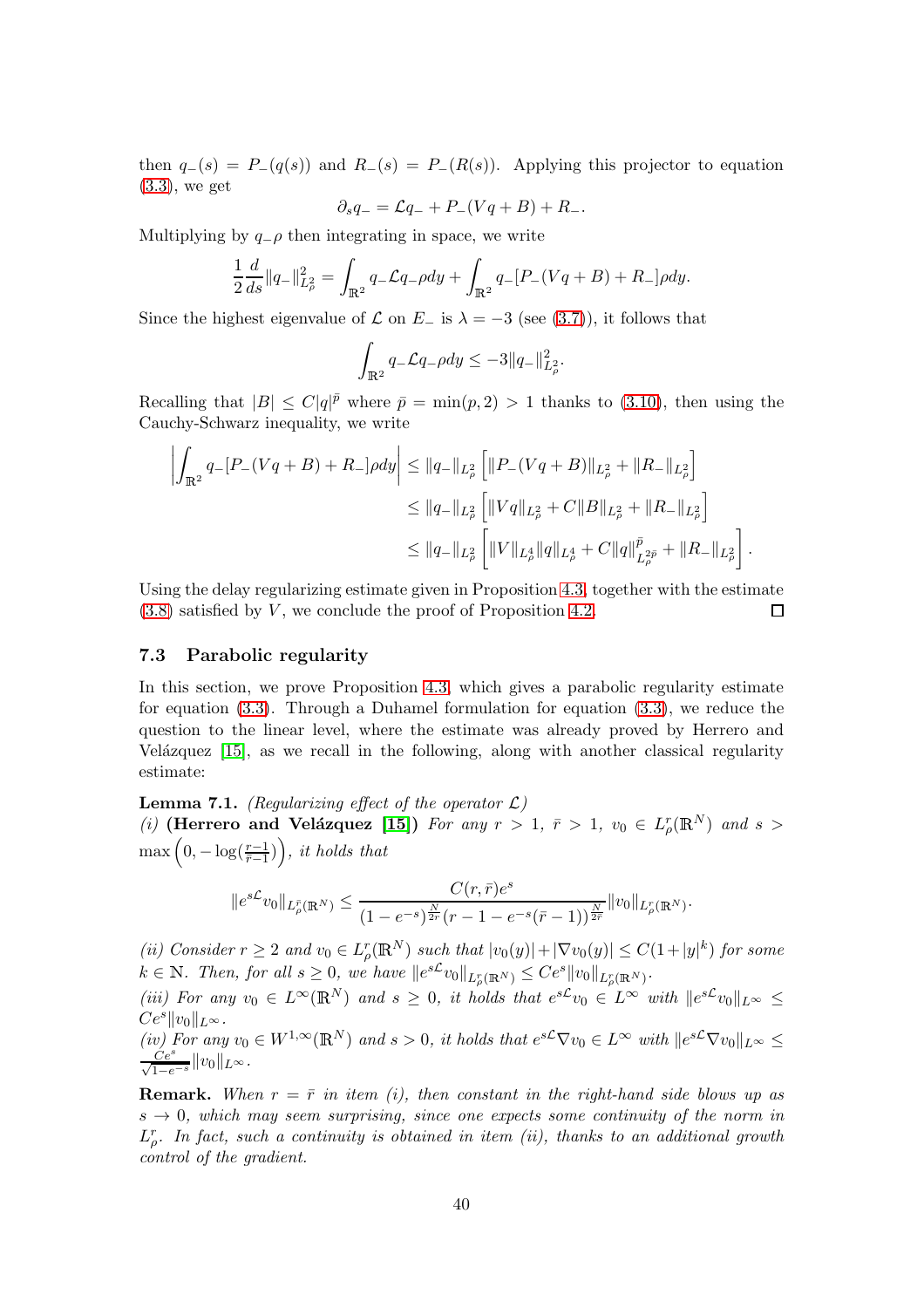#### Proof.

(i) See Section 2 page 139 in [\[15\]](#page-59-14) where the one-dimensional case is proved. The adaptation to higher dimensions is straightforward.

(ii) See Lemma 2.1 in [\[22\]](#page-59-11).

(iii) and (iv) These estimates are straightforward from the definition of the kernel:

<span id="page-40-4"></span>
$$
e^{s\mathcal{L}}(y,x) = \frac{e^s}{[4\pi(1-e^{-s})]^{N/2}} \exp\left[-\frac{|ye^{-\frac{s}{2}} - x|^2}{4(1-e^{-s})}\right].
$$
 (7.2)

Let us now give the proof of Proposition [4.3.](#page-17-2)

*Proof of Proposition [4.3.](#page-17-2)* Let us consider  $A > 0$  and  $s_1 \geq s_0 \geq 0$ , and assume that  $q(y, s)$  satisfies equation [\(3.3\)](#page-12-2) for all  $(y, s) \in \mathbb{R}^2 \times [s_0, s_1]$ , with  $q(s) \in V_A(s)$  defined in [\(3.1\)](#page-15-4). Assume also that the initial condition [\(4.1\)](#page-16-2) holds. Note in particular that  $||q(s)||_{L^{\infty}}$  is uniformly bounded. Using [\(3.12\)](#page-14-0) together with [\(3.13\)](#page-14-1), we see that for some universal constant  $C^* > 0$  and for almost every  $(y, s) \in \mathbb{R}^2 \times [s_0, s_1]$ , we have

<span id="page-40-0"></span>
$$
\partial_s|q| \leq (\mathcal{L} + C^*)|q| + |R|.\tag{7.3}
$$

Consider now some  $r \geq 2$  and introduce  $s^* = -\log(\frac{2-1}{r-1}) \geq 0$ , which is involved in the statement of Lemma [7.1.](#page-39-0) Consider then some  $s \in [s_0, s_1]$ , and introduce

<span id="page-40-1"></span>
$$
s' = \max[s_0, s - s^*].
$$
\n(7.4)

We then introduce the following Duhamel formulation of  $(7.3)$  on the interval  $[s', s]$ :

$$
|q(s)| \le e^{(\mathcal{L} + C^*)(s - s')} |q(s')| + \int_{s'}^s e^{(\mathcal{L} + C^*)(s - \tau)} |R(\tau)| d\tau,
$$

which implies that

<span id="page-40-2"></span>
$$
||q(s)||_{L_p^r(\mathbb{R}^2)} \le I + J \tag{7.5}
$$

where

$$
I = ||e^{(\mathcal{L} + C^*)(s - s')}|q(s')||_{L^r_\rho(\mathbb{R}^2)} \text{ and } J = \int_{s'}^s ||e^{(\mathcal{L} + C^*)(s - \tau)}|R(\tau)||_{L^r_\rho(\mathbb{R}^2)}d\tau.
$$

Let us first bound  $J$  then  $I$ .

Since  $R(y, s)$  and  $\nabla R(y, s)$  are clearly bounded by a polynomial in y by definition [\(3.4\)](#page-13-0), we write from item (ii) of Lemma [7.1](#page-39-0) and the bound  $(3.11)$  on R:

$$
J \leq C \int_{s'}^{s} e^{(1+C^*)(s-\tau)} \|R(\tau)\|_{L^r_\rho(\mathbb{R}^2)} d\tau
$$
  

$$
\leq C \int_{s'}^{s} e^{(1+C^*)(s-\tau)} e^{-2\tau} d\tau \leq e^{(1+C^*)(s-s')} (s-s') e^{-2s'} d\tau.
$$

Since  $s' \ge s - s^*$  from [\(7.4\)](#page-40-1), it follows that  $s - s' \le s^*$  and  $e^{-2s'} \le e^{2s^* - 2s}$ , hence

<span id="page-40-3"></span>
$$
J \le Cs^* e^{(3+C^*)s^*} e^{-2s}.
$$
\n(7.6)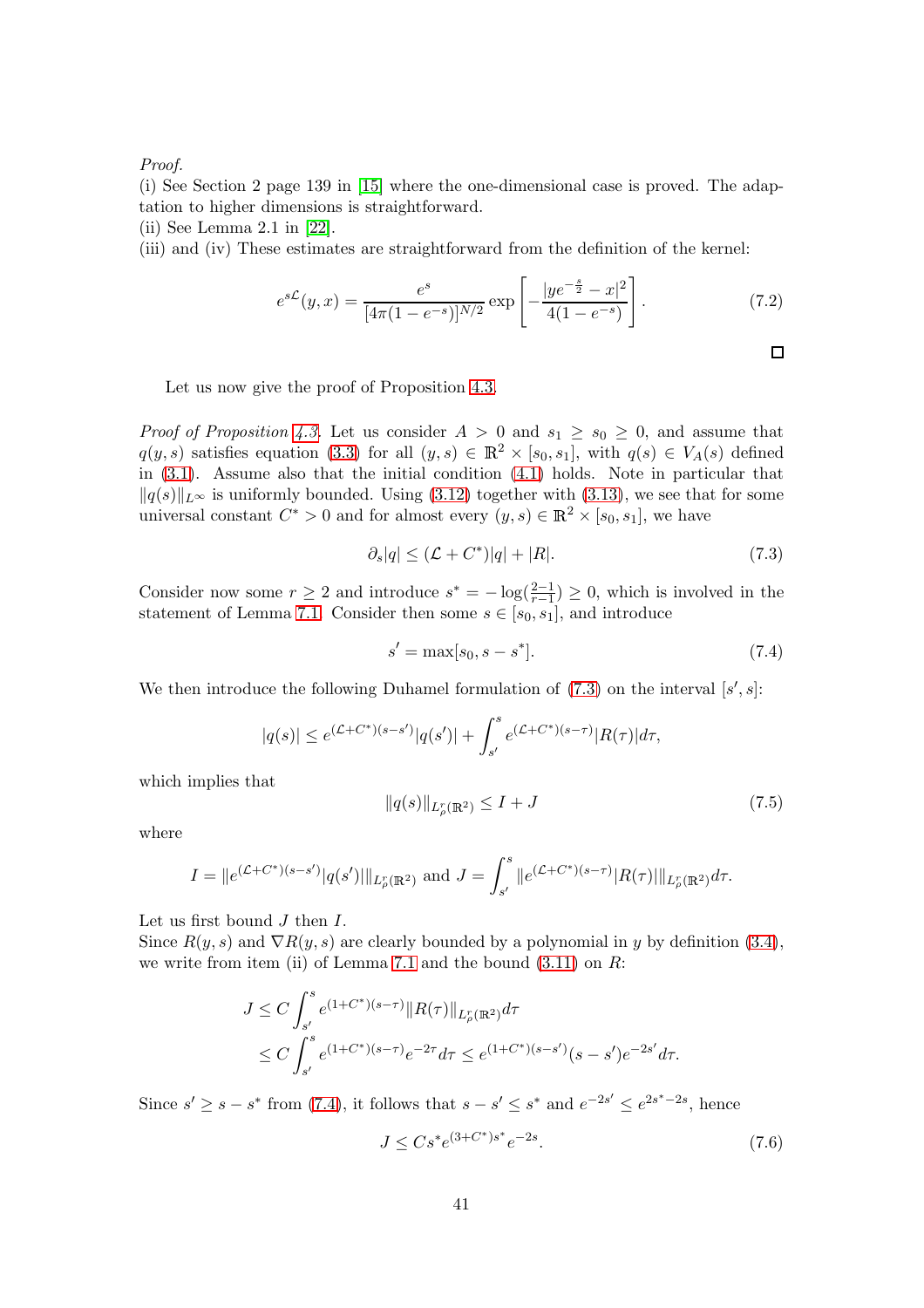In order to bound  $I$ , we consider 2 cases:

- If  $s - s^* \geq s_0$ , then  $s' = s - s^*$  and  $s - s' = s^*$ . Using item (i) in Lemma [7.1,](#page-39-0) we write ∗

$$
I \le C(r) \|q(s - s^*)\|_{L^2_{\rho}}.
$$

Since  $q(s - s^*) \in V_A(s - s^*)$  by hypothesis, it follows from [\(3.21\)](#page-15-0) that

$$
||q(s-s^*)||_{L^2_{\rho}} \leq CA(s-s^*)e^{-2(s-s^*)} \leq Ce^{2s^*}Ase^{-2s}.
$$

Therefore, we conclude that

<span id="page-41-1"></span>
$$
I \le C(r)Ase^{-2s}.\tag{7.7}
$$

- If  $s - s^*$  <  $s_0$ , then  $s' = s_0$ . This time, from hypothesis [\(4.1\)](#page-16-2), we see that we can apply item (ii) of Lemma [7.1](#page-39-0) to write

$$
I \le Ce^{(1+C^*)(s-s_0)} \|q(s_0)\|_{L^r_\rho} \le C(r)e^{(1+C^*)s^*}As_0e^{-2s_0}.
$$

Since  $s_0 \leq s < s_0 + s^*$ , it follows that

<span id="page-41-2"></span>
$$
I \le C(r)Ase^{-2s}.\tag{7.8}
$$

 $\Box$ 

<span id="page-41-0"></span>Combining  $(7.5)$ ,  $(7.6)$ ,  $(7.7)$  and  $(7.8)$  concludes the proof of Proposition [4.3.](#page-17-2)

#### 7.4 Position of the flow of  $(3.3)$  on the boundary of  $V_A(s)$

We prove Proposition [4.4](#page-17-0) in this section.

*Proof of Proposition [4.4.](#page-17-0)* Consider  $q(s) \in V_A(s)$  a solution of equation [\(3.3\)](#page-12-2) on some time interval  $[s_0, s_1]$  for some  $A > 0$ , where  $s_0 \geq s_{11}(A)$  is large enough so that both Proposition [4.2](#page-16-1) and Lemma [4.1](#page-16-3) apply. Assume that the initial condition [\(4.1\)](#page-16-2) holds. We only prove items (i) and (iv), since items (ii) and (iii) follow in the same way. (i) Consider  $i \leq 4$ , with i and j both even, and assume that

$$
q_{i,j}(s_1) = \theta A e^{-2s_1}
$$

for some  $\theta = \pm 1$ . Since Lemma [4.1](#page-16-3) implies that  $|R_{i,j}(s)| \le Ce^{-2s}$ , by definition [\(3.18\)](#page-15-5), we write from item (i) of Proposition [4.2,](#page-16-1)

$$
\theta q'_{i,j}(s_1) \ge (1 - \frac{i}{2})Ae^{-2s_1} - C_iAs_1e^{-3s_1} - Ce^{-2s_1} \ge \frac{1 - i}{2}Ae^{-2s_1},\tag{7.9}
$$

,

on the one hand, taking A large enough, then  $s_0$  large enough. On the other hand, we have

$$
\frac{d}{ds}Ae^{-2s}|_{s=s_1} = -2Ae^{-2s_1}.\tag{7.10}
$$

Since  $\frac{1-i}{2} \geq \frac{1-4}{2} = -\frac{3}{2} \geq -2$ , the conclusion follows. (iv) Let us assume that  $||q_-(s_1)||_{L^2_{\rho}} = A^2 s_1^2 e^{-3s_1}$ . Using Lemma [4.1,](#page-16-3) we see that  $||R_-(s)||_{L^2_\rho}$  ≤  $Ce^{-3s}$ , by definition [\(3.17\)](#page-15-2). Using item (ii) in Proposition [4.2,](#page-16-1) it follows that

$$
\frac{d}{ds} \|q_{-}(s_1)\|_{L^2_{\rho}} \le -3A^2 s_1^2 e^{-3s_1} + C A s_1 e^{-3s_1} + C e^{-3s_1} \le -3A^2 s_1^2 e^{-3s_1} + A^2 s_1 e^{-3s_1} \tag{7.11}
$$

on the one hand, taking  $A$  large enough, then  $s_0$  large enough. On the other hand, we compute

$$
\frac{d}{ds}A^2s^2e^{-3s}|_{s=s_1} = A^2e^{-3s_1}(2s_1 - 3s_1^2),\tag{7.12}
$$

 $\Box$ and the conclusion follows. This concludes the proof of Proposition [4.4.](#page-17-0)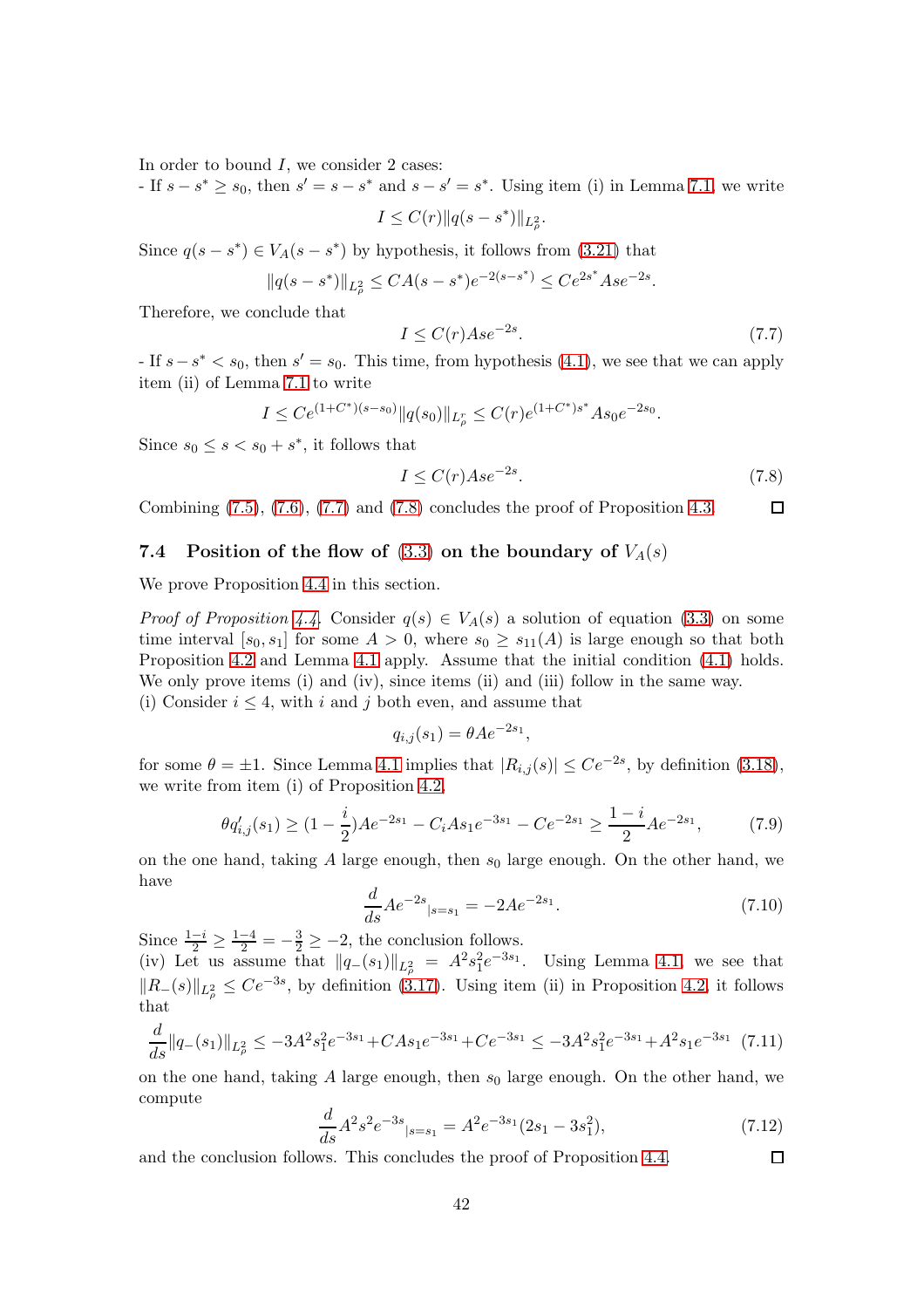#### <span id="page-42-0"></span>7.5 Details for the initialization

We prove Proposition [4.6](#page-18-3) here.

*Proof of Proposition [4.6.](#page-18-3)* We will be using the notation  $d = (d_{0,0}, d_{2,0}, d_{4,0}, d_{4,2}, d_{6,0})$  for simplicity. Let us consider  $A \geq 1$  and  $s_0 \geq 1$ . The first item (i) will be proved for any  $d \in [-2,2]^5$ . The set D will be introduced while proving item (ii). Since the set D we intend to construct will be in  $[-2, 2]^5$ , there will be no need to revisit the proof of item (i) afterwards. Note that all the expansions given below are valid in  $L_p^r$  for any  $r \geq 2$ . (i) By Definition [\(4.2\)](#page-18-0) of  $S(y)$  and  $\overline{S}(y)$  and Definition [\(2.4\)](#page-9-5) of D, together with [\(2.13\)](#page-10-6) and  $(2.15)$ , we write for  $s_0$  large enough,

$$
\frac{Ae^{-2s_0}|S(y)|}{D} \le \frac{CAe^{-2s_0}(1+|y|^4)}{D} \le CAe^{-\frac{s_0}{2}},
$$
\n
$$
\frac{As_0^2e^{-3s_0}|\bar{S}(y)|}{D} \le CAs_0^2e^{-3s_0}\frac{1+|y|^6}{e^{-2s_0}+e^{-2s_0}|y|^6} \le CAs_0^2e^{-s_0}.\tag{7.13}
$$

Using item (i) of Lemma [2.2,](#page-9-6) the conclusion follows for  $s_0$  large enough. (ii) Since  $D \ge p - 1 > 0$  by definition [\(2.4\)](#page-9-5) of D, using the expressions [\(4.3\)](#page-18-1) and [\(2.2\)](#page-9-1) of  $w_0(y, s_0)$  and  $\varphi$ , together with item (ii) of Lemma [2.2](#page-9-6) and [\(7.13\)](#page-42-1), we write

<span id="page-42-4"></span>
$$
|w_0(y, s_0)|^{p-1} \le |\varphi(y, s_0)|^{p-1} + \frac{p-1}{\kappa D} (Ae^{-2s_0}S(y) + As_0^2 e^{-3s_0} \bar{S}(y)) \le \frac{1}{p-1} + Ce^{-\frac{s_0}{3}},\tag{7.14}
$$

for  $s_0$  large enough, and the bound on  $||w_0(s_0)||_{L^{\infty}}$  follows. Taking the logarithm then the gradient of  $w_0(y, s_0)$  [\(4.3\)](#page-18-1), we write

<span id="page-42-2"></span><span id="page-42-1"></span>
$$
|\nabla w_0(y, s_0)| \le \frac{|w_0(y, s_0)|}{p - 1} \left[ \frac{|\nabla \bar{E}|}{\bar{E}} + \frac{|\nabla D|}{D} \right]
$$
(7.15)

where

$$
\bar{E} = E + \frac{p-1}{\kappa D} (Ae^{-2s_0}S(y) + As_0^2e^{-3s_0}\bar{S}(y)).
$$

Using  $(7.13)$ ,  $(2.3)$ ,  $(2.9)$  and  $(2.11)$ , we write

<span id="page-42-3"></span>
$$
\bar{E} \ge \frac{E_0}{C} \text{ where } E_0 = 1 + e^{-s_0} (y_1^2 + y_2^2) + e^{-2s_0} (y_1^4 + y_2^4). \tag{7.16}
$$

Then, we write

$$
\nabla \left[ \frac{S(y)}{D} \right] = \frac{\nabla S(y)}{D} - \frac{S(y)\nabla D}{D^2},
$$

hence, by definition  $(4.2)$  of  $S(y)$ , we have

$$
Ae^{-2s_0}\left|\nabla\left[\frac{S(y)}{D}\right]\right| \le C A e^{-2s_0} \frac{(1+|y|^3)}{D} + A e^{-2s_0} \frac{|S(y)|}{D} \frac{|\nabla D|}{D} \le C A e^{-\frac{2}{3}s_0},
$$

thanks to [\(7.13\)](#page-42-1) and [\(2.23\)](#page-12-3), together with the technique we used for [\(2.15\)](#page-10-4). Similarly, we derive that

$$
As_0^2 e^{-3s_0} \left| \nabla \left[ \frac{\bar{S}(y)}{D} \right] \right| \le As_0^2 e^{-\frac{7}{6}s_0}.
$$

Therefore, using  $(7.15)$ ,  $(7.16)$  together with  $(2.22)$ , we write

<span id="page-42-5"></span>
$$
\frac{|\nabla \bar{E}|}{\bar{E}} \le C \frac{|\nabla E|}{E_0} + C A e^{-\frac{2}{3}s_0} + C A s_0^2 e^{-\frac{7}{6}s_0} \le C e^{-\frac{s_0}{3}}.
$$
\n(7.17)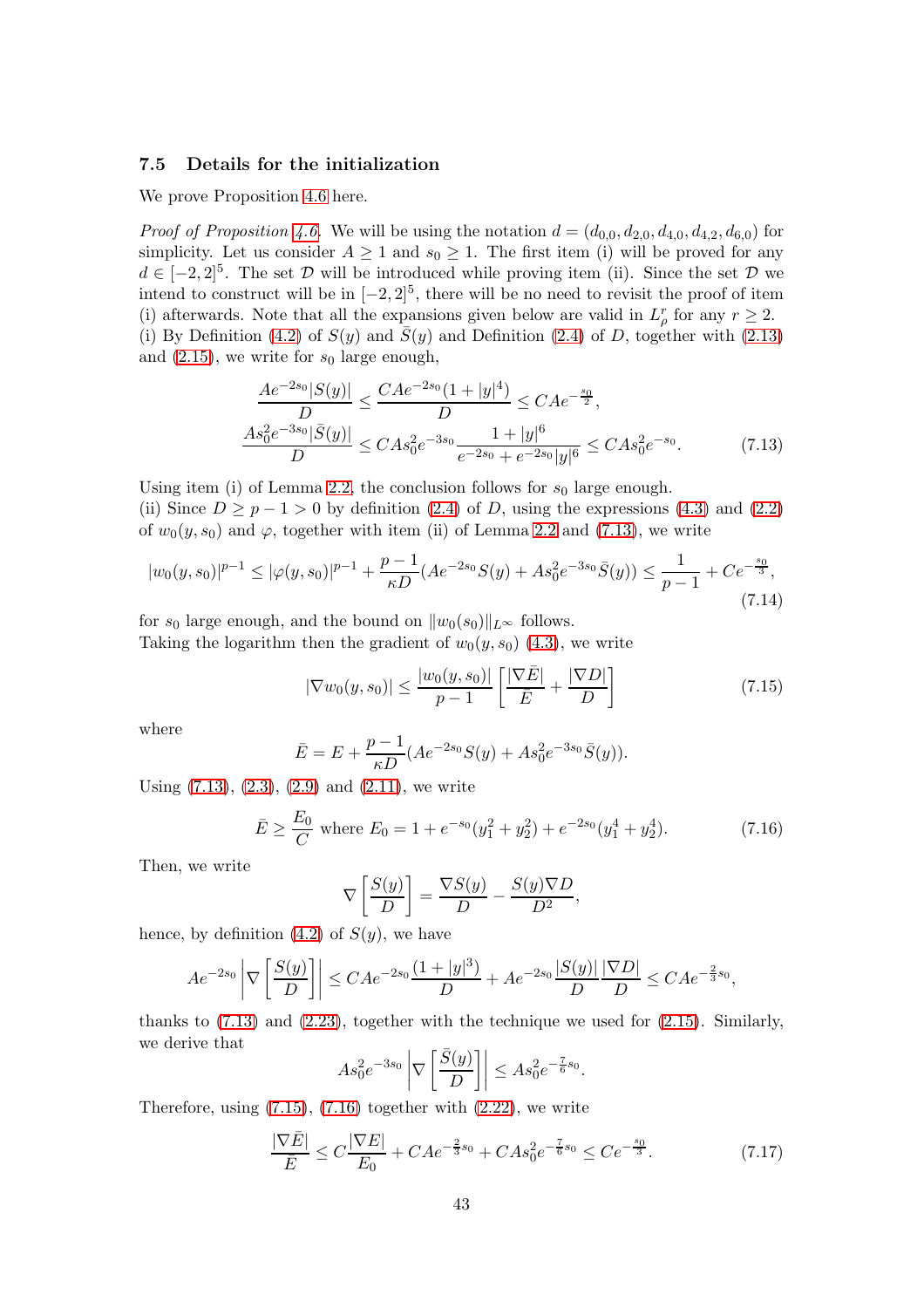Using  $(7.15)$ ,  $(7.14)$ ,  $(7.17)$  together with  $(2.23)$ , we obtain the following bound

$$
|\nabla w_0(y, s_0)| \leq Ce^{-\frac{s_0}{6}}.
$$

Arguing as for [\(2.6\)](#page-9-7), we show the following:

$$
w_0(y, s_0) = \kappa + e^{-s_0} \left( \frac{\kappa}{p-1} P(y) - y_1^2 y_2^2 \right)
$$
  
+  $e^{-2s_0} \left( \frac{\kappa}{p-1} Q(y) + AS(y) + \frac{\kappa(2-p)}{2(p-1)^2} P(y)^2 - \frac{P(y)}{p-1} y_1^2 y_2^2 - \delta y_1^6 - \delta y_2^6 + \frac{p}{2\kappa} y_1^4 y_2^4 \right)$   
+  $As_0^2 e^{-3s_0} \bar{S}(y) + O(Ae^{-3s_0}),$ 

uniformly for  $d \in [-2, 2]^5$ . Using again the expansion  $(2.6)$  of  $\varphi$  together with definition  $(4.4)$  of  $q(y, s_0)$ , we derive that

$$
q(y, s_0) = Ae^{-2s_0}S(y) + As_0^2e^{-3s_0}\bar{S}(y) + O(Ae^{-3s_0}) \text{ as } s_0 \to \infty.
$$
 (7.18)

By definition [\(4.2\)](#page-18-0) of  $S(y)$  and  $\overline{S}(y)$ , together with the definition [\(3.18\)](#page-15-5) of the projections, we clearly see that for all  $d \in [-2, 2]^4$  and  $(i, j) \in I_0 \equiv \{(0, 0), (2, 0), (4, 0), (4, 2)\},\$ 

$$
q_{i,j}(s_0) = Ae^{-2s_0}d_{i,j} + O(Ae^{-3s_0})
$$
 and  $q_{6,0}(s_0) = As_0^2e^{-3s_0}d_{6,0} + O(Ae^{-3s_0})$ 

(please note that this identity holds after differentiation in d). We also have  $||q_-(s_0)||_{L^2_\rho} =$  $O(Ae^{-3s_0})$  and

$$
q_{i,j}(s_0) = O(Ae^{-3s_0})
$$
 whenever  $(i, j)$  and  $(i, i - j)$  are not in  $I_0 \cup \{(6, 0)\}.$ 

Recalling estimate [\(7.14\)](#page-42-4) and the definition [\(4.4\)](#page-18-2) of  $q(y, s_0)$ , we see that this clearly gives the existence of  $\mathcal{D} \subset [-2,2]^5$  such that  $q(s_0) \in V_A(s_0)$ , [\(4.1\)](#page-16-2) holds and  $|q_{6,2}(s_0)| +$  $||q_{-}(s_0)||_{L^2_{\rho}} \leq CAe^{-3s_0}$ , whenever  $d \in \mathcal{D}$ , with the function in [\(4.5\)](#page-18-4) one-to-one, provided that  $s_0$  is large enough. This concludes the proof of Proposition [4.6.](#page-18-3)

#### <span id="page-43-0"></span>7.6 Gradient estimate in the shrinking set

This section is devoted to the proof of Proposition [5.2,](#page-19-2) thanks to the Liouville theorem recalled in Proposition [5.1.](#page-19-4)

*Proof of Proposition [5.2.](#page-19-2)* Consider  $A \geq 1$  and  $\delta_0 > 0$ . Proceeding by contradiction, we may exhibit a sequence  $q_n$  of solutions to equation [\(3.3\)](#page-12-2) defined for all  $(y, s) \in$  $\mathbb{R}^2 \times [s_{0,n}, s_{1,n}]$  for some  $s_{1,n} \geq s_{0,n} \geq n$  such that  $q_n(s_{0,n})$  is given by [\(4.4\)](#page-18-2) for some parameter  $(d_{0,0,n}, d_{2,0,n}, d_{4,0,n}, d_{4,2,n}, d_{6,0,n}) \in \mathcal{D}_n$  where  $\mathcal{D}_n = \mathcal{D}(A, s_{0,n})$  is defined in Proposition [\(4.6\)](#page-18-3), with  $q_n(s) \in V_A(s)$  for all  $s \in [s_{0,n}, s_{1,n}]$ , and

<span id="page-43-2"></span>
$$
\|\nabla q_n(s_{2,n}) + \nabla \varphi(s_{2,n})\|_{L^\infty} > \delta_0 \text{ for some } s_{2,n} \in [s_{0,n}, s_{1,n}].\tag{7.19}
$$

Note that

$$
s_{2,n} \to \infty \text{ as } n \to \infty. \tag{7.20}
$$

 $\Box$ 

We claim that it is enough to prove that

<span id="page-43-1"></span>
$$
s_{2,n} - s_{0,n} \to \infty \text{ as } n \to \infty \tag{7.21}
$$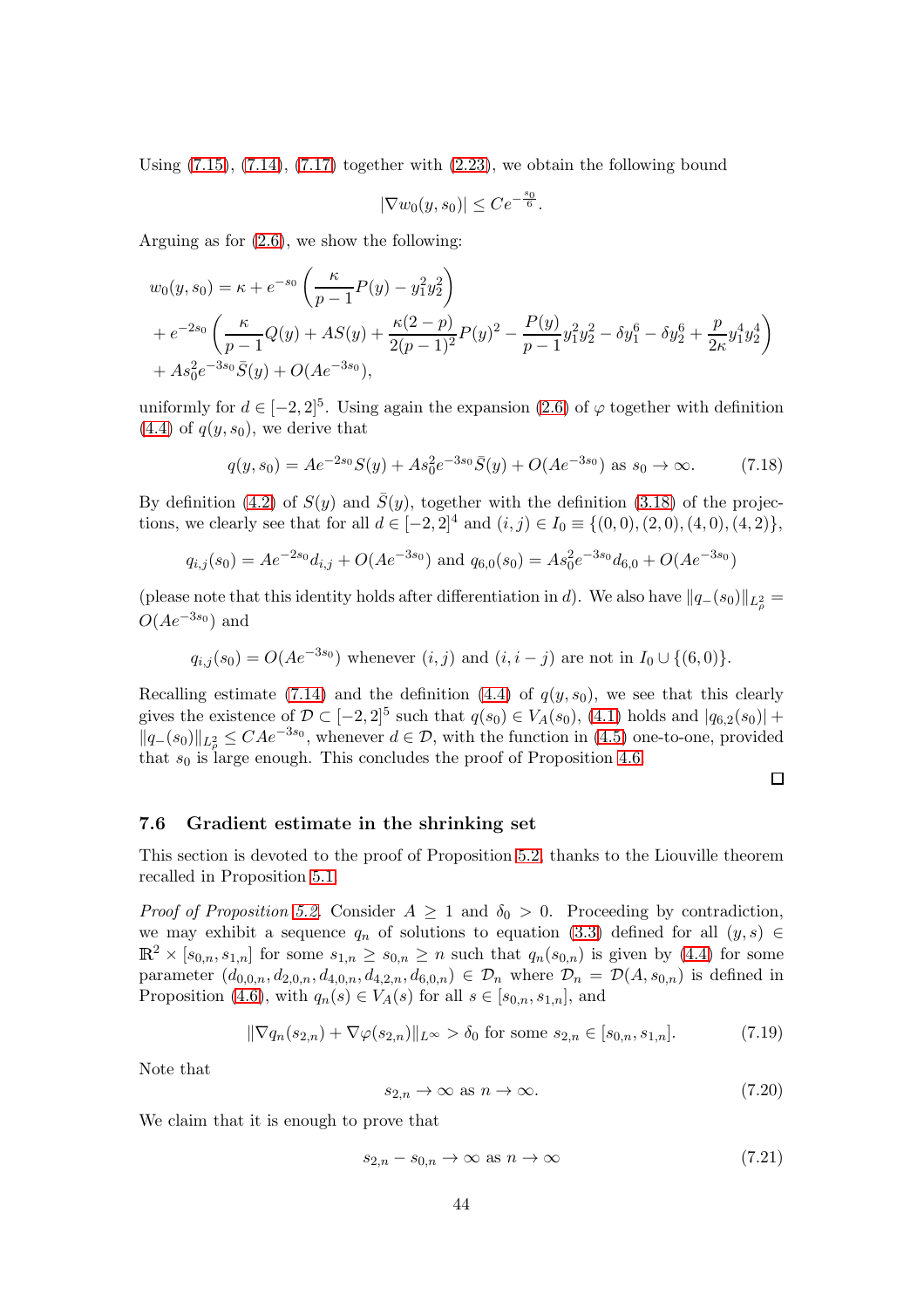in order to conclude. Indeed, if [\(7.21\)](#page-43-1) holds, then, introducing

<span id="page-44-2"></span>
$$
w_n(y,s) = q_n(y,s + s_{2,n}) + \varphi(y,s + s_{2,n}),
$$
\n(7.22)

we see from [\(3.2\)](#page-12-1) that  $w_n$  is a solution of equation [\(1.12\)](#page-3-1) defined for all  $(y, s) \in \mathbb{R}^2$  ×  $[s_{0,n} - s_{2,n}, 0]$ . Since  $q_n(s) \in V_A(s)$  for all  $s \in [s_{0,n}, s_{2,n}]$ , it follows by Definition [3.1](#page-15-4) that  $||q_n(s) + \varphi(s)||_{L^{\infty}} \leq 2\kappa$ . Using this together with [\(7.19\)](#page-43-2) we see that for n large enough, we have:

$$
\forall s \in [s_{0,n} - s_{2,n}, 0], \ \ \|w_n(s)\|_{L^\infty} \le 2\kappa,\tag{7.23}
$$

<span id="page-44-1"></span><span id="page-44-0"></span>
$$
\|\nabla w_n(0)\|_{L^\infty} \ge \delta_0. \tag{7.24}
$$

Applying a classical parabolic regularity technique to equation [\(1.12\)](#page-3-1), we obtain the following estimate:

<span id="page-44-3"></span>**Lemma 7.2** (Parabolic regularity for equation [\(1.12\)](#page-3-1)). For all  $n \in \mathbb{N}$ , it holds that

<span id="page-44-4"></span>
$$
||w_n||_{C^{2,1,\alpha}(\mathbb{R}^2 \times (s_{0,n} - s_{2,n} + 1,0))} \le C_0
$$
\n(7.25)

for some  $C_0 > 0$ , where  $C^{2,1,\alpha}$  stands for the set of functions of space and time, with 2 space derivatives and 1 time derivative which are  $\alpha$ -Hölder continuous in both variables.

Proof. Since this estimate is classical, we leave its justification to Section [A](#page-52-0) in the Appendix. □

Recalling that  $s_{0,n} - s_{2,n} \rightarrow -\infty$  from [\(7.21\)](#page-43-1), we may use the compactness provided by this lemma, combined to a diagonal process, in order to extract a subsequence (still denoted by  $w_n$ ) such that  $w_n \to w$  in  $C^{2,1}$  of any compact subset of  $\mathbb{R}^2 \times (-\infty, 0]$ . Since  $w_n$  is a solution of equation [\(1.12\)](#page-3-1), the same holds for w. From Properties [\(7.23\)](#page-44-0) and [\(7.24\)](#page-44-1), it follows that

$$
\forall s \le 0, \quad ||w(s)||_{L^{\infty}} \le 2\kappa,
$$

$$
||\nabla w(0)||_{L^{\infty}} \ge \delta_0.
$$

Using Proposition [5.1,](#page-19-4) we see that this is a contradiction. Thus, it remains to prove [\(7.21\)](#page-43-1) in order to conclude.

*Proof of* [\(7.21\)](#page-43-1): Since  $w_n$  satisfies equation [\(1.12\)](#page-3-1), differentiating this equation in space, we obtain the following vector-valued equation on  $\nabla w_n$ , for all  $(y, s) \in \mathbb{R}^2$  $[s_{0,n} - s_{2,n}, 0]$ :

$$
\partial_s \nabla w_n = (\mathcal{L} - \frac{3}{2} - \frac{1}{p-1}) \nabla w_n + p|w_n|^{p-1} \nabla w_n,
$$

where the operator  $\mathcal L$  is defined in [\(3.4\)](#page-13-0).

Using a Duhamel formulation based on the kernel [\(7.2\)](#page-40-4), together with the  $L^{\infty}$  bound in [\(7.23\)](#page-44-0), we see that for all  $s \in [s_{0,n} - s_{2,n}, 0]$ :

$$
\|\nabla w_n(s)\|_{L^\infty} \leq e^{-\left(\frac{1}{2} + \frac{1}{p-1}\right)(s+s_{2,n}-s_{0,n})} \|\nabla w_n(s_{0,n}-s_{2,n})\|_{L^\infty}
$$

$$
+ p(2\kappa)^{p-1} \int_{s_{0,n}-s_{2,n}}^0 \|\nabla w_n(s')\|_{L^\infty} ds'.
$$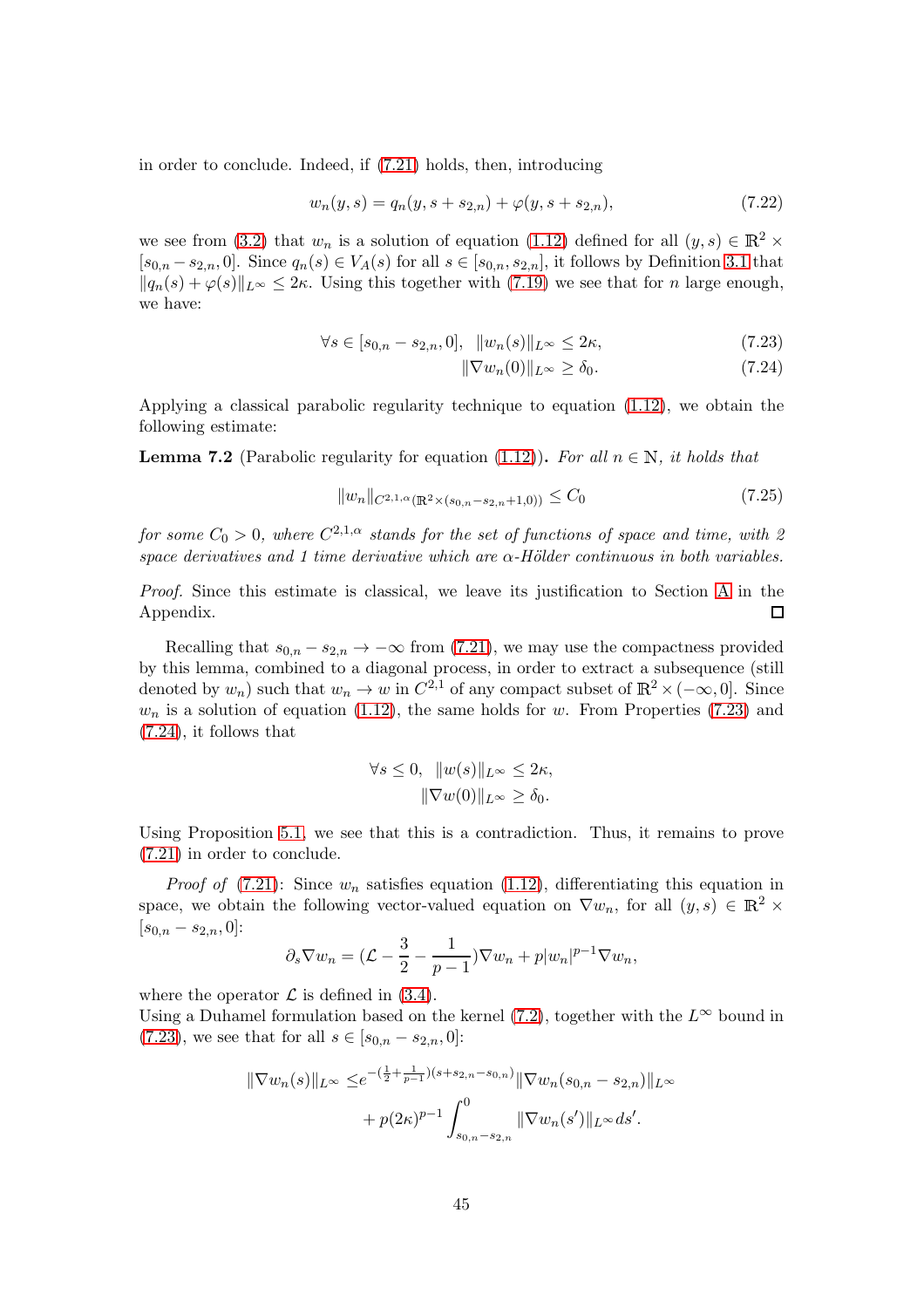Since  $\kappa^{p-1} = \frac{1}{p-1}$  $\frac{1}{p-1}$  by definition [\(1.5\)](#page-1-7) using Gronwall's lemma, we see that

<span id="page-45-2"></span>
$$
\|\nabla w_n(0)\|_{L^\infty} \le e^{\left(\frac{p2^{p-1}-1}{p-1} - \frac{1}{2}\right)(s_{2,n} - s_{0,n})} \|\nabla w_n(s_{0,n} - s_{2,n})\|_{L^\infty},\tag{7.26}
$$

on the one hand. On the other hand, recalling that by hypothesis,  $q_n(s_{0,n})$  is given by [\(4.4\)](#page-18-2) for some parameters  $(d_{0,0,n}, d_{2,0,n}, d_{4,0,n}, d_{4,2,n}, d_{6,0,n}) \in \mathcal{D}_n$  where  $\mathcal{D}_n = \mathcal{D}(A, s_{0,n})$ is defined in Proposition [\(4.6\)](#page-18-3), we see from that proposition and definition [\(7.22\)](#page-44-2) of  $w_n$ that  $s_{0,n}$ 

$$
\|\nabla w_n(s_{0,n}-s_{2,n})\|_{L^\infty}=\|\nabla q_n(s_{0,n})+\nabla\varphi(s_{0,n})\|_{L^\infty}\leq Ce^{-\frac{-(n+1)}{6}}.
$$

Using this together with [\(7.24\)](#page-44-1) and [\(7.26\)](#page-45-2), we write

$$
0 < \delta_0 \leq \|\nabla w_n(0)\|_{L^{\infty}} \leq e^{(\frac{p2^{p-1}-1}{p-1}-\frac{1}{2})(s_{2,n}-s_{0,n})} \|\nabla w_n(s_{0,n}-s_{2,n})\|_{L^{\infty}}
$$
  

$$
\leq C e^{(\frac{p2^{p-1}-1}{p-1}-\frac{1}{2})(s_{2,n}-s_{0,n})} e^{-\frac{s_{0,n}}{6}}.
$$

Since  $s_{0,n} \geq n$  and  $\frac{p2^{p-1}-1}{p-1}$  $\frac{p-1}{p-1} - \frac{1}{2} > \frac{1}{2} > 0$ , it follows that  $s_{2,n} - s_{0,n} \to \infty$ , and [\(7.21\)](#page-43-1) holds. Since we have already showed that  $(7.21)$  yields a contradiction, this concludes the proof of Proposition [5.2.](#page-19-2) □

### <span id="page-45-0"></span>7.7 Size of the solution in the 3 regions

In this section, we prove Lemma [5.5.](#page-21-0)

*Proof of Lemma [5.5.](#page-21-0)* Consider  $A \geq 1$ ,  $s_0 \geq s_{13}(A)$  and  $d = (d_{0,0}, d_{2,0}, d_{4,0}, d_{4,2}, d_{6,0}) \in$  $\mathcal{D}(A, s_0)$ , where  $s_{13}(A)$  and  $\mathcal{D}(A, s_0)$  are defined in Proposition [4.6.](#page-18-3) Consider then  $a \in \mathbb{R}^2$  and introduce  $y = ae^{\frac{s_0}{2}}$ . By definition [\(4.3\)](#page-18-1) and [\(2.2\)](#page-9-1) of initial data  $w_0(y, s_0)$ and the profile  $\varphi$ , arguing as for [\(2.12\)](#page-10-2), we may improve that estimate and write

<span id="page-45-3"></span>
$$
\left| w_0(y, s_0)^{p-1} - \frac{1}{D} \right| \le C \left\{ e^{-s_0} + \frac{N_2 + N_3}{D} + \frac{A e^{-2s_0} S(y)}{D^2} + \frac{A s_0^2 e^{-3s_0} \bar{S}(y)}{D^2} \right\} \le C e^{-\frac{s_0}{3}},\tag{7.27}
$$

where D,  $N_2$ ,  $N_3$ ,  $S(y)$  and  $\overline{S}(y)$  are defined in [\(2.4\)](#page-9-5), [\(2.13\)](#page-10-6) and [\(4.2\)](#page-18-0), and where we have used the bounds [\(2.15\)](#page-10-4), [\(2.18\)](#page-11-2) and [\(7.13\)](#page-42-1).

By definitions [\(2.4\)](#page-9-5) and [\(5.10\)](#page-21-2) of D and  $G_0(a)$ , we see that

$$
D = p - 1 + \frac{(p-1)^2}{\kappa} \left( e^{-s_0} y_1^2 y_2^2 + \delta e^{-2s_0} (y_1^6 + y_2^6) \right) = (p-1)[1 + e^{s_0} G_0(a)].
$$

Consider now 2 nonnegative numbers m and M such that  $0 < m \leq 1 \leq M$ . If  $a \in \mathcal{R}_1$ (resp.  $\mathcal{R}_2$ , resp.  $\mathcal{R}_3$ ) defined in [\(5.9\)](#page-21-1), we see by definition (5.9) that  $(p-1)(1+M) \leq D$ (resp.  $(p-1)(1+m) \le D \le (p-1)(1+M)$ , resp.  $D \le (p-1)(1+m)$ ). Since  $0 \leq w_0(y, s_0) \leq \kappa + C e^{-\frac{s_0}{3}}$  by Proposition [4.6,](#page-18-3) combining this with [\(7.27\)](#page-45-3) concludes the proof of Lemma [5.5.](#page-21-0)

 $\Box$ 

### <span id="page-45-1"></span>7.8 Details for the control of  $w_a(y, s)$  for a in Region  $\mathcal{R}_3$

In this section, we prove Lemmas [5.10,](#page-24-5) [5.11](#page-25-0) and [5.13.](#page-27-2)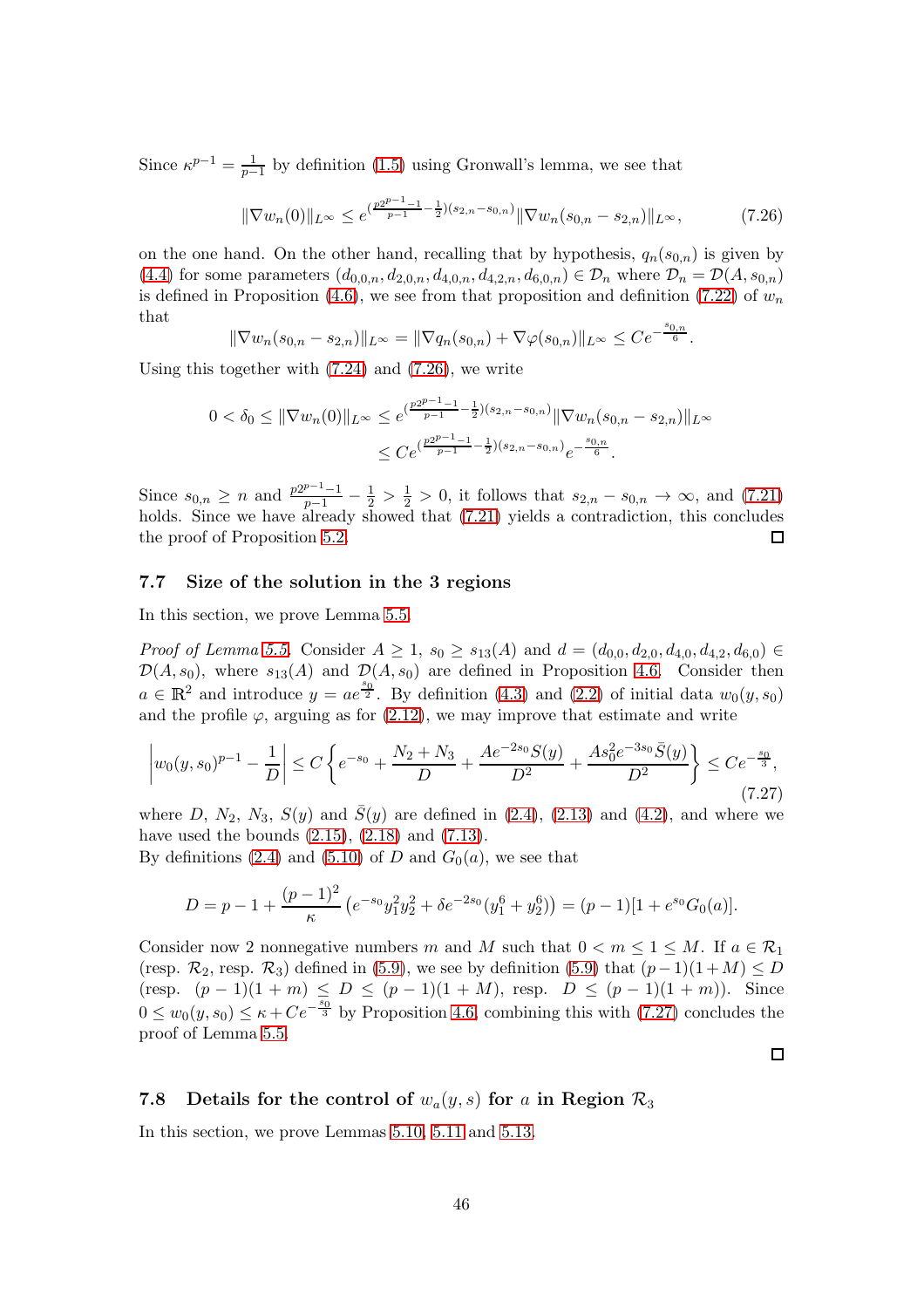*Proof of Lemma [5.10.](#page-24-5)* Consider  $A \geq 1$  and  $s_0 \geq s_{13}(A)$ , together with the parameter  $d = (d_{0,0}, d_{2,0}, d_{4,0}, d_{4,2}, d_{6,0}) \in \mathcal{D}(A, s_0)$ , where  $s_{13}$  and  $\mathcal{D}$  are defined in Proposition [4.6.](#page-18-3) Consider also  $w_0(y, s_0)$  defined in [\(4.3\)](#page-18-1). Recalling that  $\mathcal{D} \subset [-2, 2]^5$ , we may write the following Taylor expansion:

<span id="page-46-0"></span>
$$
\left| w_0(y,s) - \kappa \left[ 1 - \frac{X}{p-1} - \frac{e^{-s_0} P}{p-1} \right] \right| \le C \left\{ I + J^2 + \mathbb{1}_{\{1 < p < \frac{3}{2}\}} J^{\frac{1}{p-1}} \right\} \tag{7.28}
$$

where

$$
X(y_1, y_2, s_0) = \frac{p-1}{\kappa} \left[ e^{-s_0} y_1^2 y_2^2 + \delta e^{-2s_0} (y_1^6 + y_2^6) \right],
$$
  
\n
$$
I = X e^{-s_0} |P| + e^{-2s_0} |Q| (1 + X) + X^2 (1 + e^{-s_0} |P| + e^{-2s_0} |Q|)
$$
  
\n
$$
+ A e^{-2s_0} (1 + |y|^4) + A s_0^2 e^{-3s_0} (1 + |y|^6),
$$
  
\n
$$
J = X + e^{-s_0} |P| + I,
$$

the polynomials  $P$  and  $Q$  are given in  $(2.7)$  and  $(2.8)$  and have respectively 2 and 4 as degree (see [\(2.9\)](#page-10-0) and [\(2.10\)](#page-10-1)), and the constant  $\delta \geq 1$  was already fixed large enough at the beginning of Section [3.](#page-12-0)

Consider now some  $m \in (0,1)$  and  $a \in \mathcal{R}_3$  defined in [\(5.9\)](#page-21-1), with a decomposed as in [\(5.14\)](#page-23-3), for some  $L \geq K \geq 0$ , with  $L + K \geq A$ . Given some  $r \geq 2$ , we may use the relation [\(5.16\)](#page-24-3) together with [\(7.28\)](#page-46-0) to derive an expansion for  $w_a(y, s_0)$ , showing error terms bounded by small terms in scales of  $1/(L+K)$  and  $e^{-s_0}$ . In particular, the following expansions are useful:

$$
P(y_1 + K, y_2 + L) = \frac{2(p-1)}{\kappa} \left[ K^2 + L^2 + 2 + 2Kh_1(y_1) + 2Lh_1(y_2) + h_2(y_1) + h_2(y_2) \right],
$$
  
\n
$$
X(y_1 + K, y_2 + L, s_0) = e^{-s_0} \left[ y_1^2 y_2^2 + 2Ly_1^2 y_2 + 2Ky_1 y_2^2 + L^2 y_1^2 + 4KLy_1 y_2 + K^2 y_2^2 + 2KL^2 y_1 + 2K^2 Ly_2 + K^2 L^2 \right] + \delta e^{-2s_0} (K^6 + L^6) + O((K^5 + L^5)e^{-2s_0})
$$

in  $L^r_{\rho}(\mathbb{R}^2)$ . This latter estimate can be easily written in the Hermite polynomials basis [\(1.10\)](#page-1-6). Since by definition [\(5.17\)](#page-24-0) of  $\iota$  and [\(5.18\)](#page-24-1), it follows that

$$
\iota \le \frac{m\kappa}{p-1} \le \frac{\kappa}{p-1}, \ \ K + L \le 2\iota^{\frac{1}{6}}e^{\frac{s_0}{3}} \text{ and } KL \le \sqrt{\iota}e^{\frac{s_0}{2}},
$$

one can easily bound all the error terms by  $O\left(\frac{b}{\lambda}\right)$  $\frac{\iota}{A}$ ) and  $O(i^2)$ , as required by the statement of the lemma. This concludes the proof of Lemma [5.10.](#page-24-5) 口

*Proof of Lemma [5.11.](#page-25-0)* Take  $A \geq 1$  and  $s_0 \geq \max[s_{13}(A), s_{18}(A)]$  where  $s_{13}$  and  $s_{18}$  are defined in Proposition [4.6](#page-18-3) and Lemma [5.10.](#page-24-5) Consider then  $(d_{0,0}, d_{2,0}, d_{4,0}, d_{4,2}, d_{6,0}) \in \mathcal{D}$ defined in Proposition [4.6](#page-18-3) and initial data  $w(y, s_0)$  defined in [\(4.3\)](#page-18-1). Consider also some  $\eta^* \leq \frac{\kappa}{p-1}$  $\frac{\kappa}{p-1}$ ,  $0 < m < \frac{\eta^*(p-1)}{\kappa} \le 1$  and  $a \in \mathcal{R}_3$  [\(5.9\)](#page-21-1) given by [\(5.14\)](#page-23-3) for some  $L \ge K \ge 0$ such that  $L + K \geq A$ . In this case, Proposition [4.6](#page-18-3) applies, and so does Lemma [5.10.](#page-24-5) In particular, the expansion given there holds for  $w_a(y, s_0)$ .

(i) Note that condition [\(5.20\)](#page-24-2) holds from the choice of  $\eta^*$  and m. Therefore, using [\(5.18\)](#page-24-1), we see that  $\iota \leq \frac{m\kappa}{p-1} \leq \eta^*$ . By definition [\(5.21\)](#page-25-1) of  $s^*$ , it follows that  $s^* =$  $s_0 + \log \frac{\eta^*}{\iota} \geq s_0.$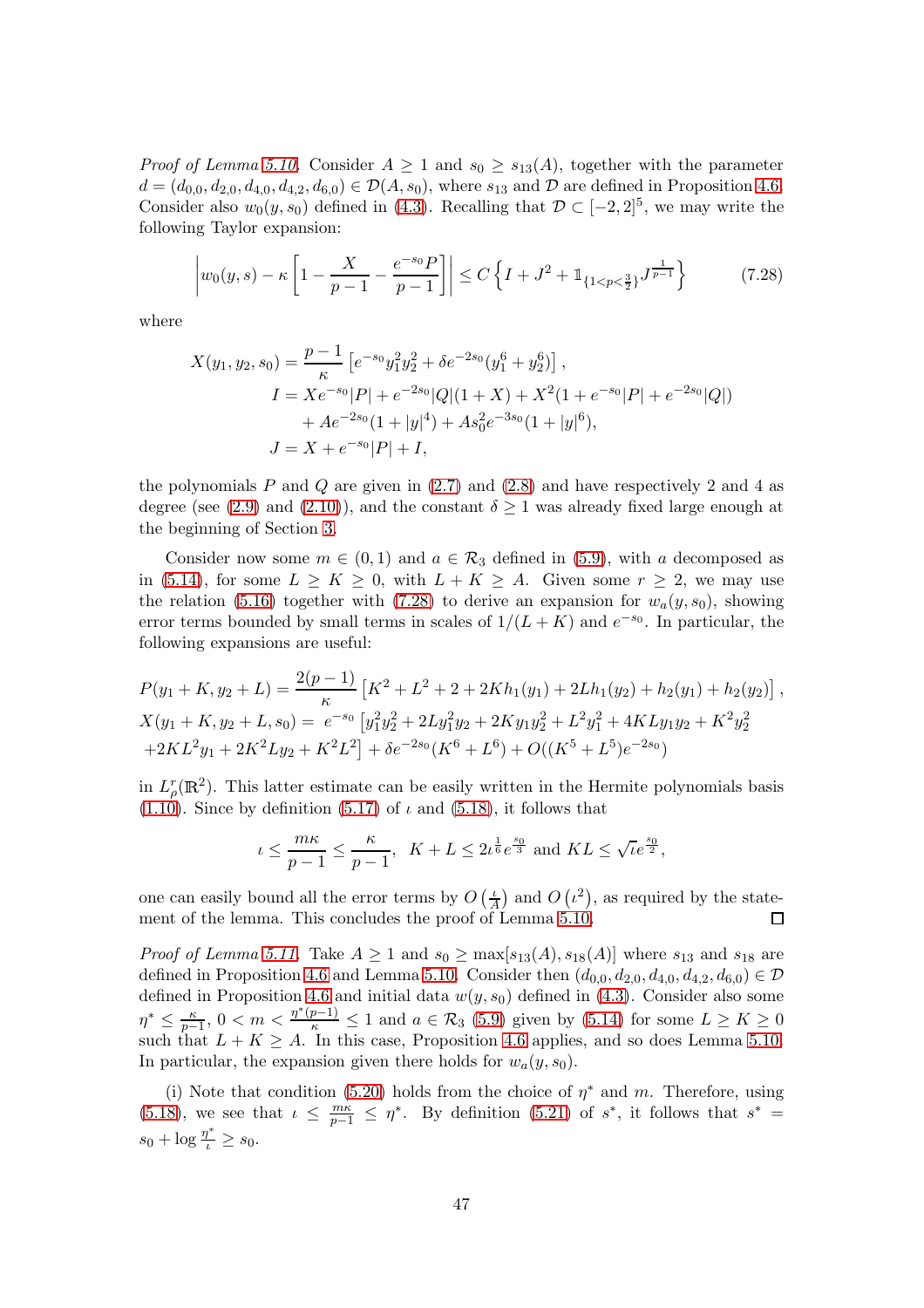(ii) Assume now that

<span id="page-47-3"></span>
$$
\forall s \in [s_0, s_1], \quad \|w_a(s)\|_{L^\infty} \le 2\kappa,\tag{7.29}
$$

for some  $s_1 \geq s_0$ . Introducing

<span id="page-47-1"></span>
$$
v_a = w_a - \kappa \text{ and } \bar{s} = \min(s^*, s_1),\tag{7.30}
$$

we work in the following in the interval  $[s_0, \bar{s}]$ , and proceed in 3 steps in order to give the proof:

- In Step 1, we write an equation satisfied by  $v_a$  and project it on the various components  $v_{a,i,j}$  defined in [\(3.18\)](#page-15-5).

- In Step 2, we integrate those equations.

- In Step 3, we collect the previous information to conclude the proof.

#### Step 1: Dynamics for  $v_a$

Since  $w_a$  satisfies equation [\(1.12\)](#page-3-1), by definition [\(7.30\)](#page-47-1), it follows that  $v_a$  satisfies the following equation:

<span id="page-47-0"></span>
$$
\forall s \in [s_0, \bar{s}], \ \partial_s v_a = \mathcal{L}v_a + \bar{B}(v_a), \tag{7.31}
$$

where the linear operator  $\mathcal L$  is introduced in [\(3.4\)](#page-13-0) and

<span id="page-47-4"></span>
$$
\bar{B}(v_a) = |\kappa + v_a|^{p-1} (\kappa + v_a) - \kappa^p - p\kappa^{p-1} v_a.
$$
\n(7.32)

In this step, we project equation [\(7.31\)](#page-47-0) in order to write differential inequalities satisfied by the various components  $v_{a,i,j}$  defined in [\(3.18\)](#page-15-5) as well as  $\bar{P}(v_a)$  where  $\bar{P}$  is the  $L^2_{\rho}$ orthogonal projector on

<span id="page-47-2"></span>
$$
\bar{E} = \text{span}\{h_i h_j \mid (i, j) \notin \{ (0, 0), (1, 0), (0, 1), (2, 0), (1, 1), (0, 2), (1, 2), (2, 1), (2, 2) \} \},\tag{7.33}
$$

the orthogonal supplement of the directions appearing in the expansion of Lemma [5.10.](#page-24-5) This is our statement:

<span id="page-47-8"></span>Lemma 7.3 (Projections of equation [\(7.31\)](#page-47-0)). Under the hypotheses of Lemma [5.11,](#page-25-0) for all  $s \in [s_0, \bar{s}],$  for all  $i \in \mathbb{N}$  and  $j = 0, \ldots, i$ , it holds that

<span id="page-47-5"></span>
$$
\left| v'_{a,i,j}(s) - \left( 1 - \frac{i}{2} \right) v_{a,i,j}(s) \right| \le C(i) \| v_a(s) \|_{L^2_{\rho}}^2.
$$
 (7.34)

In addition,

$$
\frac{d}{ds} \|\bar{P}(v_a(s))\|_{L^2_{\rho}} \leq -\frac{1}{2} \|\bar{P}(v_a(s))\|_{L^2_{\rho}} \tag{7.35}
$$
\n
$$
+ \mathbb{1}_{\{s_0 \leq s \leq s_0+2\}} C_{28} \|v_a(s_0)\|_{L^4_{\rho}}^2 + \mathbb{1}_{\{s_0+2 \leq s \leq \bar{s}\}} C_{28} \|v_a(s-2)\|_{L^2_{\rho}}^2,
$$

for some universal constant  $C_{28}$ , where  $\bar{s}$  is defined in [\(7.30\)](#page-47-1) and the projector  $\bar{P}$  is defined right before [\(7.33\)](#page-47-2).

Proof. Note first from [\(7.29\)](#page-47-3), [\(7.30\)](#page-47-1) and [\(7.32\)](#page-47-4) that

<span id="page-47-7"></span><span id="page-47-6"></span>
$$
\forall s \in [s_0, \bar{s}], \ \ |\bar{B}(v_a)| \le C|v_a|^2. \tag{7.36}
$$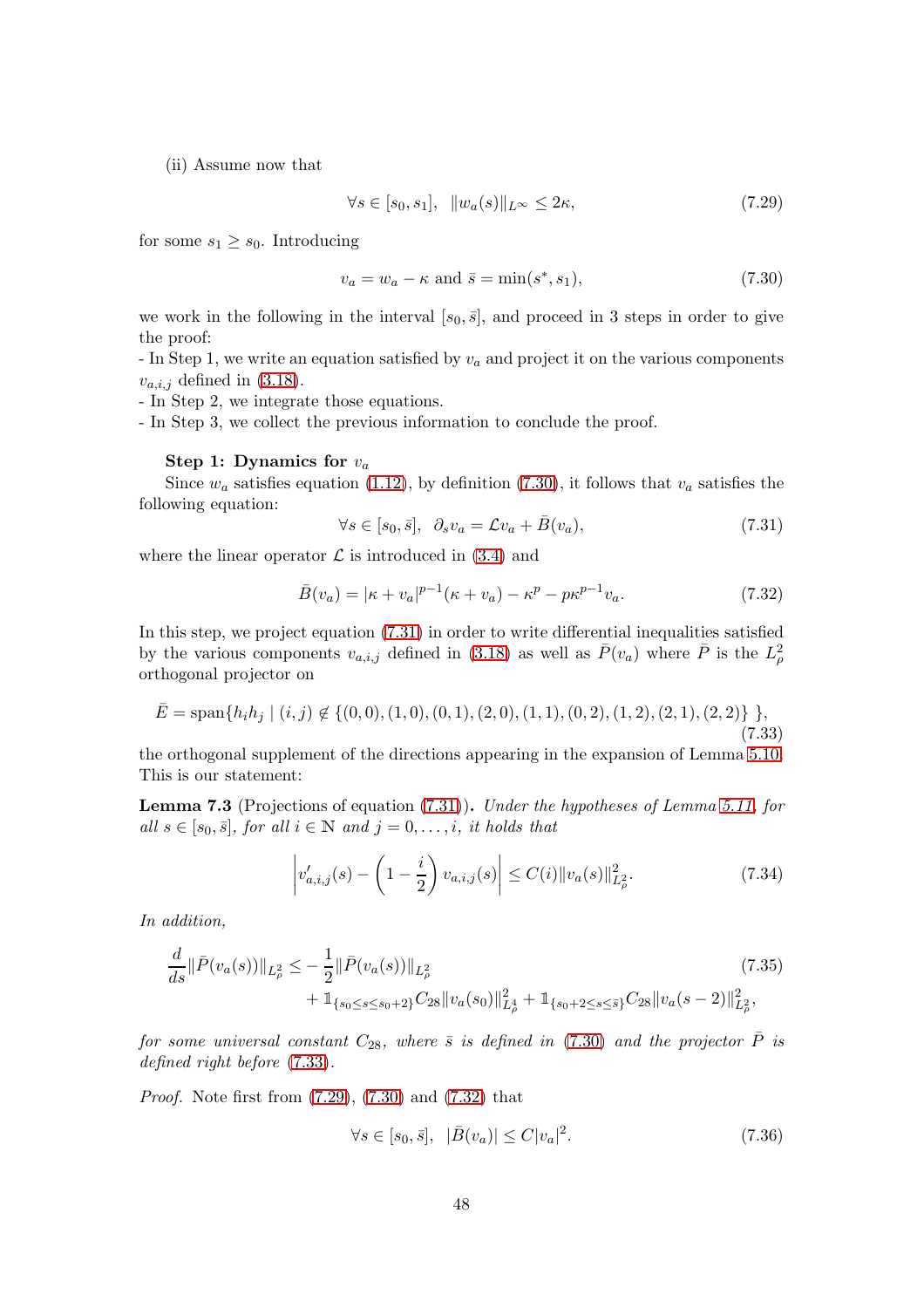This way, the proof follows as for Proposition [4.2](#page-16-1) proved in Section [7.2.](#page-38-2) More precisely, identity  $(7.34)$  follows from equation  $(7.31)$  and the quadratic estimate  $(7.36)$  exactly as for item (i) of that proposition. As for [\(7.35\)](#page-47-7), arguing as for item (ii) of the same proposition, we write

$$
\frac{d}{ds} \|\bar{P}(v_a(s))\|_{L^2_{\rho}} \leq -\frac{1}{2} \|\bar{P}(v_a(s))\|_{L^2_{\rho}} + C \|v_a(s)^2\|_{L^2_{\rho}},
$$

since  $\lambda = -\frac{1}{2}$  $\frac{1}{2}$  is the largest eigenvalue of  $\mathcal L$  corresponding to the components spanning  $\bar{E}$  [\(7.33\)](#page-47-2), the image of the projector  $\bar{P}$  (see [\(3.7\)](#page-13-5)). Note that  $\lambda = -\frac{1}{2}$  $\frac{1}{2}$  corresponds to the eigenfunctions  $h_3h_0$  and  $h_0h_3$ .

The question then reduces to the control of  $||v_a(s)^2||_{L^2_\rho} = ||v_a(s)||^2_{L^4_\rho}$ . Arguing as we did in Section [7.3](#page-39-1) for the proof of Proposition [4.3,](#page-17-2) we can apply here items (i) and (ii) of Lemma [7.1](#page-39-0) (with a delay time equal to 2). Indeed,  $v_a(s)$ ,  $v_a(s_0)$  and  $\nabla v_a(s_0)$  are in  $L^{\infty}(\mathbb{R}^2)$ , thanks to [\(7.29\)](#page-47-3) and Proposition [4.6,](#page-18-3) through the transformations [\(7.30\)](#page-47-1) and [\(5.16\)](#page-24-3). This concludes the proof of Lemma [7.3.](#page-47-8)  $\Box$ 

#### Step 2: Integration of the equations of Lemma [7.3](#page-47-8) We claim the following:

<span id="page-48-0"></span>**Lemma 7.4** (Integration of equation [\(7.31\)](#page-47-0)). There exist  $M_{29}$ ,  $A_{29} \ge 1$  and  $\eta_{29} > 0$ such that under the hypotheses of Lemma [5.11,](#page-25-0) if  $A \geq A_{29}$  and  $\eta^* \leq \eta_{29}$ , then for all  $s \in [s_0, \bar{s}],$  it holds that

$$
\forall i = 0, ..., 4 \text{ and } j = 0, ..., i, \ |v_{a,i,j}(s) - e^{(1-\frac{i}{2})\tau}v_{a,i,j}(s_0)| \leq M_{29}(\eta^* + A^{-2})e^{\tau}u,
$$

$$
\|\bar{P}(v_a(s))\|_{L^2_{\rho}} \leq e^{-\frac{\tau}{2}}\|\bar{P}(v_a(s_0))\|_{L^2_{\rho}} + M_{29}(\eta^* + A^{-2})e^{\tau}u,
$$

provided that A and  $s_0$  are large enough and  $\eta^*$  is small enough, where  $\bar{s}$ ,  $\iota$  and  $\bar{P}$  are defined in [\(7.30\)](#page-47-1), [\(5.17\)](#page-24-0) and right before [\(7.33\)](#page-47-2), with  $\tau = s - s_0$ .

Proof. This integration is at the heart of our argument, as it was already the case in our previous work [\[22\]](#page-59-11) dedicated to the classification of the possible behaviors near non isolated blow-up points for equation [\(1.1\)](#page-0-0) (see in particular Section 4.4 in that paper). Looking in that paper is certainly convincing for the expert reader. To be nice to all readers, we summarize the integration argument below.

Consider  $M_{29} > 0$  to be fixed later. For  $s_0$  large enough, we note that both identities in Lemma [7.4](#page-48-0) are true at  $s = s_0$ . Therefore, we may proceed by contradiction and assume that one of these identities doesn't hold at some time in the interval  $[s_0, \bar{s}]$  where  $\bar{s}$  is defined in  $(7.30)$ . If  $s_{29}$  is the infimum of such times, then we see from continuity that both identities hold on the interval  $[s_0, s_{29}]$  and that one of them has an equality case at  $s = s_{29}$ . In the following, we will prove that no equality case occurs, yielding a contradiction.

Since both identities hold for all  $s \in [s_0, s_2]$ , using the estimates at initial time  $s = s_0$  given in Lemma [5.10](#page-24-5) and using the definition [\(7.30\)](#page-47-1) of  $v_a$ , we derive the following bounds for  $s_0$  large enough and for all  $s \in [s_0, s_2]$  and  $r \in \{2, 4\}$ :

<span id="page-48-1"></span>
$$
||v_a(s_0)||_{L^r_\rho} \le M'_{29}(\iota + J) \text{ where } J = e^{-s_0}(K^2 + L^2),
$$
  
\n
$$
||v_a(s)||_{L^2_\rho} \le M'_{29}(e^{\tau}\iota + J) + M'_{29}M_{29}(\eta^* + A^{-2})e^{\tau}\iota,
$$
\n(7.37)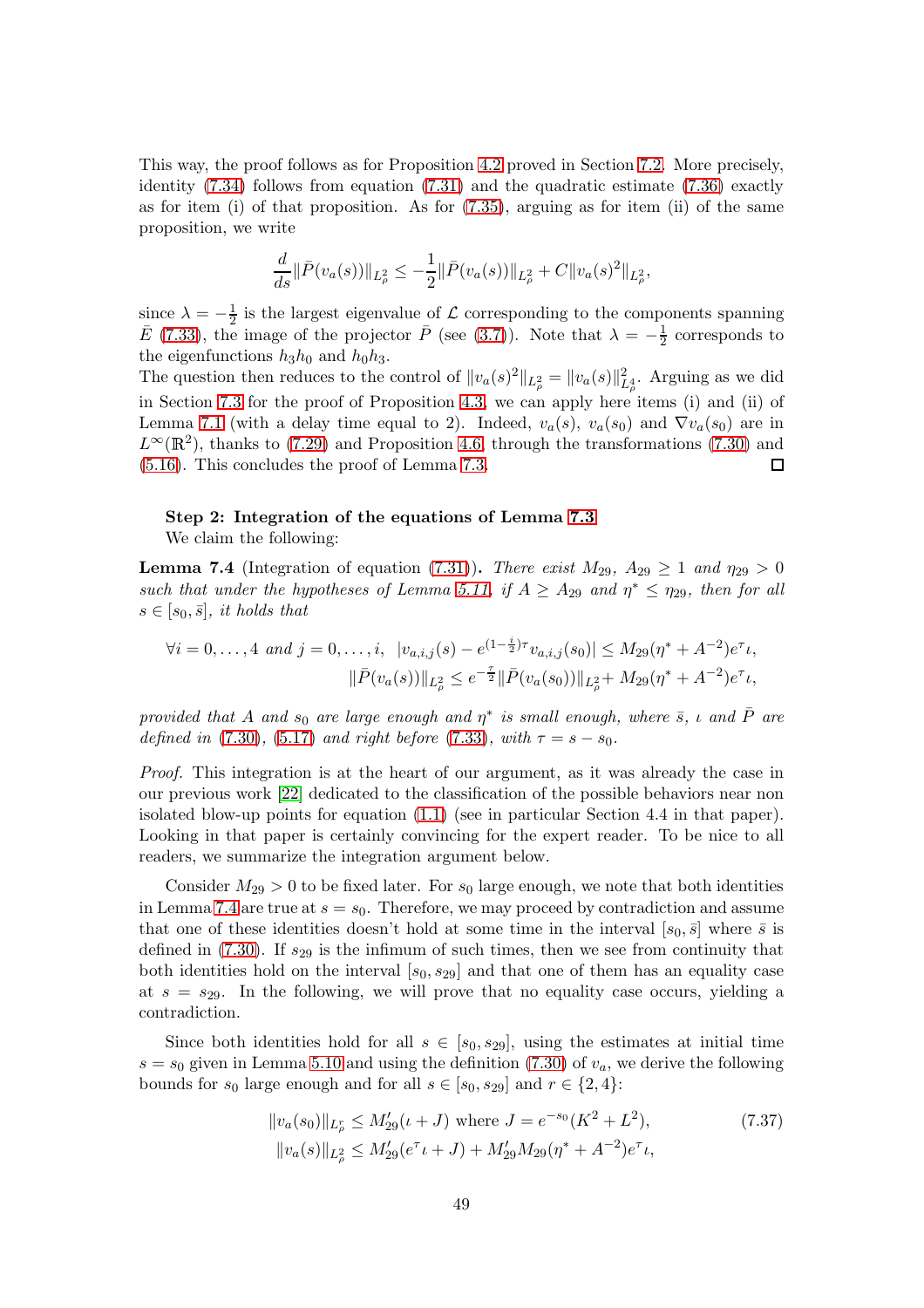for some universal constant  $M'_{29} > 0$ , where  $\tau = s - s_0$  hereafter. Taking  $\eta^* > 0$  small enough and A large enough, we write for all  $s \in [s_0, s_{29}]$ ,

<span id="page-49-0"></span>
$$
||v_a(s)||_{L^2_{\rho}} \le 2M'_{29}(e^{\tau} \iota + J). \tag{7.38}
$$

Using Lemma [7.3](#page-47-8) together with [\(7.38\)](#page-49-0), we write for  $s_0$  large enough, for all  $i = 0, \ldots, 4$ ,  $j = 0, \ldots, i$  and  $s \in [s_0, s_{29}]$ ,

$$
\left|v'_{a,i,j}(s) - \left(1 - \frac{i}{2}\right)v_{a,i,j}(s)\right| \le C_{29}M'_{29}^2(e^{2\tau}L^2 + J^2),
$$
  

$$
\frac{d}{ds}\|\bar{P}(v_a(s))\|_{L^2_{\rho}} \le -\frac{1}{2}\|\bar{P}(v_a(s))\|_{L^2_{\rho}} + C_{29}M'_{29}^2(e^{2\tau}L^2 + J^2),
$$

for some universal constant  $C_{29} > 0$ .

Integrating the first equation, we see that for all  $s \in [s_0, s_{29}]$ ,

<span id="page-49-2"></span>
$$
|v_{a,i,j}(s) - e^{(1-\frac{i}{2})\tau} v_{a,i,j}(s_0)| \le C_{29} M'_{29}^2 (e^{2\tau} \iota^2 + 2e^{\tau} J^2). \tag{7.39}
$$

Integrating the second inequality, we see that for all  $s \in [s_0, s_{29}]$ ,

$$
\|\bar{P}(v_a(s))\|_{L^2_{\rho}} \le e^{-\frac{\tau}{2}} \|\bar{P}(v_a(s_0))\|_{L^2_{\rho}} + C_{29} M'_{29}^2 \left(\frac{2}{5} e^{2\tau} t^2 + 2J^2\right). \tag{7.40}
$$

Recalling that  $\tau = s - s_0 \leq s_{29} - s_0 \leq \bar{s} - s_0 \leq s^* - s_0$ , we see by definition [\(5.21\)](#page-25-1) that

<span id="page-49-3"></span><span id="page-49-1"></span>
$$
e^{\tau} \iota \le \eta^*.\tag{7.41}
$$

Moreover, recalling that  $K + L \geq A$  and  $\delta \geq 1$  (see the beginning of Section [3\)](#page-12-0), we write by definitions [\(7.37\)](#page-48-1) and [\(5.17\)](#page-24-0) of J and  $\iota$ :

$$
J^2 \le e^{-2s_0} \frac{(K+L)^2}{A^2} (K^2+L^2)^2 \le e^{-2s_0} \frac{16}{A^2} (K^6+L^6) \le \frac{16\iota}{\delta A^2} \le \frac{16\iota}{A^2}.
$$

Using this together with  $(7.41)$ ,  $(7.39)$  and  $(7.40)$ , we see that for  $s_0$  large enough, we have for all  $s \in [s_0, s_{29}]$ ,

$$
\forall i = 0, \dots, 4 \text{ and } j = 0, \dots, i, \ |v_{a,i,j}(s) - e^{(1 - \frac{i}{2})\tau} v_{a,i,j}(s_0)| \leq 32C_{29}M'_{29}^2 \left(\eta^* + A^{-2}\right)e^{\tau}u,
$$

$$
\|\bar{P}(v_a(s))\|_{L^2_\rho} \leq e^{-\frac{\tau}{2}} \|\bar{P}(v_a(s_0))\|_{L^2_\rho} + 32C_{29}M'_{29}^2 \left(\eta^* + A^{-2}\right)e^{\tau}u.
$$

Fixing

$$
M_{29} = 33C_{29}M_{29}'^{2},
$$

we see that no equality case occurs in both identities shown in Lemma [7.4.](#page-48-0) A contradiction follows from the beginning of the proof. This concludes the proof of Lemma [7.4.](#page-48-0)  $\Box$ 

#### Step 3: Conclusion of the proof of Lemma [5.11](#page-25-0)

Recalling the transformation [\(7.30\)](#page-47-1), then using Lemma [7.4](#page-48-0) together with Lemma [5.10](#page-24-5) and the Cauchy-Schwarz inequality, we see that for all  $s \in [s_0, \bar{s}],$ 

$$
||w_a(\cdot, s) - (\kappa - e^{\tau} \iota)||_{L^2_{\rho}} \le M''_{29} \left\{ M_{29}(\eta^* + A^{-2})e^{\tau} \iota + e^{\tau} \left( \frac{\iota}{A} + \iota^2 \right) + (L^2 + K^2)e^{-s_0} \right\},
$$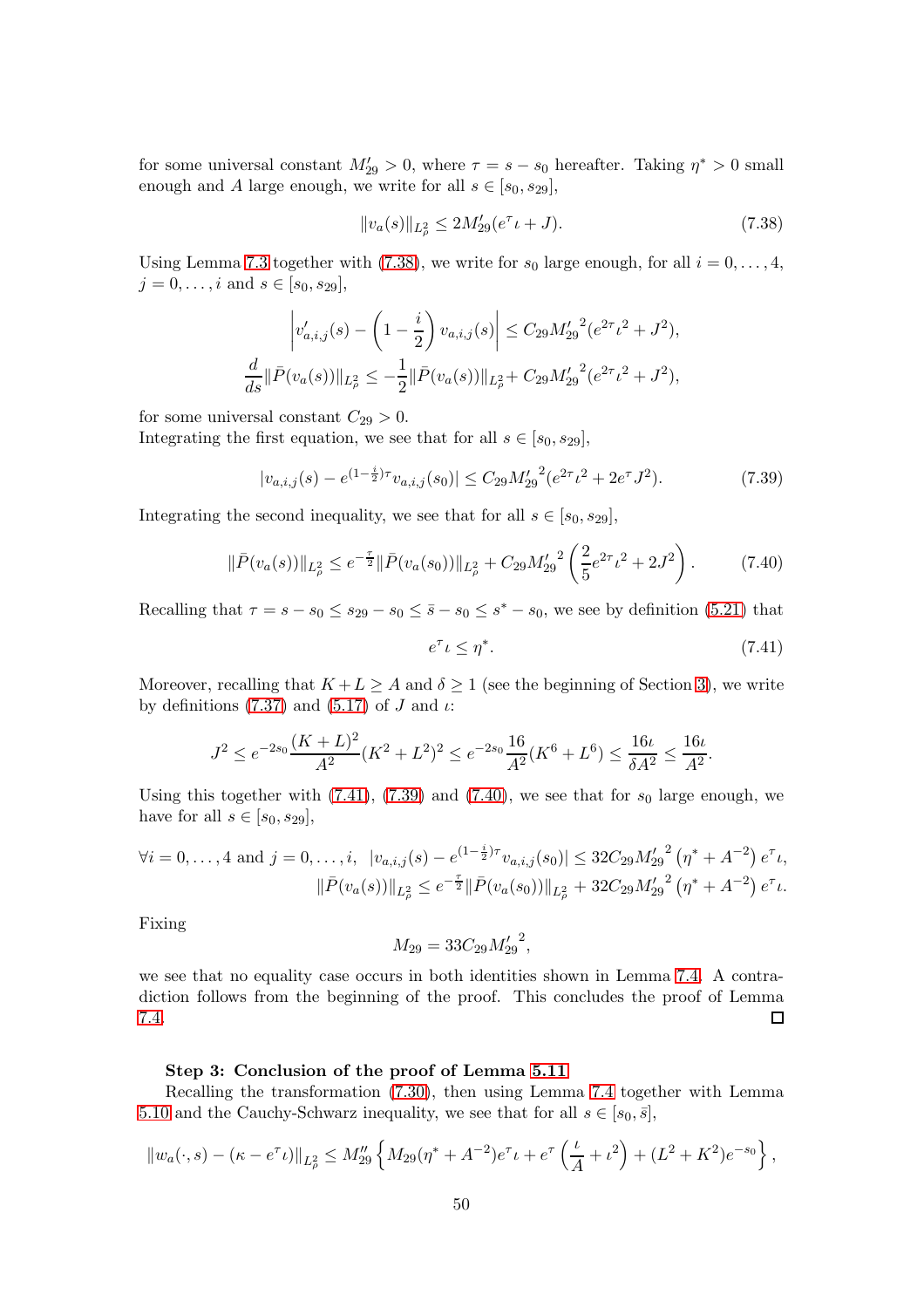for some universal constant  $M''_{29} > 0$ . Using the bounds [\(5.19\)](#page-24-6) and [\(5.18\)](#page-24-1), then recalling that  $\delta \geq 1$  from the beginning of Section [3,](#page-12-0) we see that

<span id="page-50-0"></span>
$$
e^{-s_0}(L^2 + K^2) \le 2e^{-\frac{s_0}{3}} \left(\frac{\kappa}{p-1}\right)^{\frac{1}{3}}.
$$

This concludes the proof of Lemma [5.11.](#page-25-0)

*Proof of Lemma [5.13.](#page-27-2)* Since  $w_0(y, \sigma) = \varphi(y, \sigma) + q(y, \sigma)$  by the relation [\(3.2\)](#page-12-1), proceeding as in [\(5.16\)](#page-24-3), we may introduce

$$
\varphi_a(y,\sigma) = \varphi(y + ae^{\frac{\sigma}{2}}, \sigma) = \varphi(y_1 + K', y_2 + L', \sigma),
$$
  
\n
$$
q_a(y,\sigma) = q(y + ae^{\frac{\sigma}{2}}, \sigma) = q(y_1 + K', y_2 + L', \sigma)
$$
\n(7.42)

(use [\(5.24\)](#page-27-0)). This way, we write  $w_a(y, \sigma) = \varphi_a(y, \sigma) + q_a(y, \sigma)$ , and the proof of [\(5.26\)](#page-28-3) follows by adding the expansions of  $\varphi_a(y, \sigma)$  and  $q_a(y, \sigma)$ , performed in 2 steps.

#### Step 1: The expansion of  $\varphi_a(y, \sigma)$

We claim that the expansion of  $\varphi_a(y, \sigma)$  follows from Lemma [5.10.](#page-24-5) Indeed, the input in that lemma is initial data  $w_0(y, s_0)$  [\(4.3\)](#page-18-1), and if one takes the parameter  $(d_{0,0}, d_{2,0}, d_{4,0}, d_{4,2}, d_{6,0}) = (0, 0, 0, 0, 0)$  and formally replaces  $s_0$  by  $\sigma$  in the definition [\(4.3\)](#page-18-1) of initial data  $w_0(y, s_0)$ , then, we recover  $\varphi(y, \sigma)$  defined in [\(2.2\)](#page-9-1). In addition, the point a we consider is given by  $(5.24)$  with  $K' + L' = A$ , which falls in the framework considered in Section [5.5.1.](#page-24-4) Therefore, Lemma [5.10](#page-24-5) applies and we see that

$$
\varphi_a(y,\sigma) = \kappa - \iota' - e^{-\sigma} \left\{ 2K'L'^2 h_1 h_0 + 2K'^2 L' h_1 h_2 + L'^2 h_2 h_0 + 4K'L' h_1 h_1 + K'^2 h_0 h_2 + 2L' h_2 h_1 + 2K' h_1 h_2 + h_2 h_2 \right\} + O\left(\frac{\iota'}{A}\right) + O(\iota'^2),\tag{7.43}
$$

in  $L^r_\rho$  for any  $r \geq 2$ , where  $\iota'$  is given in [\(5.27\)](#page-28-0).

Step 2: The expansion of  $q_a(y, \sigma)$ 

Take  $r \geq 2$ . Using the decomposition [\(3.17\)](#page-15-2) for  $q(y, \sigma)$ , we write from [\(7.42\)](#page-50-0):

<span id="page-50-4"></span><span id="page-50-3"></span><span id="page-50-2"></span>
$$
q_a(y,\sigma) = \bar{q}_a(y,\sigma) + \underline{q}_a(y,\sigma) \tag{7.44}
$$

where

<span id="page-50-1"></span>
$$
\bar{q}_a(y,\sigma) = \sum_{i=0}^7 \sum_{j=0}^i q_{i,j}(\sigma) h_{i-j}(y_1 + K') h_j(y_2 + L'), \quad \underline{q}_a(y,\sigma) = q_-(y_1 + K', y_2 + L', \sigma).
$$
\n(7.45)

Concerning  $\bar{q}_a(y, \sigma)$ , recalling that  $q(\sigma) \in V_A(\sigma)$  defined in Definition [3.1,](#page-15-4) then proceeding as for the proof of Lemma [5.10](#page-24-5) given at the beginning of this subsection, we derive that

$$
\bar{q}_a(y,\sigma) = q_{6,2}(\sigma) \left\{ L'^4 h_2 h_0 + K'^4 h_0 h_2 + 4L'^3 h_2 h_1 + 4K'^3 h_1 h_2 + 6(K'^2 + L'^2) h_2 h_2 + 4K' h_3 h_2 + 4L' h_2 h_3 + h_4 h_2 + h_2 h_4 \right\} + \left(\frac{\iota'}{A}\right) \tag{7.46}
$$

in  $L^r_\rho$ . As for  $q_a(y,\sigma)$ , we can bound it thanks to the following parabolic regularity estimate on  $q_-(\sigma)$ :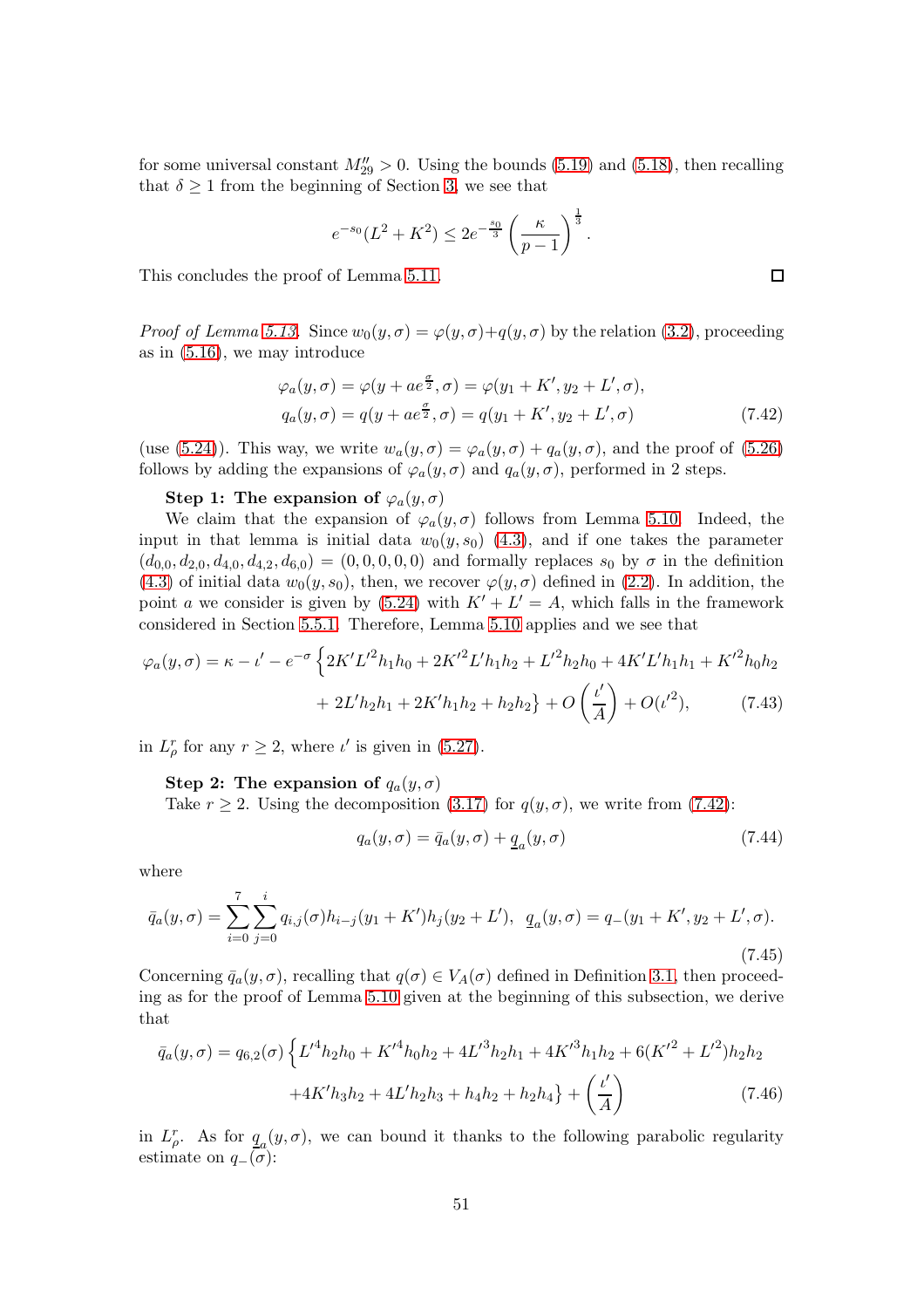<span id="page-51-0"></span>**Lemma 7.5** (Parabolic regularity for  $q_-(\sigma)$ ). Under the hypotheses of Lemma [5.13,](#page-27-2) it holds that for all  $r' \geq 2$ ,

$$
\forall s \in [s_0, \sigma], \ \ \|q_{-}(s)\|_{L^{r'}_{\rho}} \leq C(r')A^2s^2e^{-3s}.
$$

Indeed, using [\(7.45\)](#page-50-1), we write

<span id="page-51-1"></span>
$$
\int |q_a(y,\sigma)|^r \rho(y) dy = \int |q_-(z,\sigma)|^r \rho(z_1 - K', z_2 - L') dz.
$$
 (7.47)

Then, by definition [\(1.18\)](#page-4-4), we write

<span id="page-51-2"></span>
$$
\rho(z_1 - K', z_2 - L') = \rho(z)e^{\frac{K'z_1 + L'z_2}{2}}e^{\frac{K'^2 + L'^2}{4}}.
$$

Using the Cauchy-Schwarz inequality together with Lemma [7.5,](#page-51-0) we write

$$
\int |q_{-}(z,\sigma)|^{r} \rho(z_{1} - K', z_{2} - L')dz
$$
\n
$$
\leq e^{\frac{K'^{2} + L'^{2}}{4}} \left( \int |q_{-}(z,\sigma)|^{2r} \rho(z)dz \right)^{\frac{1}{2}} \left( \int e^{K'z_{1} + L'z_{2}} \rho(z)dz \right)^{\frac{1}{2}}
$$
\n
$$
\leq e^{\frac{3}{4}(K'^{2} + L'^{2})} \left( \int |q_{-}(z,\sigma)|^{2r} \rho(z)dz \right)^{\frac{1}{2}} \leq Ce^{\frac{3}{4}(K'^{2} + L'^{2})} (A^{2}\sigma^{2}e^{-3\sigma})^{r}.
$$
\n(7.48)

Using [\(5.25\)](#page-27-1) and recalling the definition [\(5.27\)](#page-28-0) of  $\iota'$ , then taking  $s_0$  large enough (remember that  $\sigma \geq s_0$ , we see that

<span id="page-51-3"></span>
$$
e^{\frac{3}{4r}(K'^2 + L'^2)}A^2\sigma^2 e^{-3\sigma} \le e^{-2\sigma}\frac{A^6}{A} = e^{-2\sigma}\frac{(K' + L')^6}{A} \le \frac{2^6}{A}e^{-2\sigma}(K'^6 + L'^6) \le \frac{2^6\iota'}{A\delta}.\tag{7.49}
$$

Using [\(7.46\)](#page-50-2), [\(7.47\)](#page-51-1), [\(7.48\)](#page-51-2) and [\(7.49\)](#page-51-3), we obtain an expansion for  $q_a(z, \sigma)$ , by [\(7.44\)](#page-50-3). Adding the expansion [\(7.43\)](#page-50-4), we obtain the desired expansion [\(5.26\)](#page-28-3) in Lemma [5.13.](#page-27-2) It remains to justify Lemma [7.5.](#page-51-0)

*Proof of Lemma [7.5.](#page-51-0)* Assume here that  $s_0 \geq s_{11}(A)$  defined in Proposition [4.2,](#page-16-1) so that Proposition [4.3](#page-17-2) applies. Consider then some  $r' \geq 2$ . Proceeding as for item (ii) of Proposition [4.2,](#page-16-1) we project equation [\(3.3\)](#page-12-2) for all  $s \in [s_0, \sigma]$  as follows

$$
\partial_s q_- = \mathcal{L}q_- + G \text{ where } G = P_-(Vq + B + R)
$$

and P<sub>−</sub> is the  $L^2_\rho$  projector on the subspace E<sub>−</sub> [\(7.1\)](#page-38-3). Given some  $\sigma_0 \in [s_0, \sigma]$ , we may write a Duhamel formulation based on the kernel given in [\(7.2\)](#page-40-4):

$$
q_{-}(\sigma) = e^{(\sigma - \sigma_0)\mathcal{L}} q(\sigma_0) + \int_{\sigma_0}^{\sigma} e^{(\sigma - \sigma')\mathcal{L}} G(\sigma') d\sigma'.
$$

Taking the  $L_{\rho}^{r'}$  norm, we write

<span id="page-51-4"></span>
$$
||q_{-}(\sigma)||_{L_{\rho}^{r'}} \leq I + II \equiv ||e^{(\sigma - \sigma_{0})\mathcal{L}}q(\sigma_{0})||_{L_{\rho}^{r'}} + \int_{\sigma_{0}}^{\sigma} ||e^{(\sigma - \sigma')\mathcal{L}}G(\sigma')||_{L_{\rho}^{r'}} d\sigma'. \tag{7.50}
$$

We start by bounding II. We claim that for any  $\sigma' \in [s_0, \sigma], G(\sigma')$  and its gradient have polynomial growth in  $y$ , allowing the application of item (ii) of Lemma [7.1.](#page-39-0) Indeed,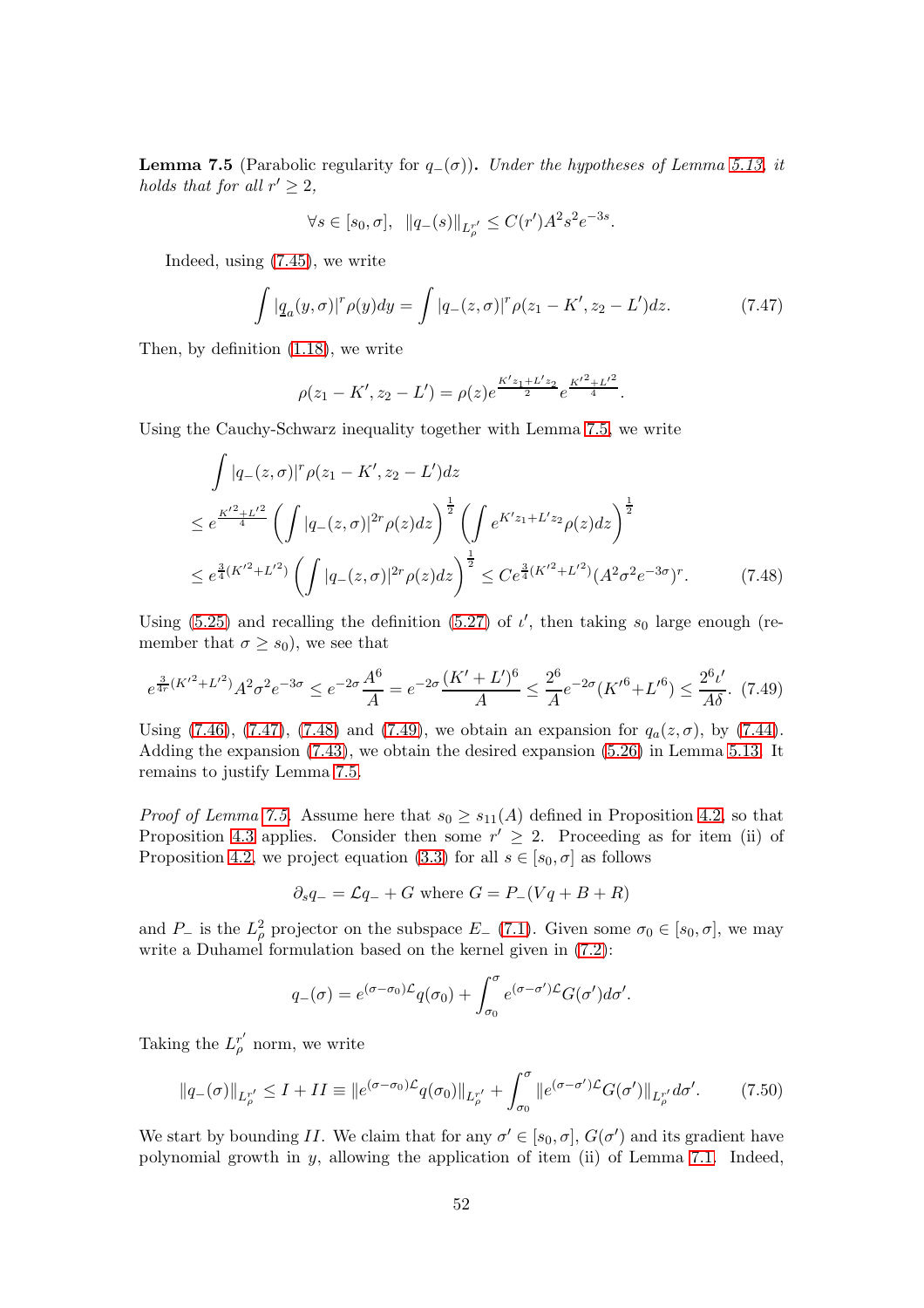by definition [\(3.4\)](#page-13-0), together with the  $L^{\infty}$  bound on  $q(s)$  from Definition [3.1](#page-15-4) and the gradient estimate of Proposition [5.2,](#page-19-2) we see that  $Vq + B(q) + R$  and its gradient have polynomial growth in y. By definition of the  $P_$  operator (see [\(7.1\)](#page-38-3) and [\(3.17\)](#page-15-2)), so has G. Applying item (ii) of Lemma [7.1,](#page-39-0) we see that

<span id="page-52-2"></span>
$$
|II| \le \int_{\sigma_0}^{\sigma} \|G(\sigma')\|_{L^{r'}_{\rho}} d\sigma'. \tag{7.51}
$$

Since

$$
||P_{-}(g)||_{L^{r'}_{\rho}} \leq C(r')||g||_{L^{r'}_{\rho}}
$$
 for any  $g \in L^{r'}_{\rho}$ 

(see again  $(7.1)$  and  $(3.17)$ ), we write

$$
||G(\sigma')||_{L^{r'}_{\rho}} \leq ||Vq(\sigma')||_{L^{r'}_{\rho}} + ||B(q(\sigma'))||_{L^{r'}_{\rho}} + ||R_{-}(\sigma')||_{L^{r'}_{\rho}}.
$$

Using Proposition [4.3](#page-17-2) and proceeding as for item (ii) of Proposition [4.2,](#page-16-1) we see that

<span id="page-52-3"></span>
$$
||G(\sigma')||_{L_{\rho}^{r'}} \le C(r')A\sigma' e^{-3\sigma'}.
$$
\n(7.52)

As for the term I, introducing  $\sigma^*(r') > 0$  and  $C^*(r') > 0$  such that the following delay regularizing effect holds for any  $v \in L^2_\rho$  (see item (i) of Lemma [7.1\)](#page-39-0):

<span id="page-52-1"></span>
$$
||e^{\sigma^*(r')\mathcal{L}}(v)||_{L^{r'}_{\rho}} \leq C^*(r')||v||_{L^{2}_{\rho}},\tag{7.53}
$$

we distinguish two cases in the following:

**Case 1**:  $\sigma \geq s_0 + \sigma^*$ . Fixing  $\sigma_0 = \sigma - \sigma^*$ , we see that  $\sigma_0 \geq s_0$ . Using [\(7.53\)](#page-52-1), we see by definition [\(7.50\)](#page-51-4) of I and Definition [3.1](#page-15-4) of  $V_A(s)$  that

$$
|I| \leq C^*(r') \|q_-(\sigma - \sigma^*)\|_{L^2_\rho} \leq C^*(r')A^2(\sigma - \sigma^*)^2 e^{-3(\sigma - \sigma^*)}.
$$

Using [\(7.50\)](#page-51-4), [\(7.51\)](#page-52-2) and [\(7.52\)](#page-52-3), we see that

$$
||q_{-}(\sigma)||_{L^{r'}_{\rho}} \leq C^*(r')A^2 \sigma^2 e^{-3(\sigma - \sigma^*)} + \sigma^* C(r')A(\sigma - \sigma^*)e^{-3(\sigma - \sigma^*)} \leq \bar{C}(r')A^2 \sigma^2 e^{-3\sigma}
$$

and the conclusion of Lemma [7.5](#page-51-0) follows.

**Case 2:**  $s_0 \leq \sigma \leq s_0 + \sigma^*$ . Fixing  $\sigma_0 = s_0$ , and noting that  $q(s_0)$  and  $\nabla q(s_0)$  are bounded (see the hypotheses of Lemma [5.13](#page-27-2) and Definition [3.1](#page-15-4) of  $V_A(s_0)$ ), we can apply item (ii) of Lemma [7.1](#page-39-0) and write by definition  $(7.50)$  of I and Definition [3.1:](#page-15-4)

$$
|I| \leq Ce^{\sigma - s_0} \|q_-(s_0)\|_{L^2_\rho} \leq Ce^{\sigma - s_0} A^2 s_0^2 e^{-3s_0} \leq Ce^{\sigma^*} A^2 \sigma^2 e^{-3(\sigma - \sigma^*)},
$$

and the conclusion follows as in Case 1. This concludes the proof of Lemma [7.5.](#page-51-0)  $\Box$ 

This concludes the proof of Lemma [5.13](#page-27-2) too.

 $\Box$ 

## <span id="page-52-0"></span>A A classical parabolic regularity estimate for equation [\(1.12\)](#page-3-1)

We prove Lemma [7.2](#page-44-3) here. Since the argument was extensively used in our earlier papers, we won't give details.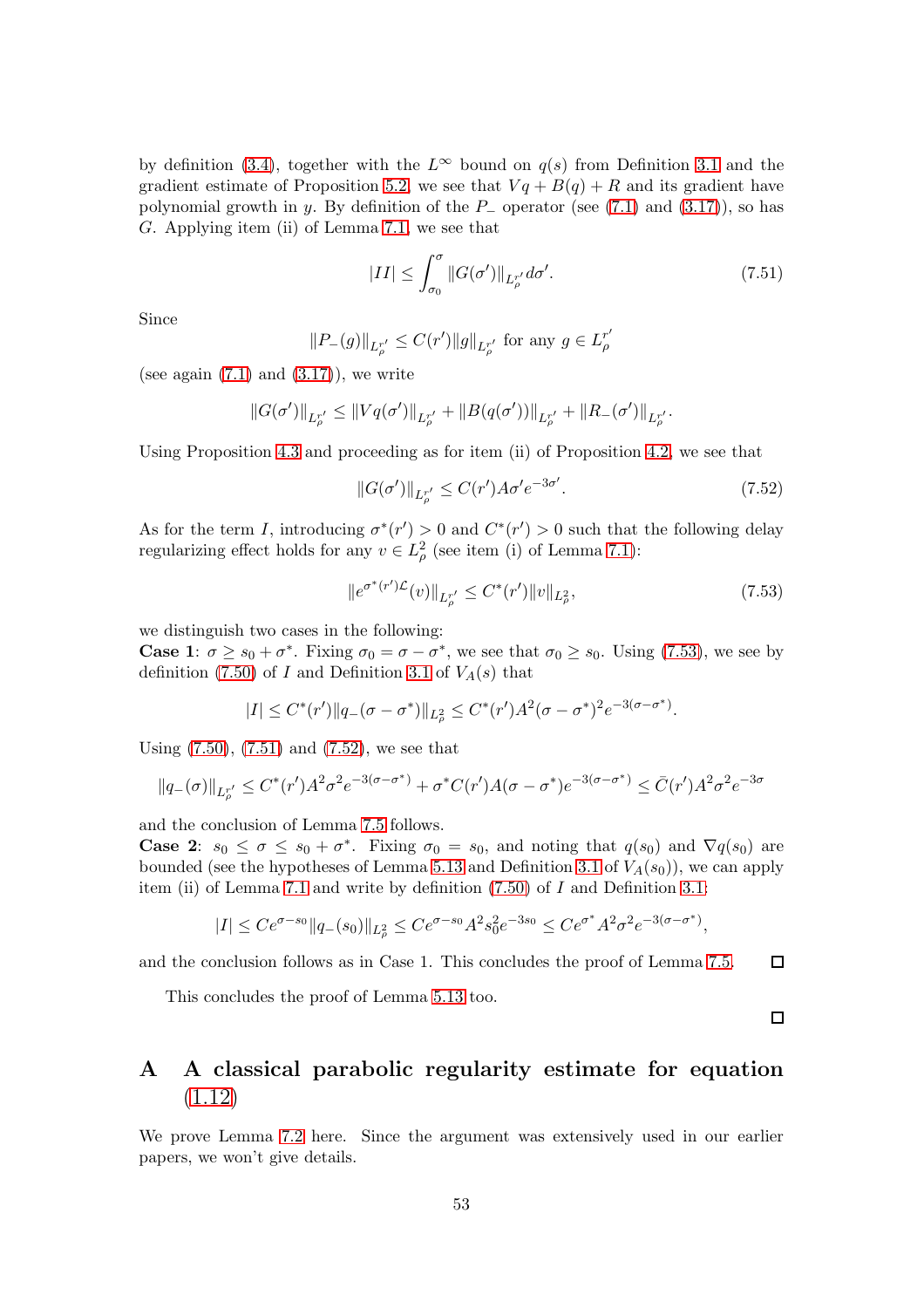Proof of Lemma [7.2.](#page-44-3) We proceed in 2 steps: we first justify the estimate locally in space, then we extend it to the whole space.

Step 1: Proof of a local version, where  $\mathbb{R}^2$  is replaced by  $B(0,1)$ , the unit ball of  $\mathbb{R}^2$ . When restricting to  $B(0, 1)$ , one can use the similarity variables' transformation to translate the problem into a regularity question for equation [\(1.1\)](#page-0-0). Using the technique of Step 2 page 1060 of [\[20\]](#page-59-15), which relies on Theorem 3 page 406 of Friedman [\[7\]](#page-59-16), we get the result.

Step 2: Extension to the whole space  $\mathbb{R}^2$ . Introducing for any  $a \in \mathbb{R}^2$ ,

<span id="page-53-1"></span>
$$
w_{a,n}(y,s) = w_n(y + ae^{\frac{s}{2}},s),
$$
\n(A.1)

we see from the similarity variables transformation  $(1.4)$  that  $w_{a,n}$  is also a solution of [\(1.12\)](#page-3-1) defined for all  $s \in [s_{0,n}, s_{2,n}]$  and satisfying the uniform bound [\(7.23\)](#page-44-0). Applying the same local regularity technique on  $w_{a,n}$  as in Step 1, we show that [\(7.25\)](#page-44-4) holds also for  $w_{a,n}$  with  $\mathbb{R}^2$  replaced by  $B(0,1)$ , uniformly in  $a \in \mathbb{R}^2$ . Using [\(A.1\)](#page-53-1) and varying a in the whole space  $\mathbb{R}^2$ , we recover the full estimate [\(7.25\)](#page-44-4) (on  $\mathbb{R}^2$ ) for  $w_n$ . This concludes the proof of Lemma [7.2.](#page-44-3) 口

## <span id="page-53-0"></span>B Stability results for equation [\(1.12\)](#page-3-1)

This section is devoted to the proof of Propositions [5.6](#page-22-0) and [5.8.](#page-23-0)

Proof of Proposition [5.6.](#page-22-0) Consider w a solution of equation [\(1.12\)](#page-3-1) defined for all  $(y, s) \in$  $\mathbb{R}^2 \times [0, \sigma_1]$  for some  $\sigma_1 \geq 0$ , with

<span id="page-53-3"></span>
$$
|w(y,s)| \le 2\kappa \text{ and } \nabla w(0)(1+|y|)^{-k} \in L^{\infty}
$$
 (B.1)

for some  $k \in \mathbb{N}$ . We aim at proving that

<span id="page-53-2"></span>
$$
\forall s \in [0, \sigma_1], \ \|w(s)\|_{L^2_\rho} \le M_0 \|w(0)\|_{L^2_\rho} e^{-\frac{s}{p-1}}, \tag{B.2}
$$

provided that

<span id="page-53-5"></span>
$$
||w(0)||_{L^2_\rho} \le \epsilon_0,\tag{B.3}
$$

for some large  $M_0 \geq 1$  and small  $\epsilon_0 > 0$ . We will assume that

<span id="page-53-6"></span>
$$
||w(0)||_{L^2_{\rho}} > 0,
$$
\n(B.4)

otherwise  $w \equiv 0$  and [\(B.2\)](#page-53-2) is trivial.

Since  $\Delta w-\frac{1}{2}$  $\frac{1}{2}y \cdot \nabla w = \frac{1}{\rho} \nabla \cdot (\rho \nabla w)$  by definition [\(1.18\)](#page-4-4) of  $\rho$ , multiplying equation [\(1.12\)](#page-3-1) by  $w\rho$ , integrating in space, then using an integration by parts, we write for all  $s \in [0, \sigma_1]$ :

<span id="page-53-4"></span>
$$
\frac{1}{2}\frac{d}{ds}\int w(y,s)^2\rho(y)dy \le -\frac{1}{p-1}\int w(y,s)^2\rho(y)dy + \int |w(y,s)|^{p+1}\rho(y)dy. \tag{B.5}
$$

Note that the fact that  $w(0) \in L^{\infty}$  and  $\nabla w(0)(1+|y|)^{-k} \in L^{\infty}$  for some  $k \in \mathbb{N}$  (see [\(B.1\)](#page-53-3)) is important to justify this integration by parts, as it is the case in item (ii) of Lemma [7.1.](#page-39-0) The conclusion will follow from 2 arguments: a rough estimate for general data, then a delicate estimate for small data. In the final step, we combine both arguments to conclude.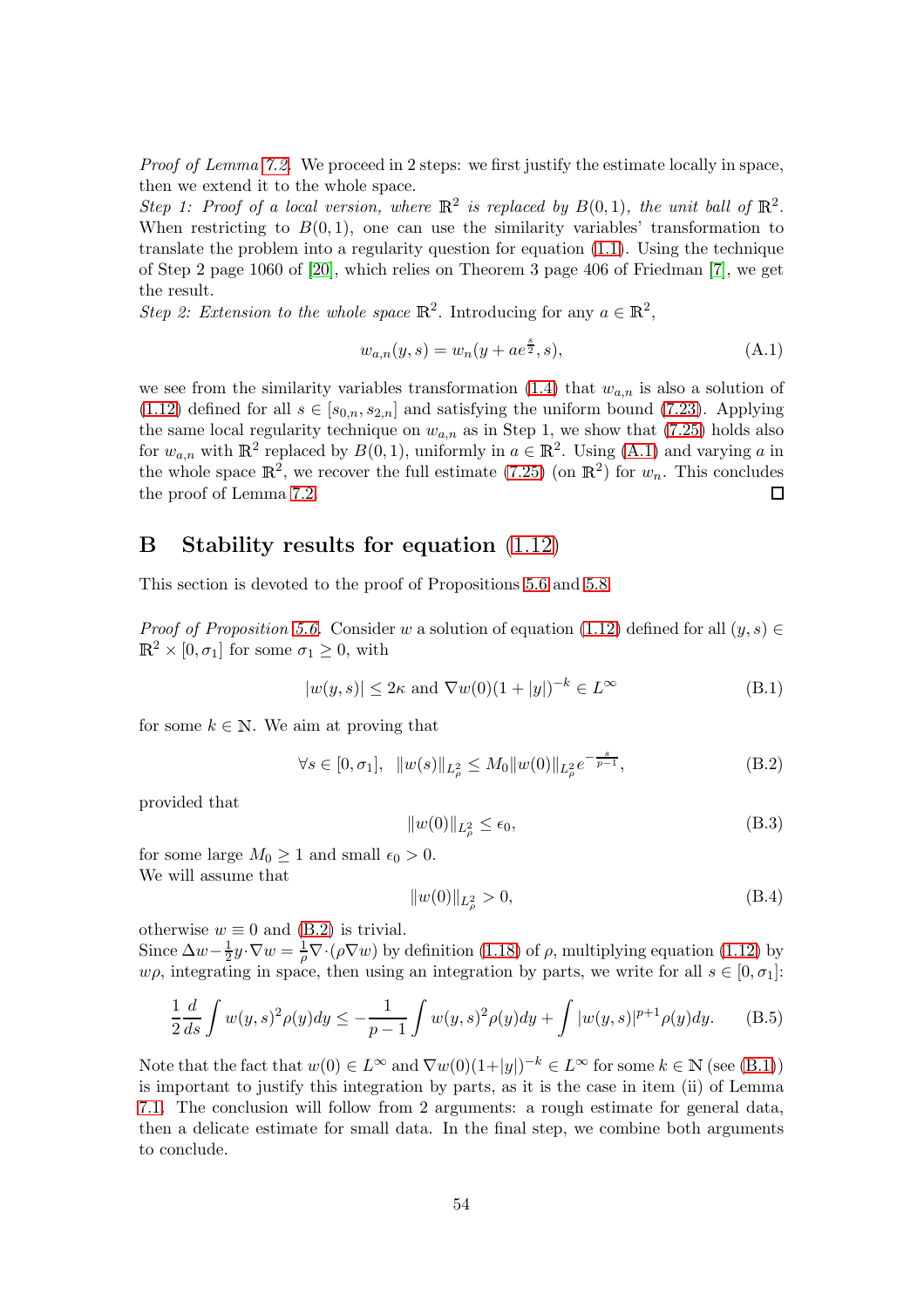#### Step 1: A rough estimate for general data

Using [\(B.5\)](#page-53-4) together with [\(B.1\)](#page-53-3) and the definition [\(1.5\)](#page-1-7) of  $\kappa$ , we write for all  $s \in$  $[0, \sigma_1],$ 

$$
\frac{1}{2}\frac{d}{ds}\int w(y,s)^2\rho(y)dy \le \frac{2^{p-1}-1}{p-1}\int w(y,s)^2\rho(y)dy,
$$

hence,

<span id="page-54-1"></span>
$$
||w(s)||_{L^2_{\rho}} \le e^{\frac{(2^{p-1}-1)}{p-1}s} ||w(0)||_{L^2_{\rho}}.
$$
\n(B.6)

## Step 2: A delicate estimate for small data and large  $\sigma_1$

Using again equation  $(1.12)$ , together with  $(B.1)$  and the definitions  $(1.5)$  and  $(3.4)$ of  $\kappa$  and  $\mathcal{L}$ , we write for almost every  $(y, s) \in \mathbb{R}^2 \times [0, \sigma_1]$ ,

$$
\partial_s |w| \leq (L - 1 + \frac{(2^{p-1} - 1)}{p-1})|w|.
$$

Using the regularizing effect of Lemma [7.1,](#page-39-0) we derive the existence of  $s_* > 0$  and  $C^* > 0$ such that if  $\sigma_1 \geq s_*$ , then for all  $s \in [s_*, \sigma_1]$ , we have

<span id="page-54-6"></span><span id="page-54-4"></span>
$$
||w(s)||_{L^{p+1}_{\rho}} \leq C^* ||w(s-s_*)||_{L^2_{\rho}}.
$$
\n(B.7)

Now, if  $s \in [0, \min(s_*, \sigma_1)]$ , we use the  $L^{\infty}$  bound [\(B.1\)](#page-53-3) and the definition [\(1.5\)](#page-1-7) of  $\kappa$  to derive the following rough control of the nonlinear term:

$$
||w(s)||_{L^{p+1}_{\rho}}^{p+1} \le (2\kappa)^{p-1} ||w(s)||_{L^{2}_{\rho}}^{2} = \frac{2^{p-1}}{p-1} ||w(s)||_{L^{2}_{\rho}}^{2}.
$$

Using [\(B.5\)](#page-53-4) with these 2 controls of the nonlinear term, we write for all  $s \in [0, \sigma_1]$ , the following delay differential inequality:

$$
\frac{1}{2}\frac{d}{ds}||w(s)||_{L^2_{\rho}}^2 \le -\frac{1}{p-1}||w(s)||_{L^2_{\rho}}^2
$$
\n
$$
+ \mathbb{1}_{\{0 \le s \le s_*\}}\frac{2^{p-1}}{p-1}||w(s)||_{L^2_{\rho}}^2 + \mathbb{1}_{\{s_* \le s \le \sigma_1\}}(C^*)^{p+1}||w(s-s_*)||_{L^2_{\rho}}^{p+1}.
$$
\n(B.8)

#### Step 3: Conclusion of the proof

Fixing  $M_0 > 0$  and  $\epsilon_0$  such that

<span id="page-54-2"></span>
$$
M_0 = 2 \max \left( 1, e^{\frac{2^{p-1}}{p-1} s_*} \right) \text{ and } 4 \left( C^* M_0 \right)^{p+1} \epsilon_0^{p-1} e^{\frac{2s_*}{p-1}} = M_0^2 \tag{B.9}
$$

we are ready to finish the proof of [\(B.2\)](#page-53-2), if [\(B.3\)](#page-53-5) and [\(B.4\)](#page-53-6) hold. By continuity of the  $L^2_{\rho}$  norm of  $w(s)^{-1}$  $w(s)^{-1}$  $w(s)^{-1}$  and noting that  $M_0 > 1$ , if we proceed by contradiction and assume that identity [\(B.2\)](#page-53-2) fails, then we may introduce  $\bar{s} \in (0, \sigma_1]$  such that

$$
\forall s \in [0, \bar{s}], \quad \|w(s)\|_{L^2_\rho} \le M_0 \|w(0)\|_{L^2_\rho} e^{-\frac{s}{p-1}},\tag{B.10}
$$

<span id="page-54-5"></span><span id="page-54-3"></span>
$$
||w(\bar{s})||_{L^2_{\rho}} = M_0 ||w(0)||_{L^2_{\rho}} e^{-\frac{s}{p-1}}.
$$
\n(B.11)

<span id="page-54-0"></span><sup>&</sup>lt;sup>1</sup>This is a consequence of the continuity in  $L^{\infty}$  for equation [\(1.1\)](#page-0-0), through the transformation [\(1.4\)](#page-1-5)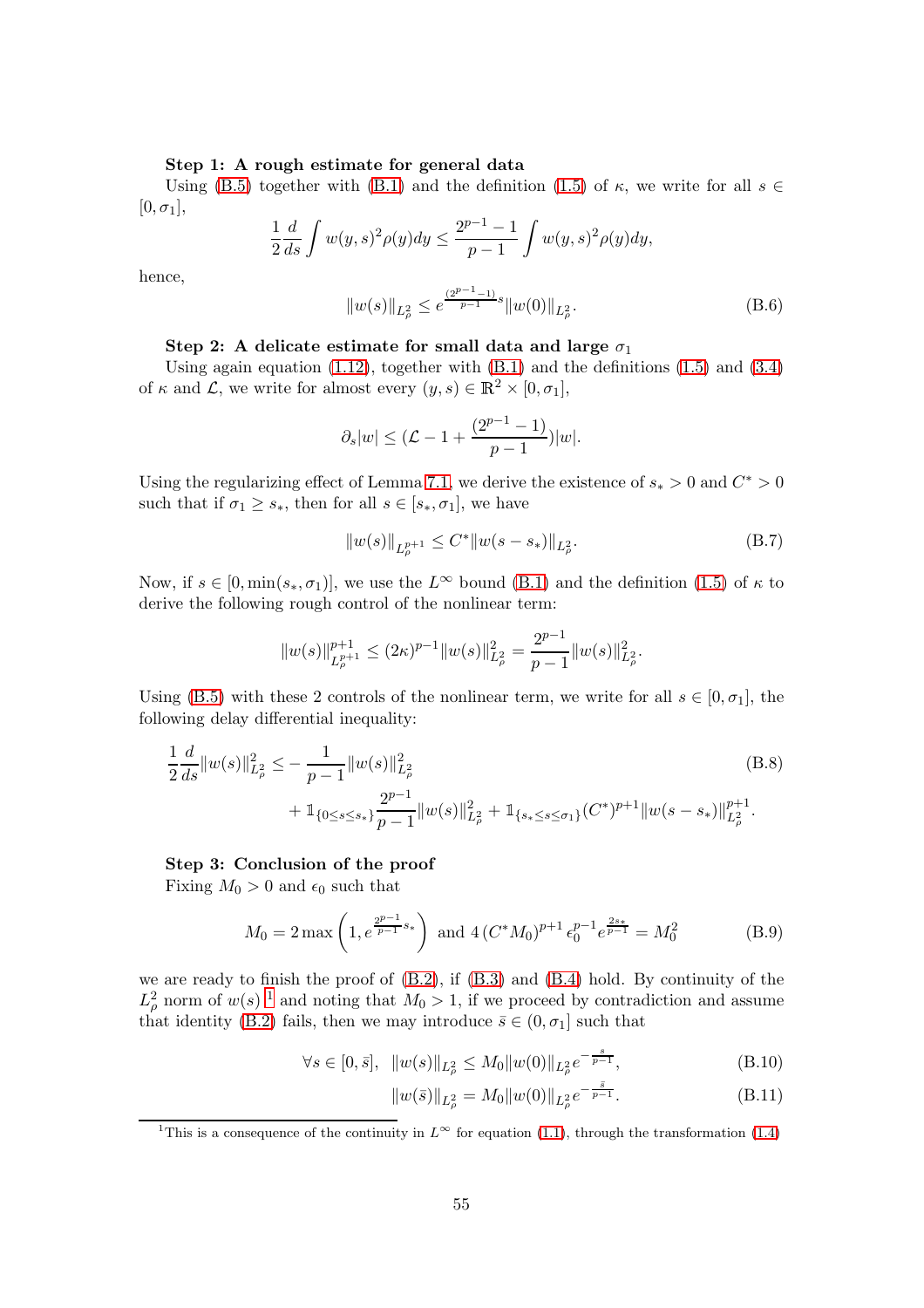We will reach a contradiction in each of the 2 cases we consider in the following. Case 1:  $\bar{s} \leq s_*$ . In this case, using [\(B.6\)](#page-54-1), the assumption [\(B.4\)](#page-53-6) and the choice of  $M_0$  in [\(B.9\)](#page-54-2), we write

$$
||w(\bar{s})||_{L^2_\rho}\leq e^{\frac{(2^{p-1}-1)}{p-1}\bar{s}}||w(0)||_{L^2_\rho}\leq e^{\frac{(2^{p-1}-1)}{p-1}s_*}||w(0)||_{L^2_\rho}\\ \leq \frac{M_0}{2}||w(0)||_{L^2_\rho}e^{-\frac{s_*}{p-1}}
$$

and a contradiction follows by [\(B.11\)](#page-54-3).

Case 2:  $s_* \leq \bar{s} \leq \sigma_1$ . In this case, identity [\(B.8\)](#page-54-4) holds for any  $s \in [0, \bar{s}]$ . Using [\(B.6\)](#page-54-1) when  $0 \le s \le s_*$  and [\(B.10\)](#page-54-5) when  $s_* \le s \le \overline{s}$ , we write for all  $s \in [0, \overline{s}]$ :

$$
\begin{split} &\frac{1}{2}\frac{d}{ds}\|w(s)\|_{L^2_{\rho}}^2 \leq -\frac{1}{p-1}\|w(s)\|_{L^2_{\rho}}^2\\ &+\mathbb{1}_{\{0\leq s\leq s_*\}}\frac{2^{p-1}}{p-1}e^{\frac{2(2^{p-1}-1)}{p-1}s}\|w(0)\|_{L^2_{\rho}}^2\\ &+\mathbb{1}_{\{s_*\leq s\leq \bar s\}}(C^*M_0\|w(0)\|_{L^2_{\rho}})^{p+1}e^{-\frac{(p+1)(s-s_*)}{p-1}}. \end{split}
$$

Integrating this equation, we see that

$$
\|w(\bar{s})\|_{L^2_{\rho}}^2 \le e^{-\frac{2\bar{s}}{p-1}} \{ \|w(0)\|_{L^2_{\rho}}^2 + e^{\frac{2\cdot 2^{p-1}s_*}{p-1}} \|w(0)\|_{L^2_{\rho}}^2 + 2\left(C^* M_0 \|w(0)\|_{L^2_{\rho}}\right)^{p+1} e^{\frac{2s_*}{p-1}} \}
$$
  

$$
\le e^{-\frac{2\bar{s}}{p-1}} \left\{ \left(\frac{M_0}{2}\right)^2 \|w(0)\|_{L^2_{\rho}}^2 + \left(\frac{M_0}{2}\right)^2 \|w(0)\|_{L^2_{\rho}}^2 + \frac{M_0^2}{2} \|w(0)\|_{L^2_{\rho}}^2 \right\}
$$
  

$$
< \frac{3}{4} M_0^2 e^{-\frac{2\bar{s}}{p-1}} \|w(0)\|_{L^2_{\rho}}^2
$$

thanks to the definition [\(B.9\)](#page-54-2) of  $M_0$  and  $\epsilon_0$ , together with [\(B.4\)](#page-53-6). Thus, a contradiction follows from  $(B.11)$ . This concludes the proof of Proposition [5.6.](#page-22-0)  $\Box$ 

Now, we give the proof of Proposition [5.8.](#page-23-0)

Proof of Proposition [5.8.](#page-23-0) Consider w a solution of equation of  $(1.12)$  defined for all  $(y, s) \in \mathbb{R}^2 \times [0, \sigma_1]$  for some  $\sigma_1 \geq 0$ , with

<span id="page-55-1"></span>
$$
\nabla w(0)(1+|y|)^{-k} \in L^{\infty} \text{ and } |w(y,s)| \le 2\kappa,
$$
\n(B.12)

for some  $k \in \mathbb{N}$ . We will prove that for some universal constant  $M_1 \geq 1$ , if

<span id="page-55-2"></span>
$$
||w(0) - \psi(\sigma^*)||_{L^2_{\rho}} \equiv \epsilon_1 \le \frac{|\psi'(\sigma^*)|}{M_1}
$$
\n(B.13)

for some  $\sigma^* \in \mathbb{R}$ , where  $\psi$  is defined in [\(5.8\)](#page-20-0), then, it holds that

<span id="page-55-0"></span>
$$
\forall s \in [0, \sigma_1], \ \ \|w(s) - \psi(s + \sigma^*)\|_{L^2_\rho} \le M_1 \|w(0) - \psi(\sigma^*)\|_{L^{p+1}_\rho} \frac{|\psi'(s + \sigma^*)|}{|\psi'(\sigma^*)|}.\tag{B.14}
$$

We may assume that

<span id="page-55-3"></span>
$$
\epsilon_1 > 0,\tag{B.15}
$$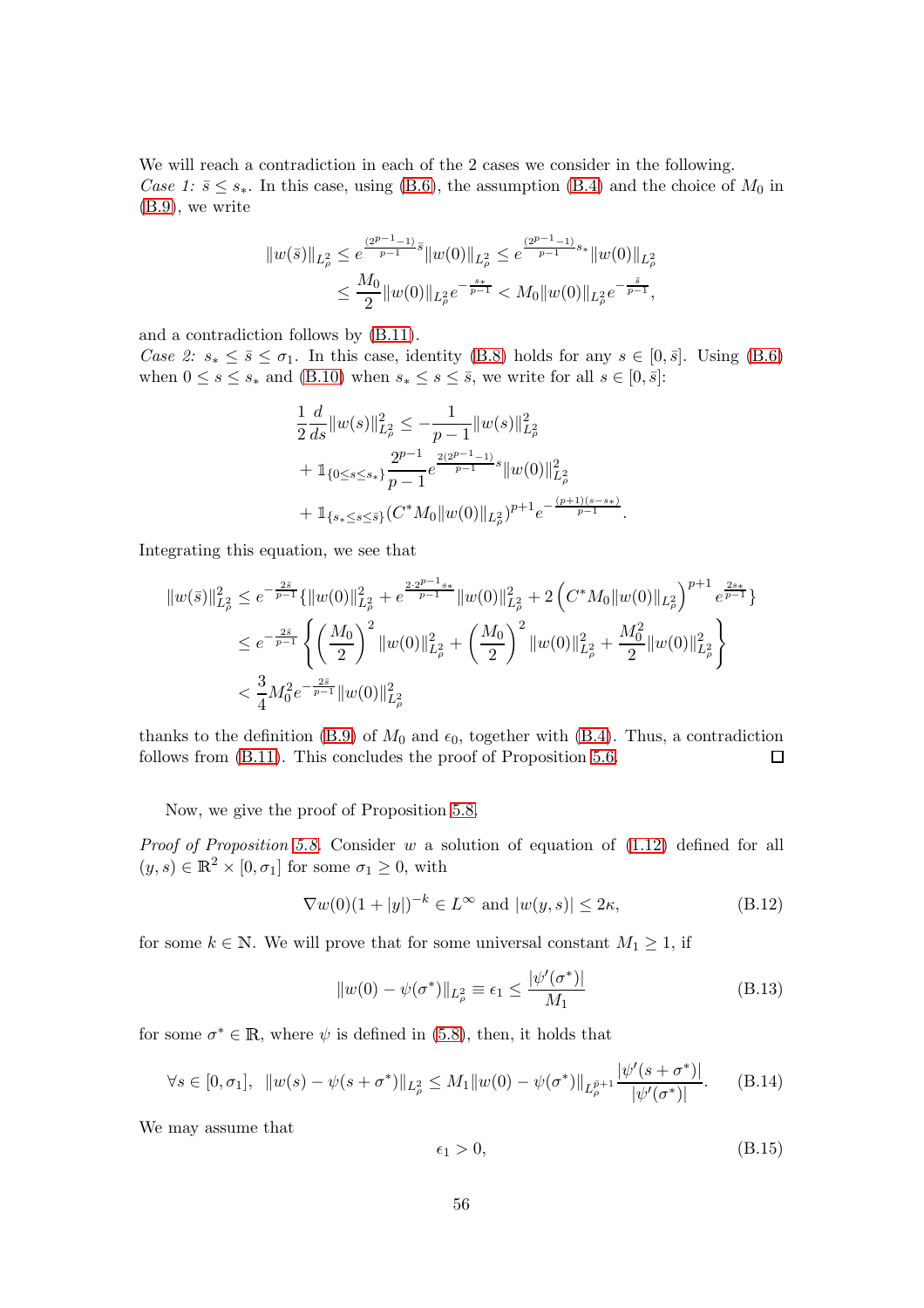otherwise  $w(y, s) = \psi(s + \sigma^*)$  for any  $s \ge 0$ , from the uniqueness of solutions to equation  $(1.12)$ , and  $(B.14)$  is trivial.

Since w and  $\psi$  are both solutions of [\(1.12\)](#page-3-1), introducing

<span id="page-56-3"></span>
$$
\bar{\psi}(s) = \psi(s + \sigma^*)
$$
 and  $v(y, s) = w(y, s) - \bar{\psi}(s)$ , (B.16)

we write the following PDE satisfied by v, for all  $(y, s) \in \mathbb{R}^2 \times [0, \sigma_1]$ :

<span id="page-56-0"></span>
$$
\partial_s v = \Delta v - \frac{1}{2}y \cdot \nabla v - \frac{v}{p-1} + p|\tilde{w}|^{p-1}v,\tag{B.17}
$$

where

<span id="page-56-2"></span>
$$
\tilde{w}(y,s) \in [w(y,s), \bar{\psi}(s)].
$$
\n(B.18)

Arguing as for [\(B.5\)](#page-53-4), we derive the following identity from [\(B.17\)](#page-56-0), for all  $s \in [0, \sigma_1]$ :

<span id="page-56-1"></span>
$$
\frac{1}{2}z'(s) \le -\frac{z(s)}{p-1} + p \int |\tilde{w}(y,s)|^{p-1} v(y,s)^2 \rho(y) dy, \text{ where } z(s) = \int v(y,s)^2 \rho(y) dy.
$$
\n(B.19)

The fact that  $\nabla w(0)(1+|y|)^{-k} \in L^{\infty}$  is useful to justify the integration by parts in [\(B.19\)](#page-56-1) and elsewhere. We proceed in 2 steps, first deriving a differential inequality for  $z(s)$ , then using a Gronwall argument to conclude.

#### Step 1: A differential inequality on  $z(s)$ .

Since  $\tilde{w}$  and  $\bar{\psi}$  are bounded by [\(5.8\)](#page-20-0), [\(B.18\)](#page-56-2) and [\(B.12\)](#page-55-1), using the definitions (B.18) and [\(B.16\)](#page-56-3) of  $\tilde{w}$  and v, we write by continuity:

$$
\left| |\tilde{w}(y,s)|^{p-1} - \bar{\psi}^{p-1} \right| \leq C_0 |\tilde{w}(y,s) - \bar{\psi}(s)|^{\bar{p}-1} \leq C_0 |v(y,s)|^{\bar{p}-1}
$$

for some  $C_0 > 0$ , where  $\bar{p} = \min(p, 2)$ . Plugging this in [\(B.19\)](#page-56-1), we write

<span id="page-56-6"></span>
$$
\frac{1}{2}z'(s) \le \left[-\frac{1}{p-1} + p\bar{\psi}(s)^{p-1}\right]z(s) + C_0 \int |v(y,s)|^{\bar{p}+1} \rho(y)dy. \tag{B.20}
$$

Let us now bound  $||v(s)||_{L^{\bar{p}+1}_{\rho}}$ . Using equation [\(B.17\)](#page-56-0), the bound [\(B.12\)](#page-55-1), the definitions [\(B.18\)](#page-56-2) and [\(5.8\)](#page-20-0) of  $\tilde{w}$  and  $\psi$ , together with the definitions [\(1.5\)](#page-1-7) and [\(3.4\)](#page-13-0) of  $\kappa$  and  $\mathcal{L}$ , we write for almost every  $(y, s) \in \mathbb{R}^2 \times [0, \sigma_1],$ 

<span id="page-56-4"></span>
$$
\partial_s |v| \le (\mathcal{L} - 1 + \frac{(2^{p-1}p - 1)}{p-1})|v|. \tag{B.21}
$$

Arguing as for [\(B.7\)](#page-54-6), we see that if  $\sigma_1 \geq s_*$ , then, we have for all  $s \in [s_*, \sigma_1]$ ,

<span id="page-56-7"></span>
$$
||v(s)||_{L_{\rho}^{\bar{p}+1}} \leq \bar{C}||v(s-s_*)||_{L_{\rho}^2} = \bar{C}z(s-s_*)^{\frac{1}{2}},
$$
\n(B.22)

for some possibly different  $s_*(p) > 0$  and  $\overline{C} > 0$ . Now, if  $s \in [0, \min(s_*, \sigma_1)],$  using  $(B.12)$  and the definition  $(5.8)$  of  $\psi$ , we see by definition  $(B.16)$  of v that  $|v| \leq 3\kappa$  and  $\nabla v(0)(1+|y|)^{-k} \in L^{\infty}$ . Therefore,

<span id="page-56-5"></span>
$$
\int |v(y,s)|^{\bar{p}+1} \rho(y) dy \le (3\kappa)^{\bar{p}-1} \int v(y,s)^2 \rho(y) dy.
$$
 (B.23)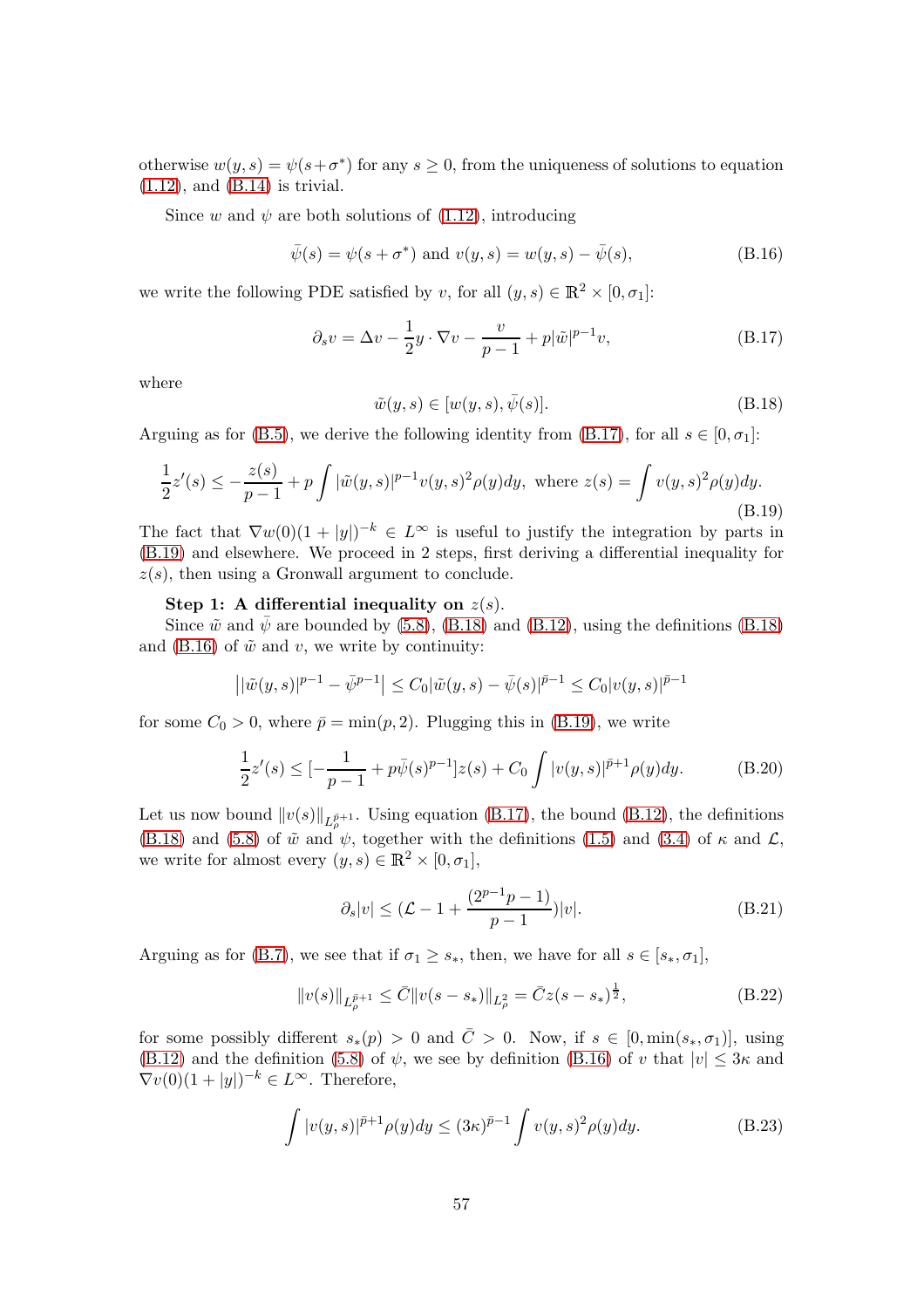In addition, using  $(B.21)$ , we see that we can apply item (ii) of Lemma [7.1](#page-39-0) and get from [\(B.13\)](#page-55-2)

<span id="page-57-0"></span>
$$
\forall s \in [0, \min(s_*, \sigma_1)], \ \ \|v(s)\|_{L^2_{\rho}} \le C^* \|v(0)\|_{L^2_{\rho}} = C^* \epsilon_1.
$$

Using this together with [\(B.23\)](#page-56-5), [\(B.20\)](#page-56-6) and [\(B.22\)](#page-56-7), we see that for all  $s \in [0, \sigma_1]$ ,

$$
\frac{1}{2}z'(s) \leq [-\frac{1}{p-1} + p\bar{\psi}(s)^{p-1}]z(s) \n+ C_1 1\!\!1_{\{0 \leq s \leq s_*\}}\epsilon_1^2 + C_1 1\!\!1_{\{s_* \leq s \leq \sigma_1\}} z(s-s_*)^{\frac{\bar{p}+1}{2}},
$$
\n(B.24)

for some  $C_1 > 0$ .

#### Step 2: A Gronwall estimate

Let us define

<span id="page-57-1"></span>
$$
\bar{z}_p(s) = z_p(s + \sigma^*) \text{ where } z_p(s) = \frac{e^{-\frac{2s}{p-1}}}{(1 + e^{-s})^{\frac{2p}{p-1}}} = \left[\frac{p-1}{\kappa}\psi'(s)\right]^2 \quad (B.25)
$$

and  $\psi$  is defined in [\(5.8\)](#page-20-0). Since  $\psi(s)$  satisfies equation [\(1.12\)](#page-3-1), it follows that  $\bar{z}_p(s)$  is a solution of the linear part of [\(B.24\)](#page-57-0), namely

<span id="page-57-4"></span>
$$
\bar{z}'_p(s) = 2\left(-\frac{1}{p-1} + p\bar{\psi}(s)^{p-1}\right)\bar{z}_p(s).
$$
 (B.26)

Then, we introduce the following barrier

<span id="page-57-3"></span>
$$
\bar{z}(s) = \frac{M_1' \epsilon_1^2}{z_p(\sigma^*)} \bar{z}_p(s),\tag{B.27}
$$

where  $M'_1 > 1$  will be fixed large enough later. With this definition and recalling the definition [\(B.19\)](#page-56-1) of  $z(s)$ , we suggest to prove that

<span id="page-57-2"></span>
$$
\forall s \in [0, \sigma_1], \ z(s) \le \bar{z}(s), \tag{B.28}
$$

if  $\epsilon_1$  defined in [\(B.13\)](#page-55-2) is small enough, which clearly implies [\(B.14\)](#page-55-0), by definition [\(B.25\)](#page-57-1) of  $z_p$ . We proceed by contradiction and assume that identity [\(B.28\)](#page-57-2) fails. Since

<span id="page-57-5"></span>
$$
0 < z(0) = \epsilon_1^2 < M_1' \epsilon_1^2 = \bar{z}(0),\tag{B.29}
$$

by [\(B.19\)](#page-56-1), [\(B.16\)](#page-56-3), [\(B.13\)](#page-55-2), [\(B.15\)](#page-55-3), [\(B.27\)](#page-57-3) and [\(B.25\)](#page-57-1), using the continuity in time of the  $L^2_{\rho}$  norm of  $v(s)$  solution of equation [\(B.17\)](#page-56-0) (which is a consequence of the continuity in  $L^{\infty}$  for equation [\(1.1\)](#page-0-0), through the transformations [\(1.4\)](#page-1-5) and [\(B.16\)](#page-56-3)), we see that [\(B.28\)](#page-57-2) holds at least on a small interval to the right of 0. Hence, we may introduce  $\bar{s} \in (0, \sigma_1]$  such that

$$
\forall s \in [0, \bar{s}], \ z(s) \le \bar{z}(s), \tag{B.30}
$$

<span id="page-57-7"></span><span id="page-57-6"></span>
$$
z(\bar{s}) = \bar{z}(\bar{s}).\tag{B.31}
$$

Using the differential inequality [\(B.24\)](#page-57-0) together with the auxiliary function  $\bar{z}_p$  which satisfies equation [\(B.26\)](#page-57-4), [\(B.29\)](#page-57-5) and [\(B.30\)](#page-57-6), we write the following Gronwall estimate:

$$
z(\bar{s}) \le \bar{z}_p(\bar{s}) \left\{ \frac{\epsilon_1^2}{\bar{z}_p(0)} + C_1 \epsilon_1^2 J_1 + C_1 \left( \frac{M_1' \epsilon_1^2}{z_p(\sigma^*)} \right)^{\frac{\bar{p}+1}{2}} J_2 \right\}
$$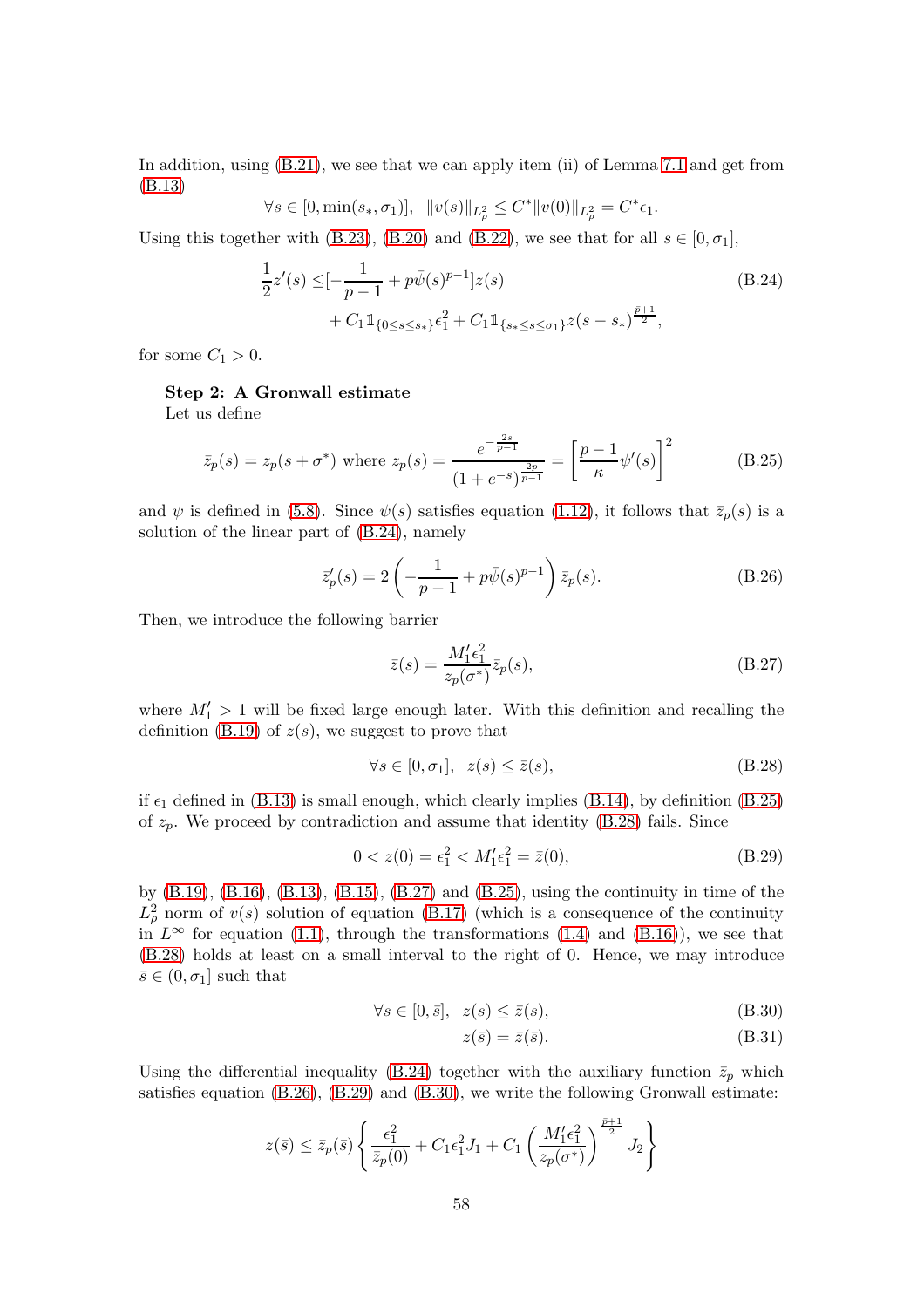where

$$
J_1 = \int_0^{s_*} \frac{d\sigma}{\bar{z}_p(\sigma)} \text{ and } J_2 = \int_{s_*}^{\bar{s}} \frac{\bar{z}_p(\sigma - s_*)^{\frac{\bar{p}+1}{2}}}{\bar{z}_p(\sigma)} d\sigma.
$$

By definition [\(B.25\)](#page-57-1), we see that for all  $s' \in [0, s_*]$ , we have  $z_p(\sigma^* + s') \ge z_p(\sigma^*)e^{-2\frac{(p+1)}{p-1}s_*}$ , hence

$$
J_1 = \int_{\sigma^*}^{\sigma^* + s_*} \frac{d\sigma'}{z_p(\sigma')} \le \frac{s_* e^{2\frac{(p+1)}{p-1}s_*}}{z_p(\sigma^*)}.
$$

We also have

$$
J_2 = \int_{\sigma^* + s_*}^{\sigma^* + \bar{s}} \frac{z_p(\sigma' - s_*)^{\frac{\bar{p}+1}{2}}}{z_p(\sigma')} d\sigma' \le \int_{-\infty}^{\infty} \frac{z_p(\sigma' - s_*)^{\frac{\bar{p}+1}{2}}}{z_p(\sigma')} d\sigma' \equiv C_2(s^*).
$$

Imposing that

<span id="page-58-6"></span>
$$
\epsilon_1^2 \le \frac{z_p(\sigma^*)}{M_1'(C_1 C_2(s_*))^{\frac{2}{\bar{p}-1}}},\tag{B.32}
$$

we see that

$$
z(\bar{s}) \le \frac{\epsilon_1^2}{z_p(\sigma^*)} \bar{z}_p(\bar{s}) [1 + C_1 s_* e^{2\frac{(p+1)}{p-1} s_*} + 1].
$$

Fixing

$$
M_1'=3+C_1s_*e^{2\frac{(p+1)}{p-1}s_*},
$$

we see that a contradiction follows from  $(B.31)$ ,  $(B.30)$  and  $(B.27)$  (remember that  $\bar{z}(\bar{s}) > 0$  by definition [\(B.27\)](#page-57-3), together with [\(B.25\)](#page-57-1) and [\(B.15\)](#page-55-3)). Thus, [\(B.28\)](#page-57-2) holds. Since  $z_p(s) = C|\psi'(s)|^2$  from [\(B.25\)](#page-57-1), using the definitions [\(B.19\)](#page-56-1) and [\(B.27\)](#page-57-3) of  $z(s)$  and  $\bar{z}(s)$ , together with the condition [\(B.32\)](#page-58-6), we conclude the proof of Proposition [5.8.](#page-23-0)  $\Box$ 

## <span id="page-58-2"></span>References

- [1] J. Bricmont and A. Kupiainen. Universality in blow-up for nonlinear heat equations. Nonlinearity, 7(2):539–575, 1994.
- <span id="page-58-5"></span>[2] C. Collot, P. Merle, and P. Raphaël. Strongly anisotropic type II blow up at an isolated point. J. Am. Math. Soc., 33(2):527–607, 2020.
- <span id="page-58-3"></span>[3] C. Fermanian Kammerer, F. Merle, and H. Zaag. Stability of the blow-up profile of non-linear heat equations from the dynamical system point of view. Math. Annalen, 317(2):195–237, 2000.
- <span id="page-58-4"></span>[4] C. Fermanian Kammerer and H. Zaag. Boundedness up to blow-up of the difference between two solutions to a semilinear heat equation. Nonlinearity, 13(4):1189–1216, 2000.
- <span id="page-58-0"></span>[5] S. Filippas and R. V. Kohn. Refined asymptotics for the blowup of  $u_t - \Delta u = u^p$ . Comm. Pure Appl. Math., 45(7):821–869, 1992.
- <span id="page-58-1"></span>[6] S. Filippas and W. X. Liu. On the blowup of multidimensional semilinear heat equations. Ann. Inst. H. Poincaré Anal. Non Linéaire,  $10(3):313-344$ , 1993.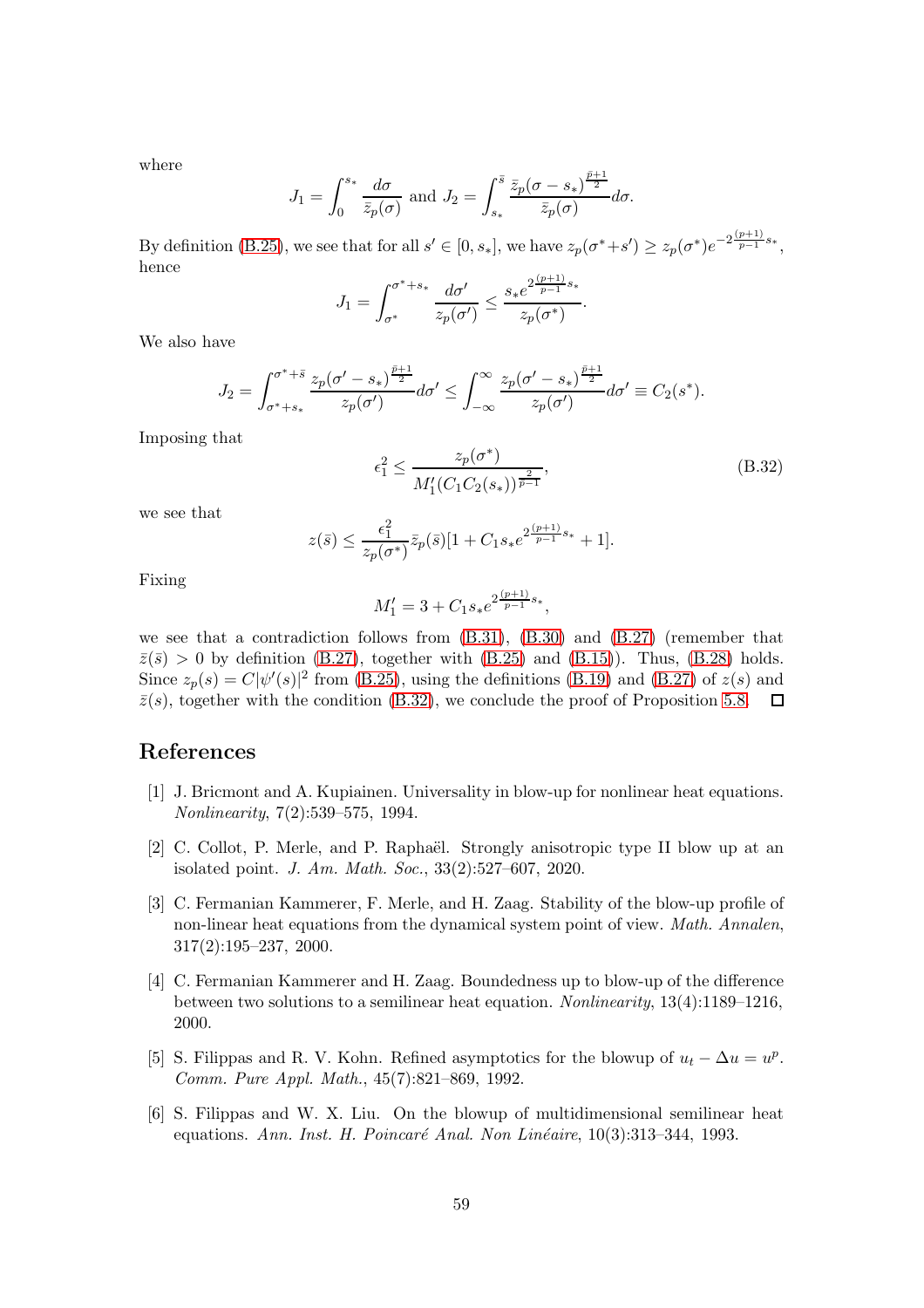- <span id="page-59-16"></span><span id="page-59-2"></span>[7] A. Friedman. Interior estimates for parabolic systems of partial differential equations. J. Math. Mech., 7:393–417, 1958.
- <span id="page-59-0"></span>[8] Y. Giga and R. V. Kohn. Asymptotically self-similar blow-up of semilinear heat equations. Comm. Pure Appl. Math., 38(3):297–319, 1985.
- <span id="page-59-3"></span>[9] Y. Giga and R. V. Kohn. Characterizing blowup using similarity variables. Indiana Univ. Math. J., 36(1):1–40, 1987.
- <span id="page-59-1"></span>[10] Y. Giga and R. V. Kohn. Nondegeneracy of blowup for semilinear heat equations. Comm. Pure Appl. Math., 42(6):845–884, 1989.
- <span id="page-59-8"></span>[11] Y. Giga, S. Matsui, and S. Sasayama. Blow up rate for semilinear heat equations with subcritical nonlinearity. *Indiana Univ. Math. J.*, 53(2):483–514, 2004.
- [12] M. A. Herrero and J. J. L. Velázquez. Comportement générique au voisinage d'un point d'explosion pour des solutions d'´equations paraboliques unidimensionnelles. C. R. Acad. Sci. Paris Sér. I Math., 314(3):201–203, 1992.
- <span id="page-59-7"></span><span id="page-59-5"></span>[13] M. A. Herrero and J. J. L. Velázquez. Flat blow-up in one-dimensional semilinear heat equations. Differential Integral Equations, 5(5):973–997, 1992.
- <span id="page-59-14"></span>[14] M. A. Herrero and J. J. L. Velázquez. Generic behaviour of one-dimensional blow up patterns. Ann. Scuola Norm. Sup. Pisa Cl. Sci. (4), 19(3):381–450, 1992.
- [15] M. A. Herrero and J. J. L. Velázquez. Blow-up behaviour of one-dimensional semilinear parabolic equations. Ann. Inst. H. Poincaré Anal. Non Linéaire,  $10(2):131-$ 189, 1993.
- <span id="page-59-13"></span>[16] F. Merle. Solution of a nonlinear heat equation with arbitrarily given blow-up points. Comm. Pure Appl. Math., 45(3):263–300, 1992.
- <span id="page-59-4"></span>[17] F. Merle, P. Raphaël, and J. Szeftel. On strongly anisotropic type I blowup. Int. Math. Res. Not., 2020(2):541–606, 2020.
- <span id="page-59-6"></span>[18] F. Merle and H. Zaag. Stability of the blow-up profile for equations of the type  $u_t = \Delta u + |u|^{p-1}u$ . Duke Math. J., 86(1):143-195, 1997.
- <span id="page-59-15"></span><span id="page-59-10"></span>[19] F. Merle and H. Zaag. Optimal estimates for blowup rate and behavior for nonlinear heat equations. Comm. Pure Appl. Math., 51(2):139–196, 1998.
- [20] F. Merle and H. Zaag. Refined uniform estimates at blow-up and applications for nonlinear heat equations. Geom. Funct. Anal., 8(6):1043–1085, 1998.
- <span id="page-59-12"></span>[21] F. Merle and H. Zaag. A Liouville theorem for vector-valued nonlinear heat equations and applications. Math. Annalen, 316(1):103–137, 2000.
- <span id="page-59-11"></span>[22] F. Merle and H. Zaag. Behavior rigidity near non-isolated blow-up points for the semilinear heat equation. Internat. Math. Res. Notices, 07 2021.
- <span id="page-59-9"></span>[23] V. T. Nguyen and H. Zaag. Finite degrees of freedom for the refined blow-up profile of the semilinear heat equation. Ann. Sci. Ec. Norm. Supér.  $(4)$ , 50(5):1241–1282, 2017.